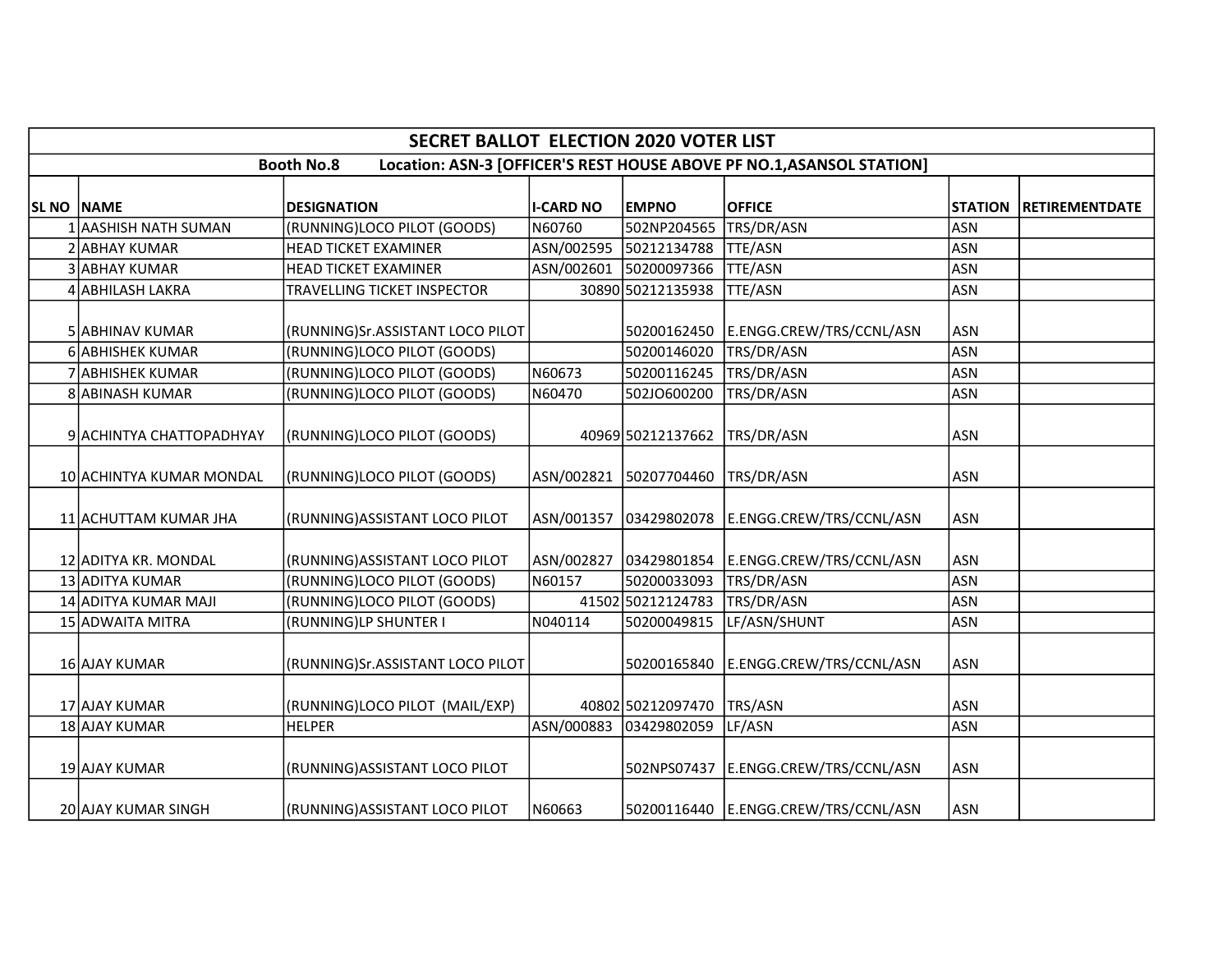|                   | <b>SECRET BALLOT ELECTION 2020 VOTER LIST</b>                                              |                                                                                      |                  |                        |                                      |                |                       |  |  |  |  |  |
|-------------------|--------------------------------------------------------------------------------------------|--------------------------------------------------------------------------------------|------------------|------------------------|--------------------------------------|----------------|-----------------------|--|--|--|--|--|
|                   | Location: ASN-3 [OFFICER'S REST HOUSE ABOVE PF NO.1, ASANSOL STATION]<br><b>Booth No.8</b> |                                                                                      |                  |                        |                                      |                |                       |  |  |  |  |  |
| <b>SL NO NAME</b> |                                                                                            | <b>DESIGNATION</b>                                                                   | <b>I-CARD NO</b> | <b>EMPNO</b>           | <b>OFFICE</b>                        | <b>STATION</b> | <b>RETIREMENTDATE</b> |  |  |  |  |  |
|                   | 21 AJAY NARAYAN SINGH                                                                      | <b>HEAD TICKET EXAMINER</b>                                                          | <b>NA</b>        | 27621000689            | <b>TTE/ASN</b>                       | <b>ASN</b>     |                       |  |  |  |  |  |
|                   | 22 AJAY ORAON                                                                              | (RUNNING)LOCO PILOT (GOODS)                                                          |                  | 41677 50212130497      | TRS/DR/ASN                           | <b>ASN</b>     |                       |  |  |  |  |  |
|                   | 23 AJEET KUMAR                                                                             | (RUNNING)Sr.ASSISTANT LOCO PILOT                                                     |                  |                        | 334NP004389 E.ENGG.CREW/TRS/CCNL/ASN | <b>ASN</b>     |                       |  |  |  |  |  |
|                   | 24 AJIT KUMAR                                                                              | (RUNNING)Sr.ASSISTANT LOCO PILOT                                                     |                  | 50200166091            | E.ENGG.CREW/TRS/CCNL/ASN             | <b>ASN</b>     |                       |  |  |  |  |  |
|                   | 25 AJIT KUMAR LALL                                                                         | (RUNNING)LOCO PILOT (GOODS)                                                          | N60487           | 50200790087            | TRS/DR/ASN                           | <b>ASN</b>     |                       |  |  |  |  |  |
|                   | 26 AKASH                                                                                   | (RUNNING) ASSISTANT LOCO PILOT                                                       |                  |                        |                                      | <b>ASN</b>     |                       |  |  |  |  |  |
|                   | 27 AKHILESH KUMAR                                                                          | (RUNNING)Sr.ASSISTANT LOCO PILOT ASN/001069   50200165803   E.ENGG.CREW/TRS/CCNL/ASN |                  |                        |                                      | ASN            |                       |  |  |  |  |  |
|                   | 28 AKHILESH KUMAR                                                                          | (RUNNING)Sr.ASSISTANT LOCO PILOT                                                     |                  | 50200167484            | E.ENGG.CREW/TRS/CCNL/ASN             | <b>ASN</b>     |                       |  |  |  |  |  |
|                   | 29 ALOK                                                                                    | <b>HEAD TICKET EXAMINER</b>                                                          |                  | ASN/002608 50212136920 | <b>TTE/ASN</b>                       | <b>ASN</b>     |                       |  |  |  |  |  |
|                   | 30 ALOK KUMAR                                                                              | TECH.(LOCO)-I                                                                        | N120276          | 50212143777            | LF/ASN                               | <b>ASN</b>     |                       |  |  |  |  |  |
|                   | 31 ALOKE RANJAN DAS                                                                        | (RUNNING)LOCO PILOT (GOODS)                                                          |                  | 80143 50212099053      | DRIVER/SHNT/ASN                      | <b>ASN</b>     |                       |  |  |  |  |  |
|                   |                                                                                            | 32 ALOKE KUMAR CHAKRABORTY (RUNNING)LOCO PILOT (GOODS)                               |                  | 42043 50208594533      | TRS/DR/ASN                           | ASN            |                       |  |  |  |  |  |
|                   | 33 AMAL KUMAR                                                                              | (RUNNING)LOCO PILOT (GOODS)                                                          | N60536           | 50236401388            | TRS/DR/ASN                           | <b>ASN</b>     |                       |  |  |  |  |  |
|                   | 34 AMAN SHEKHAR                                                                            | (RUNNING) ASSISTANT LOCO PILOT                                                       |                  | ASN/002804 03429801825 | E.ENGG.CREW/TRS/CCNL/ASN             | <b>ASN</b>     |                       |  |  |  |  |  |
|                   | 35 AMAR KUMAR                                                                              | (RUNNING) ASSISTANT LOCO PILOT                                                       | N12040615        | 502NPS05508            | D/ASSTT/ASN                          | <b>ASN</b>     |                       |  |  |  |  |  |
|                   | 36 AMAR NATH PRASAD                                                                        | <b>TECHNICIAN GR-I</b>                                                               | N120272          | 50212049645            | LF/ASN                               | <b>ASN</b>     |                       |  |  |  |  |  |
|                   | 37 AMARENDRA KUMAR SINHA                                                                   | (RUNNING)Sr.ASSISTANT LOCO PILOT                                                     |                  | 502NPS00899            | E.ENGG.CREW/TRS/CCNL/ASN             | <b>ASN</b>     |                       |  |  |  |  |  |
|                   | 38 AMARNATH SHARMA                                                                         | (RUNNING)LOCO PILOT (MAIL/EXP)                                                       |                  | 41868 50202252995      | TRS/ASN                              | <b>ASN</b>     |                       |  |  |  |  |  |
|                   | 39 AMBER KUMAR                                                                             | <b>HEAD TICKET EXAMINER</b>                                                          | N30099           | 50212135940            | TTE/ASN                              | <b>ASN</b>     |                       |  |  |  |  |  |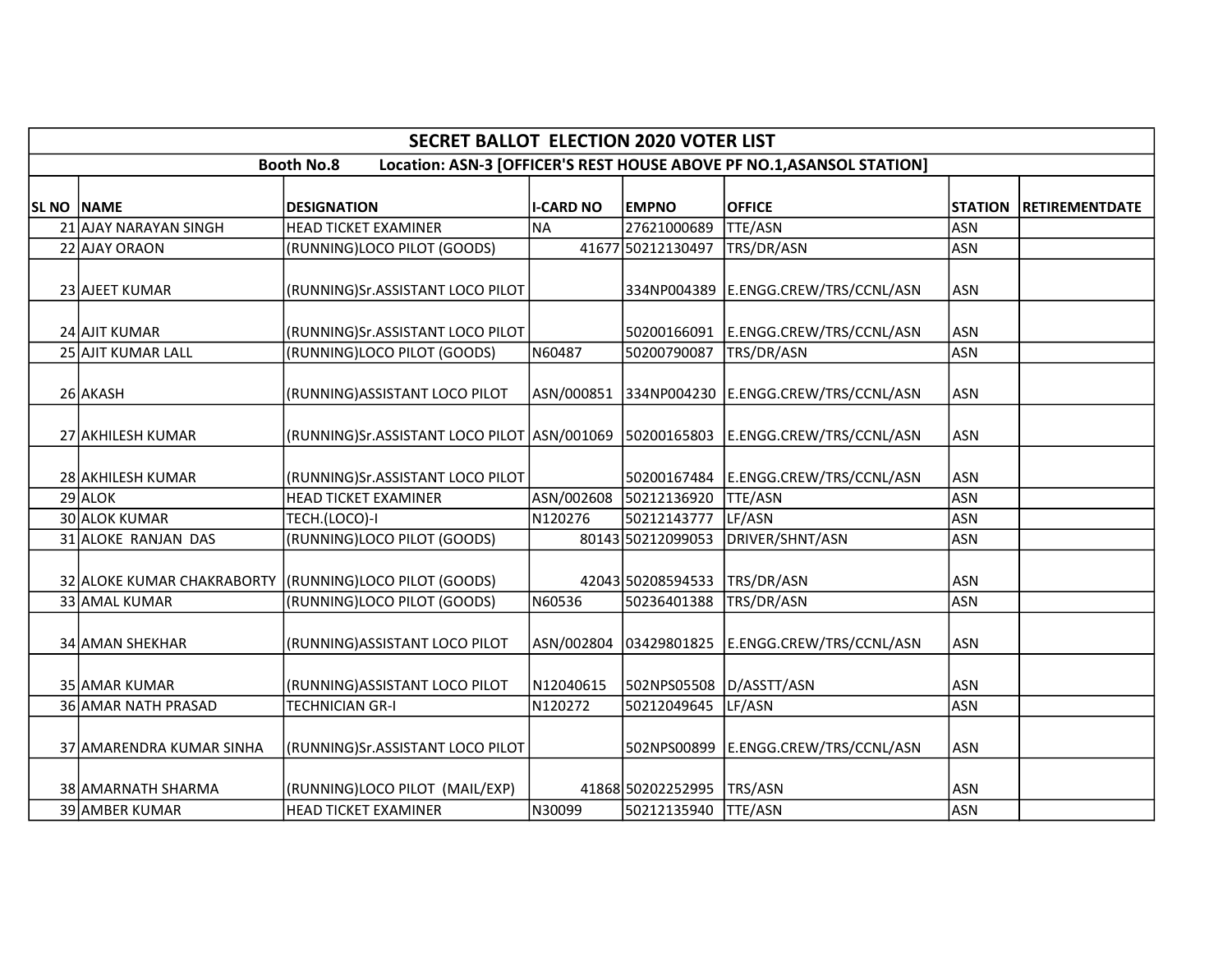|                   | <b>SECRET BALLOT ELECTION 2020 VOTER LIST</b>                                              |                                    |                  |                      |                                                 |                |                       |  |  |  |  |  |
|-------------------|--------------------------------------------------------------------------------------------|------------------------------------|------------------|----------------------|-------------------------------------------------|----------------|-----------------------|--|--|--|--|--|
|                   | Location: ASN-3 [OFFICER'S REST HOUSE ABOVE PF NO.1, ASANSOL STATION]<br><b>Booth No.8</b> |                                    |                  |                      |                                                 |                |                       |  |  |  |  |  |
| <b>SL NO NAME</b> |                                                                                            | <b>DESIGNATION</b>                 | <b>I-CARD NO</b> | <b>EMPNO</b>         | <b>OFFICE</b>                                   | <b>STATION</b> | <b>RETIREMENTDATE</b> |  |  |  |  |  |
|                   | 40 AMIT ANAND                                                                              | (RUNNING)LOCO PILOT (GOODS)        | N120063          | 50200058701          | DRIVER/SHNT/ASN                                 | <b>ASN</b>     |                       |  |  |  |  |  |
|                   | 41 AMIT KUMAR                                                                              | (RUNNING) ASSISTANT LOCO PILOT     |                  | 03829800446          | E.ENGG.CREW/TRS/CCNL/ASN                        | <b>ASN</b>     |                       |  |  |  |  |  |
|                   | 42 AMIT KUMAR                                                                              | (RUNNING)LOCO PILOT (GOODS)        | N60768           | 50200114625          | TRS/DR/ASN                                      | <b>ASN</b>     |                       |  |  |  |  |  |
|                   | 43 AMIT KUMAR                                                                              | <b>HEAD TICKET EXAMINER</b>        | ASN/002606       | 50211754217          | <b>TTE/ASN</b>                                  | <b>ASN</b>     |                       |  |  |  |  |  |
|                   | 44 AMIT KUMAR                                                                              | (RUNNING)Sr.ASSISTANT LOCO PILOT   |                  | 50200160921          | TRS/DR/SHUNTER/ASN                              | <b>ASN</b>     |                       |  |  |  |  |  |
|                   | 45 AMIT KUMAR                                                                              | (RUNNING) ASSISTANT LOCO PILOT     |                  |                      | ASN/002799 27329801501 E.ENGG.CREW/TRS/CCNL/ASN | <b>ASN</b>     |                       |  |  |  |  |  |
|                   | 46 AMIT KUMAR                                                                              | (RUNNING)LOCO PILOT (GOODS)        | N60213           | 50200051937          | TRS/DR/ASN                                      | <b>ASN</b>     |                       |  |  |  |  |  |
|                   | 47 AMIT KUMAR                                                                              | (RUNNING)LOCO PILOT (GOODS)        |                  | 80138 50212133206    | DRIVER/SHNT/ASN                                 | <b>ASN</b>     |                       |  |  |  |  |  |
|                   | 48 AMIT KUMAR GUPTA                                                                        | (RUNNING)LOCO PILOT (GOODS)        | N60474           | 50200101321          | TRS/DR/ASN                                      | <b>ASN</b>     |                       |  |  |  |  |  |
|                   | 49 AMIT KUMAR KANSOTIA                                                                     | (RUNNING) ASSISTANT LOCO PILOT     | NIZO40290        | 50200151373          | D/ASSTT/ASN                                     | <b>ASN</b>     |                       |  |  |  |  |  |
|                   | 50 AMIT KUMAR RANJAN                                                                       | (RUNNING)LOCO PILOT (GOODS)        | N60438           | 50200101515          | TRS/DR/ASN                                      | <b>ASN</b>     |                       |  |  |  |  |  |
|                   | 51 AMIT KUMAR VERMA                                                                        | <b>SR SECTION ENGINEER</b>         | ASN/000895       | 50200407422          | LF/ASN                                          | <b>ASN</b>     |                       |  |  |  |  |  |
|                   | 52 AMIT SHARMA                                                                             | (RUNNING)LOCO PILOT (GOODS)        | N040174          | 50200005095          | DRIVER/SHNT/ASN                                 | <b>ASN</b>     |                       |  |  |  |  |  |
|                   | 53 AMITAVA BANDYOPADHYAY                                                                   | <b>TRAVELLING TICKET INSPECTOR</b> |                  | 3059 50212080871     | <b>TTE/ASN</b>                                  | <b>ASN</b>     |                       |  |  |  |  |  |
|                   | 54 AMITESH RANJAN                                                                          | (RUNNING) ASSISTANT LOCO PILOT     |                  | 12040837 50200167009 | D/ASSTT/ASN                                     | <b>ASN</b>     |                       |  |  |  |  |  |
|                   | 55 AMLAN MUKHOPADHYAY                                                                      | (RUNNING)LOCO PILOT (GOODS)        |                  | 40893 50212133711    | TRS/DR/ASN                                      | <b>ASN</b>     |                       |  |  |  |  |  |
|                   | 56 AMLESH                                                                                  | (RUNNING)LOCO PILOT (GOODS)        | N60105           | 50200032024          | TRS/DR/ASN                                      | <b>ASN</b>     |                       |  |  |  |  |  |
|                   | 57 AMOD KUMAR                                                                              | (RUNNING)Sr.ASSISTANT LOCO PILOT   |                  | 50200161366          | TRS/DR/SHUNTER/ASN                              | <b>ASN</b>     |                       |  |  |  |  |  |
|                   | 58 AMRENDRA KUMAR                                                                          | (RUNNING)Sr.ASSISTANT LOCO PILOT   |                  | 50200166364          | E.ENGG.CREW/TRS/CCNL/ASN                        | <b>ASN</b>     |                       |  |  |  |  |  |
|                   | 59 AMRESH KUMAR RANJAN                                                                     | (RUNNING)Sr.ASSISTANT LOCO PILOT   |                  |                      | 502NPS05433 E.ENGG.CREW/TRS/CCNL/ASN            | <b>ASN</b>     |                       |  |  |  |  |  |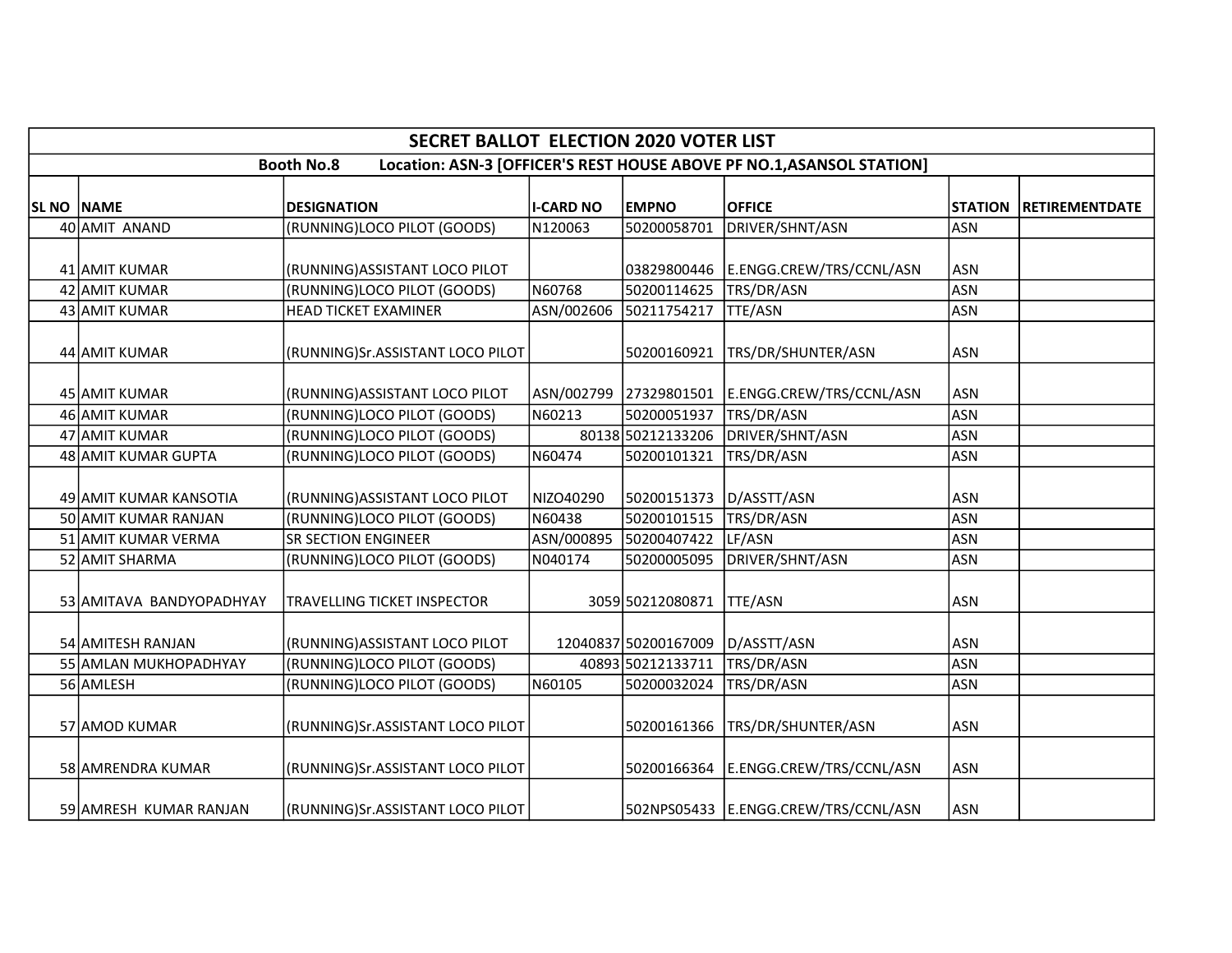|                   | <b>SECRET BALLOT ELECTION 2020 VOTER LIST</b>                                              |                                                                                    |                  |                                  |                                                 |                          |                       |  |  |  |  |
|-------------------|--------------------------------------------------------------------------------------------|------------------------------------------------------------------------------------|------------------|----------------------------------|-------------------------------------------------|--------------------------|-----------------------|--|--|--|--|
|                   | Location: ASN-3 [OFFICER'S REST HOUSE ABOVE PF NO.1, ASANSOL STATION]<br><b>Booth No.8</b> |                                                                                    |                  |                                  |                                                 |                          |                       |  |  |  |  |
| <b>SL NO NAME</b> |                                                                                            | <b>DESIGNATION</b>                                                                 | <b>I-CARD NO</b> | <b>EMPNO</b>                     | <b>OFFICE</b>                                   | <b>STATION</b>           | <b>RETIREMENTDATE</b> |  |  |  |  |
|                   | 60 AMRESH KUMAR                                                                            | (RUNNING) ASSISTANT LOCO PILOT                                                     |                  |                                  | ASN/001279 27315401091 E.ENGG.CREW/TRS/CCNL/ASN | <b>ASN</b>               |                       |  |  |  |  |
|                   | 61 ANAND KUMAR                                                                             | (RUNNING)Sr.ASSISTANT LOCO PILOT                                                   |                  |                                  | 50200180890 E.ENGG.CREW/TRS/CCNL/ASN            | <b>ASN</b>               |                       |  |  |  |  |
|                   | 62 ANAND KUMAR<br>63 ANAND SHARMA                                                          | TRAVELLING TICKET INSPECTOR<br>(RUNNING)LOCO PILOT (GOODS)                         | N60197           | 30673 50212091662<br>50209596756 | <b>TTE/ASN</b><br>TRS/DR/ASN                    | <b>ASN</b><br><b>ASN</b> |                       |  |  |  |  |
|                   | 64 ANANT KUMAR                                                                             | (RUNNING)Sr.ASSISTANT LOCO PILOT                                                   |                  |                                  | 334NP004622 E.ENGG.CREW/TRS/CCNL/ASN            | <b>ASN</b>               |                       |  |  |  |  |
|                   | 65 ANIL KUMAR SINGH                                                                        | <b>TRAVELLING TICKET INSPECTOR</b>                                                 | N30286           | 50204787092                      | <b>TTE/ASN</b>                                  | <b>ASN</b>               |                       |  |  |  |  |
|                   | 66 ANIL KR CHOUDHARY                                                                       | RUNNING)Sr.ASSISTANT LOCO PILOT  ASN/000855  50200175663  E.ENGG.CREW/TRS/CCNL/ASN |                  |                                  |                                                 | <b>ASN</b>               |                       |  |  |  |  |
|                   | 67 ANIL KUMAR                                                                              | (RUNNING)Sr.ASSISTANT LOCO PILOT                                                   |                  |                                  | 50200181249 E.ENGG.CREW/TRS/CCNL/ASN            | <b>ASN</b>               |                       |  |  |  |  |
|                   | 68 ANIL KUMAR                                                                              | (RUNNING)Sr.ASSISTANT LOCO PILOT                                                   |                  | 50200166273                      | E.ENGG.CREW/TRS/CCNL/ASN                        | <b>ASN</b>               |                       |  |  |  |  |
|                   | 69 ANIL KUMAR                                                                              | <b>HEAD TICKET EXAMINER</b>                                                        | ASN/002600       | 50212121630                      | <b>TTE/ASN</b>                                  | <b>ASN</b>               |                       |  |  |  |  |
|                   | 70 ANIL KUMAR HEMBRAM                                                                      | (RUNNING)LOCO PILOT (GOODS)                                                        | N60334           | 50205001109                      | TRS/DR/ASN                                      | <b>ASN</b>               |                       |  |  |  |  |
|                   | 71 ANIL KUMAR SUMAN                                                                        | (RUNNING) ASSISTANT LOCO PILOT                                                     | N60030           |                                  | 50200056293 E.ENGG.CREW/TRS/CCNL/ASN            | <b>ASN</b>               |                       |  |  |  |  |
|                   | 72 ANIMESH KUMAR                                                                           | TRAVELLING TICKET INSPECTOR                                                        | ASN/002604       | 50204122276                      | <b>TTE/ASN</b>                                  | <b>ASN</b>               |                       |  |  |  |  |
|                   | 73 ANJANI KUMAR                                                                            | (RUNNING) ASSISTANT LOCO PILOT                                                     | ASN/000877       |                                  | 503A4739396 E.ENGG.CREW/TRS/CCNL/ASN            | <b>ASN</b>               |                       |  |  |  |  |
|                   | 74 ANKIT KUMAR                                                                             | (RUNNING)Sr.ASSISTANT LOCO PILOT                                                   |                  |                                  | 50200165992 E.ENGG.CREW/TRS/CCNL/ASN            | <b>ASN</b>               |                       |  |  |  |  |
|                   | 75 ANMOL NIRAJ KINDO                                                                       | <b>HEAD TICKET EXAMINER</b>                                                        | ASN/002603       | 50212143911                      | <b>TTE/ASN</b>                                  | <b>ASN</b>               |                       |  |  |  |  |
|                   | 76 ANUGRAH PRASAD BURH                                                                     | (RUNNING)LOCO PILOT (PASS)                                                         |                  | 40978 50212120418                | TRS/ASN                                         | <b>ASN</b>               |                       |  |  |  |  |
|                   | 77 ANURAG SINGH                                                                            | (RUNNING) ASSISTANT LOCO PILOT                                                     |                  |                                  | 39529801086   E.ENGG.CREW/TRS/CCNL/ASN          | <b>ASN</b>               |                       |  |  |  |  |
|                   | 78 APURBA ACHARYA                                                                          | (RUNNING)LOCO PILOT (GOODS)                                                        |                  | 40832 50212107979                | TRS/DR/ASN                                      | <b>ASN</b>               |                       |  |  |  |  |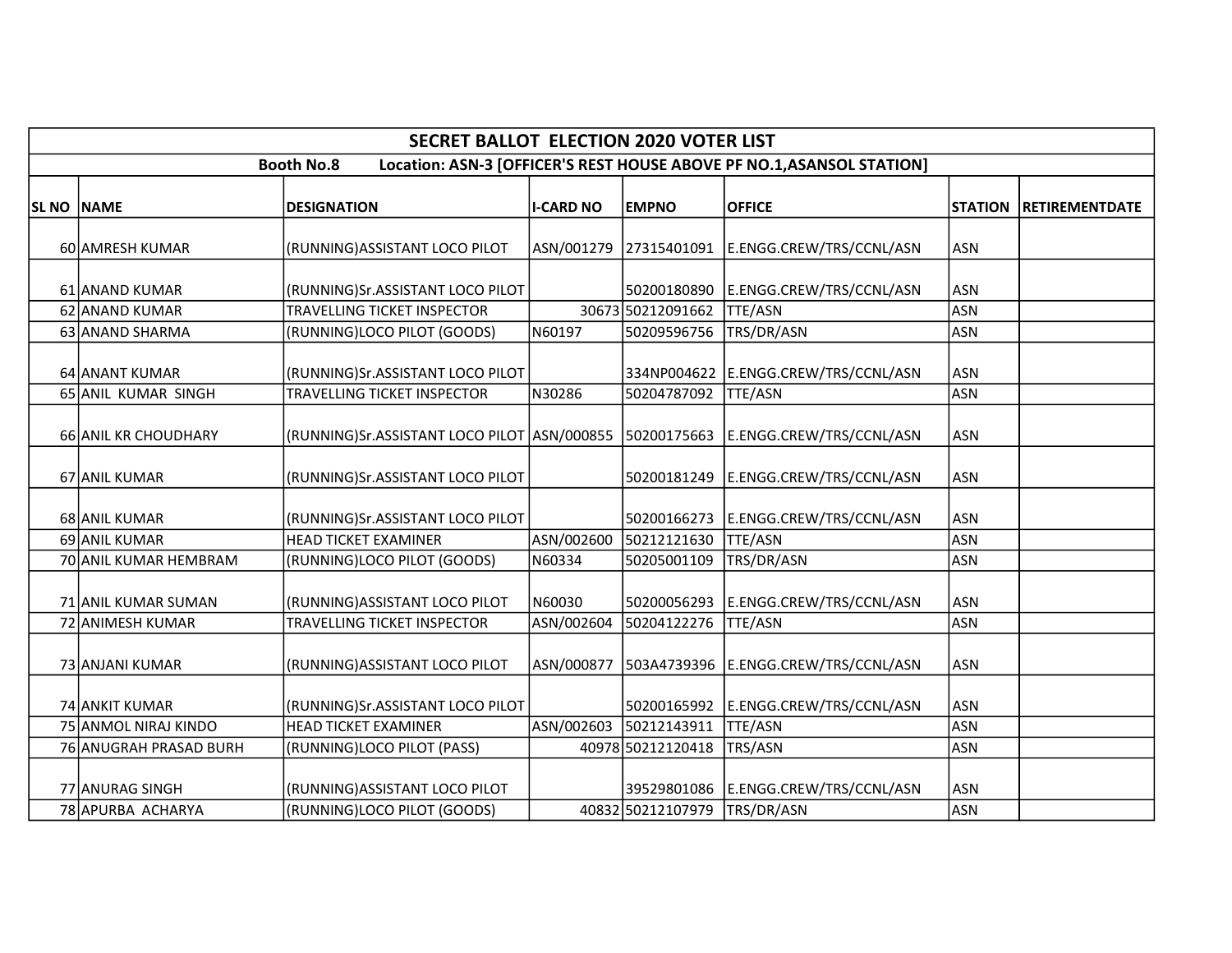|            | <b>SECRET BALLOT ELECTION 2020 VOTER LIST</b>                                              |                                    |                  |                    |                                                 |                |                |  |  |  |  |
|------------|--------------------------------------------------------------------------------------------|------------------------------------|------------------|--------------------|-------------------------------------------------|----------------|----------------|--|--|--|--|
|            | Location: ASN-3 [OFFICER'S REST HOUSE ABOVE PF NO.1, ASANSOL STATION]<br><b>Booth No.8</b> |                                    |                  |                    |                                                 |                |                |  |  |  |  |
|            |                                                                                            |                                    |                  |                    |                                                 |                |                |  |  |  |  |
| SL NO NAME |                                                                                            | <b>DESIGNATION</b>                 | <b>I-CARD NO</b> | <b>EMPNO</b>       | <b>OFFICE</b>                                   | <b>STATION</b> | RETIREMENTDATE |  |  |  |  |
|            | 79 APURBA KUMAR SARKHEL                                                                    | (RUNNING)LP SHUNTER I              |                  | 41388 50205771547  | TRS/DR/SHUNTER/ASN                              | <b>ASN</b>     |                |  |  |  |  |
|            | 80 APURBA DAS                                                                              | (RUNNING)LOCO PILOT (GOODS)        |                  | 40839 50212120390  | TRS/DR/ASN                                      | <b>ASN</b>     |                |  |  |  |  |
|            | 81 ARBIND KUMAR                                                                            | <b>TRAVELLING TICKET INSPECTOR</b> | N30294           | 50211097528        | <b>TTE/ASN</b>                                  | <b>ASN</b>     |                |  |  |  |  |
|            | 82 ARBIND KUMAR RAY                                                                        | (RUNNING)LOCO PILOT (GOODS)        | N60096           | 50212081395        | TRS/DR/ASN                                      | <b>ASN</b>     |                |  |  |  |  |
|            |                                                                                            |                                    |                  |                    |                                                 |                |                |  |  |  |  |
|            | 83 ARJUN KUMAR SHARMA                                                                      | (RUNNING) ASSISTANT LOCO PILOT     |                  | 03429800200        | E.ENGG.CREW/TRS/CCNL/ASN                        | <b>ASN</b>     |                |  |  |  |  |
|            | 84 ARJUN PRASAD RAI                                                                        | <b>Sr.CABIN MASTER</b>             |                  | 112467 50212072266 | LOCO/CANTN/ASN                                  | <b>ASN</b>     |                |  |  |  |  |
|            | 85 ARJUN SHAW                                                                              | TECH.(LOCO)-I                      |                  | 80063 50212074172  | LF/ASN                                          | <b>ASN</b>     |                |  |  |  |  |
|            | 86 ARUN KUMAR                                                                              | (RUNNING)LOCO PILOT (GOODS)        |                  | 41045 50212123754  | TRS/DR/ASN                                      | <b>ASN</b>     |                |  |  |  |  |
|            |                                                                                            |                                    |                  |                    |                                                 |                |                |  |  |  |  |
|            | 87 ARUN KUMAR RAJAK                                                                        | (RUNNING)LOCO PILOT (MAIL/EXP)     |                  | 41538 50210093096  | TRS/ASN                                         | <b>ASN</b>     |                |  |  |  |  |
|            | 88 ARUN KUMAR                                                                              | (RUNNING)LOCO PILOT (PASS)         |                  | 41394 50212092710  | TRS/ASN                                         | <b>ASN</b>     |                |  |  |  |  |
|            |                                                                                            |                                    |                  |                    |                                                 |                |                |  |  |  |  |
|            | 89 ARUN KUMAR                                                                              | (RUNNING)Sr.ASSISTANT LOCO PILOT   |                  | 50200167540        | E.ENGG.CREW/TRS/CCNL/ASN                        | <b>ASN</b>     |                |  |  |  |  |
|            | 90 ARUN KUMAR                                                                              | (RUNNING)LOCO PILOT (GOODS)        | N60431           | 502J0600188        | TRS/DR/ASN                                      | <b>ASN</b>     |                |  |  |  |  |
|            | <b>ARUN KUMAR</b>                                                                          |                                    |                  |                    |                                                 |                |                |  |  |  |  |
|            | 91 BHATTACHARJEE                                                                           | (RUNNING)LOCO PILOT (GOODS)        |                  | 41471 50212080883  | TRS/DR/ASN                                      | <b>ASN</b>     |                |  |  |  |  |
|            | 92 ARUN KUMAR CHETTRY                                                                      | (RUNNING)LOCO PILOT (PASS)         | N60103           | 50212076533        | TRS/ASN                                         | <b>ASN</b>     |                |  |  |  |  |
|            |                                                                                            |                                    |                  |                    |                                                 |                |                |  |  |  |  |
|            | 93 ARUN KUMAR SAW                                                                          | (RUNNING) ASSISTANT LOCO PILOT     |                  |                    | ASN/000858 27529800555 E.ENGG.CREW/TRS/CCNL/ASN | <b>ASN</b>     |                |  |  |  |  |
|            |                                                                                            |                                    |                  |                    |                                                 |                |                |  |  |  |  |
|            | 94 ARUN KUMAR SHAW                                                                         | (RUNNING)LOCO PILOT (MAIL/EXP)     |                  | 40898 50207280518  | TRS/ASN                                         | <b>ASN</b>     |                |  |  |  |  |
|            |                                                                                            |                                    |                  |                    |                                                 |                |                |  |  |  |  |
|            | 95 ARUN KUMAR SINGH                                                                        | (RUNNING)Sr.ASSISTANT LOCO PILOT   |                  |                    | 50200164628 E.ENGG.CREW/TRS/CCNL/ASN            | <b>ASN</b>     |                |  |  |  |  |
|            | 96 ARUNESH CHANDRA MITRA                                                                   | (RUNNING)LOCO PILOT (GOODS)        | N60458           | 50202681869        | TRS/DR/ASN                                      | <b>ASN</b>     |                |  |  |  |  |
|            | 97 ARUP BANERJEE                                                                           | (RUNNING)LOCO PILOT (GOODS)        |                  | 40081 50212081371  | TRS/ASN                                         | <b>ASN</b>     |                |  |  |  |  |
|            | 98 ARUP KUMAR BISWAS                                                                       | (RUNNING)LOCO PILOT (GOODS)        |                  | 40409 50212081280  | TRS/ASN                                         | <b>ASN</b>     |                |  |  |  |  |
|            | 99 ARUP MAJI                                                                               | (RUNNING)LOCO PILOT (GOODS)        | ASN/001677       | 50200102647        | TRS/DR/ASN                                      | <b>ASN</b>     |                |  |  |  |  |
|            | 100 ARVIND KUMAR                                                                           | (RUNNING)LOCO PILOT (GOODS)        | N60532           | 50200102544        | TRS/DR/ASN                                      | <b>ASN</b>     |                |  |  |  |  |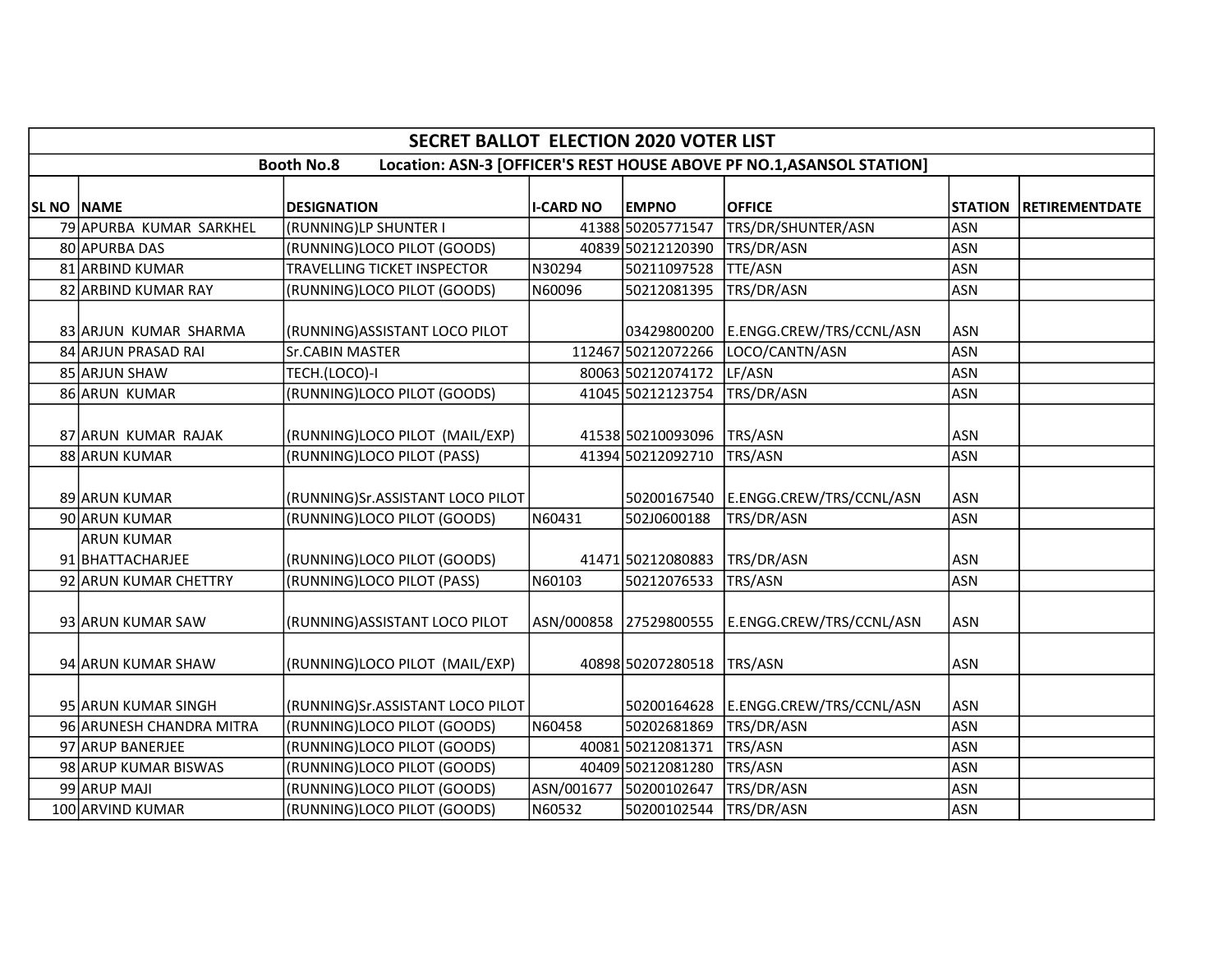|                   | <b>SECRET BALLOT ELECTION 2020 VOTER LIST</b>                                              |                                    |                  |                        |                                        |                |                       |  |  |  |  |
|-------------------|--------------------------------------------------------------------------------------------|------------------------------------|------------------|------------------------|----------------------------------------|----------------|-----------------------|--|--|--|--|
|                   | Location: ASN-3 [OFFICER'S REST HOUSE ABOVE PF NO.1, ASANSOL STATION]<br><b>Booth No.8</b> |                                    |                  |                        |                                        |                |                       |  |  |  |  |
| <b>SL NO NAME</b> |                                                                                            | <b>DESIGNATION</b>                 | <b>I-CARD NO</b> | <b>EMPNO</b>           | <b>OFFICE</b>                          | <b>STATION</b> | <b>RETIREMENTDATE</b> |  |  |  |  |
|                   | 101 ARVIND KUMAR SINGH                                                                     | TECH.(T.W. DRIVER)-I(RUNNING)      |                  | 5075 50212092599       | TW/DRVR/ASN+BRR                        | <b>ASN</b>     |                       |  |  |  |  |
|                   | 102 ARVIND KUMAR SINGH                                                                     | (RUNNING)LOCO PILOT (PASS)         |                  | 40960 50212097767      | TRS/ASN                                | <b>ASN</b>     |                       |  |  |  |  |
|                   | 103 ASGAR HUSSAIN                                                                          | (RUNNING)LOCO PILOT (GOODS)        | N60635           | 50200115071            | TRS/DR/ASN                             | <b>ASN</b>     |                       |  |  |  |  |
|                   | 104 ASHA RAM                                                                               | (RUNNING)LOCO PILOT (GOODS)        |                  | 41018 50212124308      | TRS/DR/ASN                             | <b>ASN</b>     |                       |  |  |  |  |
|                   | 105 ASHIM KUMAR CHATTERJEE                                                                 | TRAVELLING TICKET INSPECTOR        | N30359           | 50210109109            | <b>TTE/ASN</b>                         | <b>ASN</b>     |                       |  |  |  |  |
|                   | 106 ASHISH KUMAR                                                                           | (RUNNING)LOCO PILOT (GOODS)        |                  | 50320050790            | TRS/DR/ASN                             | <b>ASN</b>     |                       |  |  |  |  |
|                   |                                                                                            |                                    |                  |                        |                                        |                |                       |  |  |  |  |
|                   | 107 ASHISH KUMAR                                                                           | (RUNNING)Sr.ASSISTANT LOCO PILOT   |                  |                        | 50200179152 E.ENGG.CREW/TRS/CCNL/ASN   | <b>ASN</b>     |                       |  |  |  |  |
|                   | 108 ASHOK KUMAR                                                                            | (RUNNING)LOCO PILOT (PASS)         | ASN/002974       | 50212075504            | TRS/ASN                                | <b>ASN</b>     |                       |  |  |  |  |
|                   | 109 ASHOK KUMAR YADAV                                                                      | TRAVELLING TICKET INSPECTOR        | N30289           | 50211086970            | TTE/ASN                                | <b>ASN</b>     |                       |  |  |  |  |
|                   | 110 ASHOK KUMAR                                                                            | (RUNNING)Sr.ASSISTANT LOCO PILOT   |                  |                        | 502NPS00639 E.ENGG.CREW/TRS/CCNL/ASN   | <b>ASN</b>     |                       |  |  |  |  |
|                   | 111 ASHOK KUMAR                                                                            | (RUNNING) ASSISTANT LOCO PILOT     |                  |                        | 50200164471 E.ENGG.CREW/TRS/CCNL/ASN   | <b>ASN</b>     |                       |  |  |  |  |
|                   | 112 ASHOK KUMAR                                                                            | (RUNNING)LOCO PILOT (GOODS)        | ASN/002352       | 50200116348            | TRS/DR/ASN                             | <b>ASN</b>     |                       |  |  |  |  |
|                   | 113 ASHOK KUMAR LAL                                                                        | <b>TRAVELLING TICKET INSPECTOR</b> | ASN/002605       | 50212100705            | <b>TTE/ASN</b>                         | <b>ASN</b>     |                       |  |  |  |  |
|                   | 114 ASHOK KUMAR MALAKAR                                                                    | (RUNNING) ASSISTANT LOCO PILOT     |                  | ASN/000861 03829800441 | E.ENGG.CREW/TRS/CCNL/ASN               | <b>ASN</b>     |                       |  |  |  |  |
|                   | 115 ASHOK KUMAR SHAW                                                                       | (RUNNING)LOCO PILOT (PASS)         |                  | 40813 50212031318      | TRS/ASN                                | <b>ASN</b>     |                       |  |  |  |  |
|                   | 116 ASHOK KUMAR SINGH                                                                      | (RUNNING)LOCO PILOT (GOODS)        |                  | 40993 50212089242      | TRS/DR/ASN                             | <b>ASN</b>     |                       |  |  |  |  |
|                   | 117 ASHOK RABIDAS                                                                          | <b>HEAD TICKET EXAMINER</b>        |                  | ASN/002607 50212133050 | <b>TTE/ASN</b>                         | <b>ASN</b>     |                       |  |  |  |  |
|                   | 118 ASHOKE HALDER                                                                          | (RUNNING)LOCO PILOT (GOODS)        |                  | ASN/002366 50200790063 | TRS/DR/ASN                             | <b>ASN</b>     |                       |  |  |  |  |
|                   | 119 ASHOKE KUMAR BISWAS                                                                    | (RUNNING)LOCO PILOT (GOODS)        |                  | 81113 50212078608      | DRIVER/SHNT/ASN                        | <b>ASN</b>     |                       |  |  |  |  |
|                   | 120 ASHWINI KUMAR SINGH                                                                    | <b>TRAVELLING TICKET INSPECTOR</b> | N30166           | 50212105296            | TTE/ASN                                | <b>ASN</b>     |                       |  |  |  |  |
|                   | 121 ASTIK KUMAR MONDAL                                                                     | (RUNNING)LOCO PILOT (GOODS)        |                  | 40885 50212049580      | TRS/ASN                                | <b>ASN</b>     |                       |  |  |  |  |
|                   | 122 ASWANI KUMAR                                                                           | (RUNNING)Sr.ASSISTANT LOCO PILOT   |                  | 50311005155            | E.ENGG.CREW/TRS/CCNL/ASN               | <b>ASN</b>     |                       |  |  |  |  |
|                   | 123 ATANU DAS GUPTA                                                                        | TRAVELLING TICKET INSPECTOR        | N30358           | 50209378790            | <b>TTE/ASN</b>                         | <b>ASN</b>     |                       |  |  |  |  |
|                   | 124 ATANU GHOSH                                                                            | (RUNNING)LOCO PILOT (GOODS)        |                  |                        | ASN/002395 50200105260 DRIVER/SHNT/ASN | <b>ASN</b>     |                       |  |  |  |  |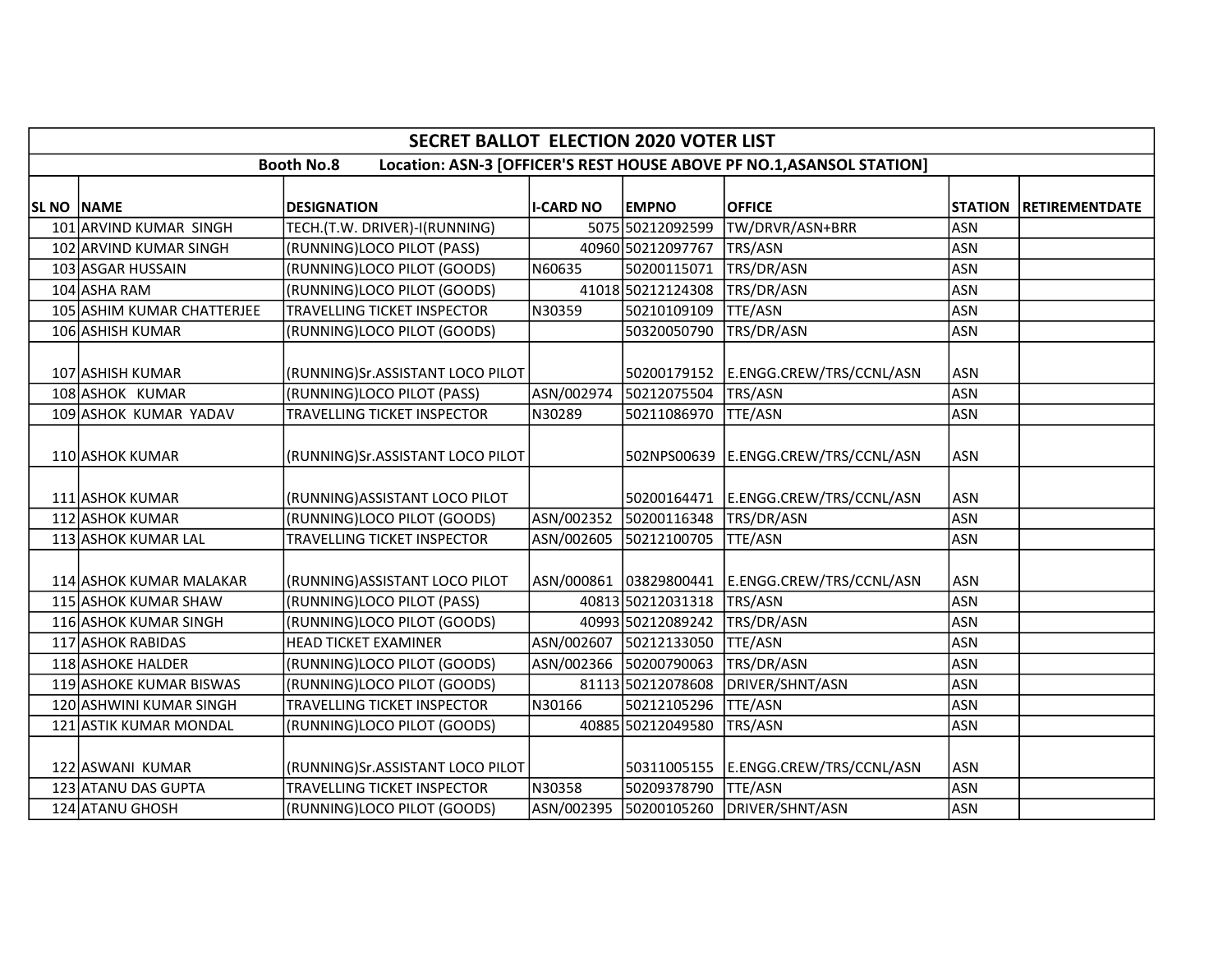|                   |                                                                                            | <b>SECRET BALLOT ELECTION 2020 VOTER LIST</b> |                  |                              |                                      |                |                       |  |  |  |  |
|-------------------|--------------------------------------------------------------------------------------------|-----------------------------------------------|------------------|------------------------------|--------------------------------------|----------------|-----------------------|--|--|--|--|
|                   | Location: ASN-3 [OFFICER'S REST HOUSE ABOVE PF NO.1, ASANSOL STATION]<br><b>Booth No.8</b> |                                               |                  |                              |                                      |                |                       |  |  |  |  |
| <b>SL NO NAME</b> |                                                                                            | <b>DESIGNATION</b>                            | <b>I-CARD NO</b> | <b>EMPNO</b>                 | <b>OFFICE</b>                        | <b>STATION</b> | <b>RETIREMENTDATE</b> |  |  |  |  |
|                   | 125 AVADHESH PRASAD                                                                        | (RUNNING)LOCO PILOT (MAIL/EXP)                |                  | 41014 50212100882            | TRS/ASN                              | <b>ASN</b>     |                       |  |  |  |  |
|                   | 126 AVIJIT SHARMA                                                                          | (RUNNING)Sr.ASSISTANT LOCO PILOT              |                  | 50200177167                  | E.ENGG.CREW/TRS/CCNL/ASN             | <b>ASN</b>     |                       |  |  |  |  |
|                   | 127 AVINASH KUMAR                                                                          | (RUNNING) ASSISTANT LOCO PILOT                |                  | ASN/000853 39529800034       | E.ENGG.CREW/TRS/CCNL/ASN             | <b>ASN</b>     |                       |  |  |  |  |
|                   | 128 AVINASH KUMAR TIWARI                                                                   | (RUNNING)Sr.ASSISTANT LOCO PILOT              |                  | 00410753333                  | E.ENGG.CREW/TRS/CCNL/ASN             | <b>ASN</b>     |                       |  |  |  |  |
|                   | 129 AVISHEK KUMAR TIWARI                                                                   | (RUNNING) ASSISTANT LOCO PILOT                |                  | 03429801852                  | E.ENGG.CREW/TRS/CCNL/ASN             | <b>ASN</b>     |                       |  |  |  |  |
|                   | 130 AWADHESH SINGH YADAV                                                                   | (RUNNING)LOCO PILOT (GOODS)                   |                  | 40994 50212125647            | TRS/DR/ASN                           | ASN            |                       |  |  |  |  |
|                   | 131 BABITA PRASAD                                                                          | <b>HEAD TICKET EXAMINER</b>                   |                  | ASN/001218 50200058385       | <b>TTE/ASN</b>                       | <b>ASN</b>     |                       |  |  |  |  |
|                   | 132 BABLU BANERJEE                                                                         | TECHNICIAN GR-I                               |                  | ASN/000809 50205304295       | LF/ASN                               | <b>ASN</b>     |                       |  |  |  |  |
|                   | 133 BABLU KUMAR                                                                            | (RUNNING)LOCO PILOT (GOODS)                   |                  | 60816 50236401784            | TRS/DR/ASN                           | <b>ASN</b>     |                       |  |  |  |  |
|                   | 134 BABLU KUMAR                                                                            | (RUNNING)LOCO PILOT (GOODS)                   | N60636           | 50200114730                  | TRS/DR/ASN                           | <b>ASN</b>     |                       |  |  |  |  |
|                   | 135 BADAL KUMAR RAJAK                                                                      | (RUNNING)Sr.ASSISTANT LOCO PILOT              |                  | 60746 50200179838            | E.ENGG.CREW/TRS/CCNL/ASN             | <b>ASN</b>     |                       |  |  |  |  |
|                   | 136 BAIDYANATH MANDAL                                                                      | TECHNICIAN GR-III                             | N040022          | 50200133140                  | LF/ASN                               | <b>ASN</b>     |                       |  |  |  |  |
|                   | 137 BAIJ NATH KAHAR                                                                        | (RUNNING)LOCO PILOT (GOODS)                   | N60285           | 50212076454                  | TRS/DR/ASN                           | <b>ASN</b>     |                       |  |  |  |  |
|                   | 138 BAIJ NATH KUMAR                                                                        | (RUNNING) ASSISTANT LOCO PILOT                | ASN/000857       | 503DLB40354                  | E.ENGG.CREW/TRS/CCNL/ASN             | <b>ASN</b>     |                       |  |  |  |  |
|                   | 139 BALRAM KUMAR                                                                           | (RUNNING)LOCO PILOT (GOODS)                   | N60719           | 50200099302                  | TRS/DR/ASN                           | <b>ASN</b>     |                       |  |  |  |  |
|                   | 140 BALWANT SHARMA                                                                         | (RUNNING) ASSISTANT LOCO PILOT                |                  | 42147 50212130564            | E.ENGG.CREW/TRS/CCNL/ASN             | <b>ASN</b>     |                       |  |  |  |  |
|                   | 141 BANESHWAR SINGH                                                                        | (RUNNING)Sr.ASSISTANT LOCO PILOT              |                  |                              | 334NP004192 E.ENGG.CREW/TRS/CCNL/ASN | <b>ASN</b>     |                       |  |  |  |  |
|                   | 142 BARUN DAS BAURI                                                                        | (RUNNING)LOCO PILOT (GOODS)                   | ASN/001679       | 50224000686                  | TRS/DR/ASN                           | <b>ASN</b>     |                       |  |  |  |  |
|                   | 143 BASANT KUMAR RAM                                                                       | (RUNNING)LP SHUNTER I                         |                  | 12040776 50200059560         | LF/ASN/SHUNT                         | <b>ASN</b>     |                       |  |  |  |  |
|                   | 144 BHAGWAN GOWALA                                                                         | (RUNNING)LOCO PILOT (GOODS)                   |                  | 41486 50212075838 TRS/DR/ASN |                                      | <b>ASN</b>     |                       |  |  |  |  |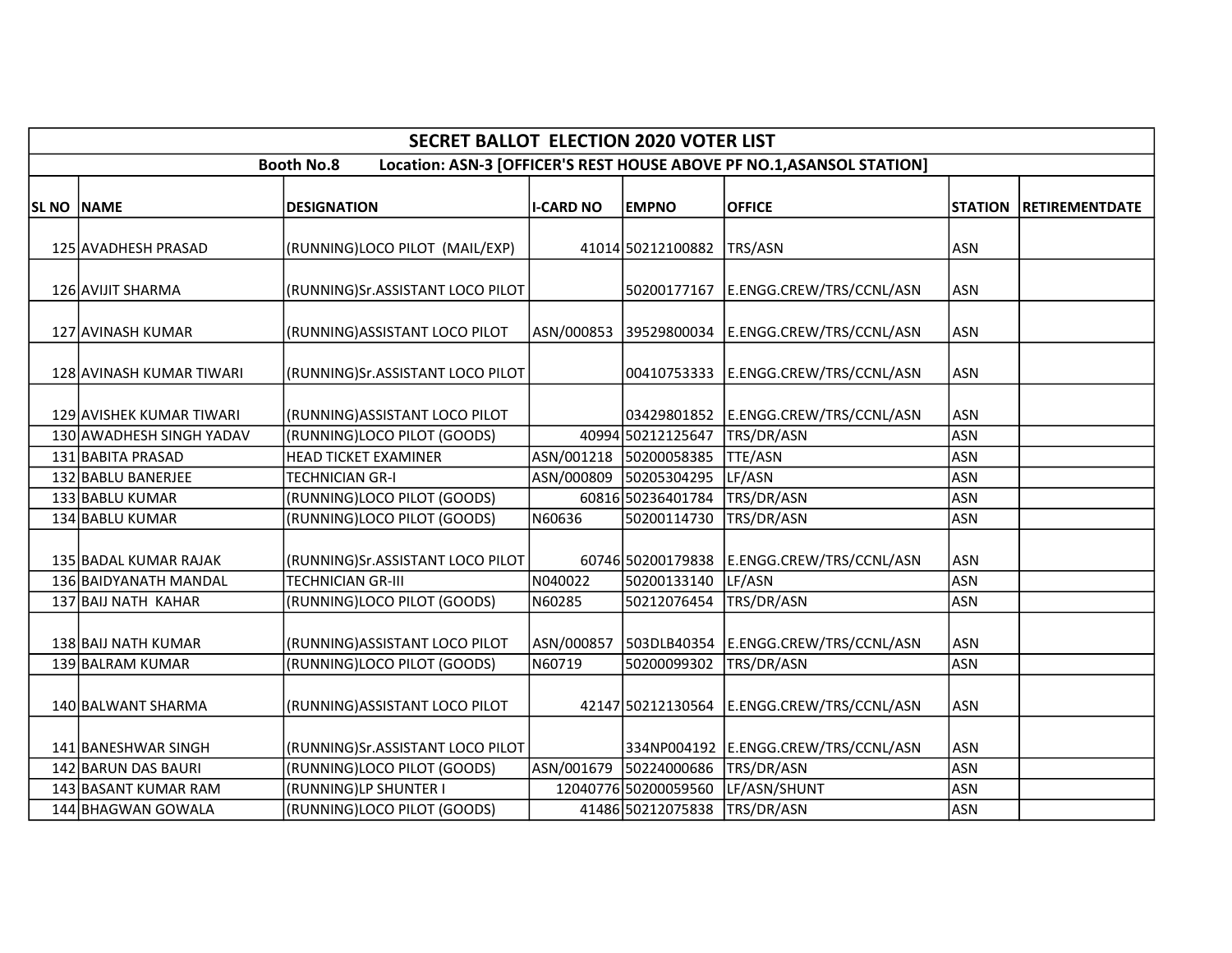|            | <b>SECRET BALLOT ELECTION 2020 VOTER LIST</b>                                              |                                  |                  |                        |                          |            |                               |  |  |  |  |
|------------|--------------------------------------------------------------------------------------------|----------------------------------|------------------|------------------------|--------------------------|------------|-------------------------------|--|--|--|--|
|            | Location: ASN-3 [OFFICER'S REST HOUSE ABOVE PF NO.1, ASANSOL STATION]<br><b>Booth No.8</b> |                                  |                  |                        |                          |            |                               |  |  |  |  |
| SL NO NAME |                                                                                            | <b>DESIGNATION</b>               | <b>I-CARD NO</b> | <b>EMPNO</b>           | <b>OFFICE</b>            |            | <b>STATION RETIREMENTDATE</b> |  |  |  |  |
|            | 145 BHAJAN PASWAN                                                                          | TRAVELLING TICKET INSPECTOR      | N30367           | 50212081735            | <b>TTE/ASN</b>           | ASN        |                               |  |  |  |  |
|            | 146 BHAJAN MONDAL                                                                          | (RUNNING)LP SHUNTER I            | ASN/000892       | 50204804697            | LF/ASN/SHUNT             | <b>ASN</b> |                               |  |  |  |  |
|            | 147 BHAJU RAM SHARMA                                                                       | (RUNNING)LOCO PILOT (GOODS)      | E200112          | 50236401743            | TRS/DR/ASN               | <b>ASN</b> |                               |  |  |  |  |
|            | 148 BHAN PRATAP SINGH                                                                      | (RUNNING)LOCO PILOT (MAIL/EXP)   |                  | 40891 50212078992      | TRS/ASN                  | ASN        |                               |  |  |  |  |
|            | 149 BHASKAR SINHA                                                                          | (RUNNING)LOCO PILOT (GOODS)      |                  | 40849 50212108832      | TRS/DR/ASN               | <b>ASN</b> |                               |  |  |  |  |
|            | 150 BHAWESH KUMAR                                                                          | <b>HEAD TICKET EXAMINER</b>      |                  | ASN/002591 50212139294 | TTE/ASN                  | <b>ASN</b> |                               |  |  |  |  |
|            | 151 BHOLA KUMAR                                                                            | (RUNNING) ASSISTANT LOCO PILOT   |                  | ASN/003660 50200170653 | E.ENGG.CREW/TRS/CCNL/ASN | <b>ASN</b> |                               |  |  |  |  |
|            | 152 BHOLA KUMAR                                                                            | (RUNNING)Sr.ASSISTANT LOCO PILOT |                  | 50200179190            | E.ENGG.CREW/TRS/CCNL/ASN | <b>ASN</b> |                               |  |  |  |  |
|            | 153 BHUPENDRA KUMAR                                                                        | TRAVELLING TICKET INSPECTOR      |                  | 30301 50212105200      | <b>TTE/ASN</b>           | <b>ASN</b> |                               |  |  |  |  |
|            | 154 BIBEKANANDA MANDAL                                                                     | (RUNNING)LOCO PILOT (GOODS)      |                  | 41083 50212125659      | TRS/DR/ASN               | <b>ASN</b> |                               |  |  |  |  |
|            | 155 BIDYUT BANDYOPADHYAY                                                                   | TRAVELLING TICKET INSPECTOR      | N30488           | 50206424454            | TTE/ASN                  | <b>ASN</b> |                               |  |  |  |  |
|            | 156 BIDYUT KUMAR PATTANAIK                                                                 | TRAVELLING TICKET INSPECTOR      |                  | 30302 50212091571      | <b>TTE/ASN</b>           | <b>ASN</b> |                               |  |  |  |  |
|            | 157 BIDYUT MONDAL                                                                          | (RUNNING)LOCO PILOT (GOODS)      | N60064           | 50200790078            | TRS/DR/ASN               | <b>ASN</b> |                               |  |  |  |  |
|            | 158 BIJAY KUMAR                                                                            | TRAVELLING TICKET INSPECTOR      | N30047           | 50212100699            | TTE/ASN                  | <b>ASN</b> |                               |  |  |  |  |
|            | 159 BIJENDRA KUMAR                                                                         | (RUNNING)LOCO PILOT (GOODS)      |                  | 502A4750391            | TRS/DR/ASN               | <b>ASN</b> |                               |  |  |  |  |
|            | 160 BIJOY KUMAR                                                                            | TECH.(LOCO)-I                    | N120013          | 50200032750            | LF/ASN                   | <b>ASN</b> |                               |  |  |  |  |
|            | 161 BIKASH BANDYOPADHYAY                                                                   | (RUNNING)LOCO PILOT (MAIL/EXP)   |                  | 41082 50212069917      | TRS/ASN                  | ASN        |                               |  |  |  |  |
|            | 162 BIKASH CHANDRA ROY                                                                     | (RUNNING)LOCO PILOT (MAIL/EXP)   |                  | 41583 50212087245      | TRS/ASN                  | ASN        |                               |  |  |  |  |
|            | 163 BIKASH DAS                                                                             | TECH.(LOCO)-II                   | D-00065          | 50200404675            | LF/ASN                   | <b>ASN</b> |                               |  |  |  |  |
|            | 164 BIKASH KOLEY                                                                           | (RUNNING)LOCO PILOT (GOODS)      | N60423           | 50200059845            | TRS/DR/ASN               | <b>ASN</b> |                               |  |  |  |  |
|            | 165 BIKASH KUMAR                                                                           | (RUNNING)ASSISTANT LOCO PILOT    |                  | ASN/000860 27329803651 | E.ENGG.CREW/TRS/CCNL/ASN | <b>ASN</b> |                               |  |  |  |  |
|            | 166 BIKASH MONDAL                                                                          | TRAVELLING TICKET INSPECTOR      |                  | 30825 50212128636      | <b>TTE/ASN</b>           | <b>ASN</b> |                               |  |  |  |  |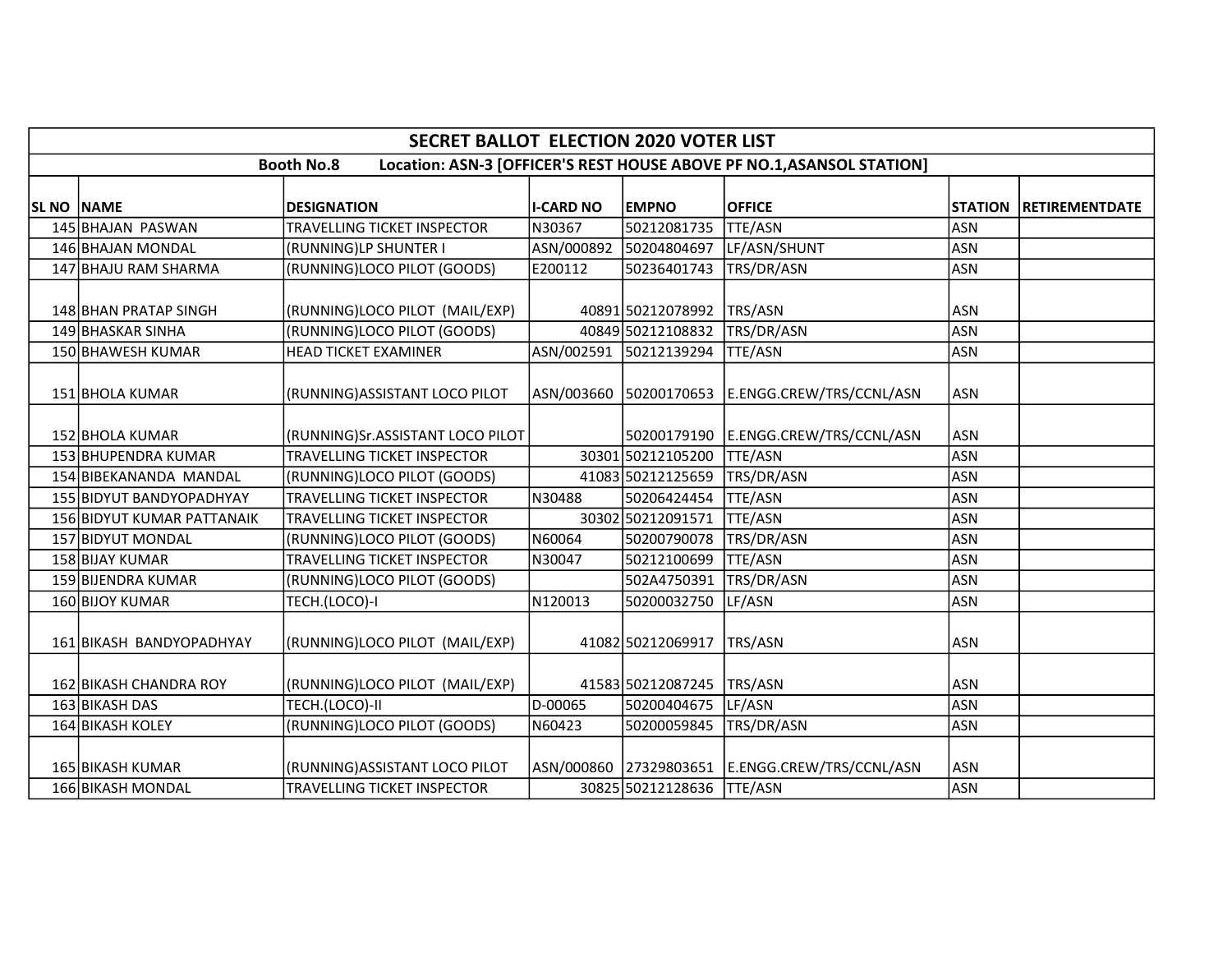|            | <b>SECRET BALLOT ELECTION 2020 VOTER LIST</b>                                              |                                  |                  |                   |                          |                |                       |  |  |  |  |  |
|------------|--------------------------------------------------------------------------------------------|----------------------------------|------------------|-------------------|--------------------------|----------------|-----------------------|--|--|--|--|--|
|            | Location: ASN-3 [OFFICER'S REST HOUSE ABOVE PF NO.1, ASANSOL STATION]<br><b>Booth No.8</b> |                                  |                  |                   |                          |                |                       |  |  |  |  |  |
| SL NO NAME |                                                                                            | <b>DESIGNATION</b>               | <b>I-CARD NO</b> | <b>EMPNO</b>      | <b>OFFICE</b>            | <b>STATION</b> | <b>RETIREMENTDATE</b> |  |  |  |  |  |
|            | 167 BIKRAM KUMAR                                                                           | (RUNNING)Sr.ASSISTANT LOCO PILOT |                  | 61308 50200179887 | E.ENGG.CREW/TRS/CCNL/ASN | ASN            |                       |  |  |  |  |  |
|            | 168 BIKRAMJIT CHATTARAJ                                                                    | (RUNNING)LOCO PILOT (GOODS)      |                  | 75228 50212137650 | TRS/DR/ASN               | <b>ASN</b>     |                       |  |  |  |  |  |
|            | 169 BIMAL KANT MISHRA                                                                      | (RUNNING)LOCO PILOT (GOODS)      |                  | 40955 50212080834 | TRS/DR/ASN               | <b>ASN</b>     |                       |  |  |  |  |  |
|            | 170 BIMAL MONDAL                                                                           | (RUNNING)LOCO PILOT (PASS)       |                  | 41460 50212097731 | <b>TRS/ASN</b>           | <b>ASN</b>     |                       |  |  |  |  |  |
|            | 171 BIMALA PRASAD CHATTERJEE                                                               | (RUNNING)LOCO PILOT (MAIL/EXP)   |                  | 40848 50212079080 | TRS/ASN                  | ASN            |                       |  |  |  |  |  |
|            | 172 BIMALESH KUMAR                                                                         | (RUNNING)Sr.ASSISTANT LOCO PILOT |                  | 61149 50200161093 | TRS/DR/SHUNTER/ASN       | <b>ASN</b>     |                       |  |  |  |  |  |
|            | 173 BINOD KUMAR                                                                            | (RUNNING) ASSISTANT LOCO PILOT   | N-60948          | 50200154209       | E.ENGG.CREW/TRS/CCNL/ASN | <b>ASN</b>     |                       |  |  |  |  |  |
|            | 174 BINOD KUMAR SAHU                                                                       | (RUNNING)LOCO PILOT (PASS)       |                  | 40791 50204768693 | TRS/ASN                  | <b>ASN</b>     |                       |  |  |  |  |  |
|            | 175 BINOD MAHTO                                                                            | <b>KHALASI HELPER</b>            |                  | 03429802122       | LF/ASN                   | <b>ASN</b>     |                       |  |  |  |  |  |
|            | 176 BIPIN KUMAR                                                                            | (RUNNING)Sr.ASSISTANT LOCO PILOT |                  | 61330 50200163582 | E.ENGG.CREW/TRS/CCNL/ASN | <b>ASN</b>     |                       |  |  |  |  |  |
|            | 177 BIPIN KUMAR                                                                            | (RUNNING)LOCO PILOT (GOODS)      | N60435           | 50200101345       | TRS/DR/ASN               | <b>ASN</b>     |                       |  |  |  |  |  |
|            | 178 BIPIN KUMAR                                                                            | (RUNNING)LOCO PILOT (GOODS)      |                  | 40817 50212124291 | TRS/DR/ASN               | <b>ASN</b>     |                       |  |  |  |  |  |
|            | 179 BIR ABHIMANYU KUMAR                                                                    | (RUNNING)LOCO PILOT (GOODS)      |                  | 50200146110       | TRS/DR/ASN               | <b>ASN</b>     |                       |  |  |  |  |  |
|            | 180 BIRBAL BHAGAT                                                                          | (RUNNING) ASSISTANT LOCO PILOT   |                  | 27229803573       | E.ENGG.CREW/TRS/CCNL/ASN | <b>ASN</b>     |                       |  |  |  |  |  |
|            | 181 BIRENDRA PRASAD NONIA                                                                  |                                  |                  |                   | TRS/DR/SHUNTER/ASN       | <b>ASN</b>     |                       |  |  |  |  |  |
|            | 182 BIRENDRA KUMAR                                                                         | (RUNNING)ASSISTANT LOCO PILOT    |                  | 18429802796       | E.ENGG.CREW/TRS/CCNL/ASN | <b>ASN</b>     |                       |  |  |  |  |  |
|            | 183 BIRENDRA KUMAR                                                                         | (RUNNING)Sr.ASSISTANT LOCO PILOT |                  | 30726 50200161135 | TRS/DR/SHUNTER/ASN       | <b>ASN</b>     |                       |  |  |  |  |  |
|            | 184 BIRENDRA PRASAD SINGH                                                                  | (RUNNING)LOCO PILOT (MAIL/EXP)   |                  | 41795 50212100894 | TRS/ASN                  | <b>ASN</b>     |                       |  |  |  |  |  |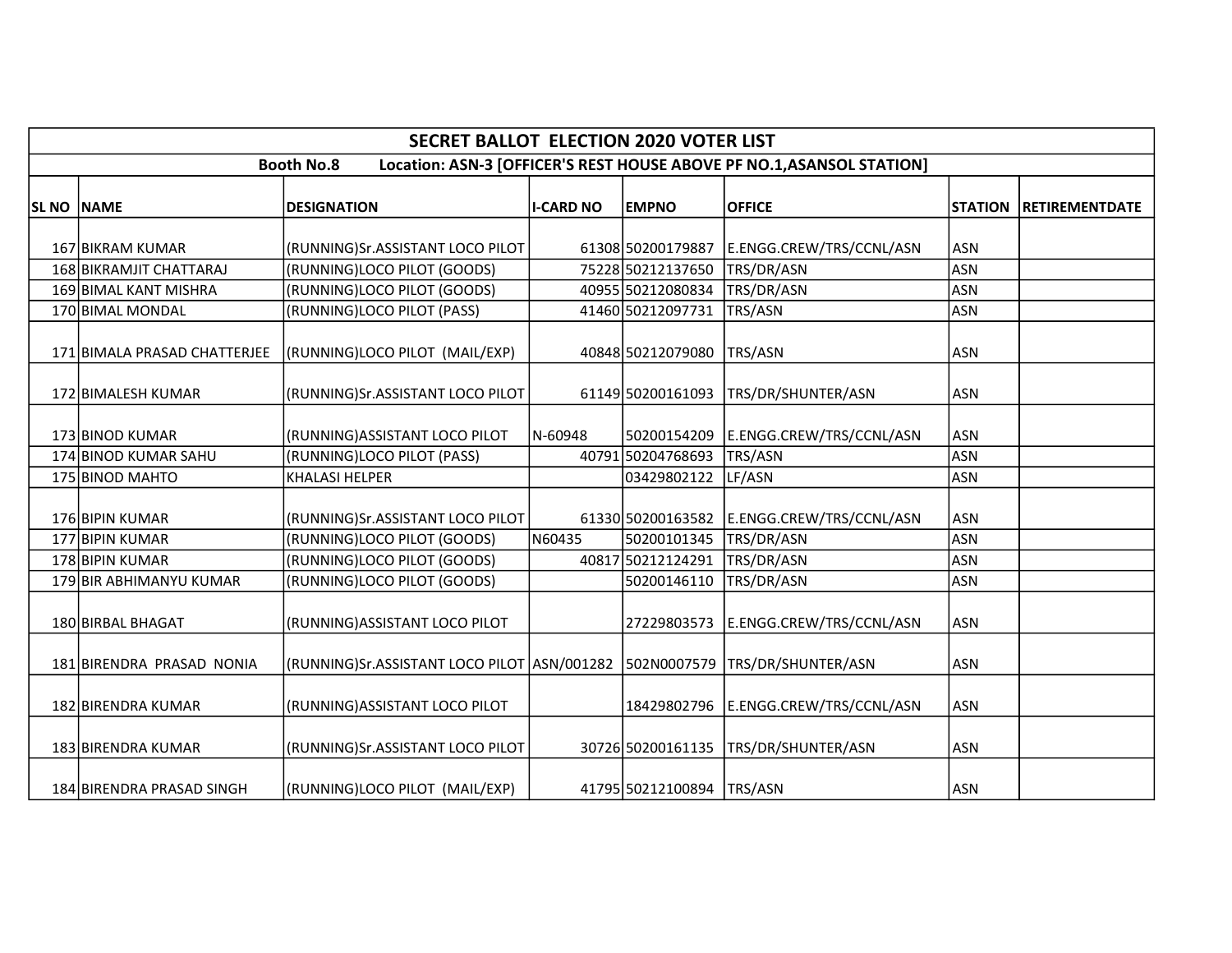|                                                                                            |                                                       | <b>SECRET BALLOT ELECTION 2020 VOTER LIST</b> |                  |                             |                                                 |                |                       |  |  |  |  |
|--------------------------------------------------------------------------------------------|-------------------------------------------------------|-----------------------------------------------|------------------|-----------------------------|-------------------------------------------------|----------------|-----------------------|--|--|--|--|
| <b>Booth No.8</b><br>Location: ASN-3 [OFFICER'S REST HOUSE ABOVE PF NO.1, ASANSOL STATION] |                                                       |                                               |                  |                             |                                                 |                |                       |  |  |  |  |
| <b>SL NO NAME</b>                                                                          |                                                       | <b>DESIGNATION</b>                            | <b>I-CARD NO</b> | <b>EMPNO</b>                | <b>OFFICE</b>                                   | <b>STATION</b> | <b>RETIREMENTDATE</b> |  |  |  |  |
|                                                                                            | 185 BIRJU SAHU                                        | (RUNNING)Sr.ASSISTANT LOCO PILOT N12040515    |                  | 50200167125 D/ASSTT/ASN     |                                                 | <b>ASN</b>     |                       |  |  |  |  |
|                                                                                            | 186 BISWAJIT KHAWAS                                   | (RUNNING)Sr.ASSISTANT LOCO PILOT              |                  |                             | 61339 50200178743 E.ENGG.CREW/TRS/CCNL/ASN      | lASN           |                       |  |  |  |  |
|                                                                                            | 187 BISWAJIT PRAMANIK                                 | (RUNNING)LOCO PILOT (GOODS)                   |                  | 27309540623                 | TRS/DR/ASN                                      | ASN            |                       |  |  |  |  |
|                                                                                            | 188 BISWANATH MAJI                                    | (RUNNING)Sr.ASSISTANT LOCO PILOT              |                  |                             | 60753 50200178755 E.ENGG.CREW/TRS/CCNL/ASN      | lasn           |                       |  |  |  |  |
|                                                                                            | 189 BISWARUP MUKHOPADHYAY (RUNNING) LOCO PILOT (PASS) |                                               |                  | 41423 50212087026 TRS/ASN   |                                                 | <b>ASN</b>     |                       |  |  |  |  |
|                                                                                            | 190 BITTU SHARMA                                      | (RUNNING) ASSISTANT LOCO PILOT                |                  |                             | ASN/000859 27229803286 E.ENGG.CREW/TRS/CCNL/ASN | ASN            |                       |  |  |  |  |
|                                                                                            | 191 BRAHAMDEV PANDIT                                  | (RUNNING)Sr.ASSISTANT LOCO PILOT              |                  |                             | 60777 50200163466 E.ENGG.CREW/TRS/CCNL/ASN      | ASN            |                       |  |  |  |  |
|                                                                                            | 192 BRAJESH KUMAR                                     | (RUNNING) ASSISTANT LOCO PILOT                | ASN/000854       |                             | 50320090492 E.ENGG.CREW/TRS/CCNL/ASN            | ASN            |                       |  |  |  |  |
|                                                                                            | 193 BRAJESH KUMAR                                     | (RUNNING)Sr.ASSISTANT LOCO PILOT              |                  |                             | 502NPS00874 E.ENGG.CREW/TRS/CCNL/ASN            | ASN            |                       |  |  |  |  |
|                                                                                            | 194 BRAJESH KUMAR MANJHI                              | (RUNNING)Sr.ASSISTANT LOCO PILOT              |                  |                             | 50200178767 E.ENGG.CREW/TRS/CCNL/ASN            | ASN            |                       |  |  |  |  |
|                                                                                            | 195 BRAJESH KUMAR SINGH                               | (RUNNING)Sr.ASSISTANT LOCO PILOT N12040399    |                  | 50200166959 D/ASSTT/ASN     |                                                 | <b>ASN</b>     |                       |  |  |  |  |
|                                                                                            | 196 BRIJ KISHOR YADAV                                 | (RUNNING)LOCO PILOT (MAIL/EXP)                |                  | 41056 50212092472           | TRS/ASN                                         | lasn           |                       |  |  |  |  |
|                                                                                            | 197 BUDDHI SAGAR GAUTAM                               | (RUNNING)LOCO PILOT (GOODS)                   | N60710           | 50200099387                 | TRS/DR/ASN                                      | ASN            |                       |  |  |  |  |
|                                                                                            | 198 BULBUL KUMAR                                      | (RUNNING) ASSISTANT LOCO PILOT                | E200007          |                             | 50714506820 E.ENGG.CREW/TRS/CCNL/ASN            | ASN            |                       |  |  |  |  |
|                                                                                            | 199 BUNDELA DAS                                       | (RUNNING)LOCO PILOT (GOODS)                   | ASN/002356       | 50200051998                 | TRS/DR/ASN                                      | ASN            |                       |  |  |  |  |
|                                                                                            | 200 BYOMKESH SAHA                                     | (RUNNING)LOCO PILOT (MAIL/EXP)                |                  | 41410 50212087191   TRS/ASN |                                                 | <b>ASN</b>     |                       |  |  |  |  |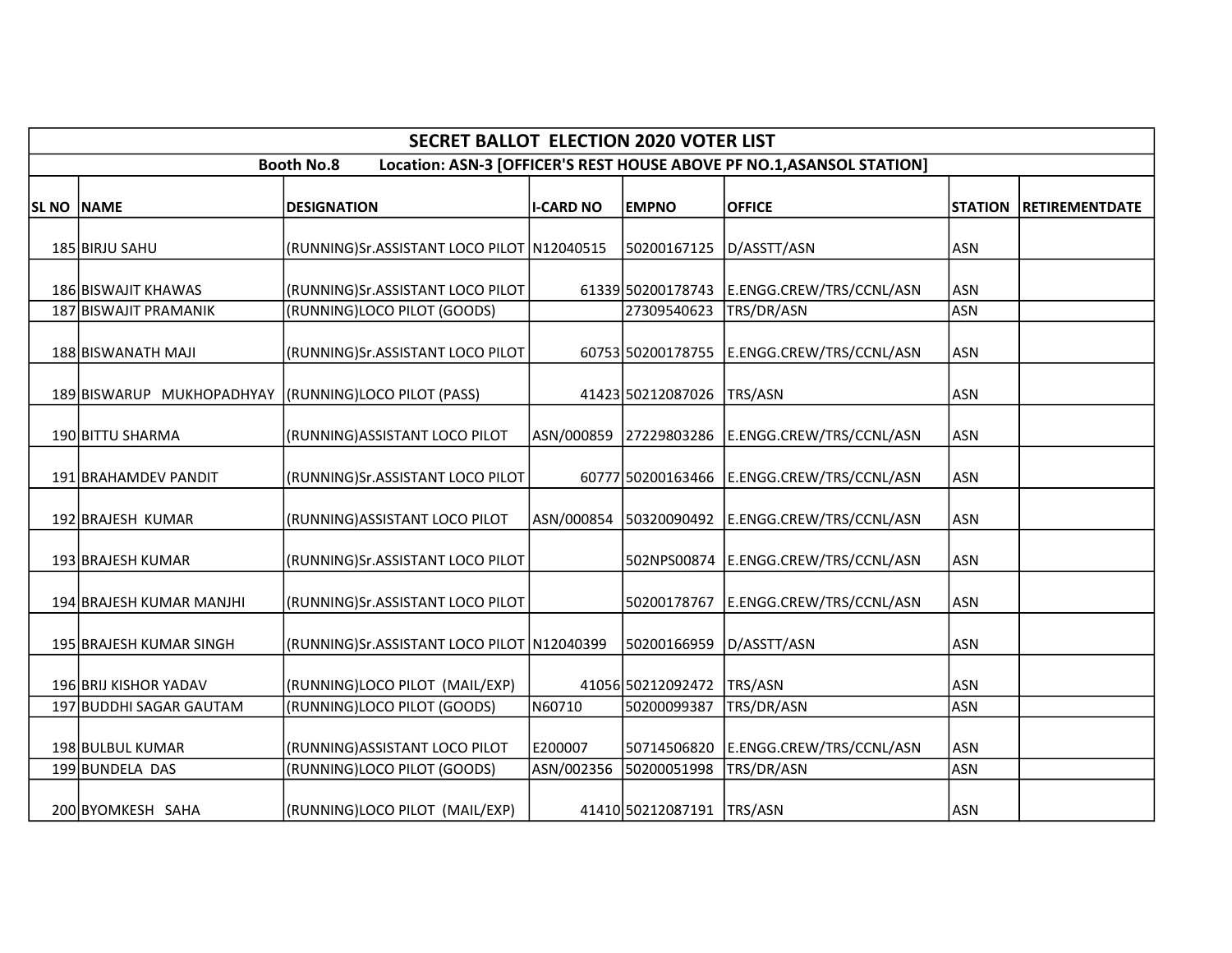|                   | <b>SECRET BALLOT ELECTION 2020 VOTER LIST</b> |                                                                                      |                  |                      |                                                                       |                |                       |  |  |  |  |
|-------------------|-----------------------------------------------|--------------------------------------------------------------------------------------|------------------|----------------------|-----------------------------------------------------------------------|----------------|-----------------------|--|--|--|--|
|                   |                                               | <b>Booth No.8</b>                                                                    |                  |                      | Location: ASN-3 [OFFICER'S REST HOUSE ABOVE PF NO.1, ASANSOL STATION] |                |                       |  |  |  |  |
| <b>SL NO NAME</b> |                                               | <b>DESIGNATION</b>                                                                   | <b>I-CARD NO</b> | <b>EMPNO</b>         | <b>OFFICE</b>                                                         | <b>STATION</b> | <b>RETIREMENTDATE</b> |  |  |  |  |
|                   | 201 CHAKRADHAR SINGH BANRA                    | TRAVELLING TICKET INSPECTOR                                                          |                  | 30308 50207328643    | <b>TTE/ASN</b>                                                        | <b>ASN</b>     |                       |  |  |  |  |
|                   | 202 CHAMAN LAL PASWAN                         | (RUNNING)LOCO PILOT (GOODS)                                                          | N60736           | 50211110028          | TRS/DR/ASN                                                            | <b>ASN</b>     |                       |  |  |  |  |
|                   | 203 CHAMCHAM DEBI                             | TEA MAKER                                                                            | N60658           | 50200107360          | LOCO/CANTN/ASN                                                        | <b>ASN</b>     |                       |  |  |  |  |
|                   | 204 CHANDAN KUMAR GIRI                        | (RUNNING) ASSISTANT LOCO PILOT                                                       |                  | 12040753 502NPS06820 | D/ASSTT/ASN                                                           | <b>ASN</b>     |                       |  |  |  |  |
|                   | 205 CHANDAN BIHARI DEEPAK                     | (RUNNING)LOCO PILOT (GOODS)                                                          | N60698           | 50230822628          | TRS/DR/ASN                                                            | <b>ASN</b>     |                       |  |  |  |  |
|                   | 206 CHANDAN KUMAR                             | (RUNNING)LOCO PILOT (GOODS)                                                          |                  | 50200146080          | TRS/DR/ASN                                                            | <b>ASN</b>     |                       |  |  |  |  |
|                   | 207 CHANDAN KUMAR                             | (RUNNING)Sr.ASSISTANT LOCO PILOT   N-601234                                          |                  | 50200180919          | E.ENGG.CREW/TRS/CCNL/ASN                                              | <b>ASN</b>     |                       |  |  |  |  |
|                   | 208 CHANDAN KUMAR CHAND                       | (RUNNING) ASSISTANT LOCO PILOT                                                       | N60219           | 50200032097          | E.ENGG.CREW/TRS/CCNL/ASN                                              | <b>ASN</b>     |                       |  |  |  |  |
|                   | 209 CHANDAN KUMAR MISHRA                      | TECH.(LOCO)-I                                                                        |                  | 50211008878          | LF/ASN                                                                | <b>ASN</b>     |                       |  |  |  |  |
|                   | 210 CHANDAN KUMAR MOURYA                      | (RUNNING)LOCO PILOT (GOODS)                                                          | N60625           | 50236401734          | TRS/DR/ASN                                                            | <b>ASN</b>     |                       |  |  |  |  |
|                   | 211 CHANDAN KUMAR THAKUR                      | (RUNNING) ASSISTANT LOCO PILOT                                                       |                  | 03429802119          | E.ENGG.CREW/TRS/CCNL/ASN                                              | <b>ASN</b>     |                       |  |  |  |  |
|                   | 212 CHANDANKUMARPASWAN                        | (RUNNING)Sr.ASSISTANT LOCO PILOT ASN/000876   502NPS00869   E.ENGG.CREW/TRS/CCNL/ASN |                  |                      |                                                                       | <b>ASN</b>     |                       |  |  |  |  |
|                   |                                               | 213 CHANDRA BHUSHAN PD SINGH (RUNNING)LOCO PILOT (GOODS)                             | N60615           | 50200101412          | TRS/DR/ASN                                                            | <b>ASN</b>     |                       |  |  |  |  |
|                   | 214 CHANDRA DIP KUMAR                         | (RUNNING) ASSISTANT LOCO PILOT                                                       | ASN/000865       | 50320090815          | E.ENGG.CREW/TRS/CCNL/ASN                                              | <b>ASN</b>     |                       |  |  |  |  |
|                   | 215 CHANDRA MANI BHUSHAN                      | OFFICE SUPERINTENDENT                                                                | N040105          | 50212133220          | LF/ASN                                                                | <b>ASN</b>     |                       |  |  |  |  |
|                   | 216 CHANDRA PRAKASH                           | (RUNNING)LOCO PILOT (GOODS)                                                          | N60451           | 50200101473          | TRS/DR/ASN                                                            | <b>ASN</b>     |                       |  |  |  |  |
|                   | 217 CHANDRA SHEKHAR AZAD                      | (RUNNING)LOCO PILOT (GOODS)                                                          | N60516           | 50200099272          | TRS/DR/ASN                                                            | <b>ASN</b>     |                       |  |  |  |  |
|                   | 218 CHANDRABHUSHAN KUMAR                      | (RUNNING)LOCO PILOT (GOODS)                                                          | N60626           | 50200114613          | TRS/DR/ASN                                                            | <b>ASN</b>     |                       |  |  |  |  |
|                   | 219 CHHATU BARAIK                             | (RUNNING)LOCO PILOT (PASS)                                                           |                  | 41413 50212120467    | TRS/ASN                                                               | <b>ASN</b>     |                       |  |  |  |  |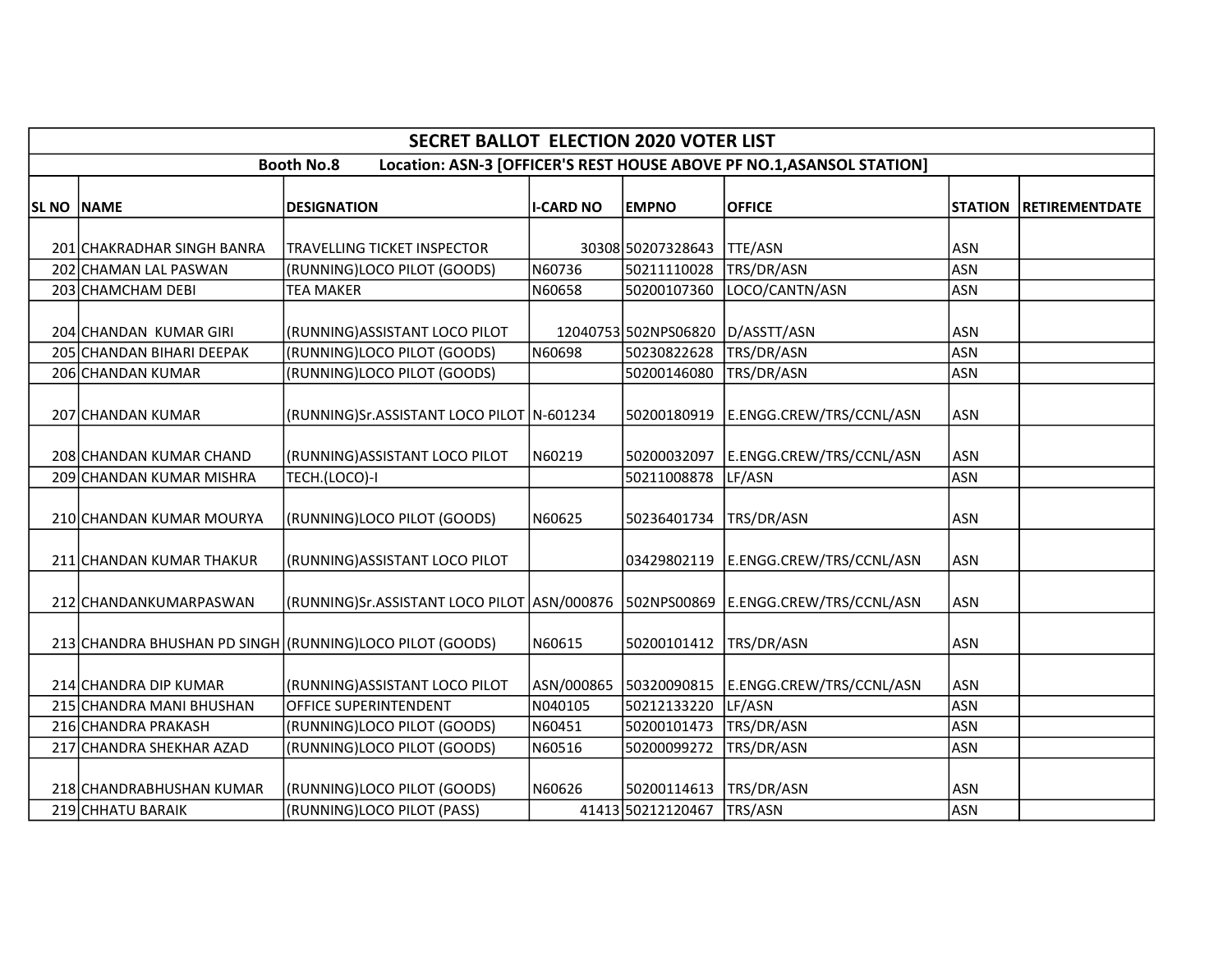|                   | <b>SECRET BALLOT ELECTION 2020 VOTER LIST</b>                                              |                                               |                  |                        |                                            |                |                       |  |  |  |  |
|-------------------|--------------------------------------------------------------------------------------------|-----------------------------------------------|------------------|------------------------|--------------------------------------------|----------------|-----------------------|--|--|--|--|
|                   | Location: ASN-3 [OFFICER'S REST HOUSE ABOVE PF NO.1, ASANSOL STATION]<br><b>Booth No.8</b> |                                               |                  |                        |                                            |                |                       |  |  |  |  |
| <b>SL NO NAME</b> |                                                                                            | <b>DESIGNATION</b>                            | <b>I-CARD NO</b> | <b>EMPNO</b>           | <b>OFFICE</b>                              | <b>STATION</b> | <b>RETIREMENTDATE</b> |  |  |  |  |
|                   |                                                                                            |                                               |                  |                        |                                            |                |                       |  |  |  |  |
|                   | 220 CHINTU KUMAR                                                                           | (RUNNING)Sr.ASSISTANT LOCO PILOT              |                  |                        | 61068 50200167630 E.ENGG.CREW/TRS/CCNL/ASN | <b>ASN</b>     |                       |  |  |  |  |
|                   | 221 CHINTU PARAMANIK                                                                       | (RUNNING)LOCO PILOT (GOODS)                   |                  | ASN/004636 50209540738 | TRS/DR/ASN                                 | <b>ASN</b>     |                       |  |  |  |  |
|                   | 222 CHITTA RANJAN ROY                                                                      | (RUNNING)LOCO PILOT (GOODS)                   |                  | 80193 50212098802      | DRIVER/SHNT/ASN                            | <b>ASN</b>     |                       |  |  |  |  |
|                   | 223 CHUNCHUN KUMAR SAH                                                                     | (RUNNING) ASSISTANT LOCO PILOT                |                  | ASN/000899 03429802011 | E.ENGG.CREW/TRS/CCNL/ASN                   | <b>ASN</b>     |                       |  |  |  |  |
|                   | 224 DEBABRATA MAJI                                                                         | (RUNNING)LOCO PILOT (GOODS)                   |                  | ASN/002406 50207001472 | TRS/DR/ASN                                 | <b>ASN</b>     |                       |  |  |  |  |
|                   | 225 DEBAJIT GHOSH                                                                          | (RUNNING)LOCO PILOT (GOODS)                   |                  | 40987 50212137649      | TRS/DR/ASN                                 | <b>ASN</b>     |                       |  |  |  |  |
|                   | 226 DEBAJYOTI HAZRA                                                                        | (RUNNING)LOCO PILOT (GOODS)                   |                  | 60899 50209521574      | TRS/DR/ASN                                 | <b>ASN</b>     |                       |  |  |  |  |
|                   | 227 DEBAPRASAD MISRA                                                                       | (RUNNING)LOCO PILOT (MAIL/EXP)                |                  | 41001 50212085923      | TRS/ASN                                    | <b>ASN</b>     |                       |  |  |  |  |
|                   | 228 DEBASHIS DAS                                                                           | (RUNNING)LOCO PILOT (GOODS)                   |                  | 6056 50200059900       | TRS/DR/ASN                                 | <b>ASN</b>     |                       |  |  |  |  |
|                   | 229 DEBASHIS MAJI                                                                          | (RUNNING)LOCO PILOT (GOODS)                   | N60125           | 50200059869            | TRS/DR/ASN                                 | <b>ASN</b>     |                       |  |  |  |  |
|                   | 230 DEBASISH BASU                                                                          | (RUNNING)LOCO PILOT (GOODS)                   |                  | 41553 50212081360      | <b>TRS/ASN</b>                             | <b>ASN</b>     |                       |  |  |  |  |
|                   | 231 DEBASISH GHOSH                                                                         | (RUNNING)LOCO PILOT (GOODS)                   |                  | 41541 50212127309      | TRS/DR/ASN                                 | <b>ASN</b>     |                       |  |  |  |  |
|                   | 232 DEBASISH SARKAR                                                                        | TRAVELLING TICKET INSPECTOR                   | N30170           | 50212084943            | TTE/ASN                                    | <b>ASN</b>     |                       |  |  |  |  |
|                   | 233 DEBASISH SARKAR                                                                        | (RUNNING) ASSISTANT LOCO PILOT                |                  | 03429802012            | E.ENGG.CREW/TRS/CCNL/ASN                   | ASN            |                       |  |  |  |  |
|                   | 234 DEBATOSH BISWAS                                                                        | <b>HEAD TICKET EXAMINER</b>                   | ASN/002590       | 50205874889            | <b>TTE/ASN</b>                             | <b>ASN</b>     |                       |  |  |  |  |
|                   | 235 DEEPAK KUMAR                                                                           | (RUNNING) ASSISTANT LOCO PILOT                |                  | ASN/001072 503DLB90410 | E.ENGG.CREW/TRS/CCNL/ASN                   | <b>ASN</b>     |                       |  |  |  |  |
|                   | 236 DEEPAK KUMAR                                                                           | (RUNNING)Sr.ASSISTANT LOCO PILOT   TRS/349/14 |                  | 50200177246            | E.ENGG.CREW/TRS/CCNL/ASN                   | ASN            |                       |  |  |  |  |
|                   | 237 DEEPAK KUMAR                                                                           | (RUNNING)Sr.ASSISTANT LOCO PILOT N-61102      |                  | 50200160672            | TRS/DR/SHUNTER/ASN                         | <b>ASN</b>     |                       |  |  |  |  |
|                   | 238 DEEPAK KUMAR                                                                           | (RUNNING)Sr.ASSISTANT LOCO PILOT              |                  | 60903 50200159050      | TRS/DR/SHUNTER/ASN                         | ASN            |                       |  |  |  |  |
|                   | 239 DEEPAK KUMAR                                                                           | (RUNNING)Sr.ASSISTANT LOCO PILOT   N-61093    |                  |                        | 50200163223 E.ENGG.CREW/TRS/CCNL/ASN       | <b>ASN</b>     |                       |  |  |  |  |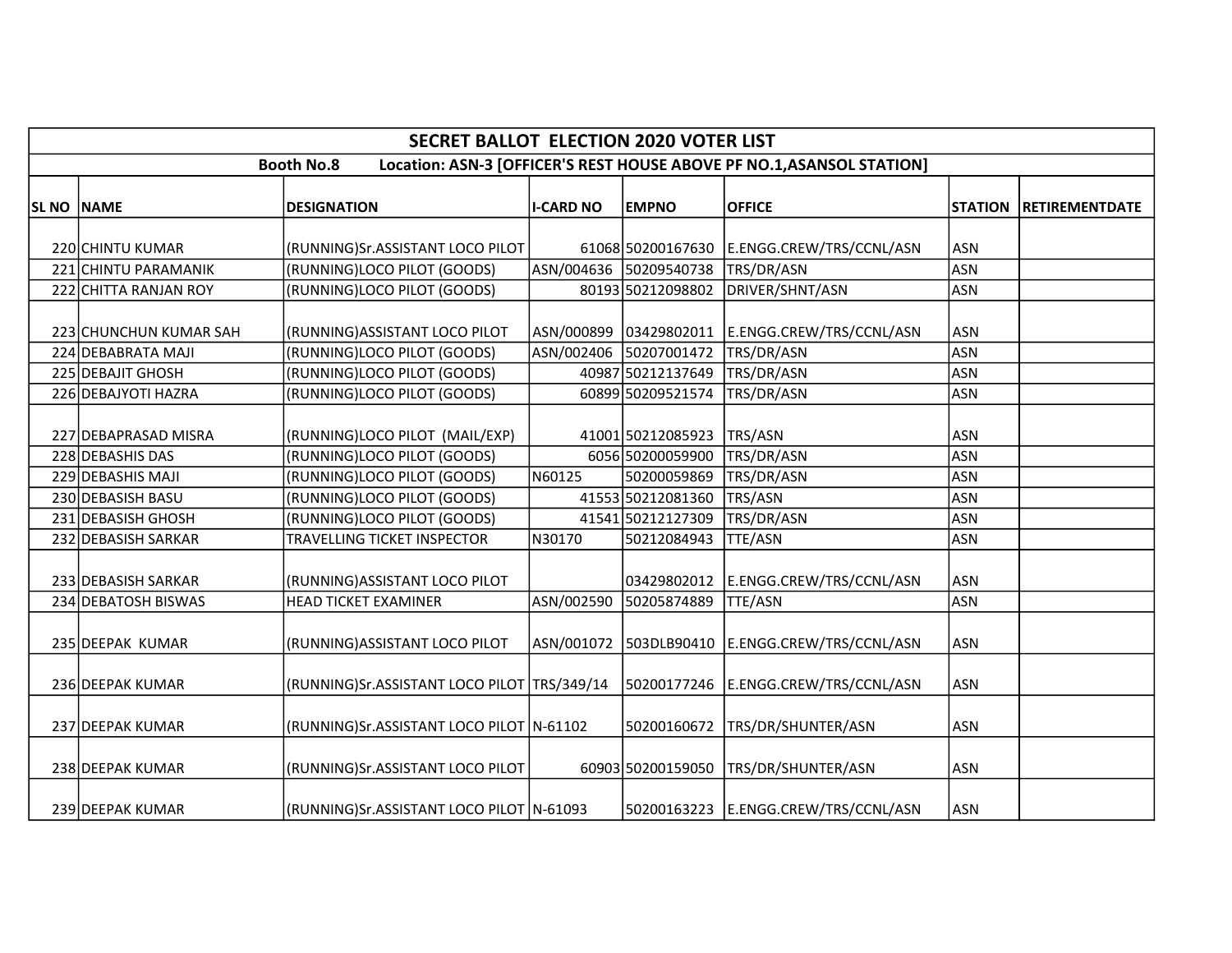|                   |                                           | <b>SECRET BALLOT ELECTION 2020 VOTER LIST</b>                                    |                  |                        |                                                                       |                |                       |
|-------------------|-------------------------------------------|----------------------------------------------------------------------------------|------------------|------------------------|-----------------------------------------------------------------------|----------------|-----------------------|
|                   |                                           | <b>Booth No.8</b>                                                                |                  |                        | Location: ASN-3 [OFFICER'S REST HOUSE ABOVE PF NO.1, ASANSOL STATION] |                |                       |
|                   |                                           |                                                                                  |                  |                        |                                                                       |                |                       |
| <b>SL NO NAME</b> |                                           | <b>DESIGNATION</b>                                                               | <b>I-CARD NO</b> | <b>EMPNO</b>           | <b>OFFICE</b>                                                         | <b>STATION</b> | <b>RETIREMENTDATE</b> |
|                   | 240 DEEPAK KUMAR                          | (RUNNING)LOCO PILOT (GOODS)                                                      | N60717           | 50200097652            | TRS/DR/ASN                                                            | <b>ASN</b>     |                       |
|                   | 241 DEEPAK KUMAR                          | (RUNNING)LOCO PILOT (GOODS)                                                      |                  | 502NPS00482            | TRS/DR/ASN                                                            | <b>ASN</b>     |                       |
|                   | 242 DEEPAK KUMAR                          | (RUNNING)LOCO PILOT (GOODS)                                                      |                  | 50220090955            | TRS/DR/ASN                                                            | <b>ASN</b>     |                       |
|                   | 243 DEEPAK LAKRA                          | (RUNNING)LOCO PILOT (GOODS)                                                      |                  | 41600 50212130450      | TRS/DR/ASN                                                            | <b>ASN</b>     |                       |
|                   | 244 DEO KANT KASHYAP                      | (RUNNING)LOCO PILOT (GOODS)                                                      | N60643           | 50212124680            | TRS/DR/ASN                                                            | <b>ASN</b>     |                       |
|                   | 245 DEVENDRA KUMAR                        | (RUNNING) ASSISTANT LOCO PILOT                                                   |                  | 03429802111            | E.ENGG.CREW/TRS/CCNL/ASN                                              | <b>ASN</b>     |                       |
|                   | 246 DHANANJAY                             | (RUNNING)Sr.ASSISTANT LOCO PILOT                                                 |                  |                        | 334NP004148 E.ENGG.CREW/TRS/CCNL/ASN                                  | <b>ASN</b>     |                       |
|                   | 247 DHANANJAY KUMAR                       | TRAVELLING TICKET INSPECTOR                                                      | N30366           | 50212120170            | TTE/ASN                                                               | <b>ASN</b>     |                       |
|                   | 248 DHARMA NARAYAN SARKAR                 | (RUNNING)LOCO PILOT (PASS)                                                       |                  | 40982 50212102726      | TRS/ASN                                                               | <b>ASN</b>     |                       |
|                   | 249 DHARMENDR KUMAR                       | (RUNNING)LOCO PILOT (GOODS)                                                      | N60127           | 50200033070            | TRS/DR/ASN                                                            | <b>ASN</b>     |                       |
|                   | 250 DHARMENDRA KUMAR                      | (RUNNING)LOCO PILOT (GOODS)                                                      | N60804           | 50209002390            | TRS/DR/ASN                                                            | <b>ASN</b>     |                       |
|                   | 251 DHARMENDRA KUMAR                      | (RUNNING)Sr.ASSISTANT LOCO PILOT ASN/001360 334NP004601 E.ENGG.CREW/TRS/CCNL/ASN |                  |                        |                                                                       | <b>ASN</b>     |                       |
|                   | DHARMENDRA KUMAR<br>252 CHOUDHARY         | (RUNNING)Sr.ASSISTANT LOCO PILOT                                                 |                  | 60947 50200164781      | E.ENGG.CREW/TRS/CCNL/ASN                                              | <b>ASN</b>     |                       |
|                   | <b>DHARMENDRA KUMAR</b><br>253 SRIVASTAVA | TRAVELLING TICKET EXAMINER                                                       |                  | ASN/002648 50204656155 | <b>TTE/ASN</b>                                                        | <b>ASN</b>     |                       |
|                   | DHARMENDRA KUMAR<br>254 SRIVASTAVA        | (RUNNING)LOCO PILOT (GOODS)                                                      | N60011           | 50200033081            | TRS/DR/ASN                                                            | <b>ASN</b>     |                       |
|                   | 255 DHARMENDRA PASWAN                     | (RUNNING)LOCO PILOT (GOODS)                                                      |                  | 40943 50212125702      | TRS/DR/ASN                                                            | <b>ASN</b>     |                       |
|                   | 256 DHARMENDRA PASWAN                     | (RUNNING)Sr.ASSISTANT LOCO PILOT                                                 |                  | 50200179243            | E.ENGG.CREW/TRS/CCNL/ASN                                              | <b>ASN</b>     |                       |
|                   | 257 DHARMENDRA YADAV                      | (RUNNING)Sr.ASSISTANT LOCO PILOT                                                 |                  | 60930 50200161342      | TRS/DR/SHUNTER/ASN                                                    | <b>ASN</b>     |                       |
|                   | 258 DHIRAJ KUMAR                          | (RUNNING) ASSISTANT LOCO PILOT                                                   |                  |                        | 27529802401 E.ENGG.CREW/TRS/CCNL/ASN                                  | <b>ASN</b>     |                       |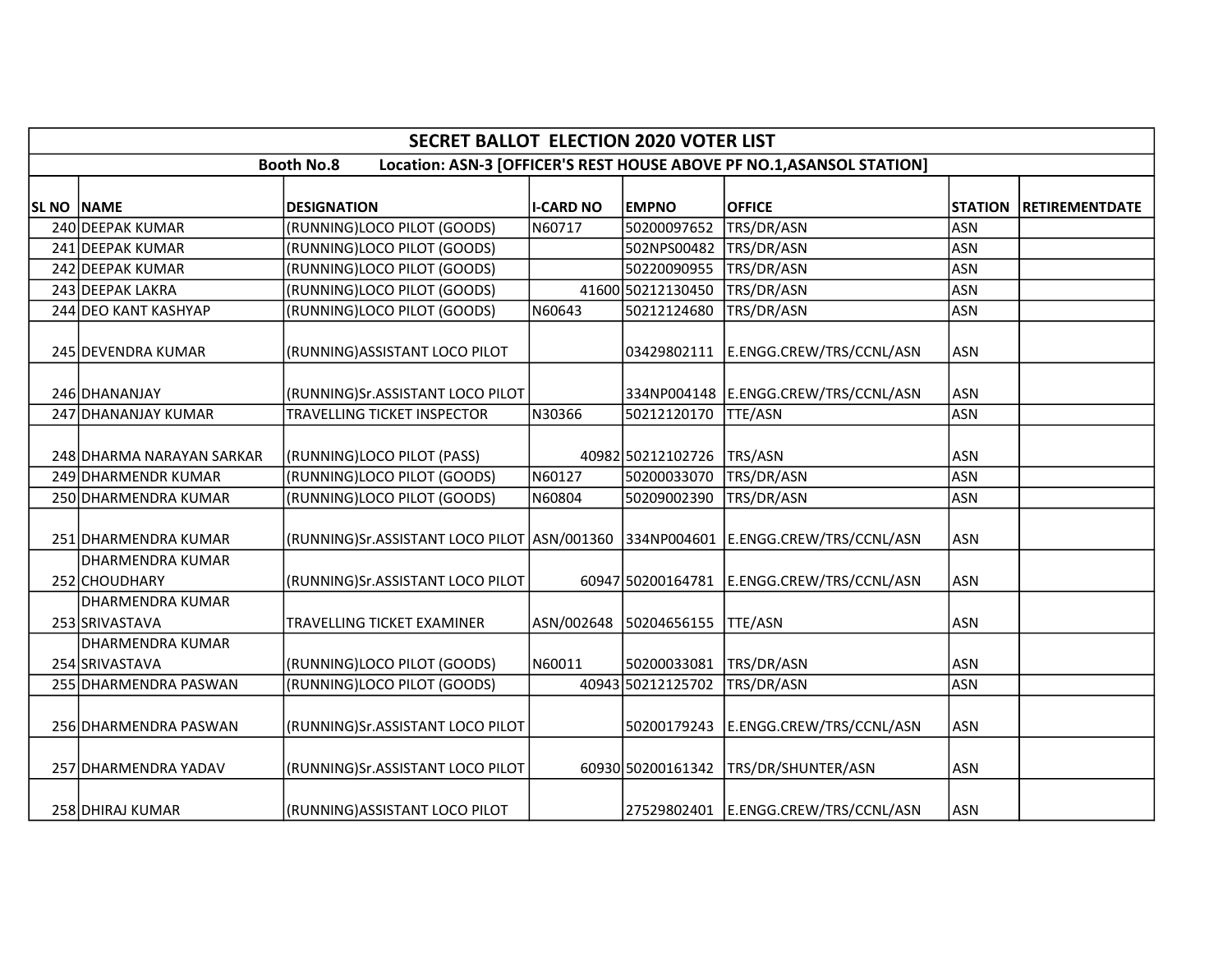|                           | <b>SECRET BALLOT ELECTION 2020 VOTER LIST</b> |                  |                        |                                                                       |                |                       |
|---------------------------|-----------------------------------------------|------------------|------------------------|-----------------------------------------------------------------------|----------------|-----------------------|
|                           | <b>Booth No.8</b>                             |                  |                        | Location: ASN-3 [OFFICER'S REST HOUSE ABOVE PF NO.1, ASANSOL STATION] |                |                       |
|                           |                                               |                  |                        |                                                                       |                |                       |
| SL NO NAME                | <b>DESIGNATION</b>                            | <b>I-CARD NO</b> | <b>EMPNO</b>           | <b>OFFICE</b>                                                         | <b>STATION</b> | <b>RETIREMENTDATE</b> |
| 259 DHIRAJ VIKRANT        | (RUNNING)LOCO PILOT (GOODS)                   | N60666           | 50200116282            | TRS/DR/ASN                                                            | <b>ASN</b>     |                       |
| 260 DIBYENDU MUKHERJEE    | (RUNNING)LOCO PILOT (MAIL/EXP)                |                  | 41593 50212017152      | TRS/ASN                                                               | <b>ASN</b>     |                       |
| 261 DILEEP KUMAR          | (RUNNING)LOCO PILOT (GOODS)                   |                  | 41064 50204620227      | TRS/DR/ASN                                                            | <b>ASN</b>     |                       |
| 262 DILIP KUMAR SINGH     | (RUNNING)LOCO PILOT (MAIL/EXP)                |                  | 41022 50212097615      | TRS/ASN                                                               | <b>ASN</b>     |                       |
| 263 DILIP KUMAR           | (RUNNING)LOCO PILOT (PASS)                    |                  | 40980 50212081590      | TRS/ASN                                                               | <b>ASN</b>     |                       |
| 264 DILIP KUMAR           | (RUNNING)LOCO PILOT (GOODS)                   |                  | 50200402720            | TRS/DR/ASN                                                            | <b>ASN</b>     |                       |
| 265 DILIP KUMAR TIRKEY    | TRAVELLING TICKET INSPECTOR                   |                  | 50212139658            | <b>TTE/ASN</b>                                                        | <b>ASN</b>     |                       |
|                           |                                               |                  |                        |                                                                       |                |                       |
| 266 DIPAK KUMAR DAS       | (RUNNING)Sr.ASSISTANT LOCO PILOT              |                  | 61340 50200170770      | E.ENGG.CREW/TRS/CCNL/ASN                                              | <b>ASN</b>     |                       |
| 267 DIPANKAR KUMAR PRASAD | <b>TECHNICIAN GR-III</b>                      |                  | 12040608 50213002340   | LF/ASN                                                                | <b>ASN</b>     |                       |
| 268 DIPEN MONDAL          | (RUNNING)LOCO PILOT (GOODS)                   | N040068          | 50200106770            | DRIVER/SHNT/ASN                                                       | <b>ASN</b>     |                       |
| 269 DIPENDU KUMAR BHADURI | (RUNNING)LOCO PILOT (PASS)                    |                  | 4140 50212076740       | TRS/ASN                                                               | <b>ASN</b>     |                       |
| 270 DIPNARAYAN PRASAD     | (NON-RUN)CREW CONTROLLER                      | N040093          | 50204767421            | LF/ASN                                                                | <b>ASN</b>     |                       |
| 271 DIVYA KUMAR JYOTI     | TRAVELLING TICKET INSPECTOR                   | N30049           | 50208362890            | <b>TTE/ASN</b>                                                        | <b>ASN</b>     |                       |
| 272 DIWAKAR KUMAR         | (RUNNING) ASSISTANT LOCO PILOT                |                  |                        | ASN/000867 03429802017 E.ENGG.CREW/TRS/CCNL/ASN                       | <b>ASN</b>     |                       |
| 273 DIWAKAR KUMAR         | (RUNNING) ASSISTANT LOCO PILOT                |                  |                        | 60916 50200163260 E.ENGG.CREW/TRS/CCNL/ASN                            | <b>ASN</b>     |                       |
| 274 DIWAKAR KUMAR         | (RUNNING) ASSISTANT LOCO PILOT                |                  | 50200179930            | E.ENGG.CREW/TRS/CCNL/ASN                                              | <b>ASN</b>     |                       |
| 275 DULAL CHANDRA ROY     | (RUNNING)LOCO PILOT (PASS)                    |                  | 41458 50212092496      | TRS/ASN                                                               | <b>ASN</b>     |                       |
| 276 DURGA PRASAD          | (RUNNING)LOCO PILOT (GOODS)                   |                  | ASN/002897 50200033132 | TRS/DR/ASN                                                            | <b>ASN</b>     |                       |
| 277 DURGA RAM             | (RUNNING)LP SHUNTER I                         |                  | 41472 50212089205      | TRS/DR/SHUNTER/ASN                                                    | <b>ASN</b>     |                       |
| 278 DURGESH MONDAL        | <b>SR.TICKET EXAMINER</b>                     | N30074           | 50212110541            | <b>TTE/ASN</b>                                                        | <b>ASN</b>     |                       |
| 279 EDISON KUMAR          | (RUNNING)Sr.ASSISTANT LOCO PILOT              |                  |                        | 503AP100405 E.ENGG.CREW/TRS/CCNL/ASN                                  | <b>ASN</b>     |                       |
| 280 FAIZUL HAQUE NOORZADA | TRAVELLING TICKET INSPECTOR                   | N30292           | 50212105314            | TTE/ASN                                                               | <b>ASN</b>     |                       |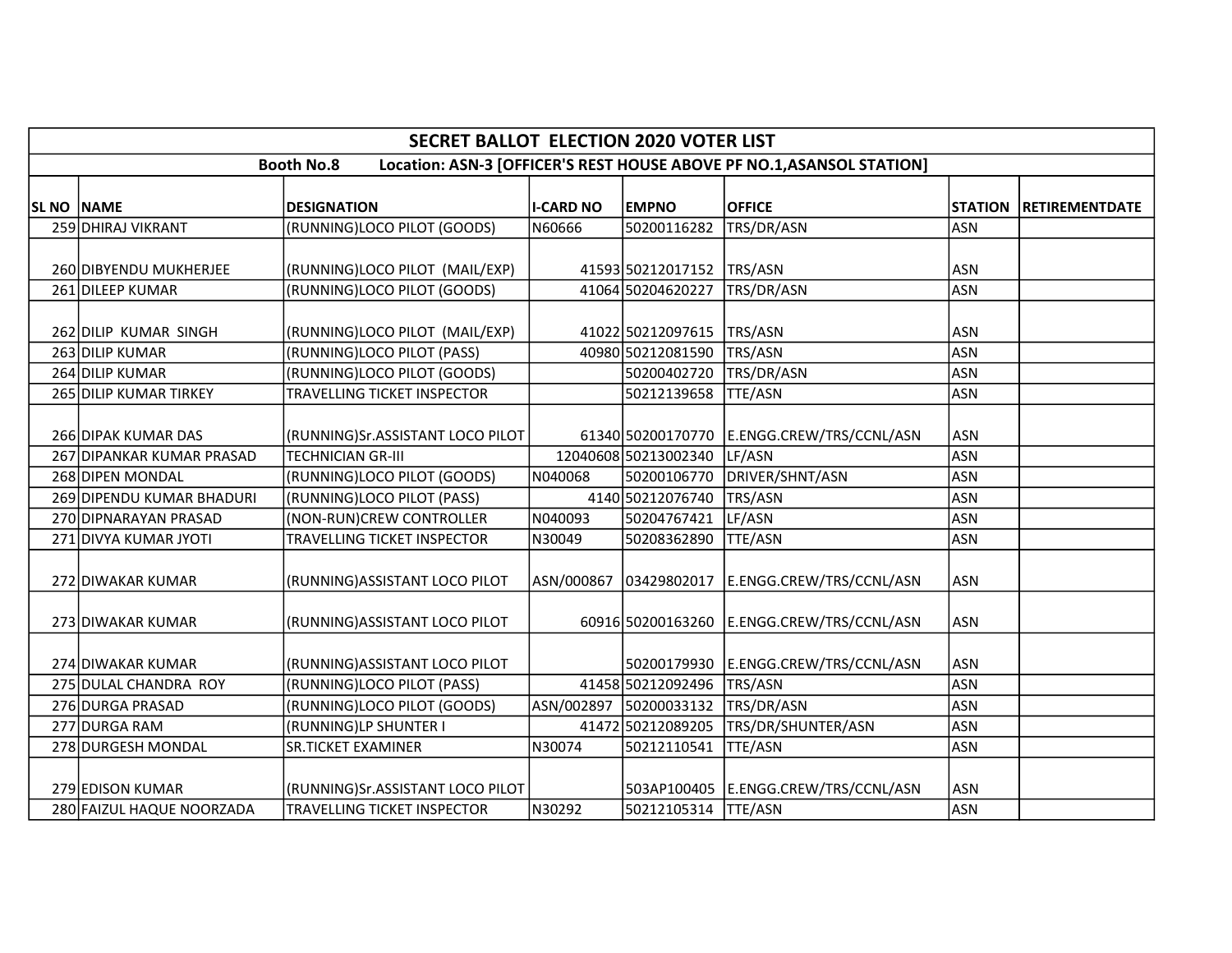| <b>SECRET BALLOT ELECTION 2020 VOTER LIST</b><br>Location: ASN-3 [OFFICER'S REST HOUSE ABOVE PF NO.1, ASANSOL STATION]<br><b>Booth No.8</b><br><b>OFFICE</b><br><b>SL NO NAME</b><br><b>I-CARD NO</b><br><b>EMPNO</b><br><b>DESIGNATION</b><br><b>STATION</b><br><b>RETIREMENTDATE</b> |                                               |            |                        |                          |            |  |  |  |
|----------------------------------------------------------------------------------------------------------------------------------------------------------------------------------------------------------------------------------------------------------------------------------------|-----------------------------------------------|------------|------------------------|--------------------------|------------|--|--|--|
|                                                                                                                                                                                                                                                                                        |                                               |            |                        |                          |            |  |  |  |
|                                                                                                                                                                                                                                                                                        |                                               |            |                        |                          |            |  |  |  |
| 281 FIRDOSH AH ANSARY                                                                                                                                                                                                                                                                  | (RUNNING)LOCO PILOT (GOODS)                   | N60756     | 50200115083            | TRS/DR/ASN               | <b>ASN</b> |  |  |  |
| 282 GAJENDRA MONDAL                                                                                                                                                                                                                                                                    | TECH.(T.W. DRIVER)-I(RUNNING)                 |            | 50381 50212086253      | TW/DRVR/ASN+BRR          | <b>ASN</b> |  |  |  |
| 283 GANESH CHANDRA SING                                                                                                                                                                                                                                                                | (RUNNING)LOCO PILOT (MAIL/EXP)                |            | 40923 50212081693      | TRS/ASN                  | ASN        |  |  |  |
| 284 GANESH KUMAR SAH                                                                                                                                                                                                                                                                   | (RUNNING)LOCO PILOT (GOODS)                   |            | 41080 50207261421      | TRS/ASN                  | <b>ASN</b> |  |  |  |
| 285 GANESH MAHATO                                                                                                                                                                                                                                                                      | (RUNNING)LOCO PILOT (MAIL/EXP)                |            | 40883 50212046115      | TRS/ASN                  | <b>ASN</b> |  |  |  |
| 286 GANESH YADAV                                                                                                                                                                                                                                                                       | (RUNNING)Sr.ASSISTANT LOCO PILOT              |            | 61062 50200163697      | E.ENGG.CREW/TRS/CCNL/ASN | <b>ASN</b> |  |  |  |
| 287 GANGA PRASAD                                                                                                                                                                                                                                                                       | TECH.(LOCO)-I                                 |            | 80038 50212075395      | LF/ASN                   | <b>ASN</b> |  |  |  |
| 288 GAURI SHANKAR RAJHANS                                                                                                                                                                                                                                                              | (RUNNING)Sr.ASSISTANT LOCO PILOT              |            | 334NP004583            | E.ENGG.CREW/TRS/CCNL/ASN | ASN        |  |  |  |
| 289 GAUTAM KUMAR                                                                                                                                                                                                                                                                       | (RUNNING)Sr.ASSISTANT LOCO PILOT   ASN/000869 |            | 50200158501            | TRS/DR/SHUNTER/ASN       | <b>ASN</b> |  |  |  |
| 290 GAUTAM KUMAR                                                                                                                                                                                                                                                                       | (RUNNING) ASSISTANT LOCO PILOT                |            | 502NPS11027            | E.ENGG.CREW/TRS/CCNL/ASN | <b>ASN</b> |  |  |  |
| 291 GAUTAM KUMAR SINGH                                                                                                                                                                                                                                                                 | (RUNNING)Sr.ASSISTANT LOCO PILOT N-61103      |            | 50200161111            | TRS/DR/SHUNTER/ASN       | ASN        |  |  |  |
| 292 GEORGE LAKRA                                                                                                                                                                                                                                                                       | (RUNNING)LOCO PILOT (MAIL/EXP)                |            | 40824 50212098360      | TRS/ASN                  | ASN        |  |  |  |
| 293 GHAUSUL AZAM                                                                                                                                                                                                                                                                       | (RUNNING)LOCO PILOT (PASS)                    |            | 40984 50212078980      | TRS/ASN                  | <b>ASN</b> |  |  |  |
| 294 GIRISH KUMAR                                                                                                                                                                                                                                                                       | (RUNNING)Sr.ASSISTANT LOCO PILOT N-61158      |            | 50200166376            | E.ENGG.CREW/TRS/CCNL/ASN | <b>ASN</b> |  |  |  |
| 295 GOLAM ASPIA MALLICK                                                                                                                                                                                                                                                                | (RUNNING)LOCO PILOT (GOODS)                   | ASN/000894 | 50212131891            | DRIVER/SHNT/ASN          | <b>ASN</b> |  |  |  |
| 296 GOPAL KUMAR                                                                                                                                                                                                                                                                        | (RUNNING) ASSISTANT LOCO PILOT                |            | ASN/003651 09329800149 | E.ENGG.CREW/TRS/CCNL/ASN | <b>ASN</b> |  |  |  |
| 297 GOPAL KUMAR                                                                                                                                                                                                                                                                        | (RUNNING)LOCO PILOT (GOODS)                   |            | 40087 50212089151      | TRS/DR/ASN               | <b>ASN</b> |  |  |  |
| 298 GOPAL PRASAD                                                                                                                                                                                                                                                                       | (RUNNING)LOCO PILOT (GOODS)                   | N60188     | 50200031755            | TRS/DR/ASN               | <b>ASN</b> |  |  |  |
| 299 GOPAL SHARAN                                                                                                                                                                                                                                                                       | TRAVELLING TICKET INSPECTOR                   |            | 30312 50205898950      | <b>TTE/ASN</b>           | <b>ASN</b> |  |  |  |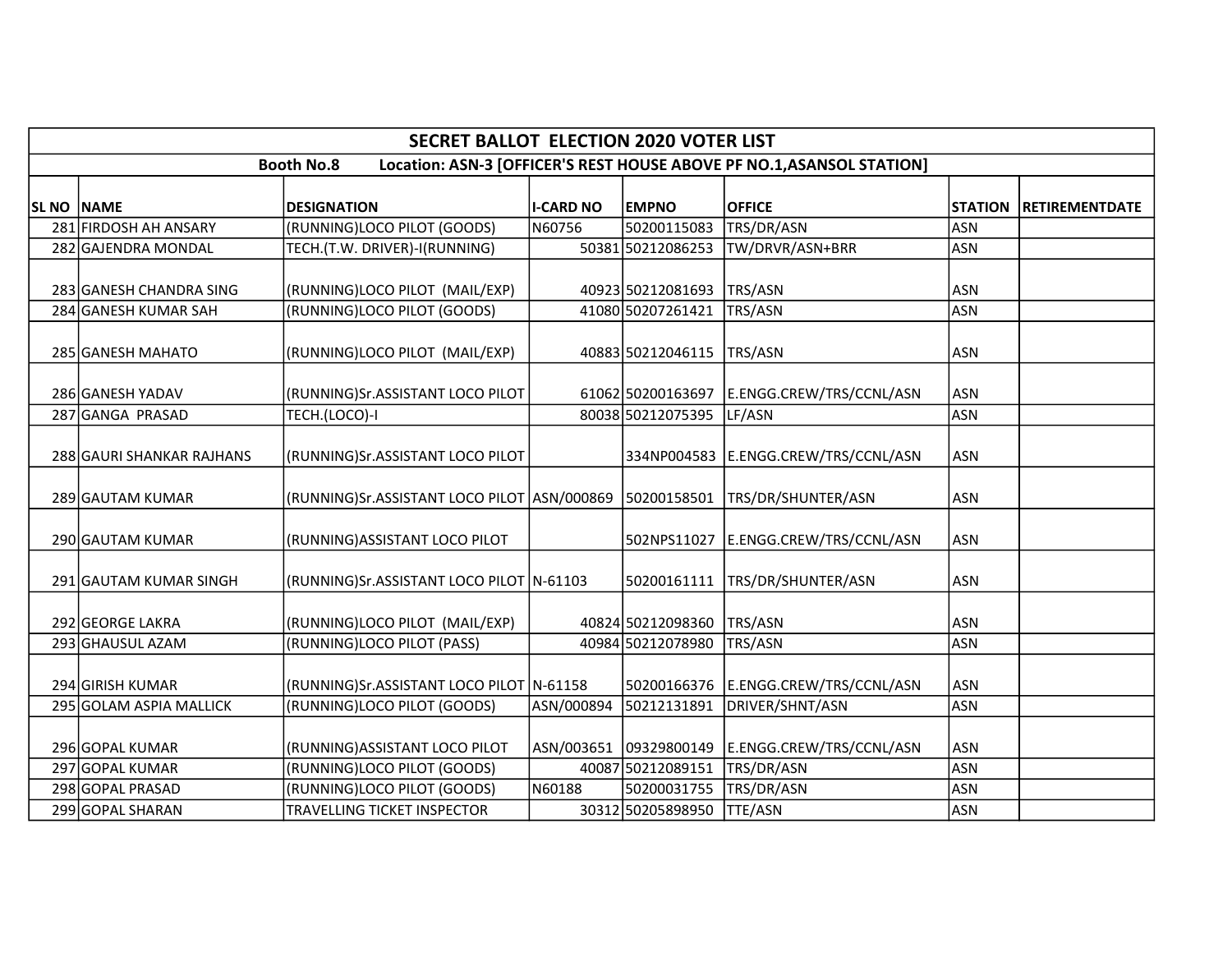|            |                          | <b>SECRET BALLOT ELECTION 2020 VOTER LIST</b>           |                  |                   |                                                                       |                |                       |
|------------|--------------------------|---------------------------------------------------------|------------------|-------------------|-----------------------------------------------------------------------|----------------|-----------------------|
|            |                          | <b>Booth No.8</b>                                       |                  |                   | Location: ASN-3 [OFFICER'S REST HOUSE ABOVE PF NO.1, ASANSOL STATION] |                |                       |
| SL NO NAME |                          | <b>DESIGNATION</b>                                      | <b>I-CARD NO</b> | <b>EMPNO</b>      | <b>OFFICE</b>                                                         | <b>STATION</b> | <b>RETIREMENTDATE</b> |
|            | 300 GOPESH JHA           | TRAVELLING TICKET INSPECTOR                             | N30309           | 50204787146       | <b>TTE/ASN</b>                                                        | <b>ASN</b>     |                       |
|            | 301 GOUR PADA KHAN       | (RUNNING)LOCO PILOT (GOODS)                             |                  | 41998 50212145889 | TRS/DR/ASN                                                            | <b>ASN</b>     |                       |
|            | 302 GOURAB BOURI         | (RUNNING) ASSISTANT LOCO PILOT                          | N-61131          | 50200162267       | E.ENGG.CREW/TRS/CCNL/ASN                                              | <b>ASN</b>     |                       |
|            | 303 GOURANGA BHARATI PAL | (RUNNING)LP SHUNTER I                                   | N040095          | 50212076508       | LF/ASN/SHUNT                                                          | <b>ASN</b>     |                       |
|            | 304 GOURANGA MAJI        | (RUNNING)LOCO PILOT (GOODS)                             |                  | 41518 50212133644 | TRS/DR/ASN                                                            | <b>ASN</b>     |                       |
|            | 305 GOUTAM KUMAR YADAV   | (RUNNING)LP SHUNTER I                                   |                  | 41536 50212076480 | TRS/DR/SHUNTER/ASN                                                    | <b>ASN</b>     |                       |
|            | 306 GOUTAM DAS           | (RUNNING)Sr.ASSISTANT LOCO PILOT                        |                  | 60744 50200178780 | E.ENGG.CREW/TRS/CCNL/ASN                                              | <b>ASN</b>     |                       |
|            | 307 GOUTAM KUMAR DAS     | (RUNNING)Sr.ASSISTANT LOCO PILOT                        |                  |                   | 60775 50200179954 E.ENGG.CREW/TRS/CCNL/ASN                            | <b>ASN</b>     |                       |
|            | 308 GOUTAM KUMAR MANDAL  | (RUNNING)LOCO PILOT (GOODS)                             |                  | 41995 50212145877 | TRS/DR/ASN                                                            | <b>ASN</b>     |                       |
|            | 309 GOUTAM KUMAR MANDAL  | TECH.(LOCO)-II                                          | N040082          | 50200111041       | LF/ASN                                                                | <b>ASN</b>     |                       |
|            | 310 HALADHAR MAJI        | (RUNNING)LOCO PILOT (MAIL/EXP)                          |                  | 40028 50212085911 | TRS/ASN                                                               | ASN            |                       |
|            | 311 HARENDRA KUMAR SINGH | (RUNNING)LOCO PILOT (GOODS)                             |                  | 40999 50212006981 | TRS/DR/ASN                                                            | <b>ASN</b>     |                       |
|            | 312 HARIPADA GHOSH       | (RUNNING)LOCO PILOT (PASS)                              |                  | 41028 50212104449 | TRS/ASN                                                               | <b>ASN</b>     |                       |
|            | 313 HEMANT KUMAR         | (RUNNING)Sr.ASSISTANT LOCO PILOT N-61089                |                  | 50200161408       | TRS/DR/SHUNTER/ASN                                                    | <b>ASN</b>     |                       |
|            | 314 HEMANT KUMAR         | (RUNNING)LOCO PILOT (GOODS)                             | ASN/000752       | 50200099429       | TRS/DR/ASN                                                            | <b>ASN</b>     |                       |
|            | 315 HEMANT KUMAR MURMU   | (RUNNING)LOCO PILOT (GOODS)                             | ASN/005090       | 50200153760       | TRS/DR/ASN                                                            | <b>ASN</b>     |                       |
|            | 316 HIMANGSHU RAJAK      | (RUNNING) ASSISTANT LOCO PILOT                          |                  | 03429801268       | E.ENGG.CREW/TRS/CCNL/ASN                                              | <b>ASN</b>     |                       |
|            | 317 HIRANMAY SADHU       | (RUNNING)LOCO PILOT (PASS)                              |                  | 41703 50212076892 | TRS/ASN                                                               | <b>ASN</b>     |                       |
|            | 318 IMAM ALAM            | (RUNNING)Sr.ASSISTANT LOCO PILOT ASN/001061 50386854835 |                  |                   | TRS/DR/SHUNTER/ASN                                                    | <b>ASN</b>     |                       |
|            | 319 INDRADEO KUMAR       | (RUNNING)Sr.ASSISTANT LOCO PILOT                        |                  | 60667 50200177362 | E.ENGG.CREW/TRS/CCNL/ASN                                              | <b>ASN</b>     |                       |
|            | 320 ITLA BHASKAR RAO     | (RUNNING)LOCO PILOT (GOODS)                             |                  | 40027 50212108558 | TRS/DR/ASN                                                            | <b>ASN</b>     |                       |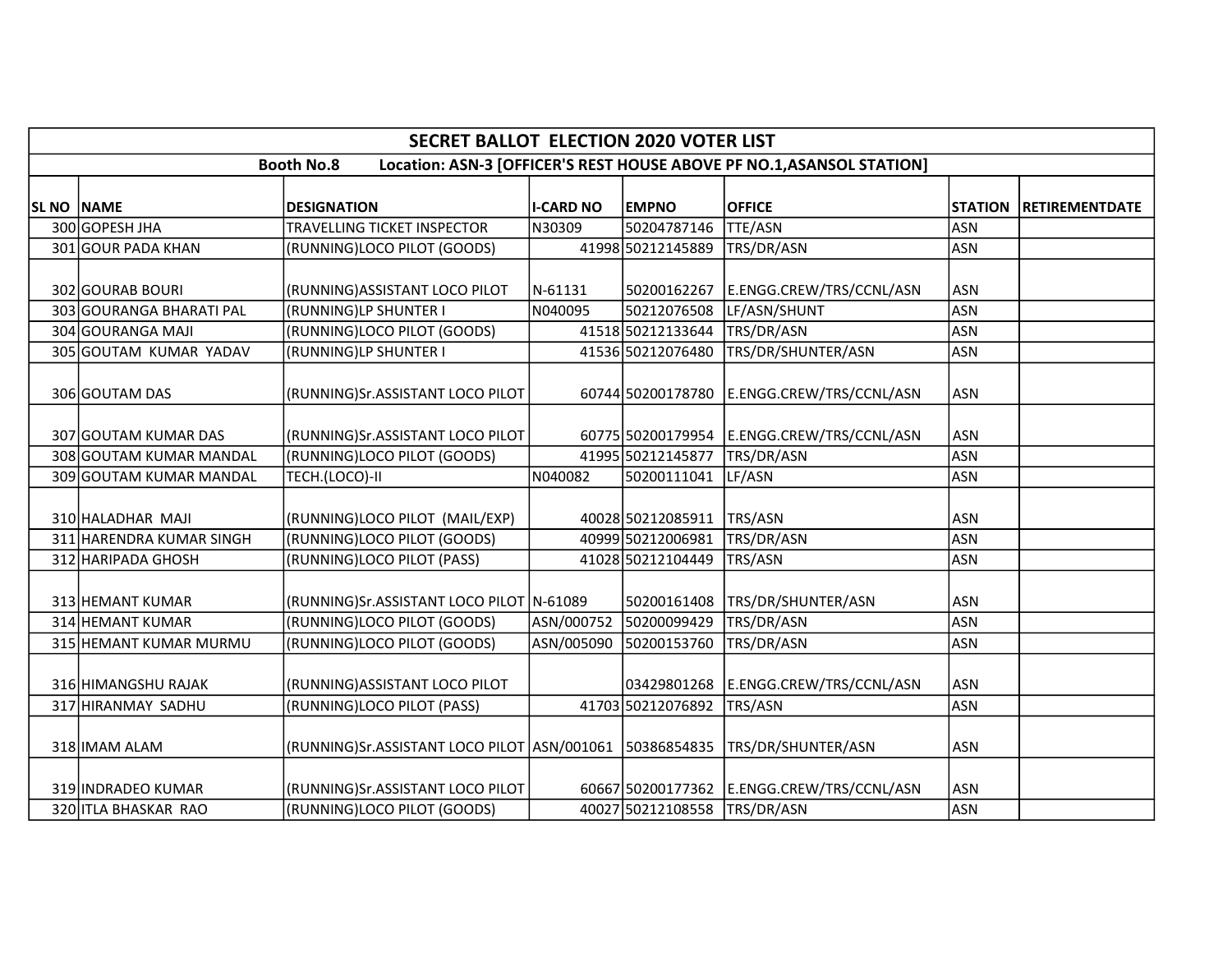|            | <b>SECRET BALLOT ELECTION 2020 VOTER LIST</b> |                                          |                  |                   |                                                                       |                |                       |  |  |
|------------|-----------------------------------------------|------------------------------------------|------------------|-------------------|-----------------------------------------------------------------------|----------------|-----------------------|--|--|
|            |                                               | <b>Booth No.8</b>                        |                  |                   | Location: ASN-3 [OFFICER'S REST HOUSE ABOVE PF NO.1, ASANSOL STATION] |                |                       |  |  |
| SL NO NAME |                                               | <b>DESIGNATION</b>                       | <b>I-CARD NO</b> | <b>EMPNO</b>      | <b>OFFICE</b>                                                         | <b>STATION</b> | <b>RETIREMENTDATE</b> |  |  |
|            | 321 JAGANNATH KUMAR                           | (RUNNING)Sr.ASSISTANT LOCO PILOT         |                  |                   | 61256 50200181018   E.ENGG.CREW/TRS/CCNL/ASN                          | <b>ASN</b>     |                       |  |  |
|            | 322 JAHANGIRALAM                              | (RUNNING)Sr.ASSISTANT LOCO PILOT         |                  |                   | 20224 502NPS00870 E.ENGG.CREW/TRS/CCNL/ASN                            | <b>ASN</b>     |                       |  |  |
|            | 323 JALADHAR MAITY                            | (RUNNING)LOCO PILOT (MAIL/EXP)           |                  | 41053 50212082685 | TRS/ASN                                                               | <b>ASN</b>     |                       |  |  |
|            | 324 JAMES TOPPO                               | (RUNNING)LOCO PILOT (GOODS)              |                  | 41693 50212135161 | TRS/DR/ASN                                                            | <b>ASN</b>     |                       |  |  |
|            | 325 JAY MANGAL KUMAR                          | (RUNNING)Sr.ASSISTANT LOCO PILOT         |                  | 50200164768       | E.ENGG.CREW/TRS/CCNL/ASN                                              | <b>ASN</b>     |                       |  |  |
|            | 326 JAYANT PRASAD                             | (RUNNING)Sr.ASSISTANT LOCO PILOT         |                  | 60932 50200170793 | E.ENGG.CREW/TRS/CCNL/ASN                                              | <b>ASN</b>     |                       |  |  |
|            | 327 JAYANTA CHAKRABORTY                       | <b>HEAD TICKET EXAMINER</b>              | ASN/002589       | 50212103147       | <b>TTE/ASN</b>                                                        | <b>ASN</b>     |                       |  |  |
|            | 328 JAYKANT KUMAR                             | (RUNNING)Sr.ASSISTANT LOCO PILOT N-61109 |                  |                   | 50200162474 E.ENGG.CREW/TRS/CCNL/ASN                                  | <b>ASN</b>     |                       |  |  |
|            | 329 JAYRAM KUMAR YADAV                        | (RUNNING) ASSISTANT LOCO PILOT           | ASN/000879       | 27529802447       | E.ENGG.CREW/TRS/CCNL/ASN                                              | <b>ASN</b>     |                       |  |  |
|            | 330 JAYSHANKAR KUMAR                          | (RUNNING)Sr.ASSISTANT LOCO PILOT         |                  | 50200158392       | TRS/DR/SHUNTER/ASN                                                    | <b>ASN</b>     |                       |  |  |
|            | 331 JJJTENDRA KEWAT                           | (RUNNING)Sr.ASSISTANT LOCO PILOT         |                  |                   | 61247 50200179978   E.ENGG.CREW/TRS/CCNL/ASN                          | <b>ASN</b>     |                       |  |  |
|            | 332 JITENDRA KUMAR                            | (RUNNING)LOCO PILOT (GOODS)              | N60115           | 50200033032       | TRS/DR/ASN                                                            | <b>ASN</b>     |                       |  |  |
|            | 333 JITENDRA KUMAR                            | (RUNNING)Sr.ASSISTANT LOCO PILOT         |                  | 60939 50205607966 | E.ENGG.CREW/TRS/CCNL/ASN                                              | <b>ASN</b>     |                       |  |  |
|            | 334 JITENDRA KUMAR                            | (RUNNING)Sr.ASSISTANT LOCO PILOT N-61225 |                  | 50200160891       | E.ENGG.CREW/TRS/CCNL/ASN                                              | <b>ASN</b>     |                       |  |  |
|            | 335 JJITENDRA KUMAR                           | (RUNNING)Sr.ASSISTANT LOCO PILOT         |                  |                   | 60670 502NPS00643  E.ENGG.CREW/TRS/CCNL/ASN                           | ASN            |                       |  |  |
|            | 336 JITENDRA KUMAR                            | (RUNNING)LOCO PILOT (GOODS)              |                  | 50200116130       | TRS/DR/ASN                                                            | ASN            |                       |  |  |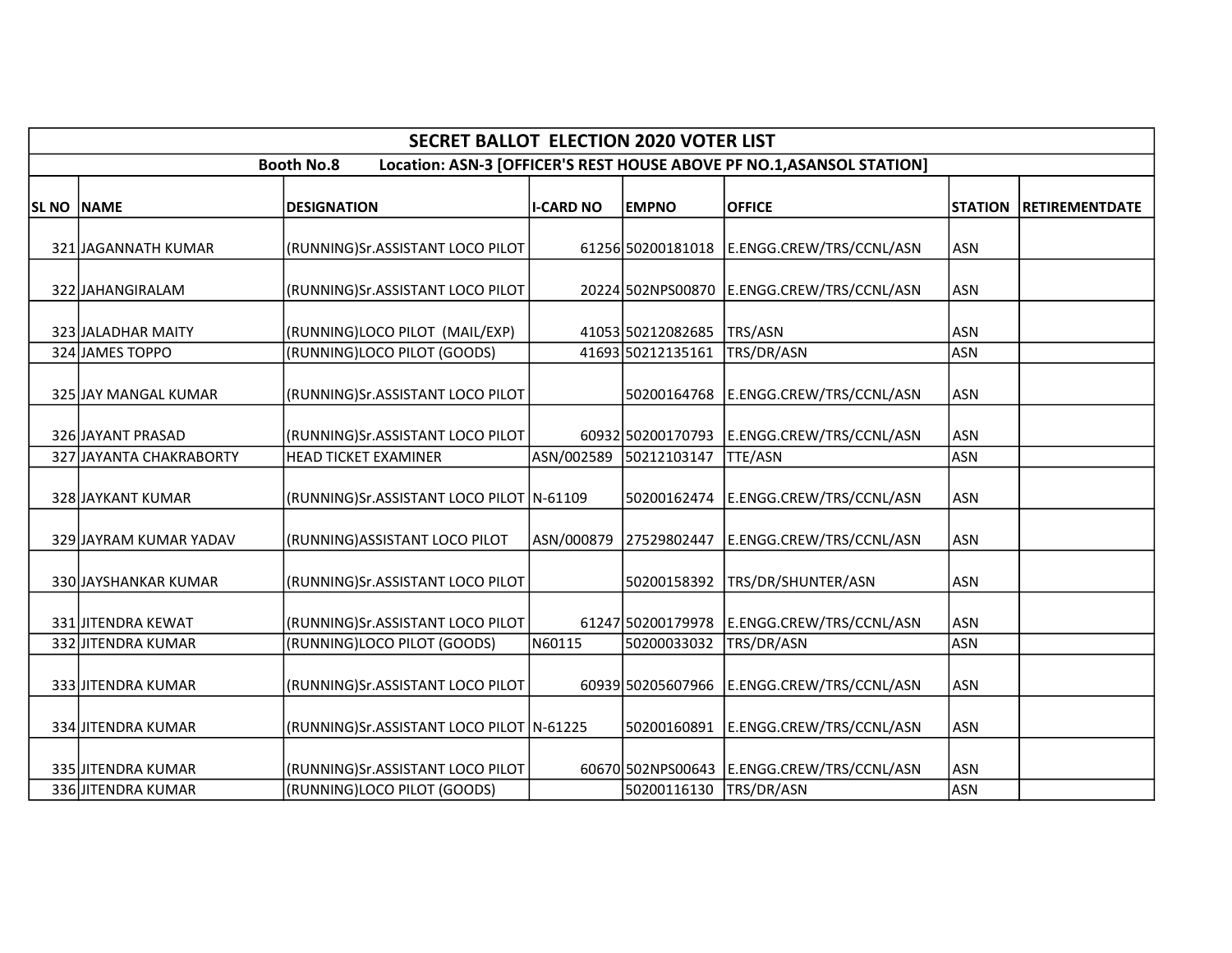|                   |                                            | <b>SECRET BALLOT ELECTION 2020 VOTER LIST</b>                                        |                  |                        |                                                                       |                |                       |
|-------------------|--------------------------------------------|--------------------------------------------------------------------------------------|------------------|------------------------|-----------------------------------------------------------------------|----------------|-----------------------|
|                   |                                            | <b>Booth No.8</b>                                                                    |                  |                        | Location: ASN-3 [OFFICER'S REST HOUSE ABOVE PF NO.1, ASANSOL STATION] |                |                       |
| <b>SL NO NAME</b> |                                            | <b>DESIGNATION</b>                                                                   | <b>I-CARD NO</b> | <b>EMPNO</b>           | <b>OFFICE</b>                                                         | <b>STATION</b> | <b>RETIREMENTDATE</b> |
|                   | 337 JJITENDRA KUMAR PASWAN                 | (RUNNING) ASSISTANT LOCO PILOT                                                       |                  | ASN/001358 03429801845 | E.ENGG.CREW/TRS/CCNL/ASN                                              | <b>ASN</b>     |                       |
|                   | 338 JITENDRA KUMAR SINGH                   | (RUNNING)LOCO PILOT (GOODS)                                                          |                  | 42002 50212145865      | TRS/DR/ASN                                                            | <b>ASN</b>     |                       |
|                   | JITENDRA NATH<br>339 CHAKRABORTY           | (RUNNING)LOCO PILOT (GOODS)                                                          |                  | 40865 50212081358      | TRS/ASN                                                               | <b>ASN</b>     |                       |
|                   | 340 JITENDRA NATH MAHATO                   | (RUNNING)Sr.ASSISTANT LOCO PILOT ASN/002816   50200164756   E.ENGG.CREW/TRS/CCNL/ASN |                  |                        |                                                                       | <b>ASN</b>     |                       |
|                   | 341 JITENDRA SINGH                         | (RUNNING) ASSISTANT LOCO PILOT                                                       |                  |                        | 03429802014   E.ENGG.CREW/TRS/CCNL/ASN                                | <b>ASN</b>     |                       |
|                   | 342 JNANESWAR BAJPAYEE                     | (RUNNING)LOCO PILOT (GOODS)                                                          |                  | 41044 50212108881      | TRS/DR/ASN                                                            | <b>ASN</b>     |                       |
|                   | 343 JOHNSON KUJUR                          | (RUNNING)LOCO PILOT (MAIL/EXP)                                                       |                  | 41427 50212120455      | TRS/ASN                                                               | <b>ASN</b>     |                       |
|                   | 344 JORONG MARSHAL KANDULNA TECH. (LOCO)-I |                                                                                      | N120274          | 50200032761            | LF/ASN                                                                | <b>ASN</b>     |                       |
|                   | 345 JOY DEV DATTA                          | (RUNNING)LOCO PILOT (GOODS)                                                          |                  | 41446 50212115642      | TRS/DR/ASN                                                            | <b>ASN</b>     |                       |
|                   | 346 JOY SANKAR CHANDRA                     | TECH.(LOCO)-III                                                                      | N040087          | 50200122944            | LF/ASN                                                                | <b>ASN</b>     |                       |
|                   | 347 JYOTIRMOY SAURABH                      | (RUNNING)Sr.ASSISTANT LOCO PILOT   ASN/001355   50819120578                          |                  |                        | TRS/DR/SHUNTER/ASN                                                    | <b>ASN</b>     |                       |
|                   | 348 KABIN BOURI                            | <b>HELPER</b>                                                                        |                  | 12040319 50200148325   | LF/ASN                                                                | <b>ASN</b>     |                       |
|                   | 349 KALI SADHAN BHATTACHARYA               | (RUNNING)LOCO PILOT (GOODS)                                                          |                  | 40032 50212107920      | TRS/ASN                                                               | <b>ASN</b>     |                       |
|                   | 350 KALYAN PRASAD                          | (RUNNING)LOCO PILOT (GOODS)                                                          |                  | ASN/002394 50210502221 | TRS/DR/ASN                                                            | <b>ASN</b>     |                       |
|                   | 351 KALYANI GOPE                           | <b>TEA MAKER</b>                                                                     |                  | 60568 50200108789      | LOCO/CANTN/ASN                                                        | <b>ASN</b>     |                       |
|                   | 352 KAMAL KISHOR                           | (RUNNING)Sr.ASSISTANT LOCO PILOT N-61139                                             |                  | 50200164460            | E.ENGG.CREW/TRS/CCNL/ASN                                              | <b>ASN</b>     |                       |
|                   | 353 KAMAL KUMAR MAHAWAR                    | (RUNNING) ASSISTANT LOCO PILOT                                                       |                  | ASN/001344 03429802075 | E.ENGG.CREW/TRS/CCNL/ASN                                              | <b>ASN</b>     |                       |
|                   | 354 KAMESHWAR CHOUDHRY                     | (RUNNING)LOCO PILOT (GOODS)                                                          |                  | 41552 50212123778      | TRS/DR/ASN                                                            | <b>ASN</b>     |                       |
|                   | 355 KAMLESH PASWAN                         | (RUNNING)LP SHUNTER I                                                                | N040244          | 50200059596            | LF/ASN/SHUNT                                                          | <b>ASN</b>     |                       |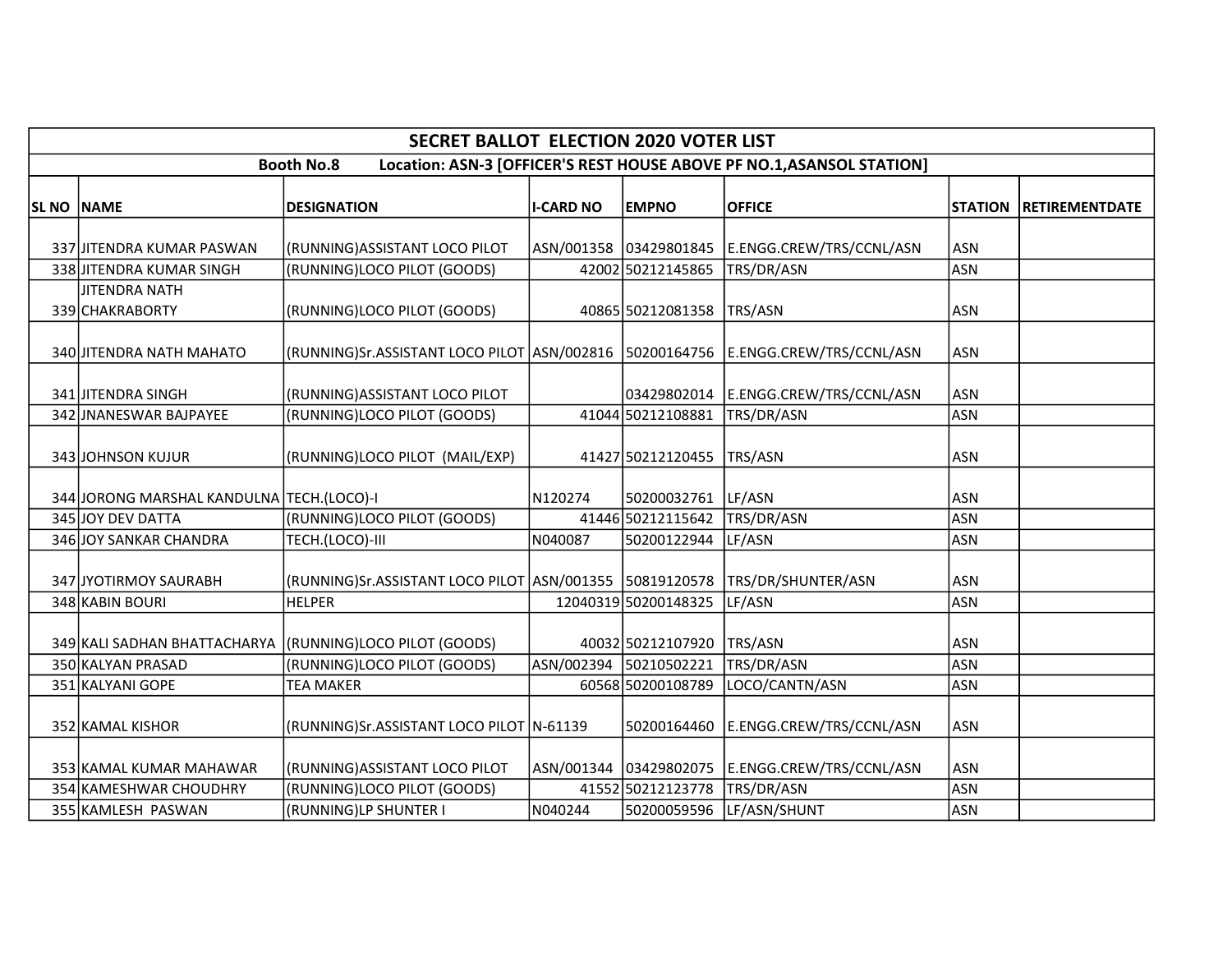|                   |                                                        | <b>SECRET BALLOT ELECTION 2020 VOTER LIST</b>                                    |                  |                           |                                                                       |                |                       |
|-------------------|--------------------------------------------------------|----------------------------------------------------------------------------------|------------------|---------------------------|-----------------------------------------------------------------------|----------------|-----------------------|
|                   |                                                        | <b>Booth No.8</b>                                                                |                  |                           | Location: ASN-3 [OFFICER'S REST HOUSE ABOVE PF NO.1, ASANSOL STATION] |                |                       |
| <b>SL NO NAME</b> |                                                        | <b>DESIGNATION</b>                                                               | <b>I-CARD NO</b> | <b>EMPNO</b>              | <b>OFFICE</b>                                                         | <b>STATION</b> | <b>RETIREMENTDATE</b> |
|                   | 356 KAMLESH KUMAR                                      | (RUNNING)Sr.ASSISTANT LOCO PILOT                                                 |                  |                           | 50200166546 E.ENGG.CREW/TRS/CCNL/ASN                                  | <b>ASN</b>     |                       |
|                   | 357 KAMLESH KUMAR PANDEY                               | (RUNNING)LOCO PILOT (MAIL/EXP)                                                   | N60167           | 50212097676               | TRS/ASN                                                               | <b>ASN</b>     |                       |
|                   | 358 KAMLESH PRASAD CHAUDHUR (RUNNING)LOCO PILOT (PASS) |                                                                                  |                  | 40079 50212098607         | TRS/ASN                                                               | <b>ASN</b>     |                       |
|                   | 359 KARTIK KUMAR                                       | (RUNNING) ASSISTANT LOCO PILOT                                                   |                  | ASN/003824 50714703050    | E.ENGG.CREW/TRS/CCNL/ASN                                              | <b>ASN</b>     |                       |
|                   | 360 KASHI MISTRY                                       | (RUNNING)LOCO PILOT (MAIL/EXP)                                                   |                  | 41055 50212075590 TRS/ASN |                                                                       | <b>ASN</b>     |                       |
|                   | 361 KHALID IQBAL                                       | (RUNNING)Sr.ASSISTANT LOCO PILOT                                                 |                  |                           | 61305 502NPS02786 E.ENGG.CREW/TRS/CCNL/ASN                            | <b>ASN</b>     |                       |
|                   | 362 KISHOR KUMAR BHARTI                                | (RUNNING)Sr.ASSISTANT LOCO PILOT   TRS/373/15                                    |                  |                           | 50200177386 E.ENGG.CREW/TRS/CCNL/ASN                                  | <b>ASN</b>     |                       |
|                   | 363 KISHORE KUMAR MISHRA                               | (RUNNING)LP SHUNTER I                                                            |                  | 41481 50212108005         | TRS/DR/SHUNTER/ASN                                                    | <b>ASN</b>     |                       |
|                   | 364 KISHORI PRASAD                                     | TECH.(LOCO)-I                                                                    |                  | 80087 50212046401         | LF/ASN                                                                | <b>ASN</b>     |                       |
|                   | 365 KRISHANU CHAKRABORTY                               | (RUNNING) ASSISTANT LOCO PILOT                                                   |                  | 12040798 502NPS06389      | D/ASSTT/ASN                                                           | <b>ASN</b>     |                       |
|                   | 366 KRISHNA CHAND PRASAD                               | <b>HEAD TICKET EXAMINER</b>                                                      |                  | ASN/002588 50224000961    | TTE/ASN                                                               | <b>ASN</b>     |                       |
|                   | 367 KRISHNA KUMAR MANDAL                               | <b>KHALASI HELPER</b>                                                            |                  | 03429802123               | LF/ASN                                                                | <b>ASN</b>     |                       |
|                   | 368 KRISHNA KUMAR RAM                                  | (RUNNING) ASSISTANT LOCO PILOT                                                   |                  | 42123 50212142104         | E.ENGG.CREW/TRS/CCNL/ASN                                              | <b>ASN</b>     |                       |
|                   | 369 KUBER CHANDRA ROY                                  | TRAVELLING TICKET INSPECTOR                                                      |                  | 31142 50212084918         | <b>TTE/ASN</b>                                                        | <b>ASN</b>     |                       |
|                   | 370 KUMAR RAJAN                                        | (RUNNING)Sr.ASSISTANT LOCO PILOT ASN/001281 334NP004437 E.ENGG.CREW/TRS/CCNL/ASN |                  |                           |                                                                       | <b>ASN</b>     |                       |
|                   | 371 KUMOD PASWAN                                       | (RUNNING)LOCO PILOT (GOODS)                                                      |                  | 50714104011               | TRS/DR/ASN                                                            | <b>ASN</b>     |                       |
|                   | 372 KUMOD KUMAR SINGH                                  | (RUNNING)LOCO PILOT (GOODS)                                                      |                  | 41016 50204767251         | TRS/DR/ASN                                                            | <b>ASN</b>     |                       |
|                   | 373 KUNDAN KUMAR                                       | (RUNNING)Sr.ASSISTANT LOCO PILOT                                                 |                  |                           | 60948 50200163569 E.ENGG.CREW/TRS/CCNL/ASN                            | <b>ASN</b>     |                       |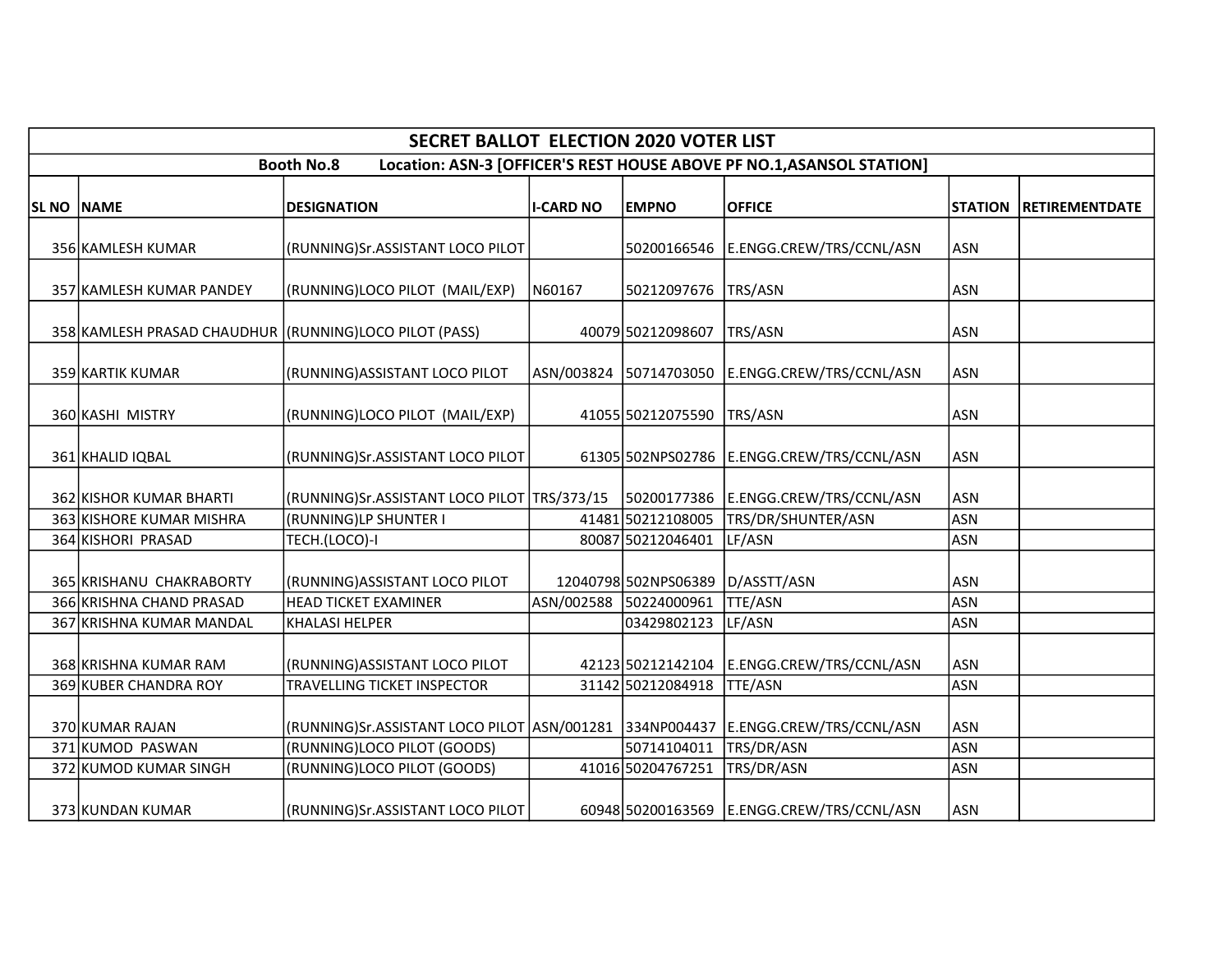|                   |                                  | <b>SECRET BALLOT ELECTION 2020 VOTER LIST</b> |                  |                   |                                                                       |                |                       |
|-------------------|----------------------------------|-----------------------------------------------|------------------|-------------------|-----------------------------------------------------------------------|----------------|-----------------------|
|                   |                                  | <b>Booth No.8</b>                             |                  |                   | Location: ASN-3 [OFFICER'S REST HOUSE ABOVE PF NO.1, ASANSOL STATION] |                |                       |
| <b>SL NO NAME</b> |                                  | <b>DESIGNATION</b>                            | <b>I-CARD NO</b> | <b>EMPNO</b>      | <b>OFFICE</b>                                                         | <b>STATION</b> | <b>RETIREMENTDATE</b> |
|                   | 374 KUSHAL MAJHI                 | (RUNNING)LOCO PILOT (GOODS)                   |                  | 40995 50212129513 | TRS/DR/ASN                                                            | <b>ASN</b>     |                       |
|                   | LAKHINDRA CHANDRA<br>375 RUIDASS | (RUNNING)LOCO PILOT (GOODS)                   | N60627           | 502NP000915       | TRS/DR/ASN                                                            | <b>ASN</b>     |                       |
|                   | 376 LAKSHMAN HANSDA              | <b>SR.TICKET EXAMINER</b>                     | N30089           | 50212137066       | <b>TTE/ASN</b>                                                        | <b>ASN</b>     |                       |
|                   | 377 LAKSHMAN SINGH               | (RUNNING)LOCO PILOT (MAIL/EXP)                |                  | 40049 50212075619 | TRS/ASN                                                               | <b>ASN</b>     |                       |
|                   | 378 LAL JEE PRASAD               | (RUNNING)Sr.ASSISTANT LOCO PILOT   N-60997    |                  | 50200158549       | TRS/DR/SHUNTER/ASN                                                    | <b>ASN</b>     |                       |
|                   | 379 LALAN KUMAR                  | (RUNNING)LOCO PILOT (MAIL/EXP)                |                  | 40914 50207287306 | TRS/ASN                                                               | <b>ASN</b>     |                       |
|                   | 380 LALJIT KUMAR RAWAT           | TECH.(T.W. DRIVER)-I(RUNNING)                 |                  | 50052 50212116476 | TW/DRVR/ASN+BRR                                                       | <b>ASN</b>     |                       |
|                   | 381 LALLU PRASAD                 | (RUNNING) ASSISTANT LOCO PILOT                |                  |                   | 03429802113  E.ENGG.CREW/TRS/CCNL/ASN                                 | <b>ASN</b>     |                       |
|                   | 382 LAXAMAN PRASAD               | (RUNNING)LOCO PILOT (MAIL/EXP)                |                  | 40967 50212047272 | TRS/ASN                                                               | <b>ASN</b>     |                       |
|                   | 383 LAXMI NARAYAN LAKRA          | (RUNNING)LOCO PILOT (GOODS)                   |                  | 41599 50212130485 | TRS/DR/ASN                                                            | <b>ASN</b>     |                       |
|                   | 384 LEKH NARAYAN DAS             | <b>HEAD TICKET EXAMINER</b>                   | ASN/002587       | 50208363419       | <b>TTE/ASN</b>                                                        | <b>ASN</b>     |                       |
|                   | 385 MADHAB KUMAR DUTTA           | (RUNNING)ASSISTANT LOCO PILOT                 | N60120           | 50204760724       | E.ENGG.CREW/TRS/CCNL/ASN                                              | <b>ASN</b>     |                       |
|                   | 386 MADHAW PRASAD                | <b>HEAD TICKET EXAMINER</b>                   | ASN/002585       | 50212118795       | <b>TTE/ASN</b>                                                        | <b>ASN</b>     |                       |
|                   | 387 MADHESHWAR KUMAR             | (RUNNING)LOCO PILOT (GOODS)                   |                  | 50200116350       | TRS/DR/ASN                                                            | <b>ASN</b>     |                       |
|                   | 388 MADHU NANDAN PRASAD          | TRAVELLING TICKET INSPECTOR                   |                  | 30319 50212091420 | <b>TTE/ASN</b>                                                        | <b>ASN</b>     |                       |
|                   | 389 MAGAN RAM                    | (RUNNING)LOCO PILOT (GOODS)                   |                  | 40963 50212123742 | TRS/DR/ASN                                                            | <b>ASN</b>     |                       |
|                   | 390 MAGARAM DASS                 | SALESMAN                                      |                  | 80043 50212088055 | LOCO/CANTN/ASN                                                        | <b>ASN</b>     |                       |
|                   | 391 MAHABIR SINGH                | (RUNNING)LOCO PILOT (GOODS)                   |                  | 82446 50212043266 | DRIVER/SHNT/ASN                                                       | <b>ASN</b>     |                       |
|                   | 392 MAHADEB HEMBRAM              | TECH.(MECH)-I                                 | N120406          | 50212144745       | LF/ASN                                                                | <b>ASN</b>     |                       |
|                   | 393 MAHAVEERA MEENA              | <b>SR SECTION ENGINEER</b>                    | ASN/000881       | 50200406307       | LF/ASN                                                                | <b>ASN</b>     |                       |
|                   | 394 MAHENDRA KUMAR               | (RUNNING)LOCO PILOT (GOODS)                   | M60247           | 50200060616       | TRS/DR/ASN                                                            | <b>ASN</b>     |                       |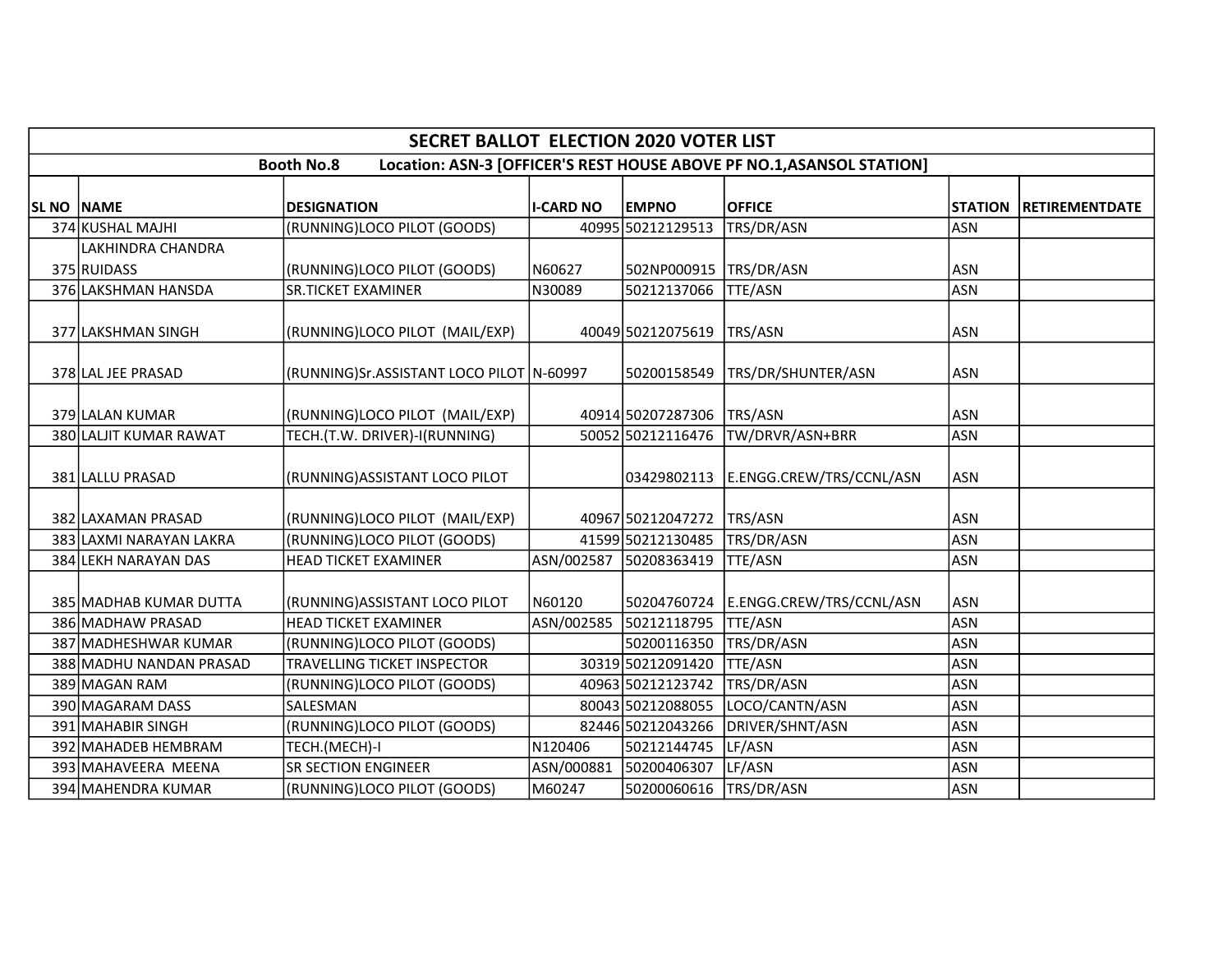|            |                           | <b>SECRET BALLOT ELECTION 2020 VOTER LIST</b> |                  |                    |                                                                       |                |                |
|------------|---------------------------|-----------------------------------------------|------------------|--------------------|-----------------------------------------------------------------------|----------------|----------------|
|            |                           | <b>Booth No.8</b>                             |                  |                    | Location: ASN-3 [OFFICER'S REST HOUSE ABOVE PF NO.1, ASANSOL STATION] |                |                |
| SL NO NAME |                           | <b>DESIGNATION</b>                            | <b>I-CARD NO</b> | <b>EMPNO</b>       | <b>OFFICE</b>                                                         | <b>STATION</b> | RETIREMENTDATE |
|            | 395 MAHESH CHANDRA PRASAD | (RUNNING)LOCO PILOT (GOODS)                   |                  | 40058 50207292442  | TRS/DR/ASN                                                            | <b>ASN</b>     |                |
|            | 396 MAHESH CHANDRA ROY    | (RUNNING)LOCO PILOT (GOODS)                   |                  | 40864 50212133668  | TRS/DR/ASN                                                            | <b>ASN</b>     |                |
|            | 397 MAHESHWAR KUMAR       | (RUNNING) ASSISTANT LOCO PILOT                |                  | 03429802112        | E.ENGG.CREW/TRS/CCNL/ASN                                              | <b>ASN</b>     |                |
|            | 398 MAHMOOD ALAM          | TECH.(LOCO)-II                                | N040077          | 50200120900        | LF/ASN                                                                | <b>ASN</b>     |                |
|            | 399 MANAHAR KUMAR         | (RUNNING)Sr.ASSISTANT LOCO PILOT              |                  | 61176 50200166066  | E.ENGG.CREW/TRS/CCNL/ASN                                              | <b>ASN</b>     |                |
|            | 400 MANESWAR MARANDI      | TECH.(LOCO)-I                                 | N120407          | 50212144757        | LF/ASN                                                                | <b>ASN</b>     |                |
|            | 401 MANINDRAKUMARSINGH    | (RUNNING) ASSISTANT LOCO PILOT                | NIZO40617        | 502NPS07047        | D/ASSTT/ASN                                                           | <b>ASN</b>     |                |
|            | 402 MANISH KUMAR          | (RUNNING)LOCO PILOT (GOODS)                   | N60661           | 50200116488        | TRS/DR/ASN                                                            | <b>ASN</b>     |                |
|            | 403 MANISH KUMAR          | (RUNNING)Sr.ASSISTANT LOCO PILOT              |                  | 61264 50200163510  | E.ENGG.CREW/TRS/CCNL/ASN                                              | <b>ASN</b>     |                |
|            | 404 MANOJ KUMAR MARANDI   | (RUNNING) ASSISTANT LOCO PILOT                |                  | 27313429570        | E.ENGG.CREW/TRS/CCNL/ASN                                              | <b>ASN</b>     |                |
|            | 405 MANOJ KUMAR           | (RUNNING)LOCO PILOT (GOODS)                   |                  | 409118 50212081048 | TRS/ASN                                                               | <b>ASN</b>     |                |
|            | 406 MANOJ KUMAR           | (RUNNING)Sr.ASSISTANT LOCO PILOT              |                  | 50200175912        | E.ENGG.CREW/TRS/CCNL/ASN                                              | <b>ASN</b>     |                |
|            | 407 MANOJ KUMAR           | (RUNNING)LOCO PILOT (GOODS)                   | N60751           | 50216013675        | TRS/DR/ASN                                                            | <b>ASN</b>     |                |
|            | 408 MANOJ KUMAR           | (RUNNING)LOCO PILOT (GOODS)                   |                  | 40033 50212124333  | TRS/DR/ASN                                                            | <b>ASN</b>     |                |
|            | 409 MANOJ KUMAR           | (RUNNING)LOCO PILOT (GOODS)                   |                  | 502NP201043        | TRS/DR/ASN                                                            | <b>ASN</b>     |                |
|            | 410 MANOJ KUMAR           | (RUNNING)Sr.ASSISTANT LOCO PILOT              |                  | 60928 50205607980  | E.ENGG.CREW/TRS/CCNL/ASN                                              | <b>ASN</b>     |                |
|            | 411 MANOJ KUMAR           | (RUNNING)LOCO PILOT (MAIL/EXP)                |                  | 40831 50212076612  | TRS/ASN                                                               | <b>ASN</b>     |                |
|            | 412 MANOJ KUMAR           | (RUNNING)LOCO PILOT (GOODS)                   | N-60975          | 50200150733        | TRS/DR/ASN                                                            | <b>ASN</b>     |                |
|            | 413 MANOJ KUMAR           | (RUNNING) ASSISTANT LOCO PILOT                |                  |                    | 09329800152 E.ENGG.CREW/TRS/CCNL/ASN                                  | ASN            |                |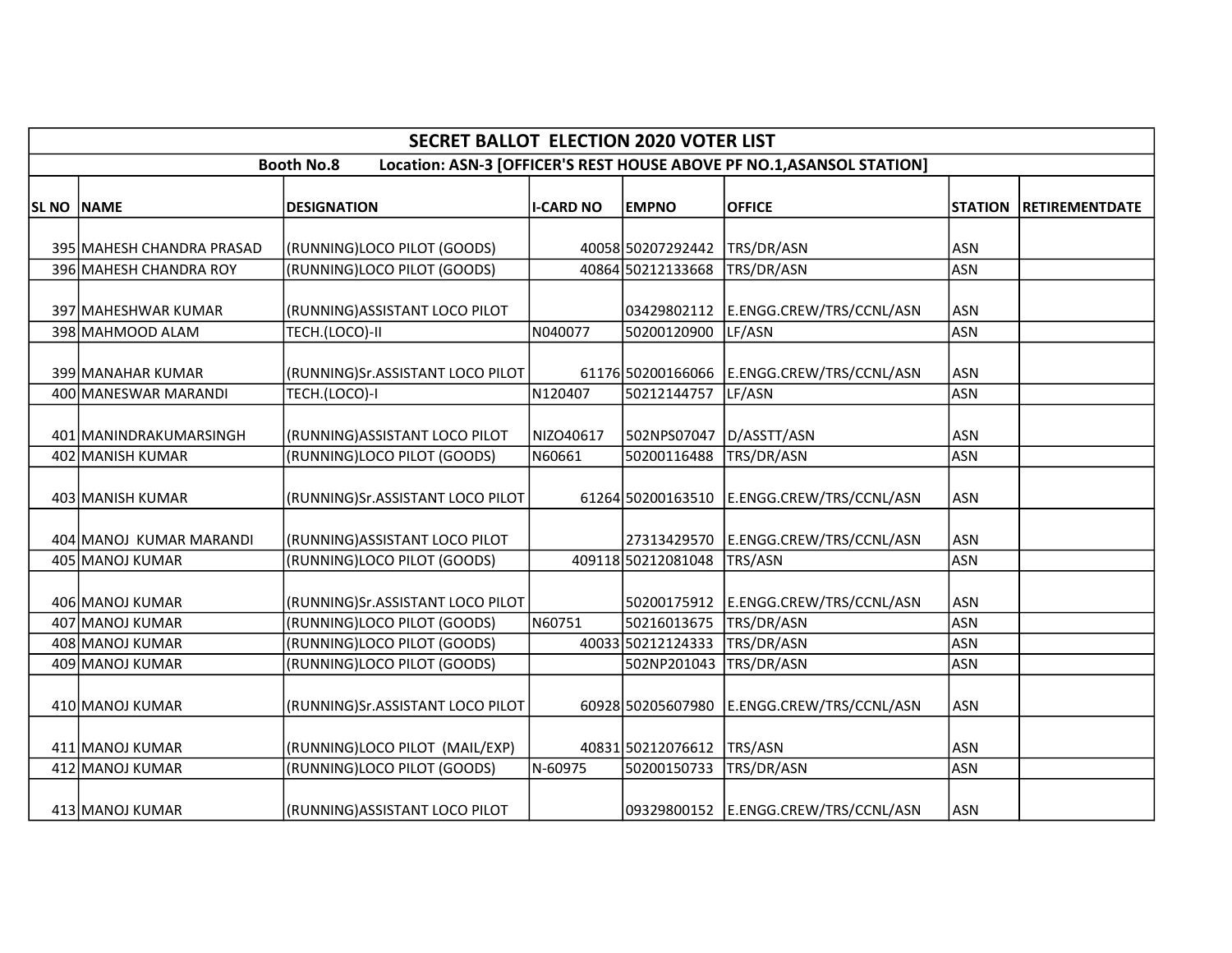|            |                        | <b>SECRET BALLOT ELECTION 2020 VOTER LIST</b>                                                                    |                  |                        |                                                                       |                |                       |
|------------|------------------------|------------------------------------------------------------------------------------------------------------------|------------------|------------------------|-----------------------------------------------------------------------|----------------|-----------------------|
|            |                        | <b>Booth No.8</b>                                                                                                |                  |                        | Location: ASN-3 [OFFICER'S REST HOUSE ABOVE PF NO.1, ASANSOL STATION] |                |                       |
| SL NO NAME |                        | <b>DESIGNATION</b>                                                                                               | <b>I-CARD NO</b> | <b>EMPNO</b>           | <b>OFFICE</b>                                                         | <b>STATION</b> | <b>RETIREMENTDATE</b> |
|            | 414 MANOJ KUMAR        | <b>TRAVELLING TICKET INSPECTOR</b>                                                                               | N30274           | 50207301560            | <b>TTE/ASN</b>                                                        | <b>ASN</b>     |                       |
|            | 415 MANOJ KUMAR GUPTA  | (RUNNING)Sr.ASSISTANT LOCO PILOT                                                                                 |                  | 61253150200164409      | E.ENGG.CREW/TRS/CCNL/ASN                                              | <b>ASN</b>     |                       |
|            | 416 MANOJ KUMAR MISHRA | (RUNNING) ASSISTANT LOCO PILOT                                                                                   |                  |                        | 42198 50212142578 E.ENGG.CREW/TRS/CCNL/ASN                            | <b>ASN</b>     |                       |
|            | 417 MANOJ KUMAR PASWAN | <b>TRAVELLING TICKET INSPECTOR</b>                                                                               |                  | 112539 50212129902     | <b>TTE/ASN</b>                                                        | <b>ASN</b>     |                       |
|            | 418 MANOJ KUMAR ROY    | <b>HEAD TICKET EXAMINER</b>                                                                                      |                  | ASN/002586 50212102660 | <b>TTE/ASN</b>                                                        | <b>ASN</b>     |                       |
|            | 419 MANOJ KUMAR SHARMA | (RUNNING)Sr.ASSISTANT LOCO PILOT  ASN/001067  50200167769                                                        |                  |                        | E.ENGG.CREW/TRS/CCNL/ASN                                              | <b>ASN</b>     |                       |
|            |                        | 420 MANOJ KUMAR SINGH YADAV (RUNNING)Sr.ASSISTANT LOCO PILOT ASN/001068   502NPS02791   E.ENGG.CREW/TRS/CCNL/ASN |                  |                        |                                                                       | <b>ASN</b>     |                       |
|            | 421 MANOJ PRASAD       | (RUNNING)LOCO PILOT (GOODS)                                                                                      |                  | 41078 50212124710      | TRS/DR/ASN                                                            | <b>ASN</b>     |                       |
|            | 422 MANOJIT MAJUMDER   | (RUNNING) ASSISTANT LOCO PILOT                                                                                   |                  | 03429801282            | E.ENGG.CREW/TRS/CCNL/ASN                                              | <b>ASN</b>     |                       |
|            | 423 MANTOO KUMAR       | (RUNNING) ASSISTANT LOCO PILOT                                                                                   | NIZO40398        | 50200166900            | D/ASSTT/ASN                                                           | <b>ASN</b>     |                       |
|            | 424 MD ANWAR ANSARI    | (RUNNING)LOCO PILOT (GOODS)                                                                                      |                  | 40952 50212081127      | TRS/DR/ASN                                                            | <b>ASN</b>     |                       |
|            | 425 MD ARMAN AHMAD     | (RUNNING)LOCO PILOT (GOODS)                                                                                      | N60680           | 50200114595            | TRS/DR/ASN                                                            | <b>ASN</b>     |                       |
|            | 426 MD AZAD ANSARI     | (RUNNING) ASSISTANT LOCO PILOT                                                                                   |                  | 03429802120            | E.ENGG.CREW/TRS/CCNL/ASN                                              | <b>ASN</b>     |                       |
|            | 427 MD AZIM            | (RUNNING)LOCO PILOT (MAIL/EXP)                                                                                   |                  | 40026 50210097533      | TRS/ASN                                                               | <b>ASN</b>     |                       |
|            | 428 MD FAIZ AKRAM      | (RUNNING)Sr.ASSISTANT LOCO PILOT E2-00019                                                                        |                  | 50200179309            | E.ENGG.CREW/TRS/CCNL/ASN                                              | <b>ASN</b>     |                       |
|            | 429 MD FIROZ           | (RUNNING)LOCO PILOT (GOODS)                                                                                      |                  | ASN/002355 50200097706 | TRS/DR/ASN                                                            | <b>ASN</b>     |                       |
|            | 430 MD FIROZ AKHTER    | <b>HEAD TICKET EXAMINER</b>                                                                                      |                  | ASN/002565 50212118783 | <b>TTE/ASN</b>                                                        | <b>ASN</b>     |                       |
|            | 431 MD HUSSAIN ANSARI  | (RUNNING)LOCO PILOT (GOODS)                                                                                      |                  | 41425 50212124758      | TRS/DR/ASN                                                            | <b>ASN</b>     |                       |
|            | 432 MD IBRAR ANSARI    | (RUNNING)Sr.ASSISTANT LOCO PILOT  N-60985                                                                        |                  | 50200158320            | TRS/DR/SHUNTER/ASN                                                    | <b>ASN</b>     |                       |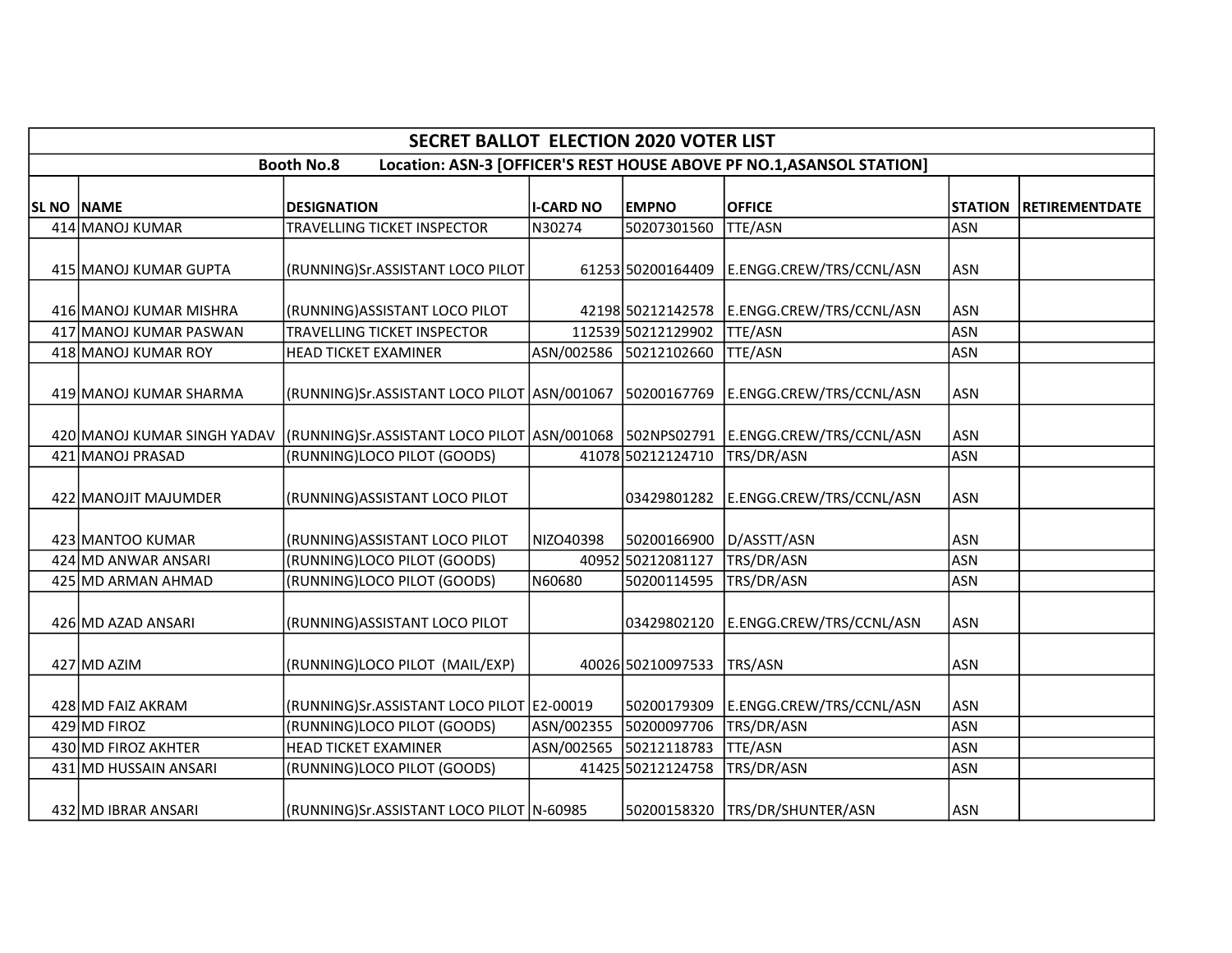|                   |                            | <b>SECRET BALLOT ELECTION 2020 VOTER LIST</b>           |                  |                   |                                                                       |                |                       |
|-------------------|----------------------------|---------------------------------------------------------|------------------|-------------------|-----------------------------------------------------------------------|----------------|-----------------------|
|                   |                            | <b>Booth No.8</b>                                       |                  |                   | Location: ASN-3 [OFFICER'S REST HOUSE ABOVE PF NO.1, ASANSOL STATION] |                |                       |
| <b>SL NO NAME</b> |                            | <b>DESIGNATION</b>                                      | <b>I-CARD NO</b> | <b>EMPNO</b>      | <b>OFFICE</b>                                                         | <b>STATION</b> | <b>RETIREMENTDATE</b> |
|                   | 433 MD IBRARUL HAQUE       | (RUNNING)LOCO PILOT (GOODS)                             |                  | 41476 50204766702 | TRS/ASN                                                               | <b>ASN</b>     |                       |
|                   | 434 MD IMRAN               | (RUNNING)LOCO PILOT (GOODS)                             | N60618           | 50200108613       | TRS/DR/ASN                                                            | <b>ASN</b>     |                       |
|                   | 435 MD INTEKHAB ALAM       | <b>KHALASI HELPER</b>                                   |                  | 03429802124       | LF/ASN                                                                | <b>ASN</b>     |                       |
|                   | 436 MD ISRAFIL             | (RUNNING)LOCO PILOT (MAIL/EXP)                          |                  | 41497 50212043163 | TRS/ASN                                                               | <b>ASN</b>     |                       |
|                   | 437 MD KALIM               | TECH.(LOCO)-I                                           | N040089          | 50212000188       | LF/ASN                                                                | <b>ASN</b>     |                       |
|                   | 438 MD MAHTAB ALAM         | (RUNNING)Sr.ASSISTANT LOCO PILOT N-61099                |                  | 50200164641       | E.ENGG.CREW/TRS/CCNL/ASN                                              | <b>ASN</b>     |                       |
|                   | 439 MD MURTUJA ANSARI      | (RUNNING)Sr.ASSISTANT LOCO PILOT                        |                  | 50200181067       | E.ENGG.CREW/TRS/CCNL/ASN                                              | ASN            |                       |
|                   | 440 MD NAIYAR IMAM         | TRAVELLING TICKET INSPECTOR                             |                  | 50212100651       | <b>TTE/ASN</b>                                                        | <b>ASN</b>     |                       |
|                   | 441 MD NASEEM KHAN         | <b>HEAD TICKET EXAMINER</b>                             | ASN/002563       | 50212111570       | TTE/ASN                                                               | <b>ASN</b>     |                       |
|                   | 442 MD NIYAZ AKHTER HASHMI | TRAVELLING TICKET INSPECTOR                             | N30076           | 50204646290       | <b>TTE/ASN</b>                                                        | <b>ASN</b>     |                       |
|                   | 443 MD PERWAIZ ALAM        | (RUNNING)Sr.ASSISTANT LOCO PILOT NIZO40513              |                  | 50200167071       | D/ASSTT/ASN                                                           | <b>ASN</b>     |                       |
|                   | 444 MD QAISAR              | <b>HEAD TICKET EXAMINER</b>                             | ASN/002564       | 50224000976       | <b>TTE/ASN</b>                                                        | <b>ASN</b>     |                       |
|                   | 445 MD SABIR               | (RUNNING) ASSISTANT LOCO PILOT                          |                  | 27229803294       | E.ENGG.CREW/TRS/CCNL/ASN                                              | <b>ASN</b>     |                       |
|                   | 446 MD SADDAM HUSSAIN      | (RUNNING) ASSISTANT LOCO PILOT                          |                  |                   | ASN/001278 03429802013 E.ENGG.CREW/TRS/CCNL/ASN                       | <b>ASN</b>     |                       |
|                   | 447 MD SARFRAJ ALAM        | (RUNNING)Sr.ASSISTANT LOCO PILOT                        |                  | 61059 50200170926 | E.ENGG.CREW/TRS/CCNL/ASN                                              | <b>ASN</b>     |                       |
|                   | 448 MD SHAHABUDDIN         | (RUNNING)LOCO PILOT (GOODS)                             |                  | 42006 50205419037 | TRS/DR/ASN                                                            | <b>ASN</b>     |                       |
|                   | 449 MD SONU                | (RUNNING)Sr.ASSISTANT LOCO PILOT                        |                  | 61150 50200162590 | E.ENGG.CREW/TRS/CCNL/ASN                                              | <b>ASN</b>     |                       |
|                   | 450 MD. RIZWAN ANSARI      | (RUNNING)Sr.ASSISTANT LOCO PILOT ASN/000900 27314504205 |                  |                   | TRS/DR/SHUNTER/ASN                                                    | <b>ASN</b>     |                       |
|                   | 451 MD. SHAHID ALI         | (RUNNING)ASSISTANT LOCO PILOT                           |                  |                   | ASN/001283 334NP004562 E.ENGG.CREW/TRS/CCNL/ASN                       | <b>ASN</b>     |                       |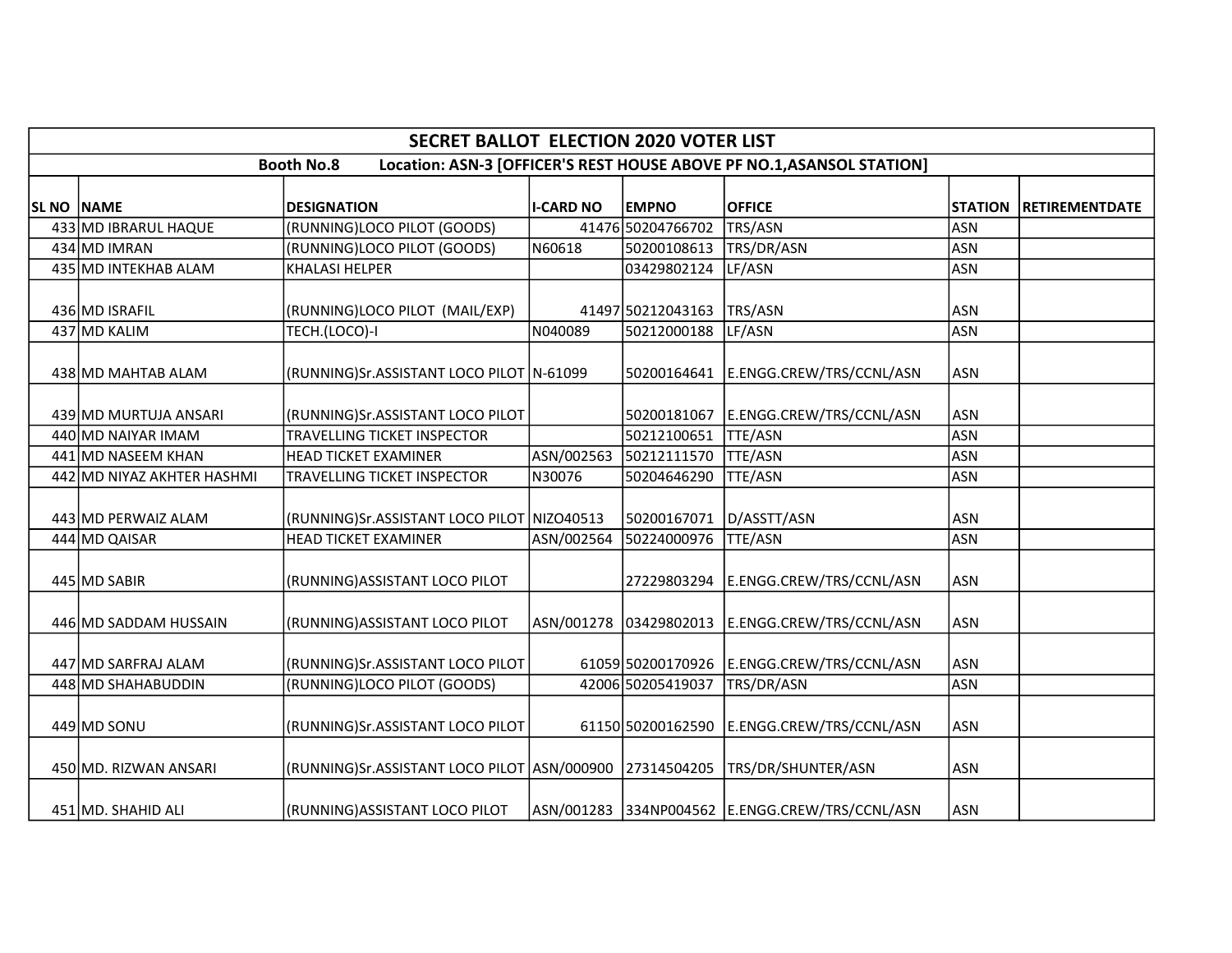|                   |                           | <b>SECRET BALLOT ELECTION 2020 VOTER LIST</b> |                  |                         |                                                                       |                |                       |
|-------------------|---------------------------|-----------------------------------------------|------------------|-------------------------|-----------------------------------------------------------------------|----------------|-----------------------|
|                   |                           | <b>Booth No.8</b>                             |                  |                         | Location: ASN-3 [OFFICER'S REST HOUSE ABOVE PF NO.1, ASANSOL STATION] |                |                       |
| <b>SL NO NAME</b> |                           | <b>DESIGNATION</b>                            | <b>I-CARD NO</b> | <b>EMPNO</b>            | <b>OFFICE</b>                                                         | <b>STATION</b> | <b>RETIREMENTDATE</b> |
|                   | 452 MD. WAHID             | (RUNNING)Sr.ASSISTANT LOCO PILOT              |                  |                         | 60678 334NP004586 E.ENGG.CREW/TRS/CCNL/ASN                            | <b>ASN</b>     |                       |
|                   | 453 MEENA DEVI            | <b>TEA MAKER</b>                              |                  | 60660 50200130837       | LOCO/CANTN/ASN                                                        | <b>ASN</b>     |                       |
|                   | 454 MIHIR RANJAN KARMAKAR | (RUNNING) ASSISTANT LOCO PILOT                | ASN/000856       |                         | 50714703212 E.ENGG.CREW/TRS/CCNL/ASN                                  | <b>ASN</b>     |                       |
|                   | 455 MISS LAXMI MAHATO     | (RUNNING) ASSISTANT LOCO PILOT                |                  |                         | ASN/002819 03429800260 E.ENGG.CREW/TRS/CCNL/ASN                       | <b>ASN</b>     |                       |
|                   | 456 MISS BEENA TOPPO      | (RUNNING)Sr.ASSISTANT LOCO PILOT   ASN/002818 |                  |                         | 502NPS00652 E.ENGG.CREW/TRS/CCNL/ASN                                  | <b>ASN</b>     |                       |
|                   | 457 MISS PUJA KUMARI      | (RUNNING) ASSISTANT LOCO PILOT                |                  |                         |                                                                       | <b>ASN</b>     |                       |
|                   | 458 MITHILESH KUMAR JHA   | (RUNNING)LOCO PILOT (GOODS)                   | N60761           | 502NP202473             | TRS/DR/ASN                                                            | ASN            |                       |
|                   | 459 MOHAMMAD BASIR        | (RUNNING)LOCO PILOT (MAIL/EXP)                | N60088           | 50212047181   TRS/ASN   |                                                                       | <b>ASN</b>     |                       |
|                   | 460 MOHAN LAL SAMANTA     | (RUNNING)LOCO PILOT (PASS)                    |                  | 40799 50212085935       | TRS/ASN                                                               | <b>ASN</b>     |                       |
|                   | 461 MOHAN KR. KUSHWAHA    | (RUNNING)LP SHUNTER I                         | N040266          | 50209911194             | LF/ASN/SHUNT                                                          | <b>ASN</b>     |                       |
|                   | 462 MOHD ISHA             | (RUNNING)LP SHUNTER I                         |                  |                         | ASN/000888 50212099156 LF/ASN/SHUNT                                   | ASN            |                       |
|                   | 463 MOLOY MAZUMDER        | TRAVELLING TICKET INSPECTOR                   | N30514           | 50212077331             | TTE/ASN                                                               | <b>ASN</b>     |                       |
|                   | 464 MOUMITA ADHIKARI      | (RUNNING)LOCO PILOT (GOODS)                   | ASN/002817       | 50200004273             | TRS/DR/ASN                                                            | <b>ASN</b>     |                       |
|                   | 465 MRITUNJAY KUMAR GUPTA | (RUNNING)Sr.ASSISTANT LOCO PILOT              |                  | 61241 50200179310       | E.ENGG.CREW/TRS/CCNL/ASN                                              | <b>ASN</b>     |                       |
|                   | 466 MUKARRAM ALI KHAN     | (RUNNING)LOCO PILOT (MAIL/EXP)                | AESPK31          | 50212097652             | TRS/ASN                                                               | <b>ASN</b>     |                       |
|                   | 467 MUKESH DAS            | (RUNNING) ASSISTANT LOCO PILOT                | DOO058           | 27420160098             | D/ASSTT/ASN                                                           | <b>ASN</b>     |                       |
|                   | 468 MUKESH KUMAR          | (RUNNING) ASSISTANT LOCO PILOT                |                  |                         | 18429803031   E.ENGG.CREW/TRS/CCNL/ASN                                | <b>ASN</b>     |                       |
|                   | 469 MUKESH KUMAR          | (RUNNING)ASSISTANT LOCO PILOT                 | N60574           | 50200041993 D/ASSTT/ASN |                                                                       | ASN            |                       |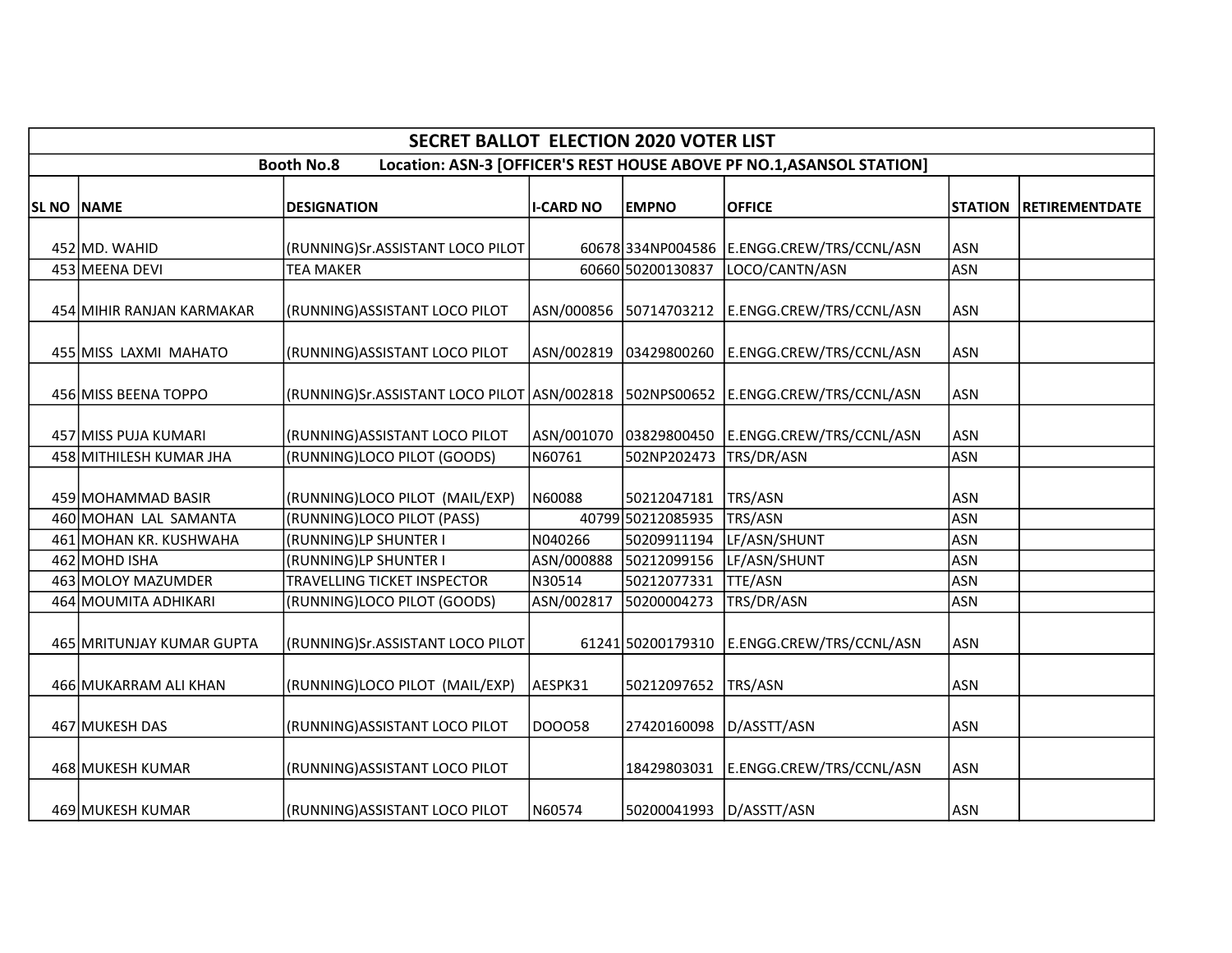|            |                                      | <b>SECRET BALLOT ELECTION 2020 VOTER LIST</b>                                      |                  |                                  |                                                                       |                          |                       |
|------------|--------------------------------------|------------------------------------------------------------------------------------|------------------|----------------------------------|-----------------------------------------------------------------------|--------------------------|-----------------------|
|            |                                      | <b>Booth No.8</b>                                                                  |                  |                                  | Location: ASN-3 [OFFICER'S REST HOUSE ABOVE PF NO.1, ASANSOL STATION] |                          |                       |
| SL NO NAME |                                      | <b>DESIGNATION</b>                                                                 | <b>I-CARD NO</b> | <b>EMPNO</b>                     | <b>OFFICE</b>                                                         | <b>STATION</b>           | <b>RETIREMENTDATE</b> |
|            | 470 MUKESH KUMAR                     | (RUNNING)Sr.ASSISTANT LOCO PILOT                                                   |                  |                                  | 60854 502NPS00865   E.ENGG.CREW/TRS/CCNL/ASN                          | <b>ASN</b>               |                       |
|            | 471 MUKESH KUMAR                     | (RUNNING)Sr.ASSISTANT LOCO PILOT                                                   |                  | 61057 50200161299                | E.ENGG.CREW/TRS/CCNL/ASN                                              | <b>ASN</b>               |                       |
|            | 472 MUKESH KUMAR<br>473 MUKESH KUMAR | (RUNNING)LOCO PILOT (GOODS)<br>(RUNNING)Sr.ASSISTANT LOCO PILOT                    | N60723           | 50200114807<br>61236 50200160908 | TRS/DR/ASN<br>E.ENGG.CREW/TRS/CCNL/ASN                                | <b>ASN</b><br><b>ASN</b> |                       |
|            | 474 MUKESH KUMAR                     | (RUNNING)Sr.ASSISTANT LOCO PILOT                                                   |                  |                                  | 61056 502NPS00872 E.ENGG.CREW/TRS/CCNL/ASN                            | <b>ASN</b>               |                       |
|            | 475 MUKESH KUMAR                     | (RUNNING)LOCO PILOT (GOODS)                                                        | N60214           | 50200033156                      | TRS/DR/ASN                                                            | <b>ASN</b>               |                       |
|            | 476 MUKESH KUMAR GUPTA               | (RUNNING)Sr.ASSISTANT LOCO PILOT                                                   |                  |                                  | 334NP004271   E.ENGG.CREW/TRS/CCNL/ASN                                | <b>ASN</b>               |                       |
|            | 477 MUKESH KUMAR MAHTO               | (RUNNING)Sr.ASSISTANT LOCO PILOT ASN/002822 502NPS02787                            |                  |                                  | E.ENGG.CREW/TRS/CCNL/ASN                                              | <b>ASN</b>               |                       |
|            | 478 MUKESH KUMAR SINGH               | (RUNNING)LOCO PILOT (GOODS)                                                        | ASN/002368       | 50200114923                      | TRS/DR/ASN                                                            | <b>ASN</b>               |                       |
|            | 479 MUKUND SINGH                     | <b>HELPER</b>                                                                      |                  | ASN/000885 03429802039           | LF/ASN                                                                | <b>ASN</b>               |                       |
|            | 480 MUNA SINGH                       | (RUNNING)Sr.ASSISTANT LOCO PILOT                                                   |                  |                                  | 60728 502NPS05432 E.ENGG.CREW/TRS/CCNL/ASN                            | <b>ASN</b>               |                       |
|            | 481 MUNNA KUMAR                      | RUNNING)Sr.ASSISTANT LOCO PILOT  ASN/000852  50205607929  E.ENGG.CREW/TRS/CCNL/ASN |                  |                                  |                                                                       | <b>ASN</b>               |                       |
|            | 482 MUNNA KUMAR                      | (RUNNING)Sr.ASSISTANT LOCO PILOT                                                   |                  |                                  | 60940 334NP004511 E.ENGG.CREW/TRS/CCNL/ASN                            | <b>ASN</b>               |                       |
|            | 483 MUNNA KUMAR                      | (RUNNING)Sr.ASSISTANT LOCO PILOT                                                   |                  | 50200164744                      | E.ENGG.CREW/TRS/CCNL/ASN                                              | <b>ASN</b>               |                       |
|            | 484 MUNNA KUMAR                      | (RUNNING)Sr.ASSISTANT LOCO PILOT                                                   |                  | 30729 50200159037                | TRS/DR/SHUNTER/ASN                                                    | <b>ASN</b>               |                       |
|            | 485 MURARI MOHAN BISWAS              | TRAVELLING TICKET INSPECTOR                                                        | N30493           | 50212114637                      | TTE/ASN                                                               | <b>ASN</b>               |                       |
|            | 486 NAND KISHOR YADAV                | (RUNNING)Sr.ASSISTANT LOCO PILOT                                                   |                  |                                  | 50200151312 E.ENGG.CREW/TRS/CCNL/ASN                                  | <b>ASN</b>               |                       |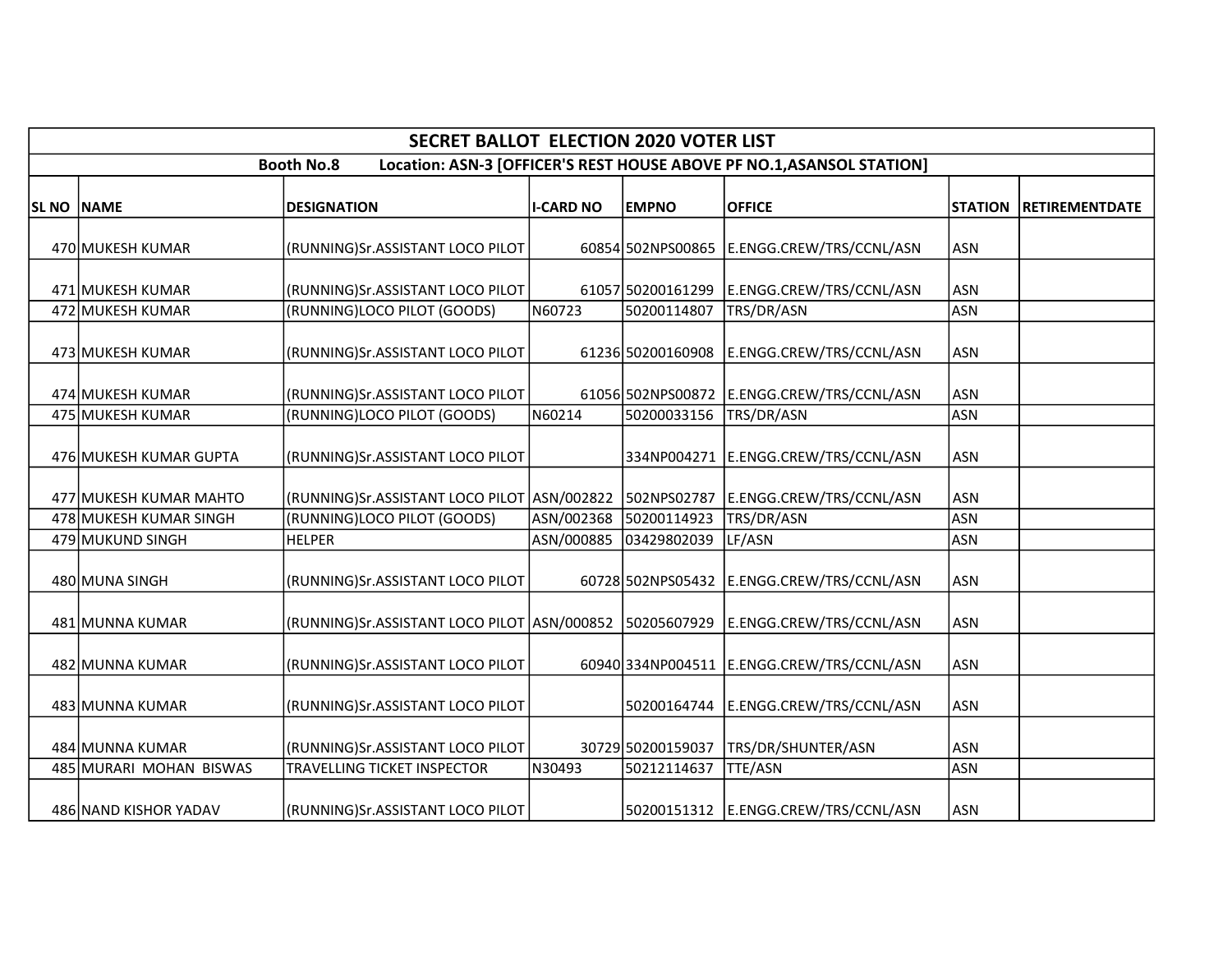|                   |                           | <b>SECRET BALLOT ELECTION 2020 VOTER LIST</b>                                        |                  |                           |                                                                       |                |                       |
|-------------------|---------------------------|--------------------------------------------------------------------------------------|------------------|---------------------------|-----------------------------------------------------------------------|----------------|-----------------------|
|                   |                           | <b>Booth No.8</b>                                                                    |                  |                           | Location: ASN-3 [OFFICER'S REST HOUSE ABOVE PF NO.1, ASANSOL STATION] |                |                       |
| <b>SL NO NAME</b> |                           | <b>DESIGNATION</b>                                                                   | <b>I-CARD NO</b> | <b>EMPNO</b>              | <b>OFFICE</b>                                                         | <b>STATION</b> | <b>RETIREMENTDATE</b> |
|                   |                           |                                                                                      |                  |                           |                                                                       |                |                       |
|                   | 487 NAND KISHORE MAHATO   | (RUNNING)Sr.ASSISTANT LOCO PILOT                                                     |                  | 50200179334               | E.ENGG.CREW/TRS/CCNL/ASN                                              | <b>ASN</b>     |                       |
|                   | 488 NAND KISHORE SOREN    | (RUNNING)LOCO PILOT (GOODS)                                                          | ASN/000889       | 50207352761               | DRIVER/SHNT/ASN                                                       | <b>ASN</b>     |                       |
|                   | 489 NAND LAL              | TRAVELLING TICKET INSPECTOR                                                          | ASN/002593       | 50212121629               | TTE/ASN                                                               | <b>ASN</b>     |                       |
|                   | 490 NANDA KUMAR KARMAKAR  | (RUNNING)LP SHUNTER I                                                                |                  | 40909 50204760499         | TRS/DR/SHUNTER/ASN                                                    | <b>ASN</b>     |                       |
|                   | 491 NANDAN KUMAR          | (RUNNING)Sr.ASSISTANT LOCO PILOT   ASN/000891   50200045810                          |                  |                           | D/ASSTT/ASN                                                           | <b>ASN</b>     |                       |
|                   | 492 NARENDRA KUMAR        | DIESEL POWER CONTROLLER                                                              | N120295          | 50200058749               | LF/ASN                                                                | <b>ASN</b>     |                       |
|                   | 493 NARESH CHANDRA SHARMA | (RUNNING)LOCO PILOT (GOODS)                                                          |                  | 41430 50212080860 TRS/ASN |                                                                       | <b>ASN</b>     |                       |
|                   | 494 NARESH KUMAR SHARMA   | (RUNNING)Sr.ASSISTANT LOCO PILOT                                                     |                  |                           | 61250 50200179346 E.ENGG.CREW/TRS/CCNL/ASN                            | <b>ASN</b>     |                       |
|                   | 495 NARESH MANDAL         | (RUNNING)LOCO PILOT (MAIL/EXP)                                                       |                  | 40915 50212076466         | TRS/ASN                                                               | <b>ASN</b>     |                       |
|                   | 496 NAUSAD ANSARI         | (RUNNING)LOCO PILOT (GOODS)                                                          |                  | 41086 50212043278         | TRS/ASN                                                               | <b>ASN</b>     |                       |
|                   | 497 NAUSHAD ALI ANSARI    | (RUNNING)LOCO PILOT (GOODS)                                                          |                  | 40067 50212081024         | TRS/ASN                                                               | <b>ASN</b>     |                       |
|                   | 498 NAVAL KISHOR PRASAD   | TRAVELLING TICKET INSPECTOR                                                          |                  | ASN/002594 50205421184    | TTE/ASN                                                               | <b>ASN</b>     |                       |
|                   | 499 NAVEEN KUMAR          | (RUNNING)Sr.ASSISTANT LOCO PILOT                                                     |                  | 30723 50200163557         | E.ENGG.CREW/TRS/CCNL/ASN                                              | <b>ASN</b>     |                       |
|                   | 500 NAVIN CHANDRA JHA     | <b>TRAVELLING TICKET INSPECTOR</b>                                                   |                  | 30880 50212091583         | <b>TTE/ASN</b>                                                        | <b>ASN</b>     |                       |
|                   | 501 NAVIN KUMAR           | (RUNNING)LOCO PILOT (GOODS)                                                          | N60757           | 50200097676               | TRS/DR/ASN                                                            | <b>ASN</b>     |                       |
|                   | 502 NAVIN KUMAR           | (RUNNING)LOCO PILOT (GOODS)                                                          |                  | 42214 50205870793         | TRS/DR/ASN                                                            | <b>ASN</b>     |                       |
|                   | 503 NAWIN KUMAR CHANCHAL  | (RUNNING) ASSISTANT LOCO PILOT                                                       | NIZO40519        | 50200167083               | D/ASSTT/ASN                                                           | <b>ASN</b>     |                       |
|                   | 504 NEEL KAMAL SAW        | (RUNNING)Sr.ASSISTANT LOCO PILOT ASN/001333   50200164318   E.ENGG.CREW/TRS/CCNL/ASN |                  |                           |                                                                       | <b>ASN</b>     |                       |
|                   | 505 NEERAJ KUMAR          | (RUNNING)Sr.ASSISTANT LOCO PILOT                                                     |                  |                           | 61053 502NPS00500 E.ENGG.CREW/TRS/CCNL/ASN                            | <b>ASN</b>     |                       |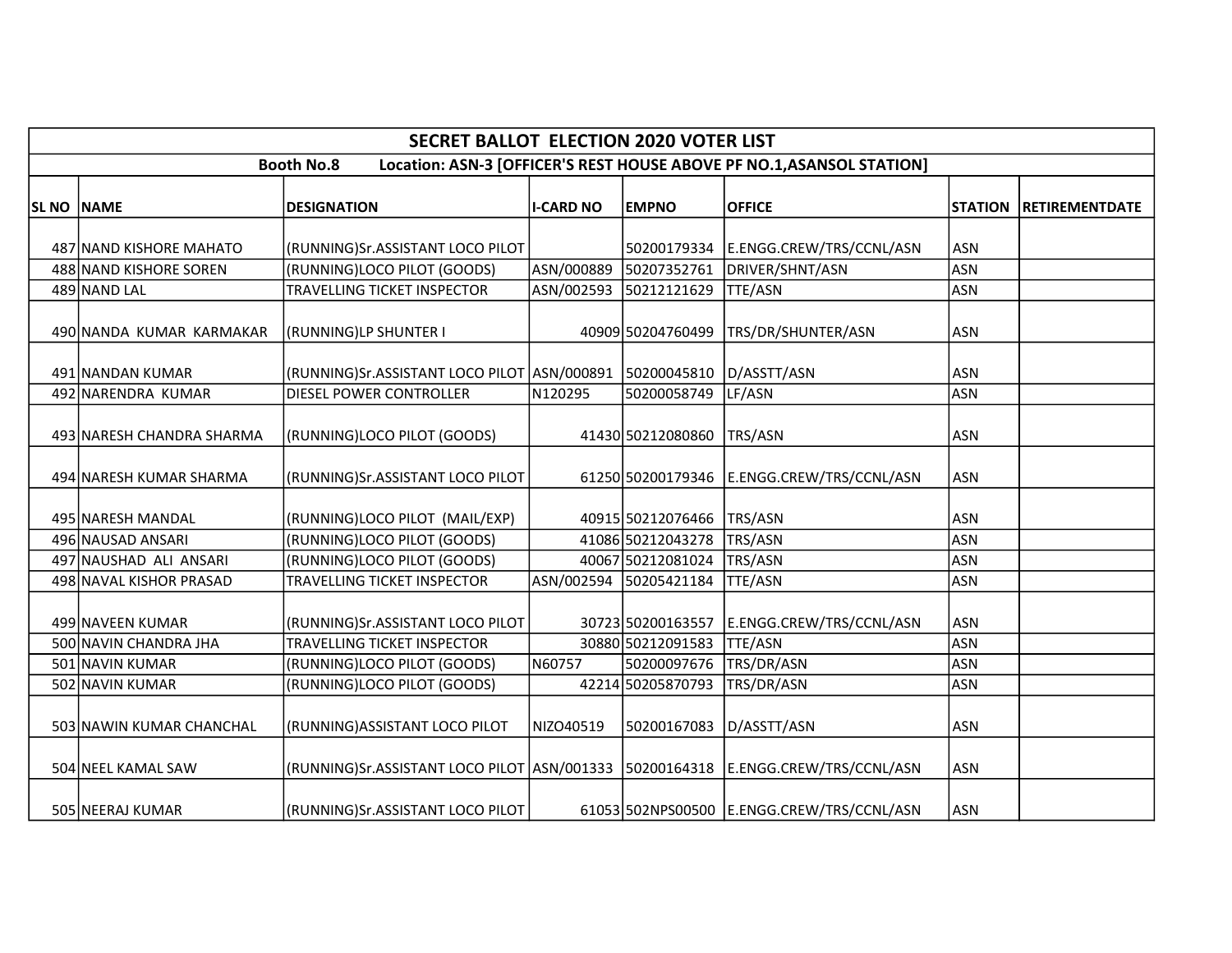|            | <b>SECRET BALLOT ELECTION 2020 VOTER LIST</b> |                                                                                     |                  |                        |                                                                       |                |                       |  |  |
|------------|-----------------------------------------------|-------------------------------------------------------------------------------------|------------------|------------------------|-----------------------------------------------------------------------|----------------|-----------------------|--|--|
|            |                                               | <b>Booth No.8</b>                                                                   |                  |                        | Location: ASN-3 [OFFICER'S REST HOUSE ABOVE PF NO.1, ASANSOL STATION] |                |                       |  |  |
| SL NO NAME |                                               | <b>DESIGNATION</b>                                                                  | <b>I-CARD NO</b> | <b>EMPNO</b>           | <b>OFFICE</b>                                                         | <b>STATION</b> | <b>RETIREMENTDATE</b> |  |  |
|            | 506 NIBARAN SIKDAR                            | JR. CLERCK                                                                          | N-12040281       | 50200138186            | LF/ASN                                                                | <b>ASN</b>     |                       |  |  |
|            | 507 NIBIR KUMAR MONDAL                        | (RUNNING)LOCO PILOT (PASS)                                                          |                  | 80236 50212081450      | LF/ASN                                                                | <b>ASN</b>     |                       |  |  |
|            | 508 NIKESH PATEL                              | (RUNNING)LOCO PILOT (GOODS)                                                         |                  | 502NPS00494            | TRS/DR/ASN                                                            | <b>ASN</b>     |                       |  |  |
|            | 509 NIKHIL CHANDRA SAMADDAR                   | (RUNNING)LOCO PILOT (MAIL/EXP)                                                      |                  | 41360 50212081759      | TRS/ASN                                                               | <b>ASN</b>     |                       |  |  |
|            | 510 NILMONI SEAL                              | <b>TEA MAKER</b>                                                                    | N140076          | 50200045652            | LOCO/CANTN/ASN                                                        | <b>ASN</b>     |                       |  |  |
|            | 511 NILU R MINZ                               | (RUNNING)LOCO PILOT (MAIL/EXP)                                                      |                  | 40820 50212097585      | TRS/ASN                                                               | <b>ASN</b>     |                       |  |  |
|            | 512 NIMAI CHANDRA GORAIN                      | (RUNNING) ASSISTANT LOCO PILOT                                                      |                  |                        | 27529802372 E.ENGG.CREW/TRS/CCNL/ASN                                  | <b>ASN</b>     |                       |  |  |
|            | 513 NIRAJ KUMAR MISHRA                        | <b>TRAVELLING TICKET INSPECTOR</b>                                                  |                  | ASN/002596 50212114625 | <b>TTE/ASN</b>                                                        | <b>ASN</b>     |                       |  |  |
|            | 514 NIRAJ KUMAR                               | (RUNNING)LOCO PILOT (GOODS)                                                         | N60279           | 50200031743            | TRS/DR/ASN                                                            | <b>ASN</b>     |                       |  |  |
|            | 515 NIRAJ KUMAR                               | (RUNNING) ASSISTANT LOCO PILOT                                                      |                  |                        | 61047 332NP213822 E.ENGG.CREW/TRS/CCNL/ASN                            | <b>ASN</b>     |                       |  |  |
|            | 516 NIRAJ KUMAR                               | (RUNNING)Sr.ASSISTANT LOCO PILOT  ASN/003661  50200163430  E.ENGG.CREW/TRS/CCNL/ASN |                  |                        |                                                                       | <b>ASN</b>     |                       |  |  |
|            | 517 NIRAJ KUMAR                               | (RUNNING)Sr.ASSISTANT LOCO PILOT                                                    |                  |                        | 61251 50200164343 E.ENGG.CREW/TRS/CCNL/ASN                            | <b>ASN</b>     |                       |  |  |
|            | 518 NIRAJ KUMAR MISHRA                        | (RUNNING)Sr.ASSISTANT LOCO PILOT                                                    |                  | 50200159025            | TRS/DR/SHUNTER/ASN                                                    | <b>ASN</b>     |                       |  |  |
|            | 519 NIRALA DHEERAJ                            | (RUNNING)LOCO PILOT (GOODS)                                                         | N60752           | 50200115253            | TRS/DR/ASN                                                            | <b>ASN</b>     |                       |  |  |
|            | 520 NIRANJAN KUMAR SINGH                      | (RUNNING)Sr.ASSISTANT LOCO PILOT                                                    |                  | 12040857 50200167101   | D/ASSTT/ASN                                                           | <b>ASN</b>     |                       |  |  |
|            | 521 NIRANJAN SHAW                             | (RUNNING) Sr. ASSISTANT LOCO PILOT 487/16                                           |                  | 50200177520            | E.ENGG.CREW/TRS/CCNL/ASN                                              | <b>ASN</b>     |                       |  |  |
|            | 522 NIRMAL HARI                               | (RUNNING)LOCO PILOT (GOODS)                                                         | N-61005          | 50200150721            | TRS/DR/ASN                                                            | <b>ASN</b>     |                       |  |  |
|            | 523 NIRMAL KISKU                              | (RUNNING)LOCO PILOT (GOODS)                                                         |                  | 41129 50212093415      | TRS/DR/ASN                                                            | <b>ASN</b>     |                       |  |  |
|            | 524 NIRMAL KUMAR                              | (RUNNING)ASSISTANT LOCO PILOT                                                       |                  |                        | 03429802009 E.ENGG.CREW/TRS/CCNL/ASN                                  | <b>ASN</b>     |                       |  |  |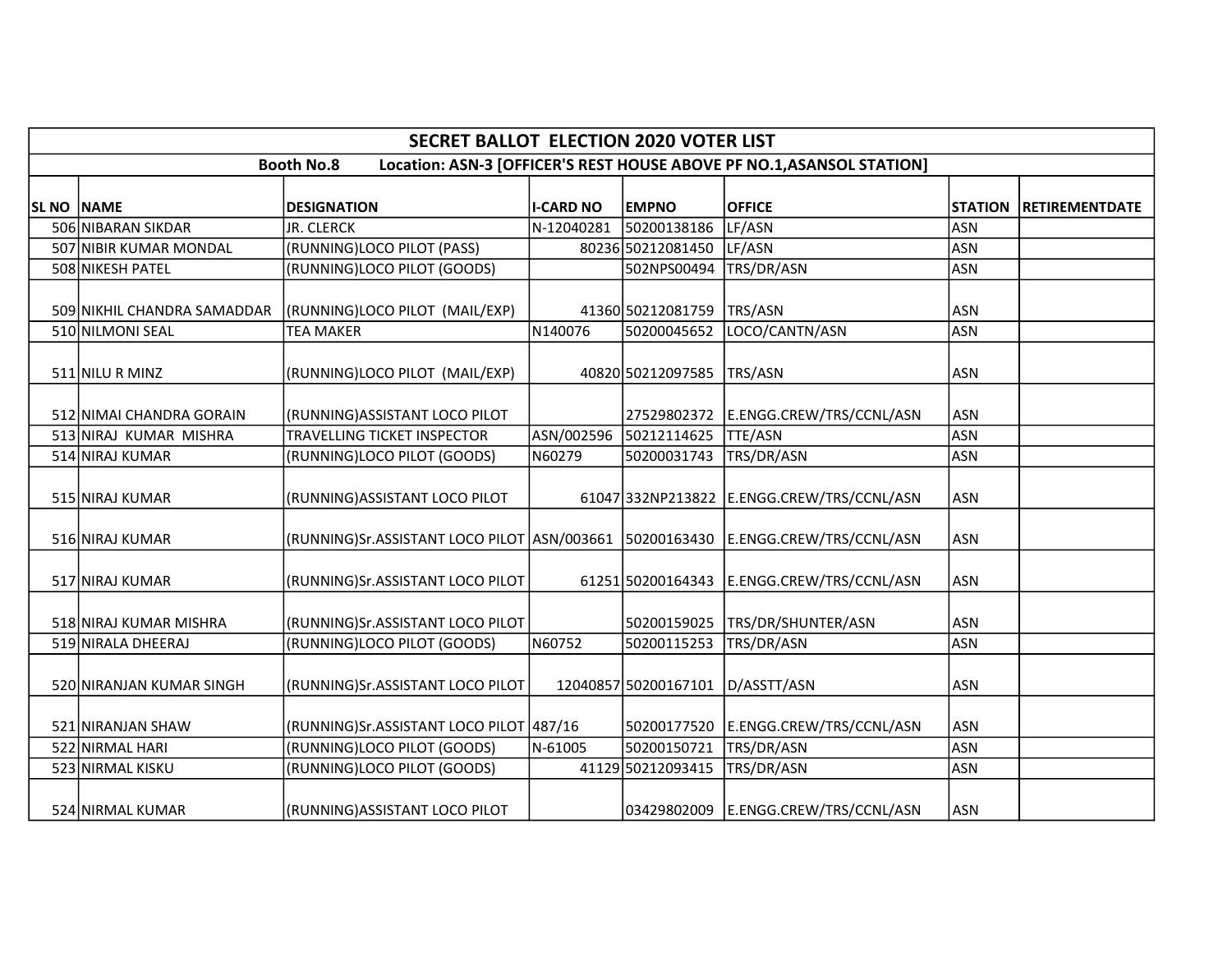|            |                          | SECRET BALLOT ELECTION 2020 VOTER LIST |                  |                        |                                                                       |                |                       |
|------------|--------------------------|----------------------------------------|------------------|------------------------|-----------------------------------------------------------------------|----------------|-----------------------|
|            |                          | <b>Booth No.8</b>                      |                  |                        | Location: ASN-3 [OFFICER'S REST HOUSE ABOVE PF NO.1, ASANSOL STATION] |                |                       |
| SL NO NAME |                          | <b>DESIGNATION</b>                     | <b>I-CARD NO</b> | <b>EMPNO</b>           | <b>OFFICE</b>                                                         | <b>STATION</b> | <b>RETIREMENTDATE</b> |
|            | 525 NIRMAL PRASAD        | (RUNNING) ASSISTANT LOCO PILOT         |                  | 40082 50212043308      | E.ENGG.CREW/TRS/CCNL/ASN                                              | <b>ASN</b>     |                       |
|            | 526 NIRMAL SUTRADHAR     | <b>TEA MAKER</b>                       |                  | 60659 50200105661      | LOCO/CANTN/ASN                                                        | <b>ASN</b>     |                       |
|            | 527 NIRMAL THAKUR        | (RUNNING) ASSISTANT LOCO PILOT         |                  | 40542 50212135057      | E.ENGG.CREW/TRS/CCNL/ASN                                              | <b>ASN</b>     |                       |
|            | 528 NIRMAL TOPPO         | <b>KHALASI HELPER</b>                  |                  | 03429802126            | LF/ASN                                                                | <b>ASN</b>     |                       |
|            | 529 NITIN SINGH          | (RUNNING)LOCO PILOT (GOODS)            |                  | ASN/002349 50200065705 | TRS/DR/ASN                                                            | <b>ASN</b>     |                       |
|            | 530 NITIS MANDAL         | (RUNNING)LOCO PILOT (MAIL/EXP)         |                  | 40970 50212082703      | TRS/ASN                                                               | <b>ASN</b>     |                       |
|            | 531 NITISH KUMAR         | (RUNNING)LOCO PILOT (GOODS)            |                  | 50200177544            | TRS/DR/ASN                                                            | <b>ASN</b>     |                       |
|            | 532 NITISH KUMAR         | (RUNNING)Sr.ASSISTANT LOCO PILOT       |                  | 50200161007            | TRS/DR/SHUNTER/ASN                                                    | <b>ASN</b>     |                       |
|            | 533 NITISH KUMAR         | (RUNNING) ASSISTANT LOCO PILOT         |                  | ASN/000875 50200164562 | E.ENGG.CREW/TRS/CCNL/ASN                                              | <b>ASN</b>     |                       |
|            | 534 NOWEL TOPNO          | <b>TRAVELLING TICKET INSPECTOR</b>     | ASN/002597       | 50212120145            | <b>TTE/ASN</b>                                                        | <b>ASN</b>     |                       |
|            | 535 OM PRAKASH GUPTA     | (RUNNING)LOCO PILOT (GOODS)            | N60444           | 50200099715            | TRS/DR/ASN                                                            | <b>ASN</b>     |                       |
|            | 536 OM PRAKASH KUMAR     | (RUNNING)Sr.ASSISTANT LOCO PILOT       |                  | 61215 50200179371      | E.ENGG.CREW/TRS/CCNL/ASN                                              | <b>ASN</b>     |                       |
|            | 537 OM PRAKASH MEHTA     | (RUNNING)LP SHUNTER I                  | N60104           | 50200035968            | TRS/DR/SHUNTER/ASN                                                    | <b>ASN</b>     |                       |
|            | 538 OMPRAKASH SINGH      | <b>TRAVELLING TICKET INSPECTOR</b>     |                  | ASN/002599 50212091595 | <b>TTE/ASN</b>                                                        | <b>ASN</b>     |                       |
|            | 539 PABITRA KUMAR MANDAL | (RUNNING)LOCO PILOT (GOODS)            |                  | 41519 50205384229      | TRS/ASN                                                               | <b>ASN</b>     |                       |
|            | 540 PABITRA MUKHOPADHYAY | <b>HEAD TICKET EXAMINER</b>            |                  | ASN/002560 50224000972 | TTE/ASN                                                               | <b>ASN</b>     |                       |
|            | 541 PALAS KUMAR RAY      | (RUNNING)LOCO PILOT (PASS)             |                  | 40074 50212102775      | TRS/ASN                                                               | <b>ASN</b>     |                       |
|            | 542 PANCHANAN BAWRI      | (RUNNING)LOCO PILOT (MAIL/EXP)         |                  | 41635 50212081553      | TRS/ASN                                                               | <b>ASN</b>     |                       |
|            | 543 PANKAJ KR KUSWAHA    | (RUNNING)LOCO PILOT (GOODS)            |                  | ASN/003926 50200116269 | TRS/DR/ASN                                                            | <b>ASN</b>     |                       |
|            | 544 PANKAJ KUMAR         | (RUNNING)LOCO PILOT (GOODS)            | N60511           | 502NP202479            | TRS/DR/ASN                                                            | <b>ASN</b>     |                       |
|            | 545 PANKAJ KUMAR MANDAL  | <b>HEAD TICKET EXAMINER</b>            |                  | ASN/002562 50200068202 | TTE/ASN                                                               | <b>ASN</b>     |                       |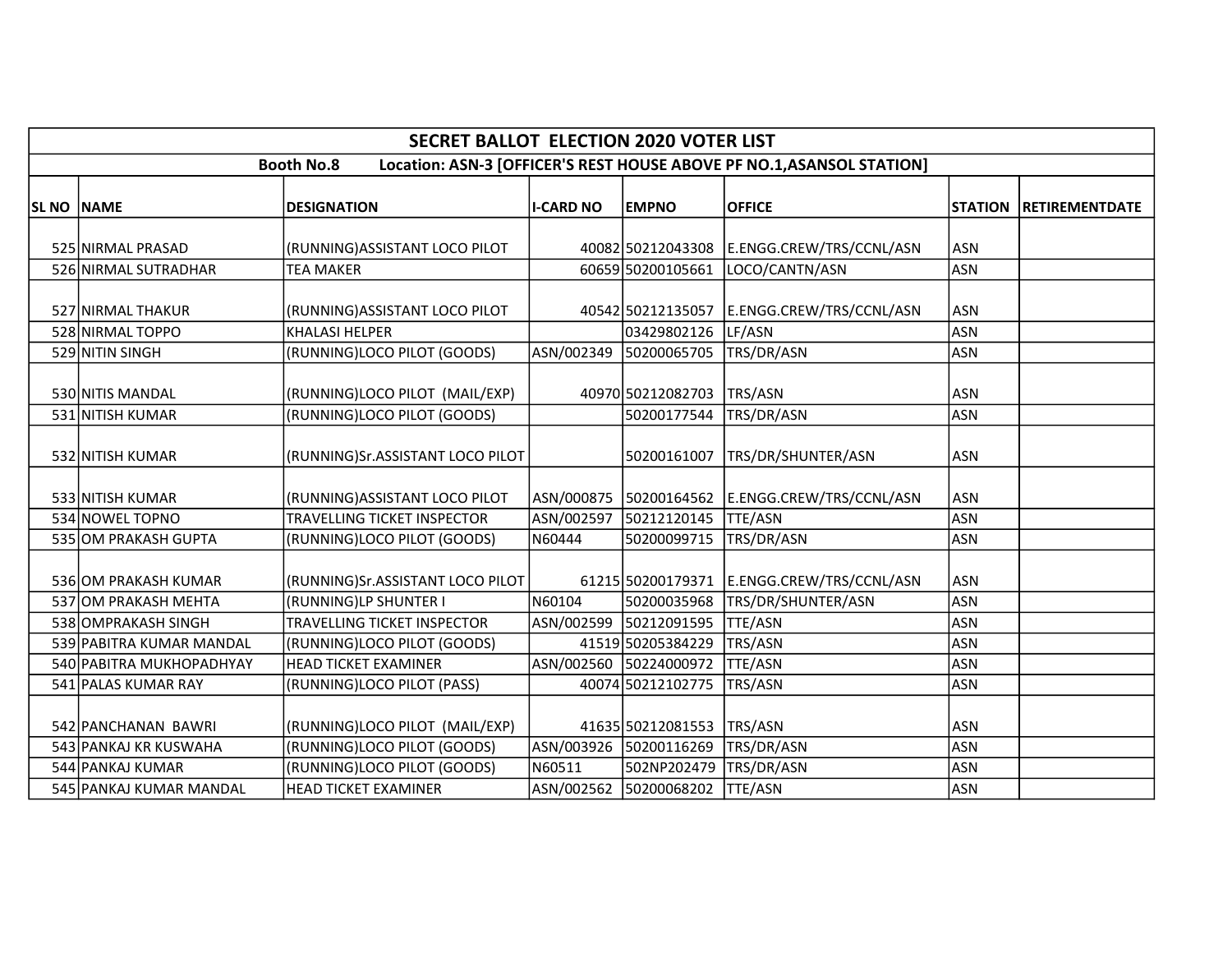|            |                           | <b>SECRET BALLOT ELECTION 2020 VOTER LIST</b> |                  |                        |                                                                       |                |                       |
|------------|---------------------------|-----------------------------------------------|------------------|------------------------|-----------------------------------------------------------------------|----------------|-----------------------|
|            |                           | <b>Booth No.8</b>                             |                  |                        | Location: ASN-3 [OFFICER'S REST HOUSE ABOVE PF NO.1, ASANSOL STATION] |                |                       |
| SL NO NAME |                           | <b>DESIGNATION</b>                            | <b>I-CARD NO</b> | <b>EMPNO</b>           | <b>OFFICE</b>                                                         | <b>STATION</b> | <b>RETIREMENTDATE</b> |
|            | 546 PAPPOO KUMAR PATEL    | (RUNNING) ASSISTANT LOCO PILOT                | NIZO40618        | 502NPS05509            | D/ASSTT/ASN                                                           | <b>ASN</b>     |                       |
|            | 547 PARTHA SARATHI MANDAL | <b>TRAVELLING TICKET INSPECTOR</b>            |                  | ASN/002651 50212101722 | TTE/ASN                                                               | <b>ASN</b>     |                       |
|            | 548 PARTHA DUBEY          | <b>TECH.(CRANE DRIVER)-II</b>                 | N-12040320       | 50200138198            | LF/ASN                                                                | <b>ASN</b>     |                       |
|            | 549 PARTHA SARATHI GHOSH  | (RUNNING)LOCO PILOT (GOODS)                   |                  | 41068 50212080895      | TRS/ASN                                                               | <b>ASN</b>     |                       |
|            | 550 PAVAN KUMAR RAJAK     | (RUNNING) ASSISTANT LOCO PILOT                |                  | 12040856 502NPS09641   | D/ASSTT/ASN                                                           | <b>ASN</b>     |                       |
|            | 551 PAWAN KUMAR           | (RUNNING)LOCO PILOT (GOODS)                   | N60236           | 50200035970            | TRS/DR/ASN                                                            | <b>ASN</b>     |                       |
|            | 552 PAWAN KUMAR           | (RUNNING)ASSISTANT LOCO PILOT                 |                  | ASN/001356 27304138065 | E.ENGG.CREW/TRS/CCNL/ASN                                              | <b>ASN</b>     |                       |
|            | 553 PAWAN KUMAR           | (RUNNING) ASSISTANT LOCO PILOT                |                  | 03429801802            | E.ENGG.CREW/TRS/CCNL/ASN                                              | <b>ASN</b>     |                       |
|            | 554 PAWAN KUMAR PASWAN    | (RUNNING)Sr.ASSISTANT LOCO PILOT              |                  | 110832 50200177593     | E.ENGG.CREW/TRS/CCNL/ASN                                              | <b>ASN</b>     |                       |
|            | 555 PAWAN TOPNO           | TRAVELLING TICKET INSPECTOR                   |                  | ASN/002663 50212113347 | <b>TTE/ASN</b>                                                        | <b>ASN</b>     |                       |
|            | 556 PETER DHANWAR         | <b>HEAD TICKET EXAMINER</b>                   | ASN/002561       | 50212083630            | <b>TTE/ASN</b>                                                        | <b>ASN</b>     |                       |
|            | 557 PINKU SHAW            | (RUNNING) ASSISTANT LOCO PILOT                |                  | ASN/000868 03429800772 | E.ENGG.CREW/TRS/CCNL/ASN                                              | <b>ASN</b>     |                       |
|            | 558 PINTOO KUMAR          | (RUNNING)LOCO PILOT (GOODS)                   | N60628           | 50200116737            | TRS/DR/ASN                                                            | <b>ASN</b>     |                       |
|            | 559 PINTU KUMAR           | (RUNNING) ASSISTANT LOCO PILOT                |                  | 18429803063            | E.ENGG.CREW/TRS/CCNL/ASN                                              | <b>ASN</b>     |                       |
|            | 560 PINTU KUMAR           | (RUNNING)Sr.ASSISTANT LOCO PILOT              |                  | 50200171037            | E.ENGG.CREW/TRS/CCNL/ASN                                              | <b>ASN</b>     |                       |
|            | 561 PINTU KUMAR           | (RUNNING)LOCO PILOT (GOODS)                   | N60779           | 502NP204535            | TRS/DR/ASN                                                            | <b>ASN</b>     |                       |
|            | 562 PINTU KUMAR SINHA     | (RUNNING)Sr.ASSISTANT LOCO PILOT              |                  | 61252 50200164872      | E.ENGG.CREW/TRS/CCNL/ASN                                              | <b>ASN</b>     |                       |
|            | 563 PINTU SHARMA          | (RUNNING)LOCO PILOT (GOODS)                   | N60517           | 50200108522            | TRS/DR/ASN                                                            | <b>ASN</b>     |                       |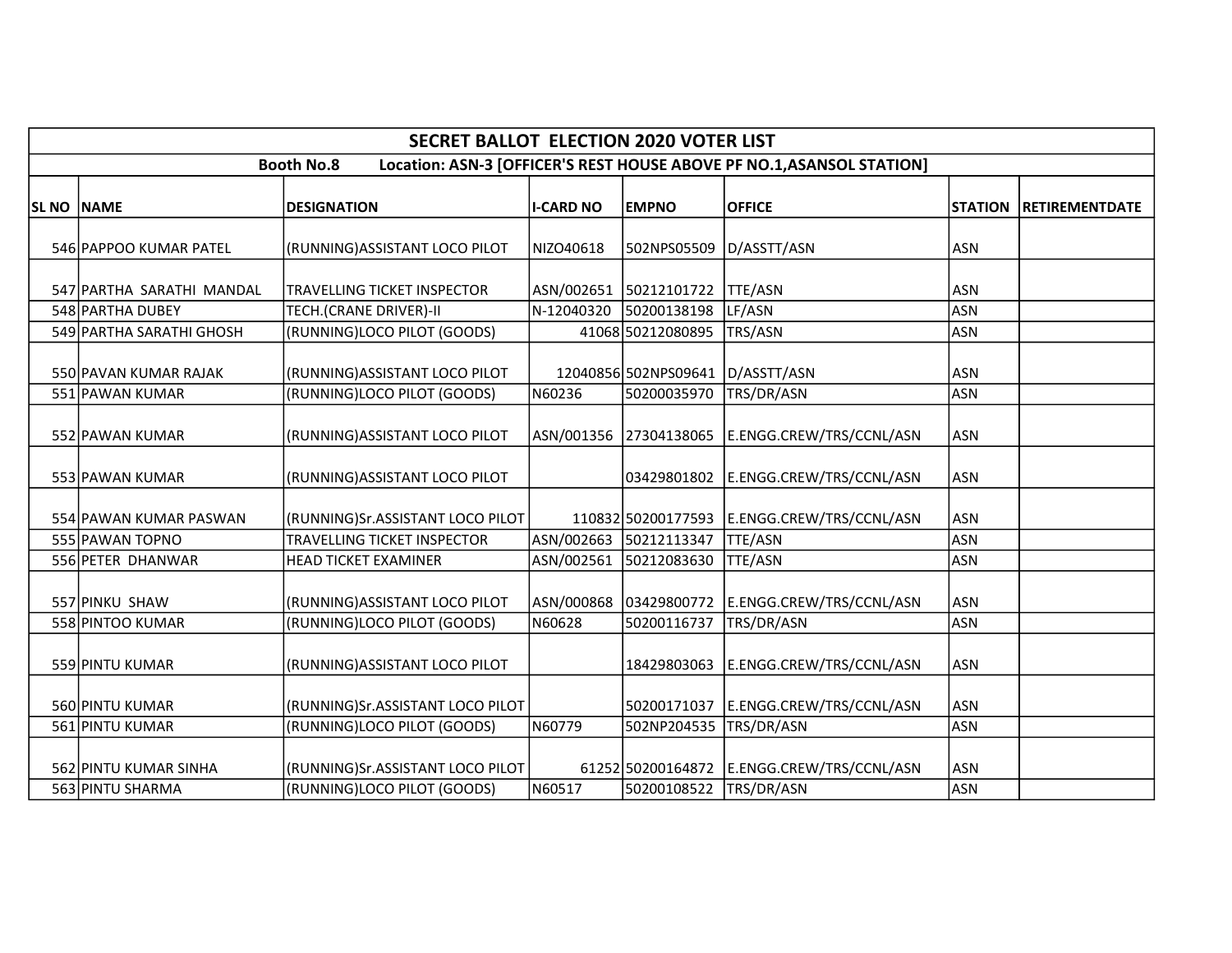|            |                          | <b>SECRET BALLOT ELECTION 2020 VOTER LIST</b>               |                  |                        |                                                                       |                |                       |
|------------|--------------------------|-------------------------------------------------------------|------------------|------------------------|-----------------------------------------------------------------------|----------------|-----------------------|
|            |                          | <b>Booth No.8</b>                                           |                  |                        | Location: ASN-3 [OFFICER'S REST HOUSE ABOVE PF NO.1, ASANSOL STATION] |                |                       |
| SL NO NAME |                          | <b>DESIGNATION</b>                                          | <b>I-CARD NO</b> | <b>EMPNO</b>           | <b>OFFICE</b>                                                         | <b>STATION</b> | <b>RETIREMENTDATE</b> |
|            | PIRYRANJAN KUMAR         |                                                             |                  |                        |                                                                       |                |                       |
|            | 564 PIRYADARSHI          | (RUNNING)Sr.ASSISTANT LOCO PILOT                            |                  | 50200171049            | E.ENGG.CREW/TRS/CCNL/ASN                                              | <b>ASN</b>     |                       |
|            | 565 PIYUSH KANTI SINHA   | (RUNNING)LOCO PILOT (GOODS)                                 | N60469           | 50200065810            | TRS/DR/ASN                                                            | <b>ASN</b>     |                       |
|            | 566 PRABHAT KUMAR SINGH  | TRAVELLING TICKET INSPECTOR                                 | ASN/002649       | 50205360444            | TTE/ASN                                                               | <b>ASN</b>     |                       |
|            | 567 PRADEEP KUMAR        | (RUNNING) ASSISTANT LOCO PILOT                              |                  | 27329803423            | E.ENGG.CREW/TRS/CCNL/ASN                                              | <b>ASN</b>     |                       |
|            | 568 PRADEEP KUMAR SHUKLA | (RUNNING)LOCO PILOT (MAIL/EXP)                              |                  | 40785 50212098838      | TRS/ASN                                                               | <b>ASN</b>     |                       |
|            | 569 PRADIP KUMAR         | (RUNNING) ASSISTANT LOCO PILOT                              | E200031          | 50311005000            | E.ENGG.CREW/TRS/CCNL/ASN                                              | ASN            |                       |
|            | 570 PRADIP KUMAR YADAV   | (RUNNING)LOCO PILOT (GOODS)                                 |                  | 50284497579            | TRS/DR/ASN                                                            | <b>ASN</b>     |                       |
|            | 571 PRAFFUL MANJHI       | (RUNNING)Sr.ASSISTANT LOCO PILOT                            |                  | 50205562363            | E.ENGG.CREW/TRS/CCNL/ASN                                              | <b>ASN</b>     |                       |
|            | 572 PRAFULLA KUMAR       | (RUNNING)LOCO PILOT (GOODS)                                 | N60485           | 50200099843            | TRS/DR/ASN                                                            | <b>ASN</b>     |                       |
|            | 573 PRAHLAD KUMAR        | (RUNNING)Sr.ASSISTANT LOCO PILOT                            |                  | 110838 50200161305     | E.ENGG.CREW/TRS/CCNL/ASN                                              | <b>ASN</b>     |                       |
|            | 574 PRAKASH KUJUR        | (RUNNING)Sr.ASSISTANT LOCO PILOT                            |                  | 50200180427            | E.ENGG.CREW/TRS/CCNL/ASN                                              | ASN            |                       |
|            | 575 PRAKASH KUMAR        | (RUNNING)Sr.ASSISTANT LOCO PILOT                            |                  | 61345 502NPS00538      | E.ENGG.CREW/TRS/CCNL/ASN                                              | <b>ASN</b>     |                       |
|            | 576 PRAKASH KUMAR THAKUR | (RUNNING) ASSISTANT LOCO PILOT                              |                  | ASN/000866 27529800685 | E.ENGG.CREW/TRS/CCNL/ASN                                              | <b>ASN</b>     |                       |
|            | 577 PRAKASH KUMAR TOPPO  | (RUNNING)LOCO PILOT (GOODS)                                 |                  | 40903 50212135148      | TRS/DR/ASN                                                            | <b>ASN</b>     |                       |
|            | 578 PRAMOD KUMAR         | (RUNNING)LOCO PILOT (PASS)                                  |                  | 40946 50212097482      | TRS/ASN                                                               | <b>ASN</b>     |                       |
|            | 579 PRAMOD KUMAR         | (RUNNING)Sr.ASSISTANT LOCO PILOT   ASN/001060   50200159001 |                  |                        | TRS/DR/SHUNTER/ASN                                                    | <b>ASN</b>     |                       |
|            | 580 PRAMOD KUMAR         | TRAVELLING TICKET INSPECTOR                                 | ASN/002652       | 50211119860            | TTE/ASN                                                               | <b>ASN</b>     |                       |
|            | 581 PRAMOD KUMAR         | (RUNNING)Sr.ASSISTANT LOCO PILOT                            |                  |                        | 61217 502NPS00507 E.ENGG.CREW/TRS/CCNL/ASN                            | <b>ASN</b>     |                       |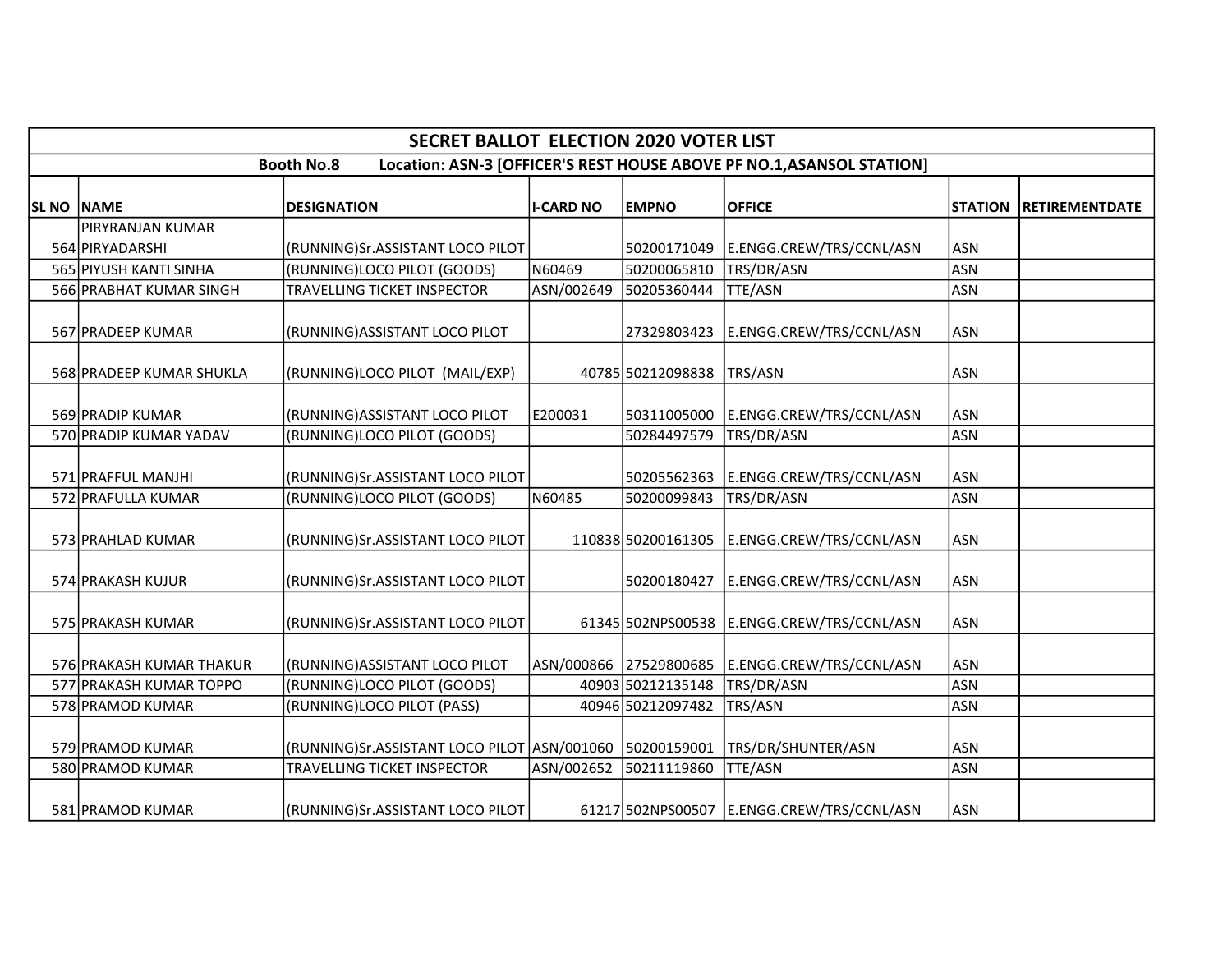|                   | <b>SECRET BALLOT ELECTION 2020 VOTER LIST</b> |                                            |                  |                        |                                                                       |                |                       |  |  |
|-------------------|-----------------------------------------------|--------------------------------------------|------------------|------------------------|-----------------------------------------------------------------------|----------------|-----------------------|--|--|
|                   |                                               | <b>Booth No.8</b>                          |                  |                        | Location: ASN-3 [OFFICER'S REST HOUSE ABOVE PF NO.1, ASANSOL STATION] |                |                       |  |  |
| <b>SL NO NAME</b> |                                               | <b>DESIGNATION</b>                         | <b>I-CARD NO</b> | <b>EMPNO</b>           | <b>OFFICE</b>                                                         | <b>STATION</b> | <b>RETIREMENTDATE</b> |  |  |
|                   | 582 PRAMOD KUMAR SHAW                         | TRAVELLING TICKET INSPECTOR                | ASN/002645       | 50212077380            | <b>TTE/ASN</b>                                                        | <b>ASN</b>     |                       |  |  |
|                   | 583 PRAMOD KUMAR SINGH                        | (RUNNING)LOCO PILOT (GOODS)                | N60433           | 50200099776            | TRS/DR/ASN                                                            | <b>ASN</b>     |                       |  |  |
|                   | 584 PRAMOD PRASAD                             | (RUNNING)LOCO PILOT (GOODS)                | N-61157          | 50200116464            | TRS/DR/ASN                                                            | <b>ASN</b>     |                       |  |  |
|                   | 585 PRANAB KUMAR GOSWAMI                      | <b>CANTEEN ASSISTANT</b>                   | N200642          | 50212001235            | LOCO/CANTN/ASN                                                        | <b>ASN</b>     |                       |  |  |
|                   |                                               |                                            |                  |                        |                                                                       |                |                       |  |  |
|                   | 586 PRANAB MONDAL                             | (RUNNING)Sr.ASSISTANT LOCO PILOT           |                  | 61306 50200180464      | E.ENGG.CREW/TRS/CCNL/ASN                                              | <b>ASN</b>     |                       |  |  |
|                   | 587 PRASANTA KUMAR MAJEE                      | (RUNNING)LOCO PILOT (GOODS)                | N040242          | 50212142724            | DRIVER/SHNT/ASN                                                       | <b>ASN</b>     |                       |  |  |
|                   | 588 PRASANTA KUMAR MANDAL                     | (RUNNING)LOCO PILOT (GOODS)                | N120287          | 50200011393            | DRIVER/SHNT/ASN                                                       | <b>ASN</b>     |                       |  |  |
|                   | 589 PRASANTA MUKHERJEE                        | <b>TECHNICIAN GR-III</b>                   |                  | 18329801852            | LF/ASN                                                                | <b>ASN</b>     |                       |  |  |
|                   | 590 PRASHANT VISHWAKARMA                      | DIESEL POWER CONTROLLER                    | N040064          | 50200107517            | LF/ASN                                                                | <b>ASN</b>     |                       |  |  |
|                   | 591 PRASHANTA MAJI                            | (RUNNING)LOCO PILOT (GOODS)                | ASN/002017       | 50210AB0416            | TRS/DR/ASN                                                            | <b>ASN</b>     |                       |  |  |
|                   | 592 PRATAP CHAKRABORTY                        | (RUNNING)LP SHUNTER I                      |                  | 41100 50212043333      | TRS/DR/SHUNTER/ASN                                                    | <b>ASN</b>     |                       |  |  |
|                   | 593 PRAVAKAR MONDAL                           | (MedDeCatg)LOCO PILOT                      | N60266           | 50207428560            | TRS/DR/ASN                                                            | <b>ASN</b>     |                       |  |  |
|                   | 594 PRAVEEN KUMAR                             | (RUNNING)Sr.ASSISTANT LOCO PILOT           |                  | 61303 50200161445      | TRS/DR/SHUNTER/ASN                                                    | <b>ASN</b>     |                       |  |  |
|                   | 595 PRAVIN KUMAR                              | (RUNNING)Sr.ASSISTANT LOCO PILOT N-61072   |                  | 50200166212            | E.ENGG.CREW/TRS/CCNL/ASN                                              | <b>ASN</b>     |                       |  |  |
|                   | 596 PRAVIN KUMAR                              | (RUNNING)LOCO PILOT (GOODS)                |                  | 41532 50212125684      | TRS/DR/ASN                                                            | <b>ASN</b>     |                       |  |  |
|                   | 597 PREETAM KUMAR                             | (RUNNING)Sr.ASSISTANT LOCO PILOT           |                  | 61046 50200153722      | E.ENGG.CREW/TRS/CCNL/ASN                                              | <b>ASN</b>     |                       |  |  |
|                   | 598 PREM CHAND PASWAN                         | (RUNNING)LP SHUNTER I                      |                  | 40979 50212043345      | TRS/DR/SHUNTER/ASN                                                    | <b>ASN</b>     |                       |  |  |
|                   | 599 PREM KUMAR                                | (RUNNING)LOCO PILOT (GOODS)                |                  | 50200145828            | TRS/DR/ASN                                                            | <b>ASN</b>     |                       |  |  |
|                   | 600 PREM PRADIP                               | (RUNNING)Sr.ASSISTANT LOCO PILOT N-61174   |                  | 50200161070            | TRS/DR/SHUNTER/ASN                                                    | <b>ASN</b>     |                       |  |  |
|                   | 601 PREM PRAKASH                              | (RUNNING)LOCO PILOT (GOODS)                |                  | 50216235262            | TRS/DR/ASN                                                            | <b>ASN</b>     |                       |  |  |
|                   | 602 PREM SHANKAR TIWARY                       | (RUNNING)Sr.ASSISTANT LOCO PILOT   N-61111 |                  | 50200166339            | E.ENGG.CREW/TRS/CCNL/ASN                                              | <b>ASN</b>     |                       |  |  |
|                   | 603 PREMCHAND MURMU                           | TRAVELLING TICKET INSPECTOR                |                  | ASN/002650 50212091560 | TTE/ASN                                                               | <b>ASN</b>     |                       |  |  |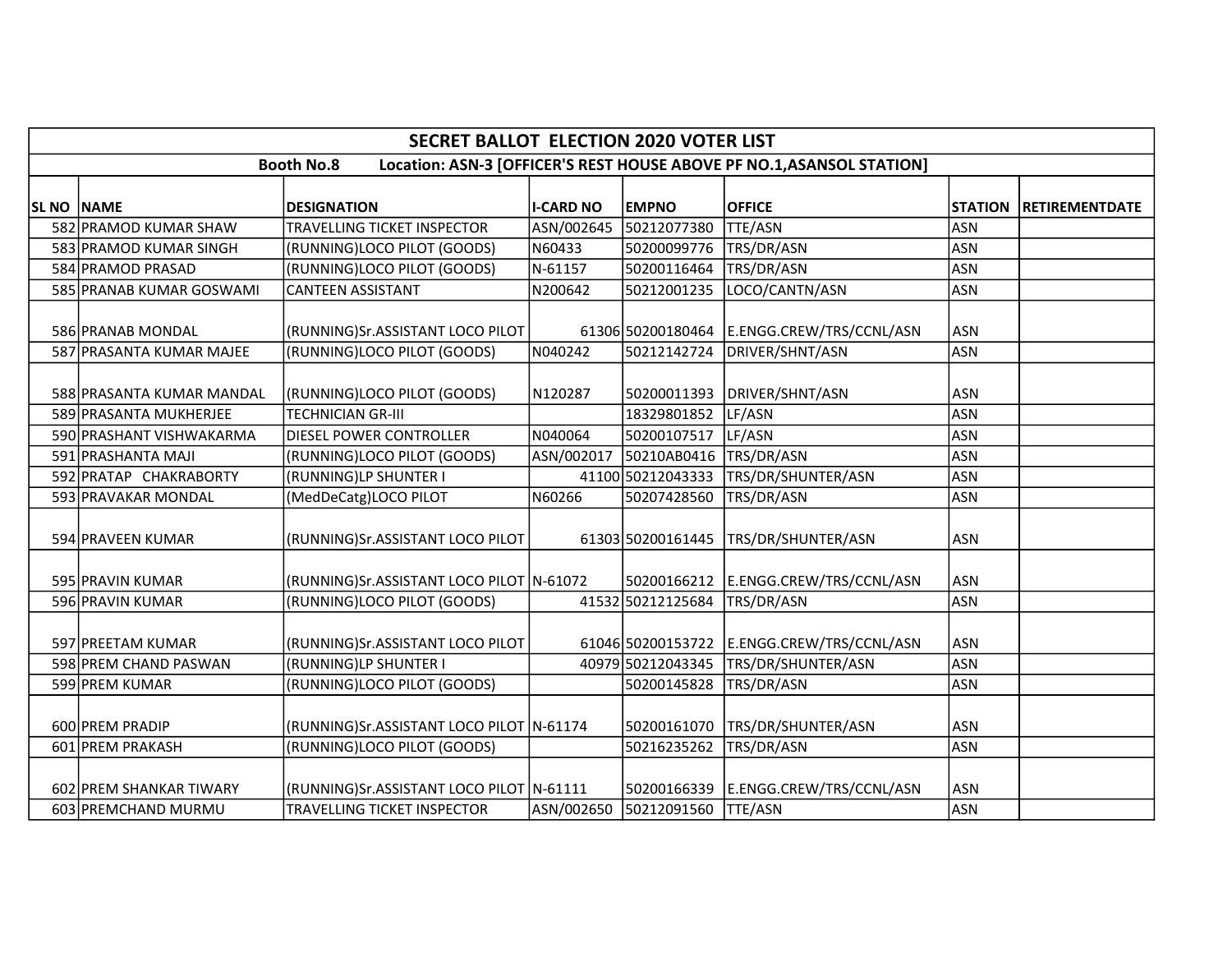|            |                               | <b>SECRET BALLOT ELECTION 2020 VOTER LIST</b>           |                  |                        |                                                                       |                |                       |
|------------|-------------------------------|---------------------------------------------------------|------------------|------------------------|-----------------------------------------------------------------------|----------------|-----------------------|
|            |                               | <b>Booth No.8</b>                                       |                  |                        | Location: ASN-3 [OFFICER'S REST HOUSE ABOVE PF NO.1, ASANSOL STATION] |                |                       |
| SL NO NAME |                               | <b>DESIGNATION</b>                                      | <b>I-CARD NO</b> | <b>EMPNO</b>           | <b>OFFICE</b>                                                         | <b>STATION</b> | <b>RETIREMENTDATE</b> |
|            | 604 PREMJEET KUMAR            | (RUNNING) ASSISTANT LOCO PILOT                          |                  | ASN/000893 50200168361 | D/ASSTT/ASN                                                           | <b>ASN</b>     |                       |
|            | 605 PRIYABRATA SAMANTA        | (RUNNING)LOCO PILOT (GOODS)                             | N120310          | 50212146110            | DRIVER/SHNT/ASN                                                       | <b>ASN</b>     |                       |
|            | 606 PRIYANK KUMAR             | (RUNNING)LOCO PILOT (GOODS)                             | N60500           | 50200099466            | TRS/DR/ASN                                                            | <b>ASN</b>     |                       |
|            | 607 PROMOD CHANDRA SARKAR     | (RUNNING)LOCO PILOT (MAIL/EXP)                          |                  | 40863 50212076405      | TRS/ASN                                                               | <b>ASN</b>     |                       |
|            | <b>608 PRONAB KUMAR DUTTA</b> | (RUNNING)LOCO PILOT (GOODS)                             | ASN/000887       | 50212099120            | DRIVER/SHNT/ASN                                                       | <b>ASN</b>     |                       |
|            | 609 PURSHOTUM KUMAR           | (RUNNING)LOCO PILOT (GOODS)                             | N60522           | 50200099740            | TRS/DR/ASN                                                            | <b>ASN</b>     |                       |
|            | 610 PURUSHOTTAM KUMAR         | (RUNNING)Sr.ASSISTANT LOCO PILOT                        |                  |                        | 61044 502NPS02753 E.ENGG.CREW/TRS/CCNL/ASN                            | <b>ASN</b>     |                       |
|            | 611 RABI KUMAR RAM            | (RUNNING) ASSISTANT LOCO PILOT                          |                  | 03429801278            | E.ENGG.CREW/TRS/CCNL/ASN                                              | <b>ASN</b>     |                       |
|            | 612 RABINDRA SOREN            | (RUNNING) ASSISTANT LOCO PILOT                          | <b>NA</b>        |                        | 275N0007585 E.ENGG.CREW/TRS/CCNL/ASN                                  | <b>ASN</b>     |                       |
|            | 613 RABINDRANATH HANSDAK      | (RUNNING) ASSISTANT LOCO PILOT                          |                  | 41828 50212141926      | E.ENGG.CREW/TRS/CCNL/ASN                                              | <b>ASN</b>     |                       |
|            | 614 RABISHWAR BESRA           | (RUNNING)LOCO PILOT (GOODS)                             | N60721           | 50205420994            | TRS/DR/ASN                                                            | <b>ASN</b>     |                       |
|            | 615 RADHEY SHYAM SAH          | (RUNNING)LOCO PILOT (PASS)                              |                  | 41431 50212092927      | TRS/ASN                                                               | <b>ASN</b>     |                       |
|            | 616 RADHEY SHYAM              | (RUNNING)LOCO PILOT (PASS)                              |                  | 41426 50212092502      | TRS/ASN                                                               | <b>ASN</b>     |                       |
|            | 617 RAGHU NATH                | (RUNNING)LOCO PILOT (GOODS)                             |                  | 41468 50212124242      | TRS/DR/ASN                                                            | <b>ASN</b>     |                       |
|            | 618 RAHUL DEO KUMAR           | <b>HELPER</b>                                           | D-00059          | 03429801509            | LF/ASN                                                                | <b>ASN</b>     |                       |
|            | 619 RAJ KAPOOR                | (RUNNING)LOCO PILOT (MAIL/EXP)                          |                  | 41313 50210105906      | TRS/ASN                                                               | <b>ASN</b>     |                       |
|            | 620 RAJ KISHORE               | <b>HEAD TICKET EXAMINER</b>                             |                  | ASN/002559 50212115710 | <b>TTE/ASN</b>                                                        | <b>ASN</b>     |                       |
|            | 621 RAJ KUMAR                 | (RUNNING)Sr.ASSISTANT LOCO PILOT ASN/001284 27313430050 |                  |                        | E.ENGG.CREW/TRS/CCNL/ASN                                              | <b>ASN</b>     |                       |
|            | 622 RAJA KUMAR DAS            | (RUNNING) ASSISTANT LOCO PILOT                          |                  |                        | 18429802841   E.ENGG.CREW/TRS/CCNL/ASN                                | <b>ASN</b>     |                       |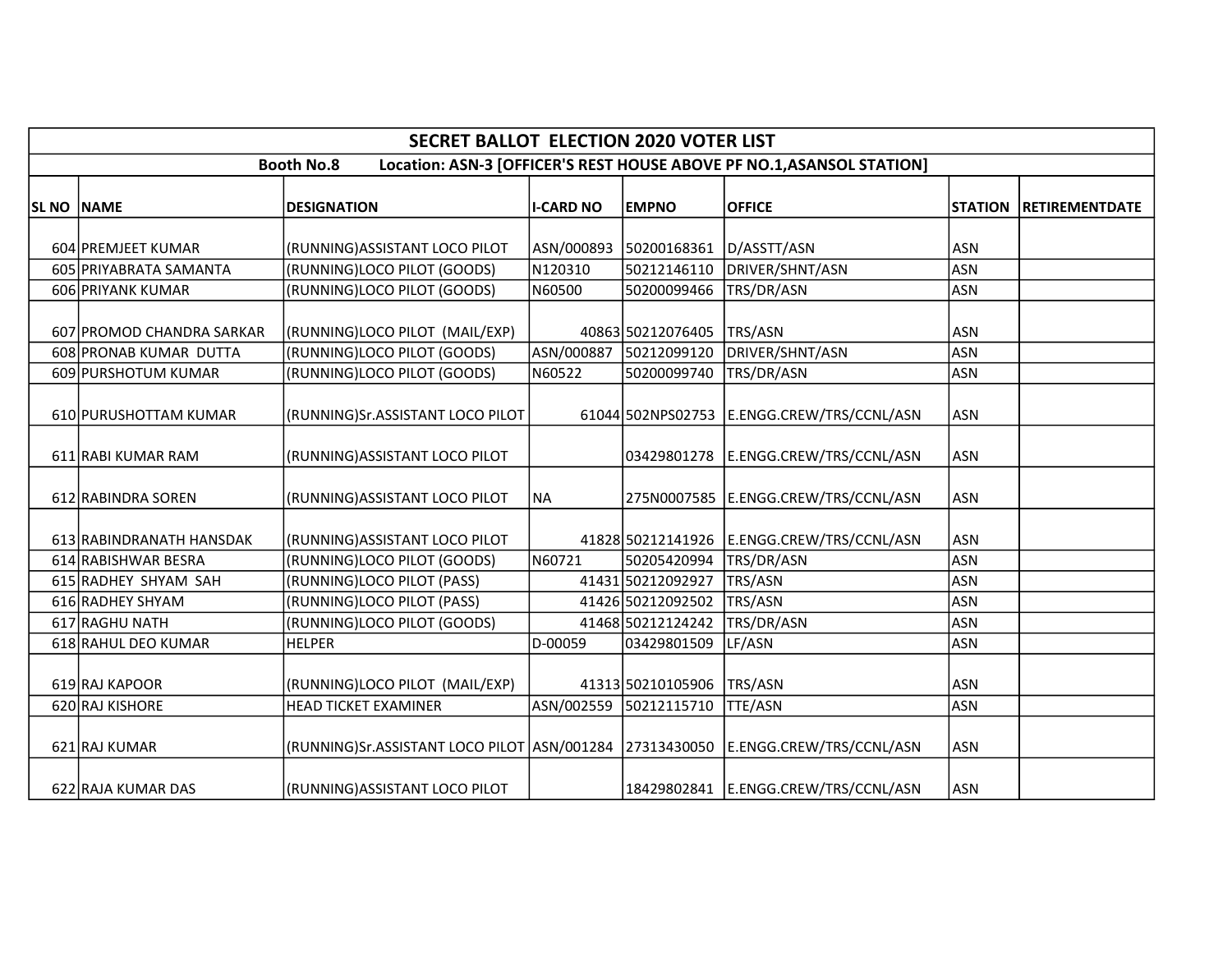|                   |                           | <b>SECRET BALLOT ELECTION 2020 VOTER LIST</b>                                        |                  |                        |                                                                       |            |                               |
|-------------------|---------------------------|--------------------------------------------------------------------------------------|------------------|------------------------|-----------------------------------------------------------------------|------------|-------------------------------|
|                   |                           | <b>Booth No.8</b>                                                                    |                  |                        | Location: ASN-3 [OFFICER'S REST HOUSE ABOVE PF NO.1, ASANSOL STATION] |            |                               |
| <b>SL NO NAME</b> |                           | <b>DESIGNATION</b>                                                                   | <b>I-CARD NO</b> | <b>EMPNO</b>           | <b>OFFICE</b>                                                         |            | <b>STATION RETIREMENTDATE</b> |
|                   | 623 RAJAN KUMAR CHOUDHURY | (RUNNING)LOCO PILOT (GOODS)                                                          | N60507           | 50208001285            | TRS/DR/ASN                                                            | <b>ASN</b> |                               |
|                   | 624 RAJEEV KUMAR          | (RUNNING)ASSISTANT LOCO PILOT                                                        | E100032          | 50200409673            | E.ENGG.CREW/TRS/CCNL/ASN                                              | <b>ASN</b> |                               |
|                   | 625 RAJEEV KUMAR          | (RUNNING)Sr.ASSISTANT LOCO PILOT                                                     |                  |                        | 60839 50200181110 E.ENGG.CREW/TRS/CCNL/ASN                            | <b>ASN</b> |                               |
|                   | 626 RAJEEV KUMAR          | (RUNNING)Sr.ASSISTANT LOCO PILOT ASN/000880   502NPS00496   E.ENGG.CREW/TRS/CCNL/ASN |                  |                        |                                                                       | <b>ASN</b> |                               |
|                   | 627 RAJEEV KUMAR          | (RUNNING)Sr.ASSISTANT LOCO PILOT                                                     |                  | 30730 50200155603      | E.ENGG.CREW/TRS/CCNL/ASN                                              | <b>ASN</b> |                               |
|                   | 628 RAJEEV KUMAR          | (RUNNING)LOCO PILOT (GOODS)                                                          | N60505           | 50200101217            | TRS/DR/ASN                                                            | <b>ASN</b> |                               |
|                   | 629 RAJEEV RAUSHAN        | (RUNNING)Sr.ASSISTANT LOCO PILOT                                                     |                  | 60898 50205618769      | E.ENGG.CREW/TRS/CCNL/ASN                                              | <b>ASN</b> |                               |
|                   | 630 RAJEEW RANJAN KUMAR   | (RUNNING)LOCO PILOT (GOODS)                                                          |                  | ASN/002351 50200065675 | TRS/DR/ASN                                                            | <b>ASN</b> |                               |
|                   | 631 RAJEN KUMAR           | (RUNNING)Sr.ASSISTANT LOCO PILOT                                                     |                  | 60742 50200179413      | E.ENGG.CREW/TRS/CCNL/ASN                                              | <b>ASN</b> |                               |
|                   | 632 RAJEN P G XAXA        | (RUNNING)LOCO PILOT (PASS)                                                           |                  | 41412 50212097550      | TRS/ASN                                                               | <b>ASN</b> |                               |
|                   | 633 RAJENDRA KUMAR SINGH  | <b>HEAD TICKET EXAMINER</b>                                                          | N30179           | 50212143390            | <b>TTE/ASN</b>                                                        | <b>ASN</b> |                               |
|                   | 634 RAJENDRA MAHATO       | (RUNNING)LOCO PILOT (GOODS)                                                          | N60573           | 50225217598            | TRS/DR/ASN                                                            | <b>ASN</b> |                               |
|                   | 635 RAJENDRA ROUT         | (RUNNING)LP SHUNTER II                                                               |                  | 41495 50207287331      | TRS/DR/SHUNTER/ASN                                                    | <b>ASN</b> |                               |
|                   | 636 RAJESH KUMAR SAH      | (RUNNING)LOCO PILOT (GOODS)                                                          | N60766           | 50212131301            | TRS/DR/ASN                                                            | <b>ASN</b> |                               |
|                   | 637 RAJESH KUMAR VERMA    | <b>TRAVELLING TICKET INSPECTOR</b>                                                   |                  | 31187 50208343184      | TTE/ASN                                                               | <b>ASN</b> |                               |
|                   | 638 RAJESH KR ROUSHAN     | (RUNNING)LOCO PILOT (GOODS)                                                          | ASN/002402       | 50200114790            | TRS/DR/ASN                                                            | <b>ASN</b> |                               |
|                   | 639 RAJESH KUMAR          | (RUNNING)LOCO PILOT (GOODS)                                                          | N60619           | 50200114509            | TRS/DR/ASN                                                            | <b>ASN</b> |                               |
|                   | 640 RAJESH KUMAR          | (RUNNING)LOCO PILOT (GOODS)                                                          | N60101           | 50200031949            | TRS/DR/ASN                                                            | <b>ASN</b> |                               |
|                   | 641 RAJESH KUMAR          | (RUNNING)Sr.ASSISTANT LOCO PILOT ASN/003652   502NPS00506   E.ENGG.CREW/TRS/CCNL/ASN |                  |                        |                                                                       | <b>ASN</b> |                               |
|                   | 642 RAJESH KUMAR          | (RUNNING)LOCO PILOT (GOODS)                                                          |                  | ASN/001680 50200032930 | TRS/DR/ASN                                                            | <b>ASN</b> |                               |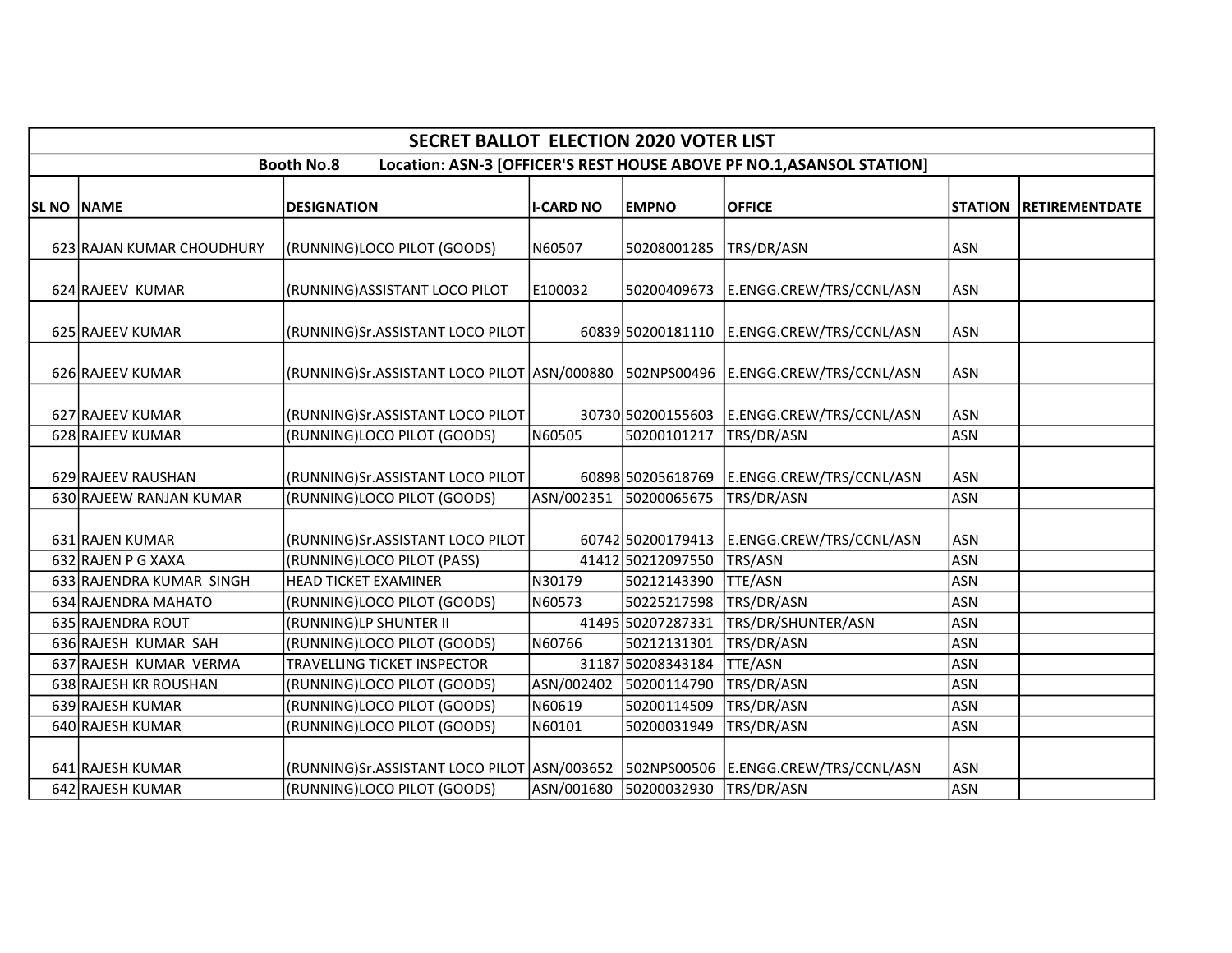|                   |                                   | <b>SECRET BALLOT ELECTION 2020 VOTER LIST</b>                                    |                  |                         |                                                                       |                |                       |
|-------------------|-----------------------------------|----------------------------------------------------------------------------------|------------------|-------------------------|-----------------------------------------------------------------------|----------------|-----------------------|
|                   |                                   | <b>Booth No.8</b>                                                                |                  |                         | Location: ASN-3 [OFFICER'S REST HOUSE ABOVE PF NO.1, ASANSOL STATION] |                |                       |
| <b>SL NO NAME</b> |                                   | <b>DESIGNATION</b>                                                               | <b>I-CARD NO</b> | <b>EMPNO</b>            | <b>OFFICE</b>                                                         | <b>STATION</b> | <b>RETIREMENTDATE</b> |
|                   |                                   |                                                                                  |                  |                         |                                                                       |                |                       |
|                   | 643 RAJESH KUMAR                  | (RUNNING)Sr.ASSISTANT LOCO PILOT N-61134                                         |                  | 50200163442             | E.ENGG.CREW/TRS/CCNL/ASN                                              | <b>ASN</b>     |                       |
|                   | 644 RAJESH KUMAR                  | <b>HEAD TICKET EXAMINER</b>                                                      | ASN/002558       | 50212135495             | <b>TTE/ASN</b>                                                        | <b>ASN</b>     |                       |
|                   | 645 RAJESH KUMAR                  | (RUNNING)LOCO PILOT (GOODS)                                                      |                  | 60730 50220090450       | TRS/DR/ASN                                                            | <b>ASN</b>     |                       |
|                   | 646 RAJESH KUMAR                  | (RUNNING)Sr.ASSISTANT LOCO PILOT ASN/001359 334NP005036 E.ENGG.CREW/TRS/CCNL/ASN |                  |                         |                                                                       | <b>ASN</b>     |                       |
|                   | 647 RAJESH KUMAR                  | (RUNNING)LOCO PILOT (GOODS)                                                      | ASN/002404       | 50200114820             | TRS/DR/ASN                                                            | <b>ASN</b>     |                       |
|                   | 648 RAJESH KUMAR VERMA            | (RUNNING)Sr.ASSISTANT LOCO PILOT ASN/001076 50200171098                          |                  |                         | E.ENGG.CREW/TRS/CCNL/ASN                                              | <b>ASN</b>     |                       |
|                   | 649 RAJESH VERMA                  | (RUNNING)Sr.ASSISTANT LOCO PILOT                                                 |                  | 50213426250             | TRS/DR/SHUNTER/ASN                                                    | <b>ASN</b>     |                       |
|                   | 650 RAJESHWAR MISTRI              | (RUNNING)LOCO PILOT (GOODS)                                                      |                  | 40868 50212124746       | TRS/DR/ASN                                                            | <b>ASN</b>     |                       |
|                   | RAJIB LOCHAN<br>651 BANDYOPADHYAY | (RUNNING)Sr.ASSISTANT LOCO PILOT NIZO40607                                       |                  | 502NPS06710             | D/ASSTT/ASN                                                           | <b>ASN</b>     |                       |
|                   | 652 RAJIV KUMAR                   | (RUNNING)LOCO PILOT (GOODS)                                                      | ASN/001681       | 50200099624             | TRS/DR/ASN                                                            | <b>ASN</b>     |                       |
|                   | 653 RAJIV KUMAR                   | (RUNNING)Sr.ASSISTANT LOCO PILOT ASN/001064 50320100342                          |                  |                         | E.ENGG.CREW/TRS/CCNL/ASN                                              | <b>ASN</b>     |                       |
|                   | 654 RAJNI KANT KUMAR              | (RUNNING)LOCO PILOT (GOODS)                                                      |                  | 502J1100354             | TRS/DR/ASN                                                            | <b>ASN</b>     |                       |
|                   | 655 RAJNISH KUMAR                 | (RUNNING) ASSISTANT LOCO PILOT                                                   |                  |                         | ASN/001352 503DLB40353 E.ENGG.CREW/TRS/CCNL/ASN                       | ASN            |                       |
|                   | 656 RAJU KUMAR                    | (RUNNING)Sr.ASSISTANT LOCO PILOT N-61100                                         |                  | 50200161214             | TRS/DR/SHUNTER/ASN                                                    | <b>ASN</b>     |                       |
|                   | 657 RAJU KUMAR SINGH              | (RUNNING)LOCO PILOT (GOODS)                                                      |                  | 41993 50212143340       | TRS/DR/ASN                                                            | <b>ASN</b>     |                       |
|                   | 658 RAJU PRASAD SHARMA            | (RUNNING) ASSISTANT LOCO PILOT                                                   |                  | ASN/003658 00211035262  | E.ENGG.CREW/TRS/CCNL/ASN                                              | <b>ASN</b>     |                       |
|                   | 659 RAKESH KUMAR                  | (RUNNING)LOCO PILOT (MAIL/EXP)                                                   |                  | 41699 50212100870       | TRS/ASN                                                               | <b>ASN</b>     |                       |
|                   | 660 RAKESH KUMAR                  | (RUNNING) ASSISTANT LOCO PILOT                                                   | NIZ40619         | 502NPS07048 D/ASSTT/ASN |                                                                       | <b>ASN</b>     |                       |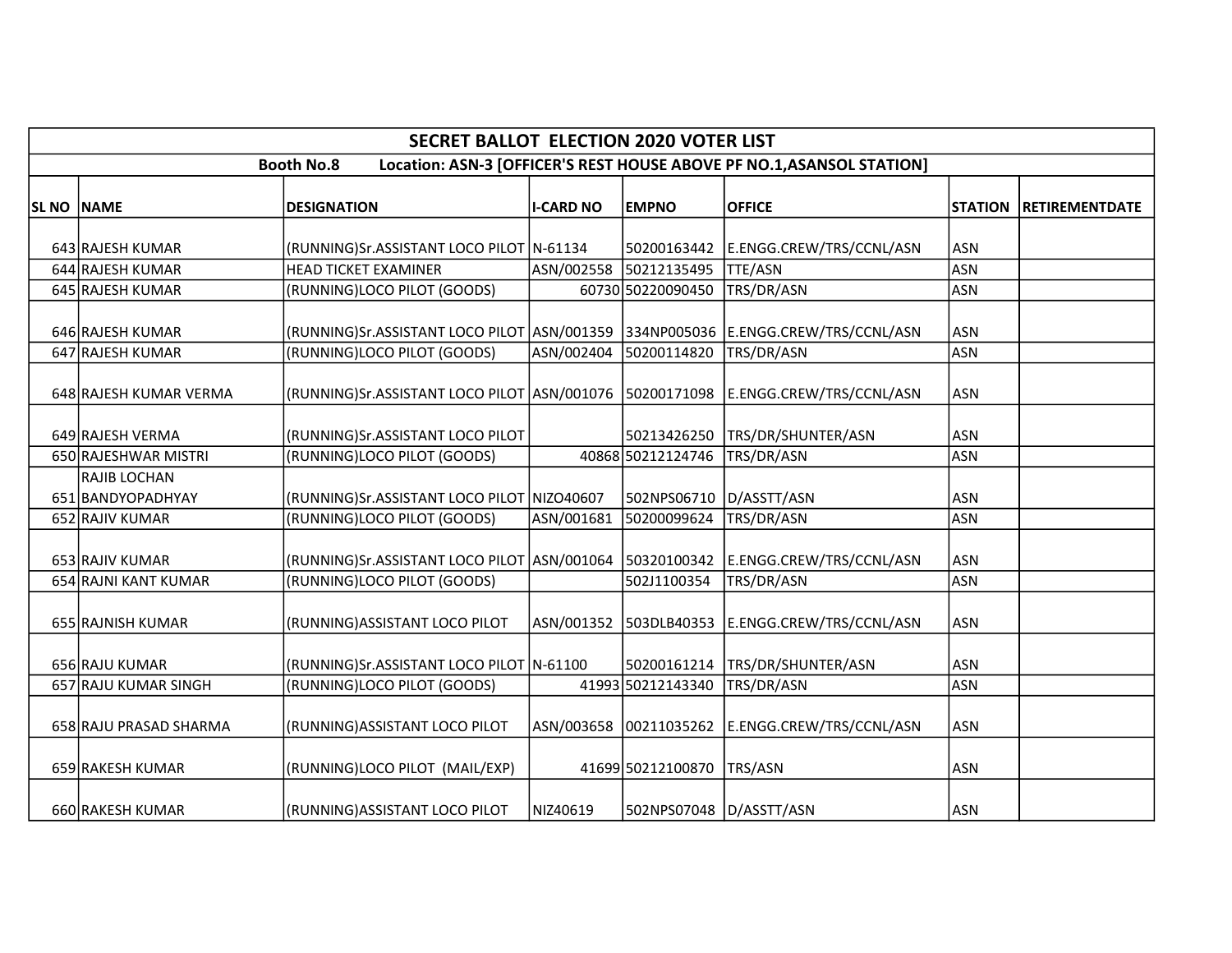|                   |                            | <b>SECRET BALLOT ELECTION 2020 VOTER LIST</b>           |                  |                   |                                                                       |                |                       |
|-------------------|----------------------------|---------------------------------------------------------|------------------|-------------------|-----------------------------------------------------------------------|----------------|-----------------------|
|                   |                            | <b>Booth No.8</b>                                       |                  |                   | Location: ASN-3 [OFFICER'S REST HOUSE ABOVE PF NO.1, ASANSOL STATION] |                |                       |
| <b>SL NO NAME</b> |                            | <b>DESIGNATION</b>                                      | <b>I-CARD NO</b> | <b>EMPNO</b>      | <b>OFFICE</b>                                                         | <b>STATION</b> | <b>RETIREMENTDATE</b> |
|                   | 661 RAKESH KUMAR           | (RUNNING)LOCO PILOT (GOODS)                             | N60320           | 50200065766       | TRS/DR/ASN                                                            | <b>ASN</b>     |                       |
|                   | 662 RAKESH KUMAR           | (RUNNING)Sr.ASSISTANT LOCO PILOT N-61101                |                  | 50200161081       | TRS/DR/SHUNTER/ASN                                                    | <b>ASN</b>     |                       |
|                   | 663 RAKESH KUMAR           | (RUNNING) ASSISTANT LOCO PILOT                          |                  | 50320090986       | E.ENGG.CREW/TRS/CCNL/ASN                                              | <b>ASN</b>     |                       |
|                   | 664 RAKESH KUMAR           | (RUNNING)LOCO PILOT (GOODS)                             | N60475           | 50200099673       | TRS/DR/ASN                                                            | <b>ASN</b>     |                       |
|                   | 665 RAKESH KUMAR           | (RUNNING) ASSISTANT LOCO PILOT                          |                  |                   |                                                                       | <b>ASN</b>     |                       |
|                   | 666 RAKESH KUMAR           | (RUNNING)Sr.ASSISTANT LOCO PILOT   N-61070              |                  | 50200166261       | E.ENGG.CREW/TRS/CCNL/ASN                                              | <b>ASN</b>     |                       |
|                   | 667 RAKESH KUMAR           | (RUNNING)LOCO PILOT (GOODS)                             |                  | 61334 50220082908 | TRS/DR/ASN                                                            | <b>ASN</b>     |                       |
|                   | 668 RAKESH KUMAR           | (RUNNING)LOCO PILOT (GOODS)                             | N60519           | 50200060409       | TRS/DR/ASN                                                            | <b>ASN</b>     |                       |
|                   | 669 RAKESH KUMAR           | (RUNNING)Sr.ASSISTANT LOCO PILOT ASN/001353 50200163491 |                  |                   | E.ENGG.CREW/TRS/CCNL/ASN                                              | <b>ASN</b>     |                       |
|                   | 670 RAKESH KUMAR CHOUDHARY |                                                         |                  |                   | E.ENGG.CREW/TRS/CCNL/ASN                                              | <b>ASN</b>     |                       |
|                   | 671 RAKESH KUMAR PATEL     | (RUNNING)Sr.ASSISTANT LOCO PILOT ASN/001494 50200164653 |                  |                   | E.ENGG.CREW/TRS/CCNL/ASN                                              | <b>ASN</b>     |                       |
|                   | 672 RAKESH KUMAR RAJAK     | <b>HEAD TICKET EXAMINER</b>                             | ASN/002556       | 50212113130       | <b>TTE/ASN</b>                                                        | <b>ASN</b>     |                       |
|                   | 673 RAKESH KUMAR ROUSHAN   | (RUNNING)Sr.ASSISTANT LOCO PILOT                        |                  |                   | 50200166224   E.ENGG.CREW/TRS/CCNL/ASN                                | ASN            |                       |
|                   | 674 RAKESH KUMAR SHARMA    | (RUNNING)Sr.ASSISTANT LOCO PILOT                        |                  | 50200177708       | E.ENGG.CREW/TRS/CCNL/ASN                                              | <b>ASN</b>     |                       |
|                   | 675 RAKESH RAUSHAN         | (RUNNING)LOCO PILOT (GOODS)                             | ASN/000896       | 50200057563       | DRIVER/SHNT/ASN                                                       | <b>ASN</b>     |                       |
|                   | 676 RAM BABU CHOUDHARY     | (RUNNING) ASSISTANT LOCO PILOT                          |                  | 50236401878       | E.ENGG.CREW/TRS/CCNL/ASN                                              | <b>ASN</b>     |                       |
|                   | 677 RAM GOPAL              | (RUNNING)LOCO PILOT (GOODS)                             |                  | 40857 50212115630 | TRS/DR/ASN                                                            | <b>ASN</b>     |                       |
|                   | 678 RAM KRISHNA SENGUPTA   | (RUNNING)LOCO PILOT (PASS)                              |                  | 40788 50212086990 | TRS/ASN                                                               | <b>ASN</b>     |                       |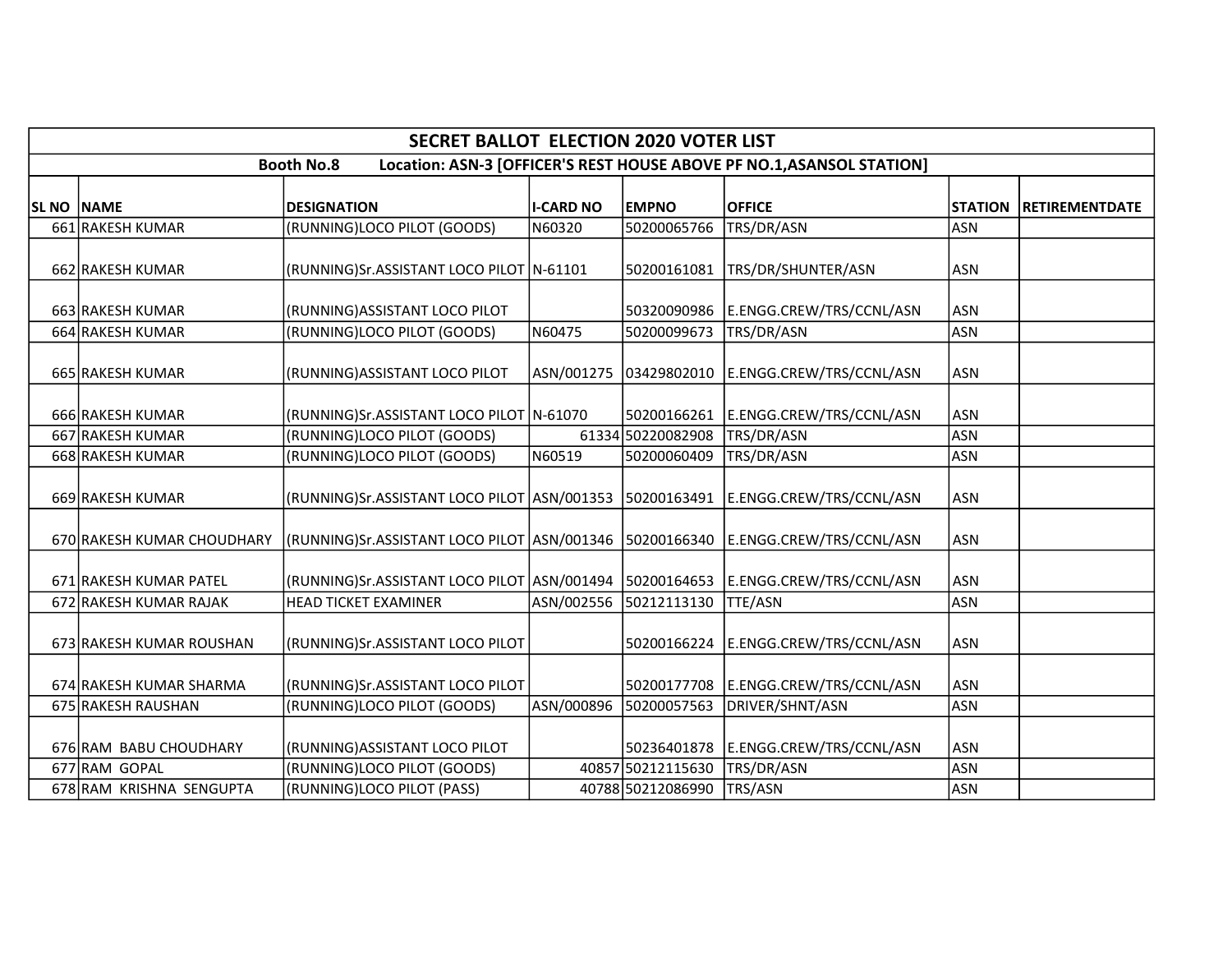|            |                                              | <b>SECRET BALLOT ELECTION 2020 VOTER LIST</b>              |                       |                                       |                                                                       |                          |                       |
|------------|----------------------------------------------|------------------------------------------------------------|-----------------------|---------------------------------------|-----------------------------------------------------------------------|--------------------------|-----------------------|
|            |                                              | <b>Booth No.8</b>                                          |                       |                                       | Location: ASN-3 [OFFICER'S REST HOUSE ABOVE PF NO.1, ASANSOL STATION] |                          |                       |
| SL NO NAME |                                              | <b>DESIGNATION</b>                                         | <b>I-CARD NO</b>      | <b>EMPNO</b>                          | <b>OFFICE</b>                                                         | <b>STATION</b>           | <b>RETIREMENTDATE</b> |
|            | 679 RAM BRIKSH RAM                           | (RUNNING)LOCO PILOT (MAIL/EXP)                             |                       | 41005 50212097469                     | TRS/ASN                                                               | <b>ASN</b>               |                       |
|            | 680 RAM CHHABILA SAH                         | (RUNNING)LOCO PILOT (MAIL/EXP)                             |                       | 41527 50212092514                     | TRS/ASN                                                               | <b>ASN</b>               |                       |
|            | 681 RAM JANAM PRASAD<br>682 RAM KISHOR       | <b>HEAD TICKET EXAMINER</b><br>(RUNNING)LOCO PILOT (GOODS) | N60232                | ASN/002557 50212091418<br>50200060392 | <b>TTE/ASN</b><br>TRS/DR/ASN                                          | <b>ASN</b><br><b>ASN</b> |                       |
|            | 683 RAM KISHOR RAM                           | (RUNNING)LOCO PILOT (PASS)                                 |                       | 40958 50204612085                     | TRS/ASN                                                               | <b>ASN</b>               |                       |
|            | 684 RAM KRISHNA DAS                          | (RUNNING)LOCO PILOT (GOODS)                                | N60575                | 50209540600                           | TRS/DR/ASN                                                            | ASN                      |                       |
|            | 685 RAM KUMAR                                | (RUNNING)ASSISTANT LOCO PILOT                              | ASN/003289            | 03429801815                           | E.ENGG.CREW/TRS/CCNL/ASN                                              | <b>ASN</b>               |                       |
|            | 686 RAM KUMAR                                | (RUNNING)ASSISTANT LOCO PILOT                              |                       | ASN/003888 03429801809                | E.ENGG.CREW/TRS/CCNL/ASN                                              | <b>ASN</b>               |                       |
|            | 687 RAM NARESH PRASAD                        | (RUNNING)LOCO PILOT (GOODS)                                |                       | 41904 50207277039                     | TRS/ASN                                                               | <b>ASN</b>               |                       |
|            | 688 RAM NATH                                 | (RUNNING)LOCO PILOT (MAIL/EXP)                             |                       | 41004 50212076442                     | TRS/ASN                                                               | <b>ASN</b>               |                       |
|            | 689 RAM PRAVESH PRAJAPATI                    | <b>SR SECTION ENGINEER</b>                                 | N-12040604            | 50200176394                           | LF/ASN                                                                | <b>ASN</b>               |                       |
|            | 690 RAMA SHANKAR SINGH                       | (RUNNING)LOCO PILOT (GOODS)                                | N60621                | 50200114765                           | TRS/DR/ASN                                                            | <b>ASN</b>               |                       |
|            | 691 RAMADHAR SINGH                           | (RUNNING)LOCO PILOT (GOODS)                                |                       | 12040754 50210096530                  | DRIVER/SHNT/ASN<br><b>TTE/ASN</b>                                     | <b>ASN</b><br><b>ASN</b> |                       |
|            | 692 RAMAN KUMAR JHA<br>693 RAMAYODHYA PRASAD | TRAVELLING TICKET INSPECTOR<br>TECHNICIAN GR-III           | ASN/002653<br>N201572 | 50212105193<br>50200102660            | LF/ASN                                                                | <b>ASN</b>               |                       |
|            | 694 RAMDEO DAS                               | (RUNNING)LOCO PILOT (MAIL/EXP)                             |                       | 41566 50212081668                     | TRS/ASN                                                               | <b>ASN</b>               |                       |
|            | 695 RAMENDRA KR CHOUDHARY                    | (RUNNING) ASSISTANT LOCO PILOT                             | ASN/001495            | 50200116439                           | E.ENGG.CREW/TRS/CCNL/ASN                                              | <b>ASN</b>               |                       |
|            | 696 RAMESH KUMAR                             | (RUNNING)Sr.ASSISTANT LOCO PILOT                           |                       | 50200166194                           | E.ENGG.CREW/TRS/CCNL/ASN                                              | <b>ASN</b>               |                       |
|            | 697 RAMESH KUMAR MALLICK                     | TECH.(T.W. DRIVER)-I(RUNNING)                              | N70218                | 50212094432                           | TW/DRVR/ASN+BRR                                                       | <b>ASN</b>               |                       |
|            | 698 RAMESH KUMAR SINGH                       | (RUNNING)LOCO PILOT (GOODS)                                | N60777                | 502J1000009                           | TRS/DR/ASN                                                            | <b>ASN</b>               |                       |
|            | 699 RAMESH KUMAR TUDU                        | TECH.(MECH)-I                                              | N120364               | 50200032736                           | LF/ASN                                                                | ASN                      |                       |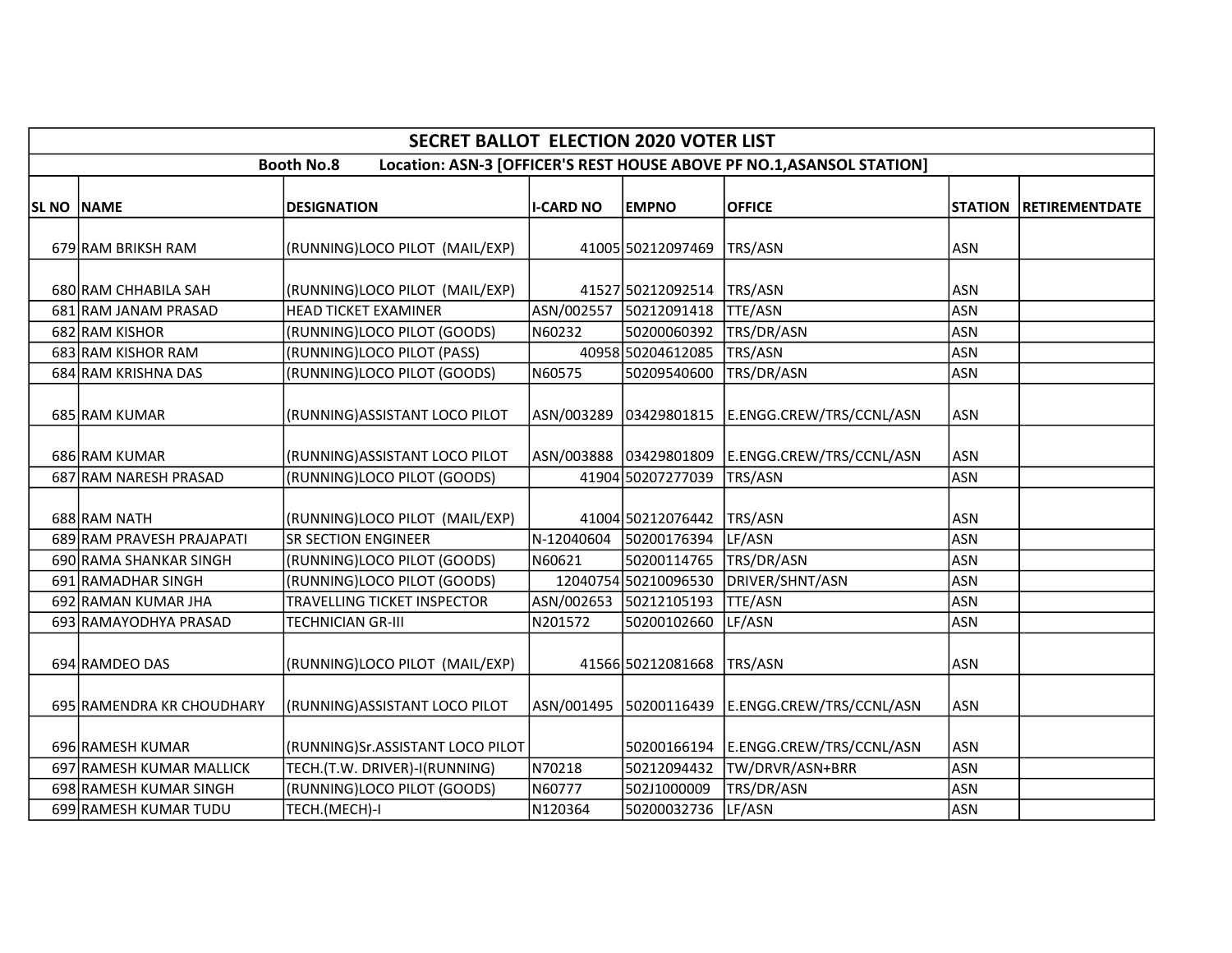|                   | <b>SECRET BALLOT ELECTION 2020 VOTER LIST</b>                                              |                                                                           |                  |                            |                                            |                          |                       |  |  |  |  |
|-------------------|--------------------------------------------------------------------------------------------|---------------------------------------------------------------------------|------------------|----------------------------|--------------------------------------------|--------------------------|-----------------------|--|--|--|--|
|                   | Location: ASN-3 [OFFICER'S REST HOUSE ABOVE PF NO.1, ASANSOL STATION]<br><b>Booth No.8</b> |                                                                           |                  |                            |                                            |                          |                       |  |  |  |  |
| <b>SL NO NAME</b> |                                                                                            | <b>DESIGNATION</b>                                                        | <b>I-CARD NO</b> | <b>EMPNO</b>               | <b>OFFICE</b>                              | <b>STATION</b>           | <b>RETIREMENTDATE</b> |  |  |  |  |
|                   | 700 RAMJEE PRASAD                                                                          | (RUNNING)Sr.ASSISTANT LOCO PILOT                                          |                  | 60924 50200163570          | E.ENGG.CREW/TRS/CCNL/ASN                   | <b>ASN</b>               |                       |  |  |  |  |
|                   | 701 RAMJIT ORAON                                                                           | (RUNNING)LOCO PILOT (MAIL/EXP)                                            |                  | 40983 50212107906          | TRS/ASN                                    | <b>ASN</b>               |                       |  |  |  |  |
|                   | 702 RAMNATH KUMAR<br>703 RANDHIR KUMAR                                                     | (RUNNING)LOCO PILOT (GOODS)<br>(RUNNING)Sr.ASSISTANT LOCO PILOT   N-61221 |                  | 50200114972<br>50200179425 | TRS/DR/ASN<br>E.ENGG.CREW/TRS/CCNL/ASN     | <b>ASN</b><br><b>ASN</b> |                       |  |  |  |  |
|                   | 704 RANDHIR KUMAR                                                                          | (RUNNING)Sr.ASSISTANT LOCO PILOT ASN/001351 50200166558                   |                  |                            | E.ENGG.CREW/TRS/CCNL/ASN                   | <b>ASN</b>               |                       |  |  |  |  |
|                   | 705 RANDHIR KUMAR                                                                          | (RUNNING)LOCO PILOT (GOODS)                                               | N60765           | 50212143364                | TRS/DR/ASN                                 | <b>ASN</b>               |                       |  |  |  |  |
|                   | 706 RANJAN KUMAR                                                                           | (RUNNING)LOCO PILOT (GOODS)                                               | N60662           | 50200116476                | TRS/DR/ASN                                 | <b>ASN</b>               |                       |  |  |  |  |
|                   | 707 RANJAN KUMAR                                                                           | (RUNNING)Sr.ASSISTANT LOCO PILOT                                          |                  | 60791 502NPS00846          | E.ENGG.CREW/TRS/CCNL/ASN                   | <b>ASN</b>               |                       |  |  |  |  |
|                   | 708 RANJAN KUMAR                                                                           | (RUNNING) ASSISTANT LOCO PILOT                                            |                  | 503DLC31047                | E.ENGG.CREW/TRS/CCNL/ASN                   | <b>ASN</b>               |                       |  |  |  |  |
|                   | 709 RANJAN PRASAD                                                                          | (RUNNING)LOCO PILOT (GOODS)                                               | N60502           | 502NP000914                | TRS/DR/ASN                                 | <b>ASN</b>               |                       |  |  |  |  |
|                   | 710 RANJAN RABIDAS                                                                         | (RUNNING)Sr.ASSISTANT LOCO PILOT ASN/001280 50200164896                   |                  |                            | E.ENGG.CREW/TRS/CCNL/ASN                   | <b>ASN</b>               |                       |  |  |  |  |
|                   | 711 RANJEET KUMAR                                                                          | (RUNNING)LOCO PILOT (GOODS)                                               |                  | 50236401825                | TRS/DR/ASN                                 | <b>ASN</b>               |                       |  |  |  |  |
|                   | 712 RANJEET KUMAR                                                                          | (RUNNING)Sr.ASSISTANT LOCO PILOT                                          |                  | 61239 50200179437          | E.ENGG.CREW/TRS/CCNL/ASN                   | <b>ASN</b>               |                       |  |  |  |  |
|                   | 713 RANJEET KUMAR                                                                          | (RUNNING)Sr.ASSISTANT LOCO PILOT                                          |                  | 61138 50200164616          | E.ENGG.CREW/TRS/CCNL/ASN                   | <b>ASN</b>               |                       |  |  |  |  |
|                   | 714 RANJEET KUMAR                                                                          | (RUNNING)Sr.ASSISTANT LOCO PILOT                                          |                  |                            | 61155 502NPS00501 E.ENGG.CREW/TRS/CCNL/ASN | <b>ASN</b>               |                       |  |  |  |  |
|                   | 715 RANJEET KUMAR MAHTO                                                                    | (RUNNING)Sr.ASSISTANT LOCO PILOT                                          |                  |                            | 60912 502NPS00503 E.ENGG.CREW/TRS/CCNL/ASN | <b>ASN</b>               |                       |  |  |  |  |
|                   | 716 RANJEET KUMAR RANJAN                                                                   | TRAVELLING TICKET INSPECTOR                                               | ASN/002662       | 50212115381                | TTE/ASN                                    | <b>ASN</b>               |                       |  |  |  |  |
|                   | 717 RANJEET KUMAR RANJAN                                                                   | (RUNNING)LOCO PILOT (GOODS)                                               | N120029          | 50212146389                | DRIVER/SHNT/ASN                            | <b>ASN</b>               |                       |  |  |  |  |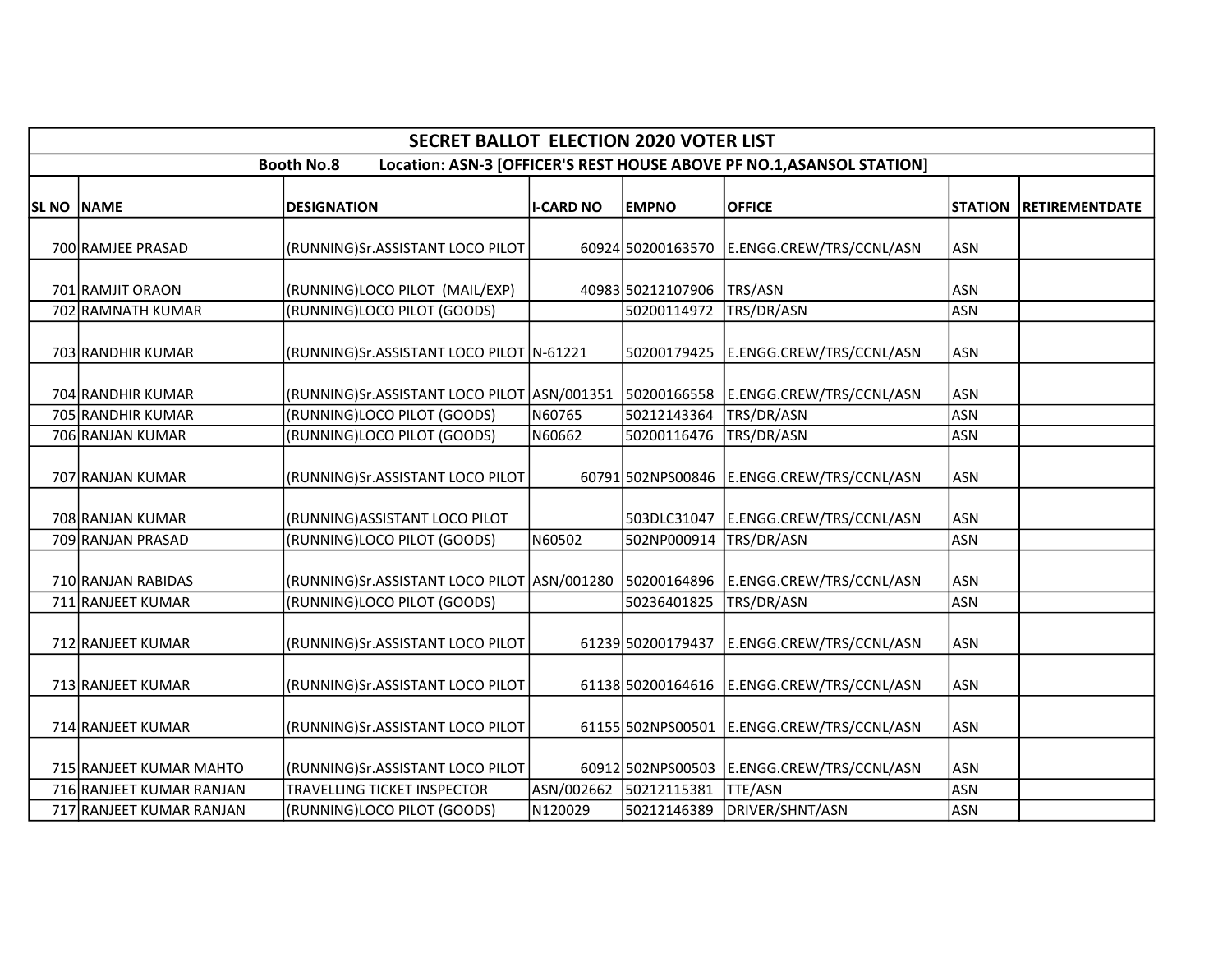|                   | <b>SECRET BALLOT ELECTION 2020 VOTER LIST</b>                                              |                                                                                      |                  |                        |                                            |                |                       |  |  |  |  |
|-------------------|--------------------------------------------------------------------------------------------|--------------------------------------------------------------------------------------|------------------|------------------------|--------------------------------------------|----------------|-----------------------|--|--|--|--|
|                   | Location: ASN-3 [OFFICER'S REST HOUSE ABOVE PF NO.1, ASANSOL STATION]<br><b>Booth No.8</b> |                                                                                      |                  |                        |                                            |                |                       |  |  |  |  |
| <b>SL NO NAME</b> |                                                                                            | <b>DESIGNATION</b>                                                                   | <b>I-CARD NO</b> | <b>EMPNO</b>           | <b>OFFICE</b>                              | <b>STATION</b> | <b>RETIREMENTDATE</b> |  |  |  |  |
|                   |                                                                                            |                                                                                      |                  |                        |                                            |                |                       |  |  |  |  |
|                   | 718 RANJEET KUMAR SINGH                                                                    | (RUNNING)Sr.ASSISTANT LOCO PILOT                                                     |                  | 50205607954            | E.ENGG.CREW/TRS/CCNL/ASN                   | <b>ASN</b>     |                       |  |  |  |  |
|                   | 719 RANJEET KUMAR SINGH                                                                    | (RUNNING)LOCO PILOT (GOODS)                                                          |                  | 41507 50212081085      | TRS/ASN                                    | <b>ASN</b>     |                       |  |  |  |  |
|                   | 720 RANJEET KUMAR SINGH                                                                    | (RUNNING)LOCO PILOT (GOODS)                                                          | N60525           | 50200103676            | TRS/DR/ASN                                 | <b>ASN</b>     |                       |  |  |  |  |
|                   | 721 RANJEET KUMAR THAKUR                                                                   | (RUNNING) ASSISTANT LOCO PILOT                                                       |                  | ASN/000871 50714703247 | E.ENGG.CREW/TRS/CCNL/ASN                   | <b>ASN</b>     |                       |  |  |  |  |
|                   | 722 RANJEET PASWAN                                                                         | (RUNNING)LOCO PILOT (GOODS)                                                          | N120293          | 50200057526            | DRIVER/SHNT/ASN                            | <b>ASN</b>     |                       |  |  |  |  |
|                   | 723 RANJEET PRASAD                                                                         | (RUNNING)LOCO PILOT (GOODS)                                                          | N60180           | 50200060320            | TRS/DR/ASN                                 | <b>ASN</b>     |                       |  |  |  |  |
|                   | 724 RANJIT KUMAR                                                                           | (RUNNING)Sr.ASSISTANT LOCO PILOT N-61153                                             |                  | 50200161380            | TRS/DR/SHUNTER/ASN                         | <b>ASN</b>     |                       |  |  |  |  |
|                   | 725 RATNAKAR MARANDI                                                                       | (RUNNING)LOCO PILOT (PASS)                                                           |                  | 41594 50212081589      | TRS/ASN                                    | <b>ASN</b>     |                       |  |  |  |  |
|                   | 726 RAUSHAN KUMAR SINHA                                                                    | (RUNNING)Sr.ASSISTANT LOCO PILOT                                                     |                  | 50200160726            | E.ENGG.CREW/TRS/CCNL/ASN                   | <b>ASN</b>     |                       |  |  |  |  |
|                   | 727 RAVI KANT SHARMA                                                                       | (RUNNING)LOCO PILOT (GOODS)                                                          | N60629           | 50200116208            | TRS/DR/ASN                                 | <b>ASN</b>     |                       |  |  |  |  |
|                   | 728 RAVI KUMAR SAKSENA                                                                     | (RUNNING)Sr.ASSISTANT LOCO PILOT N-61222                                             |                  | 50200179449            | E.ENGG.CREW/TRS/CCNL/ASN                   | <b>ASN</b>     |                       |  |  |  |  |
|                   | 729 RAVI PRAKASH                                                                           | (RUNNING)LOCO PILOT (GOODS)                                                          | N60464           | 50200099703            | TRS/DR/ASN                                 | <b>ASN</b>     |                       |  |  |  |  |
|                   | 730 RAVI RANJAN KUMAR                                                                      | (RUNNING)Sr.ASSISTANT LOCO PILOT                                                     |                  | 50200165888            | E.ENGG.CREW/TRS/CCNL/ASN                   | <b>ASN</b>     |                       |  |  |  |  |
|                   | 731 RAVI RAY-366                                                                           | (RUNNING) ASSISTANT LOCO PILOT                                                       |                  |                        | 60945 50812338075 E.ENGG.CREW/TRS/CCNL/ASN | <b>ASN</b>     |                       |  |  |  |  |
|                   | 732 RAVI SHANKAR KUMAR                                                                     | (RUNNING)Sr.ASSISTANT LOCO PILOT                                                     |                  |                        | 60783 502NPS05413 E.ENGG.CREW/TRS/CCNL/ASN | <b>ASN</b>     |                       |  |  |  |  |
|                   | 733 RAVI SHANKAR VERMA                                                                     | (RUNNING)Sr.ASSISTANT LOCO PILOT ASN/001075   50200167988   E.ENGG.CREW/TRS/CCNL/ASN |                  |                        |                                            | <b>ASN</b>     |                       |  |  |  |  |
|                   | 734 RAVINDRA KUMAR                                                                         | (RUNNING)Sr.ASSISTANT LOCO PILOT                                                     |                  |                        | 50200164677   E.ENGG.CREW/TRS/CCNL/ASN     | <b>ASN</b>     |                       |  |  |  |  |
|                   | 735 RAVINDRA KUMAR                                                                         | (RUNNING)Sr.ASSISTANT LOCO PILOT   N-61224                                           |                  |                        | 50200164320 E.ENGG.CREW/TRS/CCNL/ASN       | <b>ASN</b>     |                       |  |  |  |  |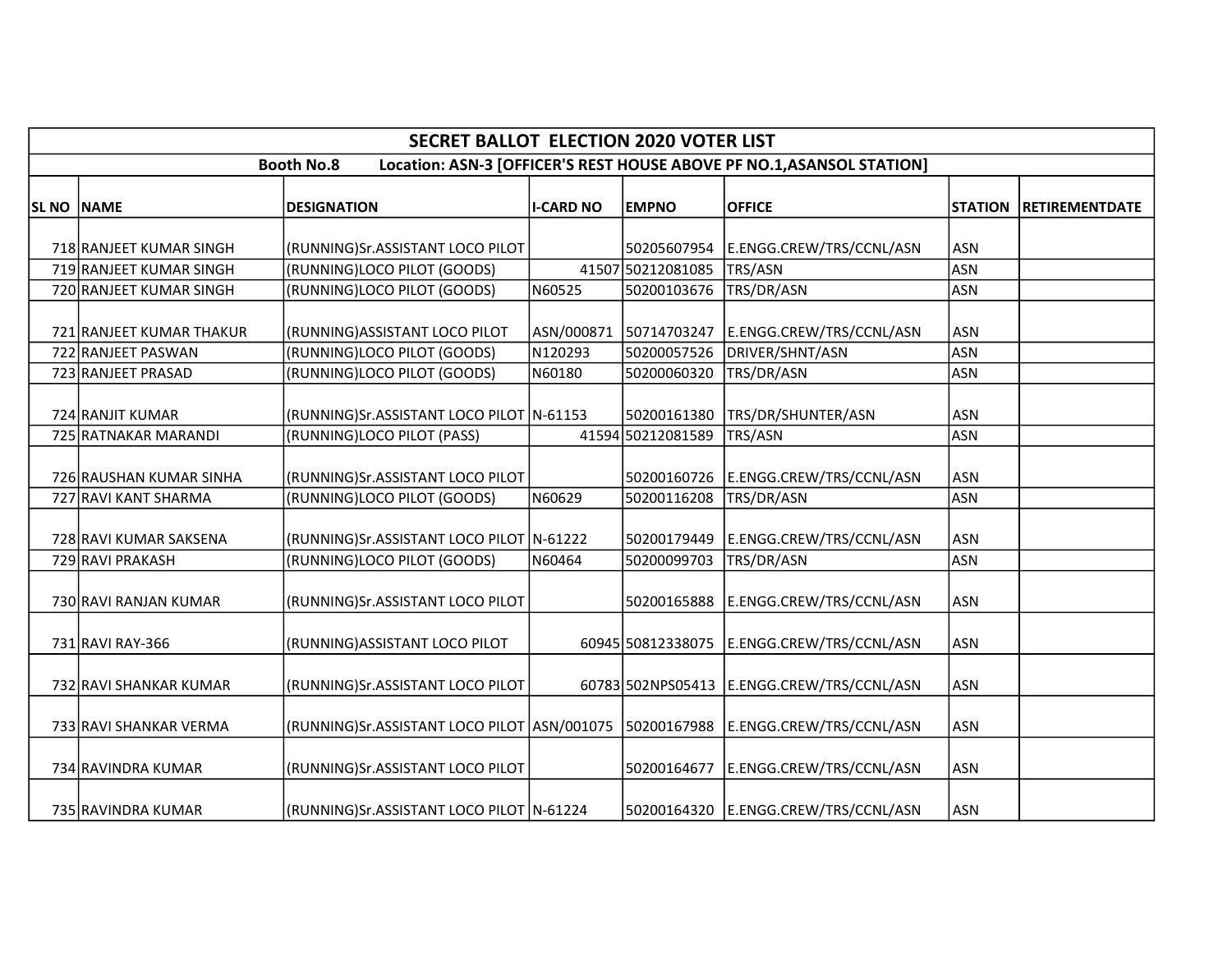|                   | <b>SECRET BALLOT ELECTION 2020 VOTER LIST</b>                                              |                                                         |                  |                        |                          |                |                        |  |  |  |  |
|-------------------|--------------------------------------------------------------------------------------------|---------------------------------------------------------|------------------|------------------------|--------------------------|----------------|------------------------|--|--|--|--|
|                   | Location: ASN-3 [OFFICER'S REST HOUSE ABOVE PF NO.1, ASANSOL STATION]<br><b>Booth No.8</b> |                                                         |                  |                        |                          |                |                        |  |  |  |  |
| <b>SL NO NAME</b> |                                                                                            | <b>DESIGNATION</b>                                      | <b>I-CARD NO</b> | <b>EMPNO</b>           | <b>OFFICE</b>            | <b>STATION</b> | <b>IRETIREMENTDATE</b> |  |  |  |  |
|                   | RAVISH KRISHNA KUMAR                                                                       |                                                         |                  |                        |                          |                |                        |  |  |  |  |
|                   | 736 SINGH                                                                                  | (RUNNING)Sr.ASSISTANT LOCO PILOT                        |                  | 50200166121            | E.ENGG.CREW/TRS/CCNL/ASN | <b>ASN</b>     |                        |  |  |  |  |
|                   | 737 REETESH KUMAR                                                                          | (RUNNING)Sr.ASSISTANT LOCO PILOT                        |                  | 61037 50200161354      | TRS/DR/SHUNTER/ASN       | <b>ASN</b>     |                        |  |  |  |  |
|                   | 738 RISHI KUMAR                                                                            | (RUNNING) ASSISTANT LOCO PILOT                          |                  | 45316238434            | E.ENGG.CREW/TRS/CCNL/ASN | <b>ASN</b>     |                        |  |  |  |  |
|                   | 739 RITESH KUMAR                                                                           | (RUNNING)LOCO PILOT (GOODS)                             | N60450           | 50200101394            | TRS/DR/ASN               | <b>ASN</b>     |                        |  |  |  |  |
|                   | 740 RITWIK LAHA                                                                            | (RUNNING)LOCO PILOT (GOODS)                             |                  | 81084 50212131878      | DRIVER/SHNT/ASN          | <b>ASN</b>     |                        |  |  |  |  |
|                   | 741 ROHIT KUMAR                                                                            | (RUNNING)Sr.ASSISTANT LOCO PILOT                        |                  | 61240 50200164549      | E.ENGG.CREW/TRS/CCNL/ASN | <b>ASN</b>     |                        |  |  |  |  |
|                   | 742 ROHIT KUMAR                                                                            | (RUNNING)Sr.ASSISTANT LOCO PILOT ASN/003609 502NPS00829 |                  |                        | E.ENGG.CREW/TRS/CCNL/ASN | <b>ASN</b>     |                        |  |  |  |  |
|                   | 743 ROHIT RAJ                                                                              | (RUNNING)LOCO PILOT (GOODS)                             |                  | ASN/002363 50200115022 | TRS/DR/ASN               | <b>ASN</b>     |                        |  |  |  |  |
|                   | 744 RUPESH KUMAR                                                                           | (RUNNING) ASSISTANT LOCO PILOT                          |                  | ASN/001347 03429802018 | E.ENGG.CREW/TRS/CCNL/ASN | <b>ASN</b>     |                        |  |  |  |  |
|                   | 745 SABIN KUMAR                                                                            | (RUNNING)LOCO PILOT (GOODS)                             | N60539           | 50200108510            | TRS/DR/ASN               | <b>ASN</b>     |                        |  |  |  |  |
|                   | 746 SABITABRATA DUTTA                                                                      | (RUNNING)LOCO PILOT (GOODS)                             |                  | 41463 50212120388      | TRS/DR/ASN               | <b>ASN</b>     |                        |  |  |  |  |
|                   | 747 SACHIN KUMAR                                                                           | (RUNNING) ASSISTANT LOCO PILOT                          | <b>XXXXXXX</b>   | 503T4859247            | E.ENGG.CREW/TRS/CCNL/ASN | <b>ASN</b>     |                        |  |  |  |  |
|                   | 748 SAHADEB                                                                                | TECH.(LOCO)-I                                           | N120023          | 50212046346            | LF/ASN                   | <b>ASN</b>     |                        |  |  |  |  |
|                   | 749 SAILEN MODAK                                                                           | (RUNNING)LP SHUNTER I                                   | N040269          | 50204AC0392            | LF/ASN/SHUNT             | <b>ASN</b>     |                        |  |  |  |  |
|                   | 750 SAKHA RAM CHOUBEY                                                                      | (RUNNING)Sr.ASSISTANT LOCO PILOT                        |                  | 50200163314            | E.ENGG.CREW/TRS/CCNL/ASN | <b>ASN</b>     |                        |  |  |  |  |
|                   | 751 SALAUDDIN ANSARI                                                                       | (RUNNING) ASSISTANT LOCO PILOT                          | E200098          | 27529800691            | E.ENGG.CREW/TRS/CCNL/ASN | <b>ASN</b>     |                        |  |  |  |  |
|                   | 752 SAMAPAN SAHA                                                                           | DIESEL POWER CONTROLLER                                 |                  | 41514 50212115617      | LF/ASN                   | <b>ASN</b>     |                        |  |  |  |  |
|                   | 753 SAMIR KUMAR DAS                                                                        | (RUNNING)LOCO PILOT (GOODS)                             |                  | ASN/002353 50212133590 | TRS/DR/ASN               | <b>ASN</b>     |                        |  |  |  |  |
|                   | 754 SAMPURNANAND JHA                                                                       | TRAVELLING TICKET INSPECTOR                             |                  | ASN/002666 50209373445 | <b>TTE/ASN</b>           | <b>ASN</b>     |                        |  |  |  |  |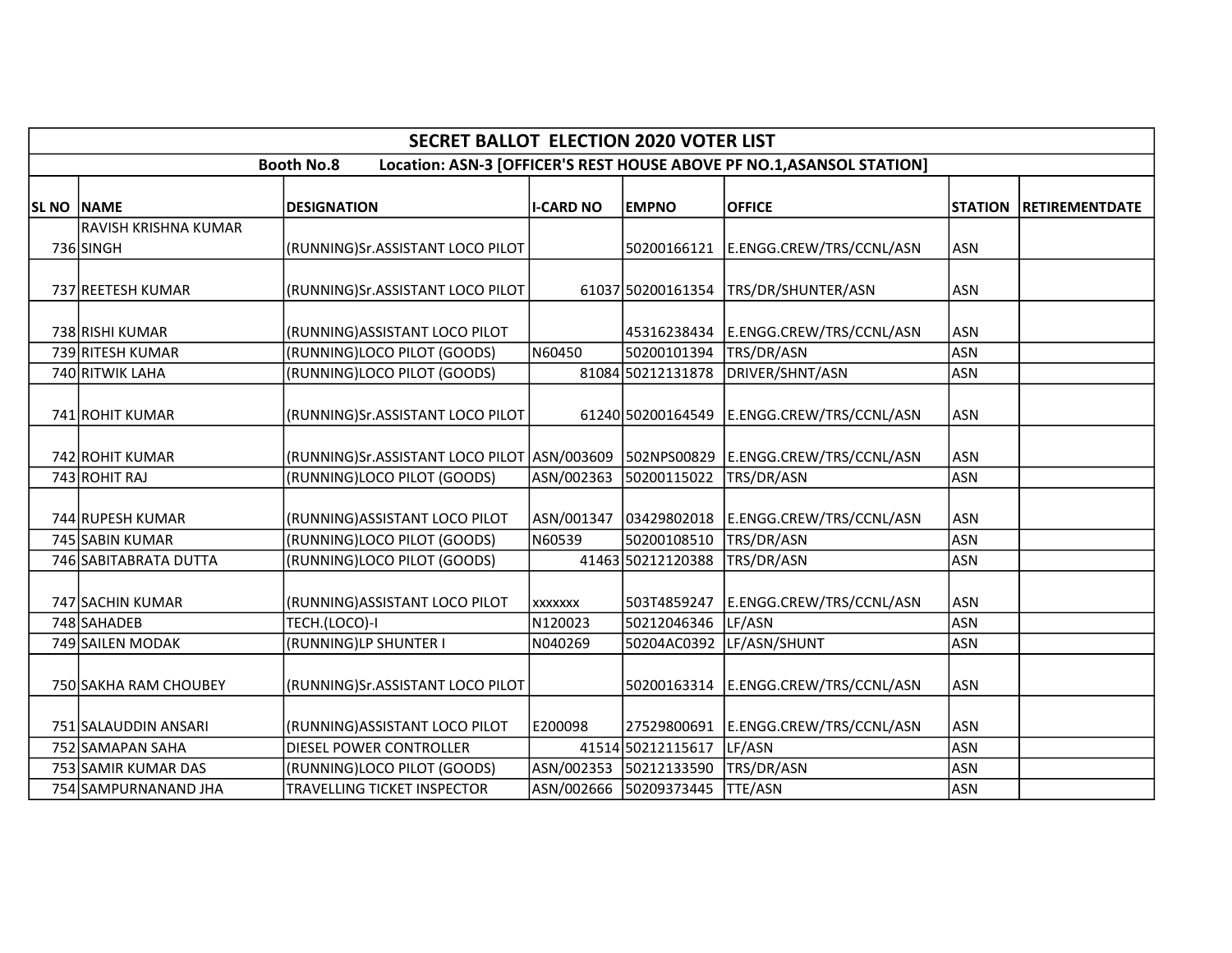|                   | <b>SECRET BALLOT ELECTION 2020 VOTER LIST</b> |                                                         |                  |                          |                                                                       |                |                       |  |  |  |  |  |
|-------------------|-----------------------------------------------|---------------------------------------------------------|------------------|--------------------------|-----------------------------------------------------------------------|----------------|-----------------------|--|--|--|--|--|
|                   |                                               | <b>Booth No.8</b>                                       |                  |                          | Location: ASN-3 [OFFICER'S REST HOUSE ABOVE PF NO.1, ASANSOL STATION] |                |                       |  |  |  |  |  |
| <b>SL NO NAME</b> |                                               | <b>DESIGNATION</b>                                      | <b>I-CARD NO</b> | <b>EMPNO</b>             | <b>OFFICE</b>                                                         | <b>STATION</b> | <b>RETIREMENTDATE</b> |  |  |  |  |  |
|                   | 755 SANAT KUMAR                               | (RUNNING)Sr.ASSISTANT LOCO PILOT                        |                  |                          | 50200179474   E.ENGG.CREW/TRS/CCNL/ASN                                | <b>ASN</b>     |                       |  |  |  |  |  |
|                   | 756 SANCHAY KUMAR GHOSH                       | (RUNNING)LP SHUNTER I                                   |                  | 40911 50212043400        | TRS/DR/SHUNTER/ASN                                                    | <b>ASN</b>     |                       |  |  |  |  |  |
|                   | 757 SANCHIT KUMAR                             | (RUNNING) ASSISTANT LOCO PILOT                          | N60112           | 50200033120              | E.ENGG.CREW/TRS/CCNL/ASN                                              | <b>ASN</b>     |                       |  |  |  |  |  |
|                   | 758 SANDEEP KUMAR SINGH                       | (RUNNING) ASSISTANT LOCO PILOT                          |                  |                          | ASN/001334 503DLB40062 E.ENGG.CREW/TRS/CCNL/ASN                       | <b>ASN</b>     |                       |  |  |  |  |  |
|                   | 759 SANDEEP KUMAR VERMA                       | KHALASI HELPER                                          |                  | 03429802133              | LF/ASN                                                                | <b>ASN</b>     |                       |  |  |  |  |  |
|                   | 760 SANDEEPKUMARDIVAKAR                       | (RUNNING) ASSISTANT LOCO PILOT                          | NI240620         | 502NPS07045  D/ASSTT/ASN |                                                                       | <b>ASN</b>     |                       |  |  |  |  |  |
|                   | 761 SANDHYA KUMARI                            | <b>HEAD TICKET EXAMINER</b>                             | ASN/001221       | 50200094560              | <b>TTE/ASN</b>                                                        | <b>ASN</b>     |                       |  |  |  |  |  |
|                   | 762 SANDIP DATTA                              | (RUNNING)LOCO PILOT (GOODS)                             |                  | 41433 50212137674        | TRS/DR/ASN                                                            | <b>ASN</b>     |                       |  |  |  |  |  |
|                   | 763 SANDIP KUMAR ROY                          | (RUNNING)Sr.ASSISTANT LOCO PILOT                        |                  | 60729 50200161160        | TRS/DR/SHUNTER/ASN                                                    | <b>ASN</b>     |                       |  |  |  |  |  |
|                   | 764 SANDIP KUMAR SARKAR                       | (RUNNING)LOCO PILOT (GOODS)                             |                  | 40908 50212081012        | TRS/ASN                                                               | <b>ASN</b>     |                       |  |  |  |  |  |
|                   | 765 SANGITA BANERJEE                          | <b>HEAD TICKET EXAMINER</b>                             |                  | ASN/004644 50200053820   | TTE/ASN                                                               | <b>ASN</b>     |                       |  |  |  |  |  |
|                   | 766 SANJAY KUMAR                              | (RUNNING)LOCO PILOT (GOODS)                             | N60510           | 50200099491              | TRS/DR/ASN                                                            | <b>ASN</b>     |                       |  |  |  |  |  |
|                   | 767 SANJAY KUMAR                              | <b>CANTEEN MANAGER</b>                                  |                  | 10045 50212132081        | LOCO/CANTN/ASN                                                        | <b>ASN</b>     |                       |  |  |  |  |  |
|                   | 768 SANJAY KUMAR                              | (RUNNING)Sr.ASSISTANT LOCO PILOT ASN/001349 50200180191 |                  |                          | E.ENGG.CREW/TRS/CCNL/ASN                                              | <b>ASN</b>     |                       |  |  |  |  |  |
|                   | 769 SANJAY KUMAR                              | (RUNNING) ASSISTANT LOCO PILOT                          |                  | 13303829800438           | E.ENGG.CREW/TRS/CCNL/ASN                                              | <b>ASN</b>     |                       |  |  |  |  |  |
|                   | 770 SANJAY KUMAR BARNWAL                      | (RUNNING)LOCO PILOT (GOODS)                             |                  | 41483 50212125672        | TRS/DR/ASN                                                            | <b>ASN</b>     |                       |  |  |  |  |  |
|                   | 771 SANJAY KUMAR PASWAN                       | (RUNNING)Sr.ASSISTANT LOCO PILOT   E2-00035             |                  | 50200406557              | E.ENGG.CREW/TRS/CCNL/ASN                                              | <b>ASN</b>     |                       |  |  |  |  |  |
|                   | 772 SANJAY KUMAR SINGH                        | <b>HEAD TICKET EXAMINER</b>                             | ASN/002598       | 50212110784              | <b>TTE/ASN</b>                                                        | <b>ASN</b>     |                       |  |  |  |  |  |
|                   | 773 SANJAY NONIA                              | (RUNNING)Sr.ASSISTANT LOCO PILOT                        |                  |                          | 502NPS00624 E.ENGG.CREW/TRS/CCNL/ASN                                  | <b>ASN</b>     |                       |  |  |  |  |  |
|                   | 774 SANJAY NONIA                              | (RUNNING)LOCO PILOT (GOODS)                             |                  | ASN/000886 50200402042   | DRIVER/SHNT/ASN                                                       | <b>ASN</b>     |                       |  |  |  |  |  |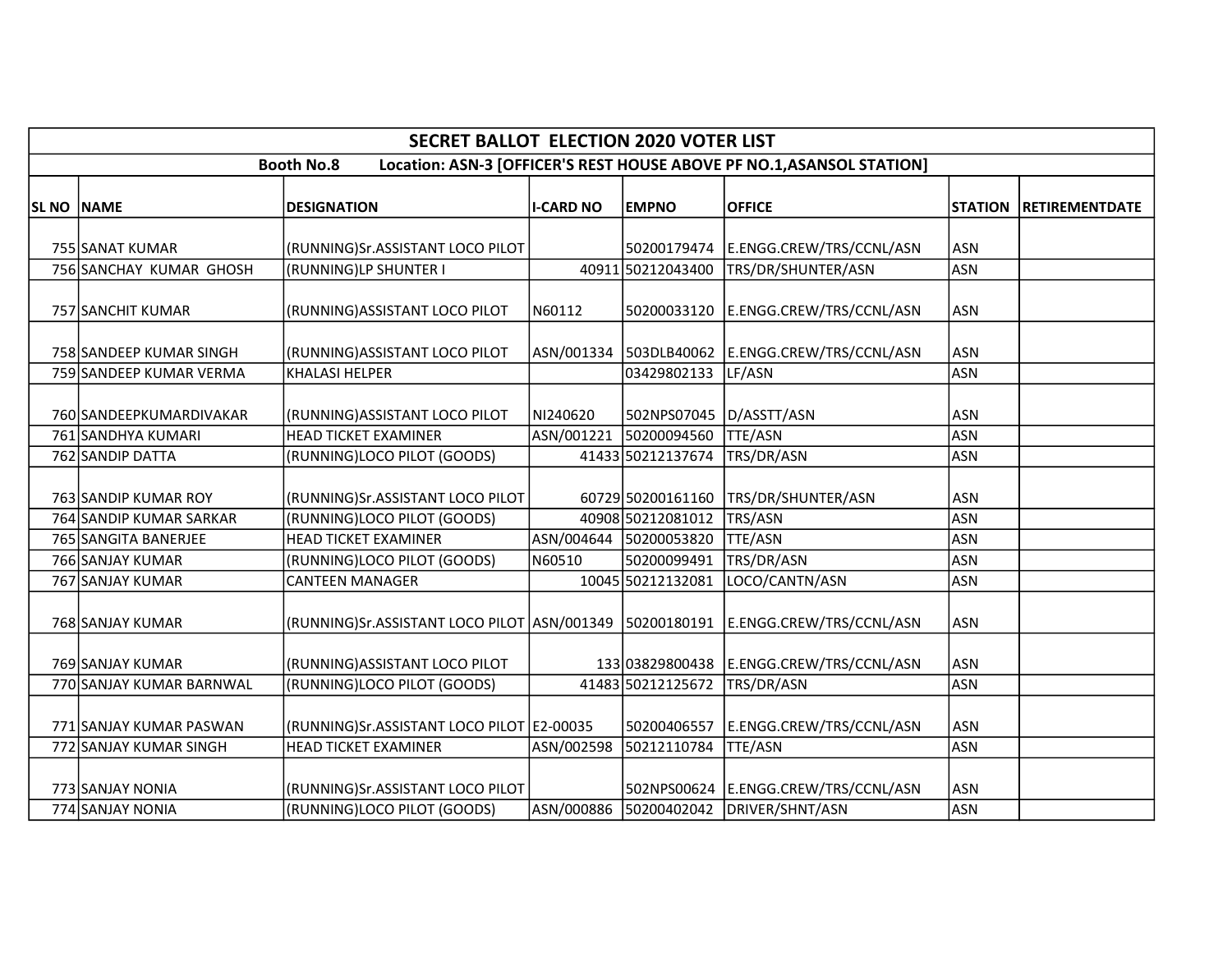|                   | <b>SECRET BALLOT ELECTION 2020 VOTER LIST</b>                                              |                                                                                        |                  |                        |                                            |                |                       |  |  |  |  |
|-------------------|--------------------------------------------------------------------------------------------|----------------------------------------------------------------------------------------|------------------|------------------------|--------------------------------------------|----------------|-----------------------|--|--|--|--|
|                   | Location: ASN-3 [OFFICER'S REST HOUSE ABOVE PF NO.1, ASANSOL STATION]<br><b>Booth No.8</b> |                                                                                        |                  |                        |                                            |                |                       |  |  |  |  |
| <b>SL NO NAME</b> |                                                                                            | <b>DESIGNATION</b>                                                                     | <b>I-CARD NO</b> | <b>EMPNO</b>           | <b>OFFICE</b>                              | <b>STATION</b> | <b>RETIREMENTDATE</b> |  |  |  |  |
|                   | 775 SANJAY-KUMAR-RAJAK                                                                     | (RUNNING)LP SHUNTER I                                                                  |                  | 40895 50212031355      | TRS/DR/SHUNTER/ASN                         | <b>ASN</b>     |                       |  |  |  |  |
|                   | 776 SANJEET KR. NONIA                                                                      | (RUNNING) ASSISTANT LOCO PILOT                                                         |                  | ASN/003869 03429801847 | E.ENGG.CREW/TRS/CCNL/ASN                   | <b>ASN</b>     |                       |  |  |  |  |
|                   | 777 SANJEET KUMAR MANDAL                                                                   | TECH.(LOCO)-III                                                                        | N-12040319       | 50200147229            | LF/ASN                                     | <b>ASN</b>     |                       |  |  |  |  |
|                   | 778 SANJEEV KUMAR                                                                          | (RUNNING)Sr.ASSISTANT LOCO PILOT                                                       |                  |                        | 61076 50200166250 E.ENGG.CREW/TRS/CCNL/ASN | <b>ASN</b>     |                       |  |  |  |  |
|                   | 779 SANJEEV KUMAR                                                                          | (RUNNING)Sr.ASSISTANT LOCO PILOT   ASN/001065   502NPS05394   E.ENGG.CREW/TRS/CCNL/ASN |                  |                        |                                            | <b>ASN</b>     |                       |  |  |  |  |
|                   | 780 SANJEEV KUMAR                                                                          | (RUNNING)Sr.ASSISTANT LOCO PILOT                                                       |                  | 60938 334NP004261      | E.ENGG.CREW/TRS/CCNL/ASN                   | <b>ASN</b>     |                       |  |  |  |  |
|                   | 781 SANJEEV KUMAR DUBEY                                                                    | (RUNNING)LOCO PILOT (GOODS)                                                            | N120014          | 50211050054            | DRIVER/SHNT/ASN                            | <b>ASN</b>     |                       |  |  |  |  |
|                   | 782 SANJEEV KUMAR SUMAN                                                                    | (RUNNING) ASSISTANT LOCO PILOT                                                         |                  | ASN/001066 27315400967 | E.ENGG.CREW/TRS/CCNL/ASN                   | <b>ASN</b>     |                       |  |  |  |  |
|                   | 783 SANJIEV KUMAR                                                                          | (RUNNING)LOCO PILOT (GOODS)                                                            | N60262           | 50200032980            | TRS/DR/ASN                                 | <b>ASN</b>     |                       |  |  |  |  |
|                   | 784 SANJIV KUMAR                                                                           | (RUNNING)Sr.ASSISTANT LOCO PILOT ASN/000878 502NPS05415                                |                  |                        | E.ENGG.CREW/TRS/CCNL/ASN                   | <b>ASN</b>     |                       |  |  |  |  |
|                   | 785 SANJIV KUMAR MITRA                                                                     | (RUNNING)LOCO PILOT (GOODS)                                                            | N60142           | 50204598349            | <b>TRS/ASN</b>                             | <b>ASN</b>     |                       |  |  |  |  |
|                   | 786 SANJOY DAS                                                                             | (RUNNING)LOCO PILOT (GOODS)                                                            | N120152          | 50200059493            | DRIVER/SHNT/ASN                            | <b>ASN</b>     |                       |  |  |  |  |
|                   | 787 SANJOY KUMAR SARKAR                                                                    | (RUNNING)LOCO PILOT (PASS)                                                             |                  | 40858 50212018200      | TRS/ASN                                    | <b>ASN</b>     |                       |  |  |  |  |
|                   | 788 SANJU KUMAR                                                                            | (RUNNING)Sr.ASSISTANT LOCO PILOT ASN/000870 50200177805                                |                  |                        | E.ENGG.CREW/TRS/CCNL/ASN                   | <b>ASN</b>     |                       |  |  |  |  |
|                   | 789 SANKAR KUMAR DAS                                                                       | (RUNNING)LOCO PILOT (GOODS)                                                            |                  | 40412 50212115629      | TRS/DR/ASN                                 | <b>ASN</b>     |                       |  |  |  |  |
|                   | 790 SANTANU SEN GUPTA                                                                      | (RUNNING)LOCO PILOT (GOODS)                                                            | N60534           | 50200045524            | TRS/DR/ASN                                 | <b>ASN</b>     |                       |  |  |  |  |
|                   | 791 SANTI GOPAL DAWN                                                                       | (RUNNING)LP SHUNTER II                                                                 |                  | 40886 50212089199      | TRS/DR/SHUNTER/ASN                         | <b>ASN</b>     |                       |  |  |  |  |
|                   | 792 SANTIMOY DAS                                                                           | <b>HALWAI</b>                                                                          |                  | 10046 50212088043      | LOCO/CANTN/ASN                             | <b>ASN</b>     |                       |  |  |  |  |
|                   | 793 SANTOSH KR BHAGAT                                                                      | (RUNNING)LOCO PILOT (GOODS)                                                            | N60528           | 502J0800207            | TRS/DR/ASN                                 | <b>ASN</b>     |                       |  |  |  |  |
|                   | 794 SANTOSH KR RAJAK                                                                       | (RUNNING)Sr.ASSISTANT LOCO PILOT                                                       |                  |                        | 61335 50200181171 E.ENGG.CREW/TRS/CCNL/ASN | <b>ASN</b>     |                       |  |  |  |  |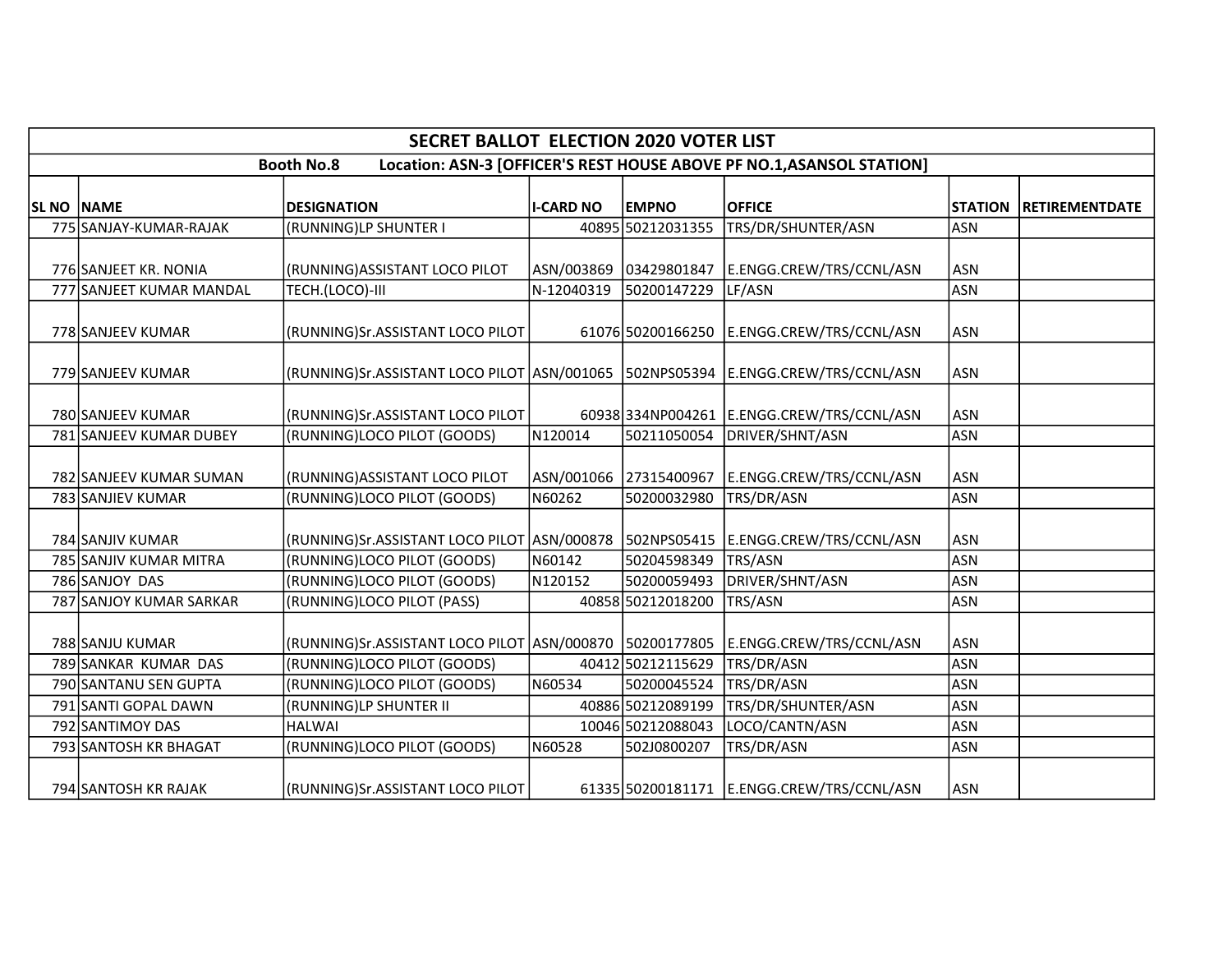|                   |                                                                                            | <b>SECRET BALLOT ELECTION 2020 VOTER LIST</b>                              |                  |                         |                                                         |                          |                        |  |  |  |  |  |
|-------------------|--------------------------------------------------------------------------------------------|----------------------------------------------------------------------------|------------------|-------------------------|---------------------------------------------------------|--------------------------|------------------------|--|--|--|--|--|
|                   | Location: ASN-3 [OFFICER'S REST HOUSE ABOVE PF NO.1, ASANSOL STATION]<br><b>Booth No.8</b> |                                                                            |                  |                         |                                                         |                          |                        |  |  |  |  |  |
| <b>SL NO NAME</b> |                                                                                            | <b>DESIGNATION</b>                                                         | <b>I-CARD NO</b> | <b>EMPNO</b>            | <b>OFFICE</b>                                           | <b>STATION</b>           | <b>IRETIREMENTDATE</b> |  |  |  |  |  |
|                   |                                                                                            |                                                                            |                  |                         |                                                         |                          |                        |  |  |  |  |  |
|                   | 795 SANTOSH KUMAR<br>796 SANTOSH KUMAR                                                     | (RUNNING)Sr.ASSISTANT LOCO PILOT ASN/001059<br>(RUNNING)LOCO PILOT (GOODS) | N120089          | 50200057514             | 50200166030 E.ENGG.CREW/TRS/CCNL/ASN<br>DRIVER/SHNT/ASN | <b>ASN</b><br><b>ASN</b> |                        |  |  |  |  |  |
|                   |                                                                                            |                                                                            |                  |                         |                                                         |                          |                        |  |  |  |  |  |
|                   | 797 SANTOSH KUMAR                                                                          | (RUNNING) ASSISTANT LOCO PILOT                                             |                  | 03429802118             | E.ENGG.CREW/TRS/CCNL/ASN                                | <b>ASN</b>               |                        |  |  |  |  |  |
|                   | 798 SANTOSH KUMAR                                                                          | (RUNNING)Sr.ASSISTANT LOCO PILOT ASN/001343                                |                  |                         | 502NPS05395 E.ENGG.CREW/TRS/CCNL/ASN                    | <b>ASN</b>               |                        |  |  |  |  |  |
|                   | 799 SANTOSH KUMAR                                                                          | (RUNNING)Sr.ASSISTANT LOCO PILOT                                           |                  | 50200178962             | E.ENGG.CREW/TRS/CCNL/ASN                                | <b>ASN</b>               |                        |  |  |  |  |  |
|                   | 800 SANTOSH KUMAR                                                                          | (RUNNING)LOCO PILOT (GOODS)                                                | N60776           | 50200116506             | TRS/DR/ASN                                              | <b>ASN</b>               |                        |  |  |  |  |  |
|                   | 801 SANTOSH KUMAR                                                                          | (RUNNING)LOCO PILOT (GOODS)                                                | N60637           | 50200114844             | TRS/DR/ASN                                              | <b>ASN</b>               |                        |  |  |  |  |  |
|                   | 802 SANTOSH KUMAR                                                                          | (RUNNING)Sr.ASSISTANT LOCO PILOT   ASN/001071                              |                  | 50200178950             | E.ENGG.CREW/TRS/CCNL/ASN                                | <b>ASN</b>               |                        |  |  |  |  |  |
|                   | 803 SANTOSH KUMAR                                                                          | (RUNNING)LOCO PILOT (GOODS)                                                | N60583           | 50200114510             | TRS/DR/ASN                                              | <b>ASN</b>               |                        |  |  |  |  |  |
|                   | 804 SANTOSH KUMAR-II                                                                       | (RUNNING) ASSISTANT LOCO PILOT                                             | ASN/001074       | 03829800456             | E.ENGG.CREW/TRS/CCNL/ASN                                | <b>ASN</b>               |                        |  |  |  |  |  |
|                   | <b>SANTOSH KUMAR</b><br>805 CHAUDHARY                                                      | (RUNNING)LOCO PILOT (GOODS)                                                | ASN/001676       | 50200101503             | TRS/DR/ASN                                              | <b>ASN</b>               |                        |  |  |  |  |  |
|                   | <b>SANTOSH KUMAR</b><br>806 CHOUDHARY                                                      | (RUNNING)LOCO PILOT (GOODS)                                                | N-60938          | 50200146122             | TRS/DR/ASN                                              | <b>ASN</b>               |                        |  |  |  |  |  |
|                   | SANTOSH KUMAR<br>807 CHOUDHARY                                                             | (RUNNING)LOCO PILOT (GOODS)                                                |                  | 41008 50212127280       | TRS/DR/ASN                                              | <b>ASN</b>               |                        |  |  |  |  |  |
|                   |                                                                                            | 808 SANTOSH KUMAR MAZUMDAR (RUNNING) LOCO PILOT (GOODS)                    | N60109           | 50209824248             | TRS/DR/ASN                                              | <b>ASN</b>               |                        |  |  |  |  |  |
|                   | 809 SANTOSH KUMAR PAL                                                                      | (RUNNING)Sr.ASSISTANT LOCO PILOT ASN/000874                                |                  | 50200171268             | E.ENGG.CREW/TRS/CCNL/ASN                                | <b>ASN</b>               |                        |  |  |  |  |  |
|                   | 810 SANTOSH KUMAR PRASAD                                                                   | (RUNNING)LOCO PILOT (GOODS)                                                | N60603           | 50204090688             | TRS/DR/ASN                                              | <b>ASN</b>               |                        |  |  |  |  |  |
|                   | 811 SANTOSH KUMAR SAW                                                                      | (RUNNING)ASSISTANT LOCO PILOT                                              | NIZO40482        | 50201991360 D/ASSTT/ASN |                                                         | <b>ASN</b>               |                        |  |  |  |  |  |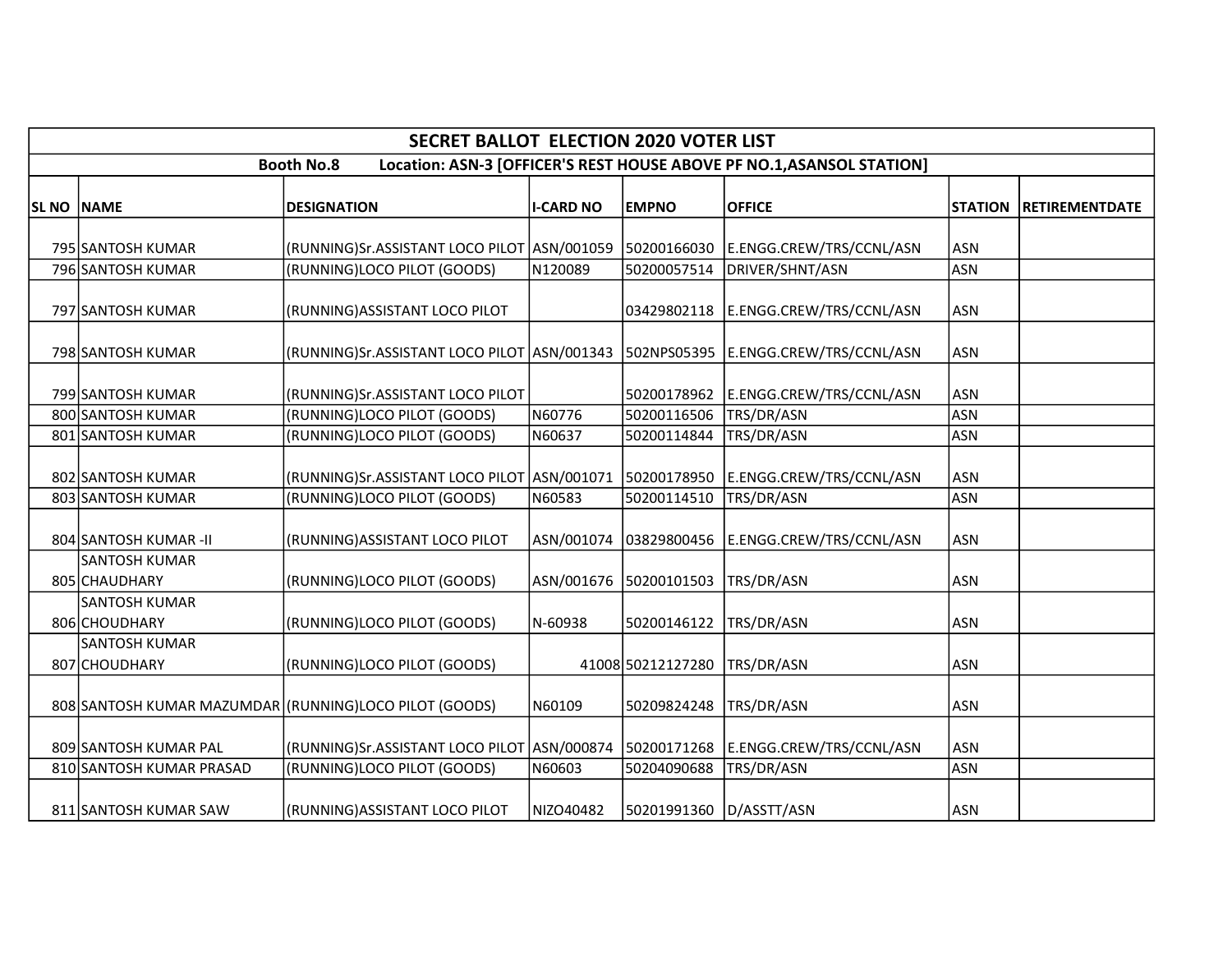|            | <b>SECRET BALLOT ELECTION 2020 VOTER LIST</b>                                              |                                                         |                  |                        |                                             |                |                       |  |  |  |  |
|------------|--------------------------------------------------------------------------------------------|---------------------------------------------------------|------------------|------------------------|---------------------------------------------|----------------|-----------------------|--|--|--|--|
|            | Location: ASN-3 [OFFICER'S REST HOUSE ABOVE PF NO.1, ASANSOL STATION]<br><b>Booth No.8</b> |                                                         |                  |                        |                                             |                |                       |  |  |  |  |
| SL NO NAME |                                                                                            | <b>DESIGNATION</b>                                      | <b>I-CARD NO</b> | <b>EMPNO</b>           | <b>OFFICE</b>                               | <b>STATION</b> | <b>RETIREMENTDATE</b> |  |  |  |  |
|            | 812 SANTOSH KUMAR YADAV                                                                    | (RUNNING)Sr.ASSISTANT LOCO PILOT ASN/001354 50200179486 |                  |                        | E.ENGG.CREW/TRS/CCNL/ASN                    | <b>ASN</b>     |                       |  |  |  |  |
|            | 813 SANTOSH KUMAR.SINGH                                                                    | (RUNNING)LOCO PILOT (GOODS)                             | N60261           | 50200060367            | TRS/DR/ASN                                  | <b>ASN</b>     |                       |  |  |  |  |
|            | 814 SANTOSH MURMU                                                                          | (RUNNING)LOCO PILOT (GOODS)                             |                  | 61170 50200168063      | TRS/DR/ASN                                  | <b>ASN</b>     |                       |  |  |  |  |
|            | 815 SANTOSH RAJAK                                                                          | (RUNNING)Sr.ASSISTANT LOCO PILOT                        |                  | 61246 50200180452      | E.ENGG.CREW/TRS/CCNL/ASN                    | <b>ASN</b>     |                       |  |  |  |  |
|            | 816 SANTOSH RAY                                                                            | (RUNNING)Sr.ASSISTANT LOCO PILOT                        |                  | 60739 50200164793      | E.ENGG.CREW/TRS/CCNL/ASN                    | <b>ASN</b>     |                       |  |  |  |  |
|            | 817 SARBJIT SINGH                                                                          | <b>TECHNICIAN GR-III</b>                                |                  | 50200405281            | LF/ASN                                      | <b>ASN</b>     |                       |  |  |  |  |
|            | 818 SARFARAJ AHMAD                                                                         | TRAVELLING TICKET INSPECTOR                             | ASN/002661       | 50212117389            | <b>TTE/ASN</b>                              | <b>ASN</b>     |                       |  |  |  |  |
|            | 819 SAROJ KUMAR                                                                            | (RUNNING)LOCO PILOT (GOODS)                             | N60674           | 50200115095            | TRS/DR/ASN                                  | <b>ASN</b>     |                       |  |  |  |  |
|            | 820 SARUN KUMAR                                                                            | (RUNNING)Sr.ASSISTANT LOCO PILOT                        |                  | 61337 50200163363      | E.ENGG.CREW/TRS/CCNL/ASN                    | <b>ASN</b>     |                       |  |  |  |  |
|            | 821 SARYUG CHOUHAN                                                                         | (RUNNING) ASSISTANT LOCO PILOT                          |                  | ASN/001023 03429802016 | E.ENGG.CREW/TRS/CCNL/ASN                    | ASN            |                       |  |  |  |  |
|            | 822 SASTI CHARAN SAHA                                                                      | (RUNNING)LOCO PILOT (MAIL/EXP)                          |                  | 41578 50245980883      | TRS/ASN                                     | ASN            |                       |  |  |  |  |
|            | 823 SATENDER KUMAR                                                                         | (RUNNING)Sr.ASSISTANT LOCO PILOT                        |                  |                        | 6771 502NPS00495   E.ENGG.CREW/TRS/CCNL/ASN | <b>ASN</b>     |                       |  |  |  |  |
|            | 824 SATISH CHANDRA MANDAL                                                                  | (RUNNING)LOCO PILOT (GOODS)                             |                  | 27308408002            | TRS/DR/ASN                                  | <b>ASN</b>     |                       |  |  |  |  |
|            | 825 SATISH KUMAR                                                                           | (RUNNING)Sr.ASSISTANT LOCO PILOT                        |                  |                        | 334NP004555 E.ENGG.CREW/TRS/CCNL/ASN        | ASN            |                       |  |  |  |  |
|            | 826 SATISH KUMAR                                                                           | (RUNNING)Sr.ASSISTANT LOCO PILOT                        |                  | 50200166431            | E.ENGG.CREW/TRS/CCNL/ASN                    | <b>ASN</b>     |                       |  |  |  |  |
|            | 827 SATISH KUMAR                                                                           | (RUNNING)LOCO PILOT (GOODS)                             | N60492           | 50200101485            | TRS/DR/ASN                                  | <b>ASN</b>     |                       |  |  |  |  |
|            | 828 SATYA DEO PRASAD YADAV                                                                 | (RUNNING)LOCO PILOT (MAIL/EXP)                          |                  | 41250 50212098309      | TRS/ASN                                     | <b>ASN</b>     |                       |  |  |  |  |
|            | 829 SATYA NARAYAN GUHA                                                                     | (RUNNING)LOCO PILOT (GOODS)                             |                  | ASN/002348 50200115010 | TRS/DR/ASN                                  | <b>ASN</b>     |                       |  |  |  |  |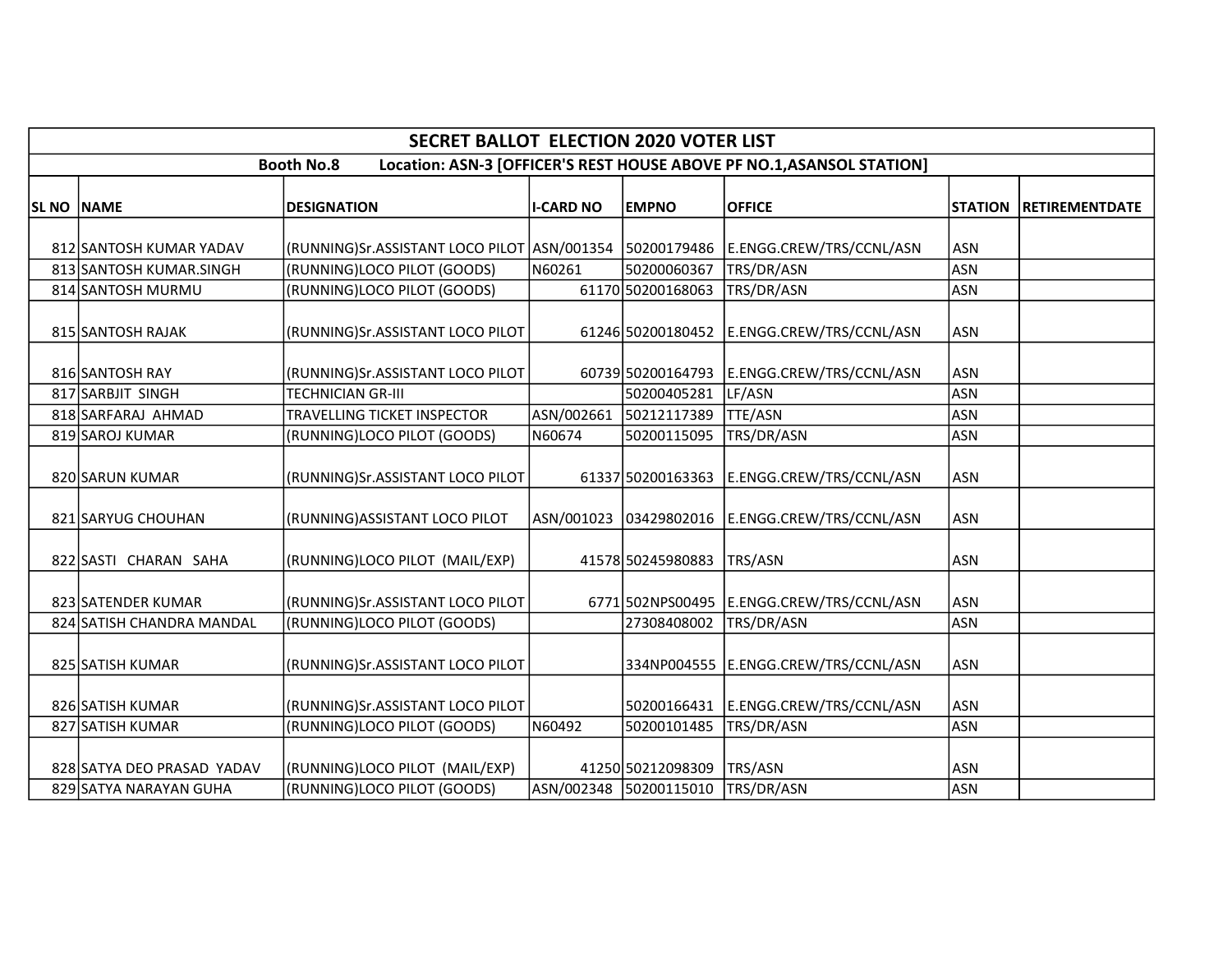|                                                                                            |                            | <b>SECRET BALLOT ELECTION 2020 VOTER LIST</b>                                    |                  |                                       |                                            |                          |                       |  |  |  |
|--------------------------------------------------------------------------------------------|----------------------------|----------------------------------------------------------------------------------|------------------|---------------------------------------|--------------------------------------------|--------------------------|-----------------------|--|--|--|
| <b>Booth No.8</b><br>Location: ASN-3 [OFFICER'S REST HOUSE ABOVE PF NO.1, ASANSOL STATION] |                            |                                                                                  |                  |                                       |                                            |                          |                       |  |  |  |
| SL NO NAME                                                                                 |                            | <b>DESIGNATION</b>                                                               | <b>I-CARD NO</b> | <b>EMPNO</b>                          | <b>OFFICE</b>                              | <b>STATION</b>           | <b>RETIREMENTDATE</b> |  |  |  |
|                                                                                            | 830 SATYENDRA KUMAR        | (RUNNING)Sr.ASSISTANT LOCO PILOT                                                 |                  | 50200166352                           | E.ENGG.CREW/TRS/CCNL/ASN                   | <b>ASN</b>               |                       |  |  |  |
|                                                                                            | 831 SATYENDRA KUMAR        | (RUNNING)LOCO PILOT (GOODS)                                                      | N60781           | 50212124217                           | TRS/DR/ASN                                 | <b>ASN</b>               |                       |  |  |  |
|                                                                                            | <b>SATYENDRA NARAYAN</b>   |                                                                                  |                  |                                       |                                            |                          |                       |  |  |  |
|                                                                                            | 832 SHARMA                 | (RUNNING) ASSISTANT LOCO PILOT                                                   | N-60996          |                                       | 50200158896 E.ENGG.CREW/TRS/CCNL/ASN       | <b>ASN</b>               |                       |  |  |  |
|                                                                                            | 833 SAUGATA GHANTI         | (RUNNING)LOCO PILOT (GOODS)                                                      | N60244           | 50204711725                           | TRS/DR/ASN                                 | ASN                      |                       |  |  |  |
|                                                                                            | 834 SAURABH KUMAR          | (RUNNING)LOCO PILOT (GOODS)                                                      | ASN/002364       | 50200115230                           | TRS/DR/ASN                                 | <b>ASN</b>               |                       |  |  |  |
|                                                                                            | 835 SAURAV                 | (RUNNING)LOCO PILOT (GOODS)                                                      | N60715           | 50200115216                           | TRS/DR/ASN                                 | <b>ASN</b>               |                       |  |  |  |
|                                                                                            | 836 SEREN TIRKEY           | (RUNNING)LOCO PILOT (PASS)                                                       |                  | 41556 50212120509                     | TRS/ASN                                    | <b>ASN</b>               |                       |  |  |  |
|                                                                                            | 837 SEULI DAS              | <b>HEAD TICKET EXAMINER</b>                                                      | ASN/003602       | 50200402021                           | <b>TTE/ASN</b>                             | <b>ASN</b>               |                       |  |  |  |
|                                                                                            | 838 SHABNAM PARWEEN        | (RUNNING) ASSISTANT LOCO PILOT                                                   | ASN/004282       | 50229800379                           | D/ASSTT/ASN                                | <b>ASN</b>               |                       |  |  |  |
|                                                                                            | 839 SHAILENDRA KR PRASAD   | (RUNNING)LOCO PILOT (GOODS)                                                      | N60780           | 50200114704                           | TRS/DR/ASN                                 | <b>ASN</b>               |                       |  |  |  |
|                                                                                            | 840 SHAILENDRA KUMAR       | (RUNNING)LOCO PILOT (GOODS)                                                      |                  | 41041 50211113390                     | TRS/DR/ASN                                 | <b>ASN</b>               |                       |  |  |  |
|                                                                                            | 841 SHAILENDRA KUMAR YADAV | (RUNNING) ASSISTANT LOCO PILOT                                                   | ASN/00056        | 50470131417                           | D/ASSTT/ASN                                | <b>ASN</b>               |                       |  |  |  |
|                                                                                            | 842 SHAILESH KOIRI         | (RUNNING)LOCO PILOT (GOODS)                                                      | N60712           | 50200116579                           | TRS/DR/ASN                                 | <b>ASN</b>               |                       |  |  |  |
|                                                                                            | 843 SHAILESH KUMAR         | (RUNNING)LOCO PILOT (GOODS)                                                      | ASN/002369       | 502NP000837                           | TRS/DR/ASN                                 | <b>ASN</b>               |                       |  |  |  |
|                                                                                            | 844 SHAMBHU KUMAR          | (RUNNING)Sr.ASSISTANT LOCO PILOT                                                 |                  |                                       | 60904 50200164574 E.ENGG.CREW/TRS/CCNL/ASN | <b>ASN</b>               |                       |  |  |  |
|                                                                                            | 845 SHAMBHU KUMAR          | (RUNNING)LOCO PILOT (GOODS)                                                      | N60651           | 50212517768                           | TRS/DR/ASN                                 | ASN                      |                       |  |  |  |
|                                                                                            | 846 SHANKAR KUMAR          | (RUNNING)LOCO PILOT (GOODS)                                                      | N040065          | 50200105417                           | DRIVER/SHNT/ASN                            | <b>ASN</b>               |                       |  |  |  |
|                                                                                            | 848 SHARVAN KUMAR          | 847 SHANTANU KUMAR GOSWAMI TRAVELLING TICKET INSPECTOR<br>(RUNNING)LP SHUNTER II | ASN/003643       | ASN/002658 50212105272<br>00610319189 | <b>TTE/ASN</b><br>TRS/DR/SHUNTER/ASN       | <b>ASN</b><br><b>ASN</b> |                       |  |  |  |
|                                                                                            |                            |                                                                                  |                  |                                       |                                            |                          |                       |  |  |  |
|                                                                                            | 849 SHARWAN KUMAR          | (RUNNING)Sr.ASSISTANT LOCO PILOT                                                 |                  |                                       | 60790 502NPS02742 E.ENGG.CREW/TRS/CCNL/ASN | ASN                      |                       |  |  |  |
|                                                                                            | 850 SHASHI BHUSHAN         | (RUNNING)LOCO PILOT (GOODS)                                                      | N60633           | 50200099739 TRS/DR/ASN                |                                            | ASN                      |                       |  |  |  |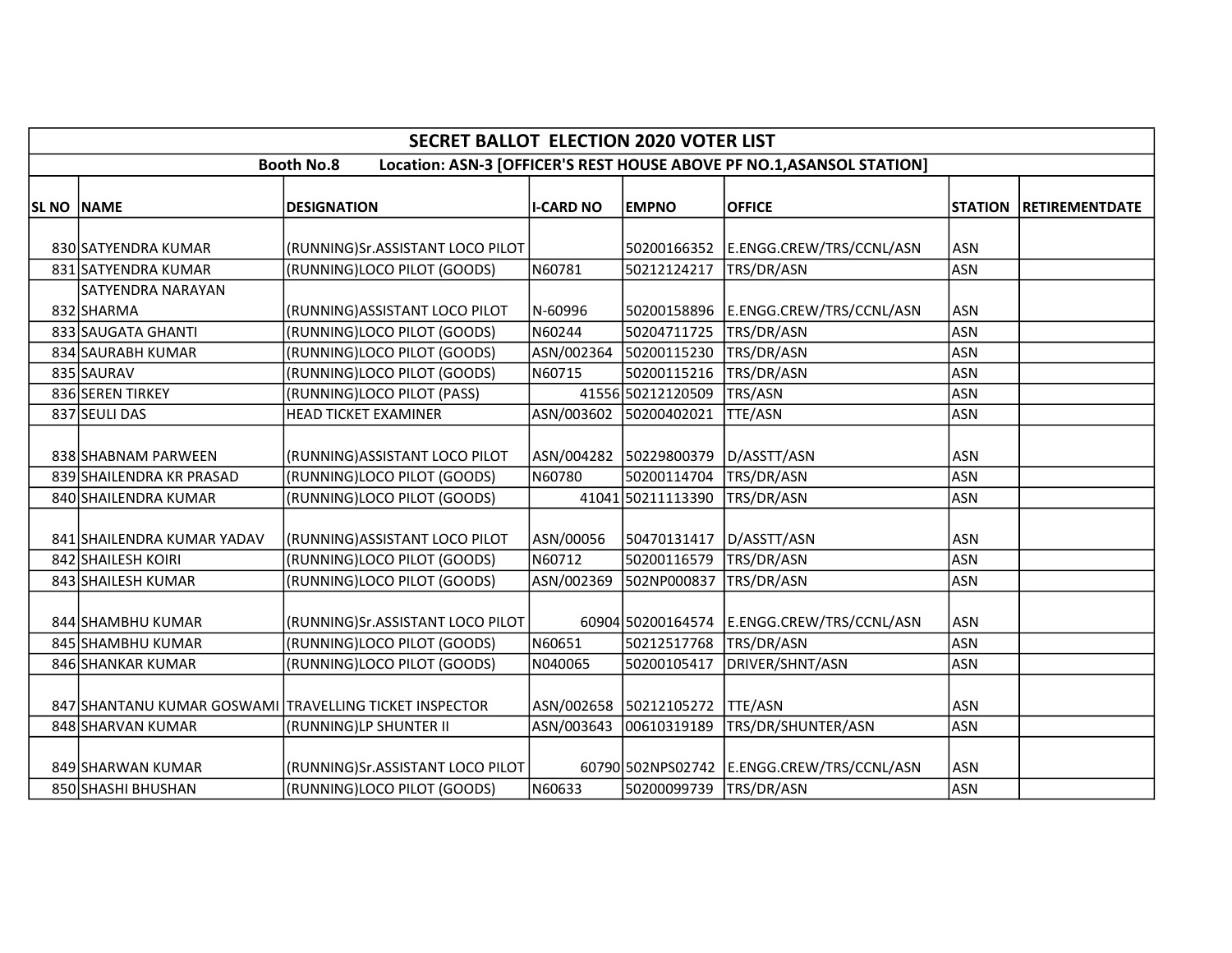|                   | <b>SECRET BALLOT ELECTION 2020 VOTER LIST</b>                                              |                                                                 |                  |                              |                                              |                          |                       |  |  |  |  |  |  |
|-------------------|--------------------------------------------------------------------------------------------|-----------------------------------------------------------------|------------------|------------------------------|----------------------------------------------|--------------------------|-----------------------|--|--|--|--|--|--|
|                   | Location: ASN-3 [OFFICER'S REST HOUSE ABOVE PF NO.1, ASANSOL STATION]<br><b>Booth No.8</b> |                                                                 |                  |                              |                                              |                          |                       |  |  |  |  |  |  |
| <b>SL NO NAME</b> |                                                                                            | <b>DESIGNATION</b>                                              | <b>I-CARD NO</b> | <b>EMPNO</b>                 | <b>OFFICE</b>                                | <b>STATION</b>           | <b>RETIREMENTDATE</b> |  |  |  |  |  |  |
|                   |                                                                                            |                                                                 |                  |                              |                                              |                          |                       |  |  |  |  |  |  |
|                   | 851 SHASHI BHUSHAN KUMAR<br>852 SHASHI KANT SINGH                                          | (RUNNING)Sr.ASSISTANT LOCO PILOT<br>(RUNNING)LOCO PILOT (GOODS) |                  | 41997 50212143352 TRS/DR/ASN | 61025 334NP004918   E.ENGG.CREW/TRS/CCNL/ASN | <b>ASN</b><br><b>ASN</b> |                       |  |  |  |  |  |  |
|                   |                                                                                            |                                                                 |                  |                              |                                              |                          |                       |  |  |  |  |  |  |
|                   | 853 SHASHI KUMAR                                                                           | (RUNNING)Sr.ASSISTANT LOCO PILOT E2-00094                       |                  |                              | 502NPS02738 E.ENGG.CREW/TRS/CCNL/ASN         | <b>ASN</b>               |                       |  |  |  |  |  |  |
|                   | 854 SHASHI KUMAR                                                                           | (RUNNING)LOCO PILOT (GOODS)                                     | N60656           | 50200114856                  | TRS/DR/ASN                                   | ASN                      |                       |  |  |  |  |  |  |
|                   | 855 SHASHI PRAKASH                                                                         | (RUNNING)LOCO PILOT (GOODS)                                     | ASN/001675       | 50200180506                  | TRS/DR/ASN                                   | <b>ASN</b>               |                       |  |  |  |  |  |  |
|                   |                                                                                            | 856 SHATRUDHAN KUMAR VERMA (RUNNING) Sr. ASSISTANT LOCO PILOT   |                  | 60755 50200178974            | E.ENGG.CREW/TRS/CCNL/ASN                     | <b>ASN</b>               |                       |  |  |  |  |  |  |
|                   | 857 SHEKHAR SINGH SAWARKAR                                                                 | (RUNNING)LOCO PILOT (GOODS)                                     | N-60718          | 502A0099612 TRS/DR/ASN       |                                              | <b>ASN</b>               |                       |  |  |  |  |  |  |
|                   | 858 SHEO SHANKAR SHAW                                                                      | <b>TECHNICIAN GR-III</b>                                        |                  | 12040621 50200405216         | LF/ASN                                       | <b>ASN</b>               |                       |  |  |  |  |  |  |
|                   | 859 SHIBANANDA MONDAL                                                                      | Sr.SECTION ENGINEER(LOCO)                                       |                  | N-12040024 50200133528       | LF/ASN                                       | ASN                      |                       |  |  |  |  |  |  |
|                   | 860 SHISH KUMAR PATEL                                                                      | (RUNNING)LOCO PILOT (GOODS)                                     |                  | 50200145646                  | TRS/DR/ASN                                   | <b>ASN</b>               |                       |  |  |  |  |  |  |
|                   | 861 SHISHIR KUMAR                                                                          | <b>HEAD TICKET EXAMINER</b>                                     | ASN/003601       | 50212134296                  | <b>TTE/ASN</b>                               | <b>ASN</b>               |                       |  |  |  |  |  |  |
|                   | 862 SHIT KUMAR                                                                             | (RUNNING)Sr.ASSISTANT LOCO PILOT                                |                  | 60769 50200178986            | E.ENGG.CREW/TRS/CCNL/ASN                     | <b>ASN</b>               |                       |  |  |  |  |  |  |
|                   | 863 SHIV SAGAR SAH                                                                         | (RUNNING)LOCO PILOT (GOODS)                                     |                  | 41474 50204760141            | TRS/ASN                                      | ASN                      |                       |  |  |  |  |  |  |
|                   | 864 SHIV KUMAR                                                                             | (RUNNING)LOCO PILOT (PASS)                                      |                  | 40975 50212098310            | TRS/ASN                                      | <b>ASN</b>               |                       |  |  |  |  |  |  |
|                   | 865 SHIV SHANKAR PRASAD                                                                    | (RUNNING)LOCO PILOT (GOODS)                                     |                  | 41465 50212125570            | TRS/DR/ASN                                   | ASN                      |                       |  |  |  |  |  |  |
|                   | 866 SHIVA NANDAN ROUTH                                                                     | (RUNNING)LOCO PILOT (MAIL/EXP)                                  |                  | 41133 50212076624            | TRS/ASN                                      | <b>ASN</b>               |                       |  |  |  |  |  |  |
|                   | 867 SHIVENDRA KUMAR                                                                        | (RUNNING) ASSISTANT LOCO PILOT                                  |                  |                              | 06529800518 E.ENGG.CREW/TRS/CCNL/ASN         | <b>ASN</b>               |                       |  |  |  |  |  |  |
|                   | 868 SHIVENDRA KUMAR                                                                        | (RUNNING)Sr.ASSISTANT LOCO PILOT                                |                  |                              | 60867 502NPS00628 E.ENGG.CREW/TRS/CCNL/ASN   | <b>ASN</b>               |                       |  |  |  |  |  |  |
|                   | 869 SHIVJEE PRASAD                                                                         | TECH.(LOCO)-I                                                   | N120275          | 50212046425                  | LF/ASN                                       | ASN                      |                       |  |  |  |  |  |  |
|                   | 870 SHREE RAM SINGH                                                                        | (RUNNING)LOCO PILOT (MAIL/EXP)                                  |                  | 41622 50212100869 TRS/ASN    |                                              | <b>ASN</b>               |                       |  |  |  |  |  |  |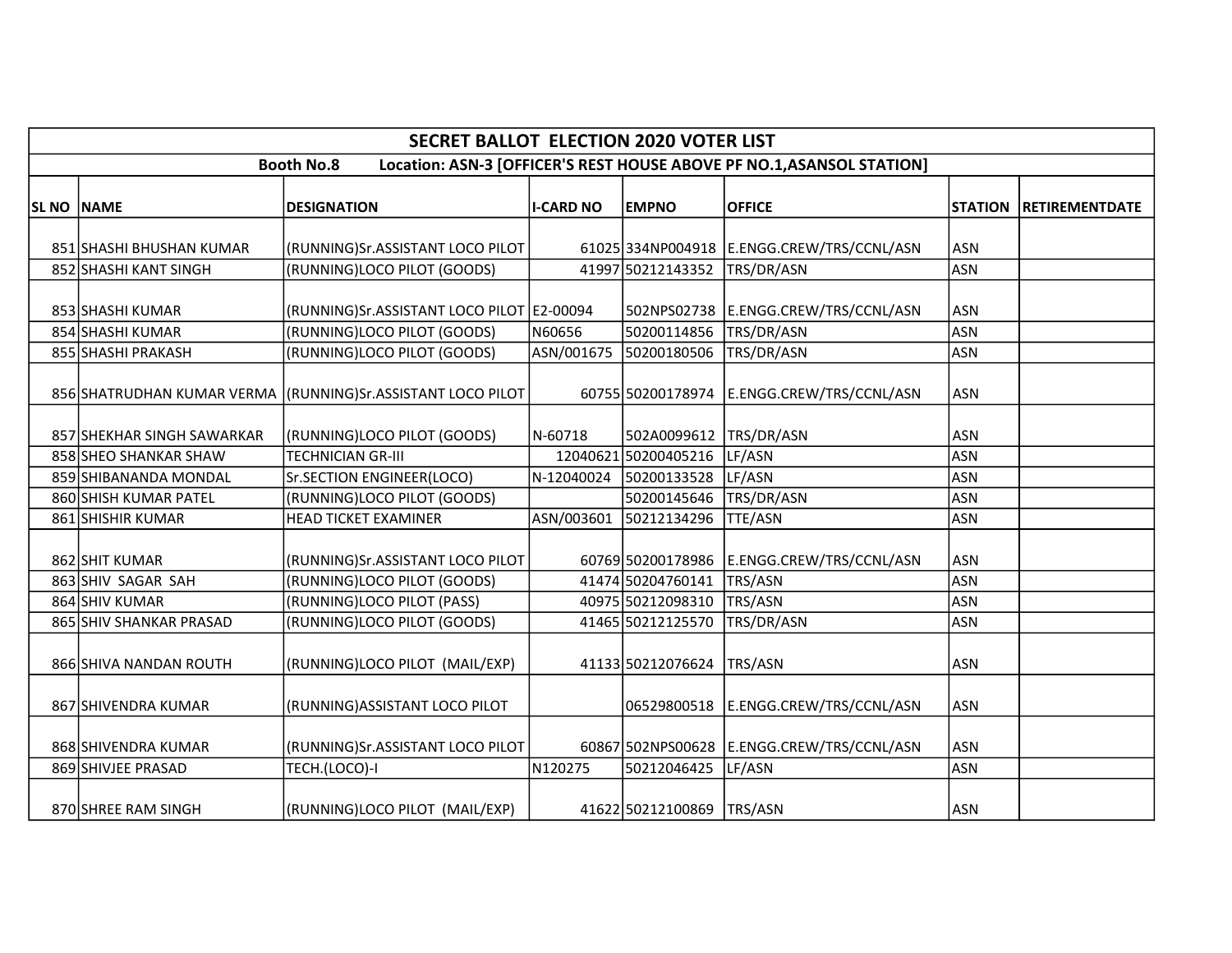|                   | <b>SECRET BALLOT ELECTION 2020 VOTER LIST</b>                                              |                                                           |                  |                        |                          |                |                       |  |  |  |  |  |
|-------------------|--------------------------------------------------------------------------------------------|-----------------------------------------------------------|------------------|------------------------|--------------------------|----------------|-----------------------|--|--|--|--|--|
|                   | Location: ASN-3 [OFFICER'S REST HOUSE ABOVE PF NO.1, ASANSOL STATION]<br><b>Booth No.8</b> |                                                           |                  |                        |                          |                |                       |  |  |  |  |  |
| <b>SL NO NAME</b> |                                                                                            | <b>DESIGNATION</b>                                        | <b>I-CARD NO</b> | <b>EMPNO</b>           | <b>OFFICE</b>            | <b>STATION</b> | <b>RETIREMENTDATE</b> |  |  |  |  |  |
|                   | 871 SHRINARAYAN SINGH                                                                      | (RUNNING)LOCO PILOT (GOODS)                               |                  | 40806 50212138400      | TRS/DR/ASN               | <b>ASN</b>     |                       |  |  |  |  |  |
|                   | 872 SHYAM BEHARI YADAV                                                                     | (RUNNING)LP SHUNTER I                                     |                  | 41021 50210090319      | TRS/DR/SHUNTER/ASN       | <b>ASN</b>     |                       |  |  |  |  |  |
|                   | 873 SHYAMAL BISWAS                                                                         | (RUNNING)LOCO PILOT (GOODS)                               | N60286           | 50203084474            | TRS/DR/ASN               | <b>ASN</b>     |                       |  |  |  |  |  |
|                   | 874 SHYAMANUJ SHARMA                                                                       | (RUNNING)Sr.ASSISTANT LOCO PILOT                          |                  | 50200163272            | E.ENGG.CREW/TRS/CCNL/ASN | <b>ASN</b>     |                       |  |  |  |  |  |
|                   | 875 SINGH BABU PURTY                                                                       | (RUNNING)LOCO PILOT (MAIL/EXP)                            |                  | 41608 50212100900      | TRS/ASN                  | <b>ASN</b>     |                       |  |  |  |  |  |
|                   | 876 SK KALIMUDDIN                                                                          | <b>HEAD TICKET EXAMINER</b>                               |                  | ASN/002575 50212120157 | <b>TTE/ASN</b>           | <b>ASN</b>     |                       |  |  |  |  |  |
|                   | 877 SK NOOR ALI                                                                            | (RUNNING)LOCO PILOT (GOODS)                               | N120362          | 50212145099            | DRIVER/SHNT/ASN          | <b>ASN</b>     |                       |  |  |  |  |  |
|                   | 878 SOM NATH MUKHERJEE                                                                     | TECH.(MECH)-I                                             | N120282          | 50212049633            | LF/ASN                   | <b>ASN</b>     |                       |  |  |  |  |  |
|                   | 879 SOMNATH SARKER                                                                         | (RUNNING)LOCO PILOT (MAIL/EXP)                            |                  | 41619 50212087269      | TRS/ASN                  | <b>ASN</b>     |                       |  |  |  |  |  |
|                   | 880 SONA PANDEY                                                                            | TECH.(T.W. DRIVER)-I(RUNNING)                             |                  | 50258 50212092587      | TW/DRVR/ASN+BRR          | <b>ASN</b>     |                       |  |  |  |  |  |
|                   | 881 SOUMEN SARKAR                                                                          | OFFICE SUPERINTENDENT                                     | N040118          | 50210105633            | LF/ASN                   | <b>ASN</b>     |                       |  |  |  |  |  |
|                   | 882 SOURABH SUMAN                                                                          | (RUNNING) ASSISTANT LOCO PILOT                            |                  | 03429802148            | E.ENGG.CREW/TRS/CCNL/ASN | <b>ASN</b>     |                       |  |  |  |  |  |
|                   | 883 SOURAV NANDI                                                                           | (RUNNING)Sr.ASSISTANT LOCO PILOT  ASN/000862  50200164811 |                  |                        | E.ENGG.CREW/TRS/CCNL/ASN | <b>ASN</b>     |                       |  |  |  |  |  |
|                   | SOURINDRA MOHAN<br>884 MAJUMDER                                                            | (RUNNING)LOCO PILOT (GOODS)                               |                  | 40866 50212081279      | TRS/ASN                  | <b>ASN</b>     |                       |  |  |  |  |  |
|                   | 885 SRAWAN KUMAR                                                                           | (RUNNING)Sr.ASSISTANT LOCO PILOT ASN/001277               |                  | 50200158380            | TRS/DR/SHUNTER/ASN       | <b>ASN</b>     |                       |  |  |  |  |  |
|                   | 886 SRI CHANDAN KUMAR                                                                      | (RUNNING)ASSISTANT LOCO PILOT                             | N12040616        | 502NPS05506            | D/ASSTT/ASN              | <b>ASN</b>     |                       |  |  |  |  |  |
|                   | 887 SRI VIKASH SWARNAKAR                                                                   | (RUNNING)ASSISTANT LOCO PILOT                             |                  | ASN/002829 18429803385 | E.ENGG.CREW/TRS/CCNL/ASN | <b>ASN</b>     |                       |  |  |  |  |  |
|                   | 888 SRIKANTA DHIBAR                                                                        | <b>HELPER</b>                                             | ASN/002396       | 03429801501            | LF/ASN                   | <b>ASN</b>     |                       |  |  |  |  |  |
|                   | 889 SRIMANTA DAWN                                                                          | (RUNNING)LOCO PILOT (GOODS)                               | NI20250          | 502A0110899            | DRIVER/SHNT/ASN          | <b>ASN</b>     |                       |  |  |  |  |  |
|                   | 890 SUBASHISH GHOSH                                                                        | (RUNNING)LOCO PILOT (GOODS)                               |                  | 41002 50212081139      | TRS/ASN                  | <b>ASN</b>     |                       |  |  |  |  |  |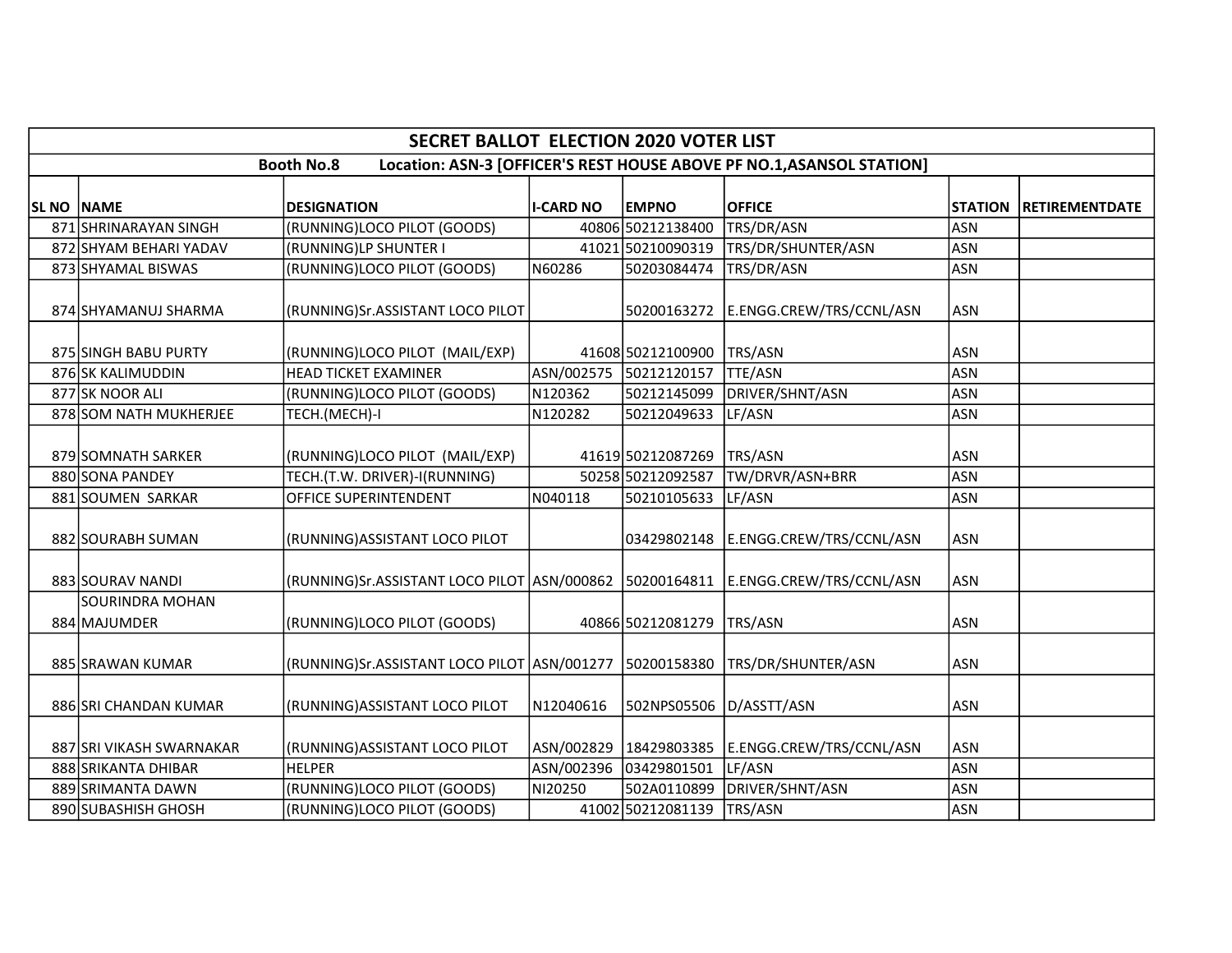|                   | <b>SECRET BALLOT ELECTION 2020 VOTER LIST</b>                                              |                                          |                  |                   |                                              |                |                       |  |  |  |  |
|-------------------|--------------------------------------------------------------------------------------------|------------------------------------------|------------------|-------------------|----------------------------------------------|----------------|-----------------------|--|--|--|--|
|                   | Location: ASN-3 [OFFICER'S REST HOUSE ABOVE PF NO.1, ASANSOL STATION]<br><b>Booth No.8</b> |                                          |                  |                   |                                              |                |                       |  |  |  |  |
| <b>SL NO NAME</b> |                                                                                            | <b>DESIGNATION</b>                       | <b>I-CARD NO</b> | <b>EMPNO</b>      | <b>OFFICE</b>                                | <b>STATION</b> | <b>RETIREMENTDATE</b> |  |  |  |  |
|                   | 891 SUBHADRA MAHATO                                                                        | <b>TRAVELLING TICKET INSPECTOR</b>       | ASN/002659       | 50205386226       | <b>TTE/ASN</b>                               | <b>ASN</b>     |                       |  |  |  |  |
|                   | 892 SUBHAJIT BHATTACHARJEE                                                                 | <b>HEAD TICKET EXAMINER</b>              | ASN/004635       | 50212118771       | <b>TTE/ASN</b>                               | <b>ASN</b>     |                       |  |  |  |  |
|                   | 893 SUBHAS CHANDRA MONDAL                                                                  | (RUNNING)LOCO PILOT (PASS)               |                  | 40900 50212035105 | TRS/ASN                                      | <b>ASN</b>     |                       |  |  |  |  |
|                   | 894 SUBHASHIS MUKHOPADHYAY                                                                 | (RUNNING)LOCO PILOT (GOODS)              |                  | 40846 50212107890 | TRS/ASN                                      | <b>ASN</b>     |                       |  |  |  |  |
|                   | 895 SUBHASIS CHATTOPADHYAY                                                                 | (RUNNING)LOCO PILOT (GOODS)              | N60630           | 50206701450       | TRS/DR/ASN                                   | <b>ASN</b>     |                       |  |  |  |  |
|                   | 896 SUBHASISH MAITY                                                                        | (RUNNING)LOCO PILOT (GOODS)              |                  | 60779 50204115041 | TRS/DR/ASN                                   | <b>ASN</b>     |                       |  |  |  |  |
|                   | 897 SUBHENDU HANSDA                                                                        | (RUNNING)LOCO PILOT (MAIL/EXP)           |                  | 41692 50212081670 | TRS/ASN                                      | <b>ASN</b>     |                       |  |  |  |  |
|                   | 898 SUBIR GHOSH                                                                            | (RUNNING)LOCO PILOT (MAIL/EXP)           |                  | 41498 50212082697 | TRS/ASN                                      | <b>ASN</b>     |                       |  |  |  |  |
|                   | 899 SUBIR PAUL                                                                             | (RUNNING)Sr.ASSISTANT LOCO PILOT         |                  |                   | 61314 50200179000 E.ENGG.CREW/TRS/CCNL/ASN   | <b>ASN</b>     |                       |  |  |  |  |
|                   | 900 SUBIR RAY                                                                              | <b>TRAVELLING TICKET INSPECTOR</b>       |                  | 30371 50208345533 | <b>TTE/ASN</b>                               | <b>ASN</b>     |                       |  |  |  |  |
|                   | 901 SUBODH KR CHOUDHARY                                                                    | (RUNNING)Sr.ASSISTANT LOCO PILOT         |                  |                   | 60733 50200181195   E.ENGG.CREW/TRS/CCNL/ASN | <b>ASN</b>     |                       |  |  |  |  |
|                   | 902 SUBODH KR NONIA                                                                        | (RUNNING)Sr.ASSISTANT LOCO PILOT N-61216 |                  |                   | 50200179012 E.ENGG.CREW/TRS/CCNL/ASN         | <b>ASN</b>     |                       |  |  |  |  |
|                   | 903 SUBODH KUMAR                                                                           | (RUNNING)LOCO PILOT (GOODS)              |                  | 41009 50212518177 | TRS/DR/ASN                                   | <b>ASN</b>     |                       |  |  |  |  |
|                   | 904 SUBODH KUMAR                                                                           | (RUNNING)LOCO PILOT (GOODS)              |                  | 332NP201352       | TRS/DR/ASN                                   | <b>ASN</b>     |                       |  |  |  |  |
|                   | 905 SUBODH KUMAR SHARMA                                                                    | (RUNNING)LOCO PILOT (GOODS)              | N60641           | 50204707369       | TRS/DR/ASN                                   | <b>ASN</b>     |                       |  |  |  |  |
|                   | 906 SUBODH RANJAN PRASAD                                                                   | (RUNNING)Sr.ASSISTANT LOCO PILOT N-61120 |                  | 50200165943       | E.ENGG.CREW/TRS/CCNL/ASN                     | <b>ASN</b>     |                       |  |  |  |  |
|                   | 907 SUBRATA BISWAS                                                                         | (RUNNING)LOCO PILOT (MAIL/EXP)           |                  | 41663 50212081619 | TRS/ASN                                      | <b>ASN</b>     |                       |  |  |  |  |
|                   | 908 SUCHIT KUMAR                                                                           | (RUNNING)Sr.ASSISTANT LOCO PILOT         |                  |                   | 50200168129 E.ENGG.CREW/TRS/CCNL/ASN         | <b>ASN</b>     |                       |  |  |  |  |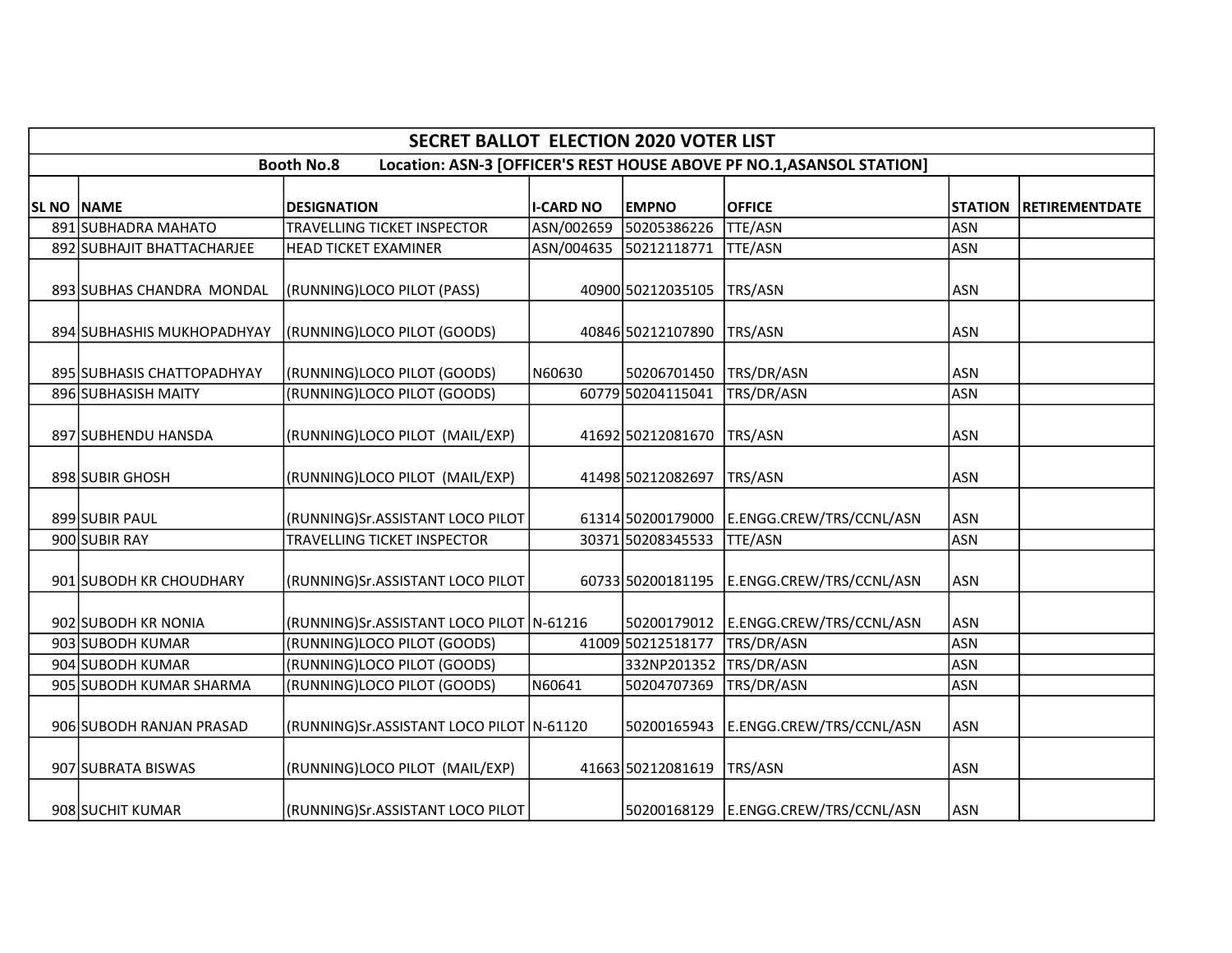|                   | <b>SECRET BALLOT ELECTION 2020 VOTER LIST</b>                                              |                                    |                  |                        |                                              |            |                        |  |  |  |  |
|-------------------|--------------------------------------------------------------------------------------------|------------------------------------|------------------|------------------------|----------------------------------------------|------------|------------------------|--|--|--|--|
|                   | Location: ASN-3 [OFFICER'S REST HOUSE ABOVE PF NO.1, ASANSOL STATION]<br><b>Booth No.8</b> |                                    |                  |                        |                                              |            |                        |  |  |  |  |
| <b>SL NO NAME</b> |                                                                                            | <b>DESIGNATION</b>                 | <b>I-CARD NO</b> | <b>EMPNO</b>           | <b>OFFICE</b>                                |            | STATION RETIREMENTDATE |  |  |  |  |
|                   |                                                                                            |                                    |                  |                        |                                              |            |                        |  |  |  |  |
|                   | 909 SUDHANSHU GOSWAMI                                                                      | (RUNNING)Sr.ASSISTANT LOCO PILOT   |                  | 61068 50200166480      | E.ENGG.CREW/TRS/CCNL/ASN                     | <b>ASN</b> |                        |  |  |  |  |
|                   | 910 SUDHIR DIWAKAR                                                                         | (RUNNING)LOCO PILOT (GOODS)        | N60526           | 50200102477            | TRS/DR/ASN                                   | <b>ASN</b> |                        |  |  |  |  |
|                   | 911 SUDHIR KUMAR                                                                           | <b>HEAD TICKET EXAMINER</b>        | ASN/001220       | 50212121599            | TTE/ASN                                      | <b>ASN</b> |                        |  |  |  |  |
|                   | 912 SUDHIR KUMAR                                                                           | (RUNNING)Sr.ASSISTANT LOCO PILOT   |                  | 61024 50200177842      | E.ENGG.CREW/TRS/CCNL/ASN                     | ASN        |                        |  |  |  |  |
|                   | 913 SUDIP MAJI                                                                             | (RUNNING) ASSISTANT LOCO PILOT     |                  | 03429801842            | E.ENGG.CREW/TRS/CCNL/ASN                     | <b>ASN</b> |                        |  |  |  |  |
|                   | 914 SUDIP MALAKAR                                                                          | (RUNNING) ASSISTANT LOCO PILOT     |                  | 50214403249            | E.ENGG.CREW/TRS/CCNL/ASN                     | ASN        |                        |  |  |  |  |
|                   | 915 SUJATA HALDER                                                                          | <b>TRAVELLING TICKET INSPECTOR</b> |                  | 30884 50212115411      | <b>TTE/ASN</b>                               | <b>ASN</b> |                        |  |  |  |  |
|                   | 916 SUJAY KUMAR                                                                            | (RUNNING)LOCO PILOT (GOODS)        |                  | 60732 50220090751      | TRS/DR/ASN                                   | <b>ASN</b> |                        |  |  |  |  |
|                   | 917 SUJEET XALXO                                                                           | (RUNNING)LOCO PILOT (GOODS)        |                  | 502NP201116            | TRS/DR/ASN                                   | <b>ASN</b> |                        |  |  |  |  |
|                   | 918 SUJIT KUMAR                                                                            | TRAVELLING TICKET INSPECTOR        | ASN/002665       | 50211080929            | TTE/ASN                                      | <b>ASN</b> |                        |  |  |  |  |
|                   | 919 SUJIT KUMAR                                                                            | TRAVELLING TICKET INSPECTOR        | ASN/002660       | 50212128661            | <b>TTE/ASN</b>                               | <b>ASN</b> |                        |  |  |  |  |
|                   | 920 SUJIT KUMAR                                                                            | (RUNNING) ASSISTANT LOCO PILOT     |                  | ASN/001335 27223002410 | E.ENGG.CREW/TRS/CCNL/ASN                     | <b>ASN</b> |                        |  |  |  |  |
|                   | 921 SUJIT KUMAR SINGH                                                                      | TRAVELLING TICKET INSPECTOR        |                  | ASN/002657 50212100640 | TTE/ASN                                      | <b>ASN</b> |                        |  |  |  |  |
|                   | 922 SUJIT KUMAR SINGH                                                                      | (RUNNING)LOCO PILOT (GOODS)        |                  | ASN/002350 50207704665 | TRS/DR/ASN                                   | <b>ASN</b> |                        |  |  |  |  |
|                   | 923 SUJOY MAJI                                                                             | (RUNNING)LOCO PILOT (GOODS)        | ASN/002876       | 50220090367            | TRS/DR/ASN                                   | <b>ASN</b> |                        |  |  |  |  |
|                   | 924 SUKANTA KUNDU                                                                          | (RUNNING) ASSISTANT LOCO PILOT     |                  | ASN/003864 50200004315 | E.ENGG.CREW/TRS/CCNL/ASN                     | ASN        |                        |  |  |  |  |
|                   | 925 SUKHDEO MAHATO                                                                         | (RUNNING)Sr.ASSISTANT LOCO PILOT   |                  | 41792 50212076569      | E.ENGG.CREW/TRS/CCNL/ASN                     | <b>ASN</b> |                        |  |  |  |  |
|                   | 926 SUKHWENDRA KUMAR                                                                       | (RUNNING)LOCO PILOT (GOODS)        |                  | ASN/001678 50200114686 | TRS/DR/ASN                                   | <b>ASN</b> |                        |  |  |  |  |
|                   | 927 SUKUMAR DAS                                                                            | (RUNNING)LOCO PILOT (GOODS)        |                  | 40945 50212124813      | TRS/DR/ASN                                   | <b>ASN</b> |                        |  |  |  |  |
|                   | 928 SUKUMAR MONDAL                                                                         | (RUNNING)LOCO PILOT (GOODS)        |                  | 50209541299            | TRS/DR/ASN                                   | <b>ASN</b> |                        |  |  |  |  |
|                   | 929 SUMAN KUJUR                                                                            | (RUNNING)Sr.ASSISTANT LOCO PILOT   |                  |                        | 40800 50212097548   E.ENGG.CREW/TRS/CCNL/ASN | ASN        |                        |  |  |  |  |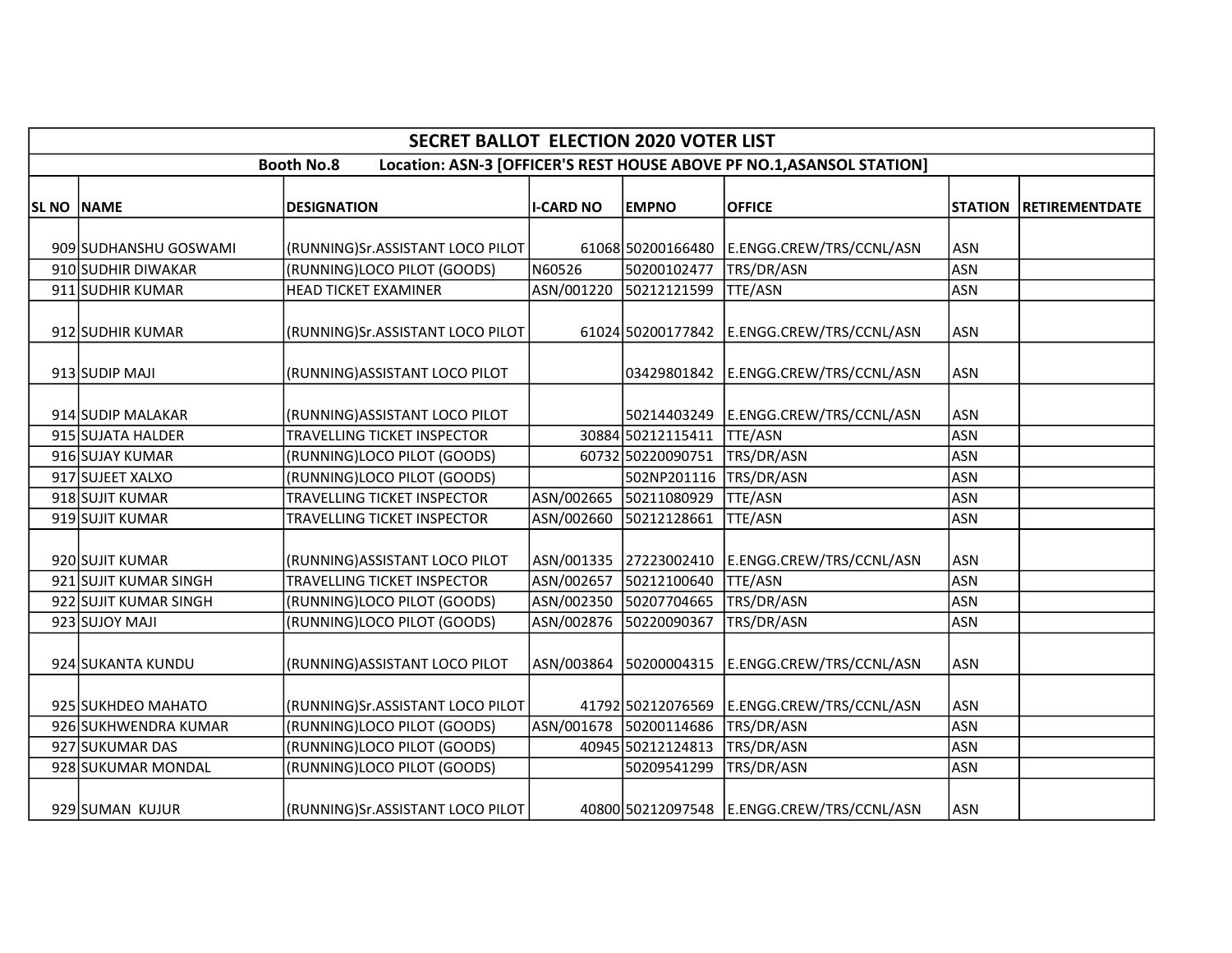| <b>SECRET BALLOT ELECTION 2020 VOTER LIST</b>                                              |                           |                                                         |                  |                        |                                            |                |                       |  |  |  |
|--------------------------------------------------------------------------------------------|---------------------------|---------------------------------------------------------|------------------|------------------------|--------------------------------------------|----------------|-----------------------|--|--|--|
| Location: ASN-3 [OFFICER'S REST HOUSE ABOVE PF NO.1, ASANSOL STATION]<br><b>Booth No.8</b> |                           |                                                         |                  |                        |                                            |                |                       |  |  |  |
| <b>SL NO NAME</b>                                                                          |                           | <b>DESIGNATION</b>                                      | <b>I-CARD NO</b> | <b>EMPNO</b>           | <b>OFFICE</b>                              | <b>STATION</b> | <b>RETIREMENTDATE</b> |  |  |  |
|                                                                                            | 930 SUMAN PANDAY          | (RUNNING)LOCO PILOT (GOODS)                             | N60309           | 50200060276            | TRS/DR/ASN                                 | <b>ASN</b>     |                       |  |  |  |
|                                                                                            | 931 SUMAN PRADEEP BARA    | (RUNNING)LOCO PILOT (GOODS)                             | ASN/003075       | 50210341780            | TRS/DR/ASN                                 | <b>ASN</b>     |                       |  |  |  |
|                                                                                            | 932 SUMAN RANJAN          | (RUNNING)Sr.ASSISTANT LOCO PILOT                        |                  |                        | 61265 50200179036 E.ENGG.CREW/TRS/CCNL/ASN | <b>ASN</b>     |                       |  |  |  |
|                                                                                            | 933 SUMAN SAURAV          | (RUNNING)Sr.ASSISTANT LOCO PILOT N-67085                |                  | 50200162620            | E.ENGG.CREW/TRS/CCNL/ASN                   | <b>ASN</b>     |                       |  |  |  |
|                                                                                            | 934 SUMANTA MANDAL        | <b>TECH.(CRANE DRIVER)-II</b>                           | N120278          | 50200106616            | LF/ASN                                     | <b>ASN</b>     |                       |  |  |  |
|                                                                                            | 935 SUMIT KUMAR SHAW      | (RUNNING) ASSISTANT LOCO PILOT                          |                  | ASN/001712 50714508455 | E.ENGG.CREW/TRS/CCNL/ASN                   | <b>ASN</b>     |                       |  |  |  |
|                                                                                            | 936 SUMITRA BALA DASI     | <b>TEA MAKER</b>                                        |                  | 60661 50200109228      | LOCO/CANTN/ASN                             | <b>ASN</b>     |                       |  |  |  |
|                                                                                            | 937 SUNIL CHATTERJEE      | (RUNNING)LP SHUNTER I                                   |                  | 41533 50212004388      | TRS/DR/SHUNTER/ASN                         | <b>ASN</b>     |                       |  |  |  |
|                                                                                            | 938 SUNIL GAWASKAR        | (RUNNING)Sr.ASSISTANT LOCO PILOT                        |                  | 50881300083            | E.ENGG.CREW/TRS/CCNL/ASN                   | <b>ASN</b>     |                       |  |  |  |
|                                                                                            | 939 SUNIL KUMAR           | (RUNNING)Sr.ASSISTANT LOCO PILOT N-61112                |                  | 50200166297            | E.ENGG.CREW/TRS/CCNL/ASN                   | <b>ASN</b>     |                       |  |  |  |
|                                                                                            | 940 SUNIL KUMAR           | (RUNNING)LOCO PILOT (GOODS)                             | ASN/002367       | 50200114662            | TRS/DR/ASN                                 | <b>ASN</b>     |                       |  |  |  |
|                                                                                            | 941 SUNIL KUMAR           | (RUNNING)LOCO PILOT (GOODS)                             | N60758           | 50200114789            | TRS/DR/ASN                                 | <b>ASN</b>     |                       |  |  |  |
|                                                                                            | 942 SUNIL KUMAR           | (RUNNING)Sr.ASSISTANT LOCO PILOT                        |                  | 60998 50200159074      | TRS/DR/SHUNTER/ASN                         | <b>ASN</b>     |                       |  |  |  |
|                                                                                            | 943 SUNIL KUMAR           | (RUNNING)Sr.ASSISTANT LOCO PILOT N-61161                |                  | 50200161172            | TRS/DR/SHUNTER/ASN                         | <b>ASN</b>     |                       |  |  |  |
|                                                                                            | 944 SUNIL KUMAR CHOUDHARY | (RUNNING)LOCO PILOT (GOODS)                             | ASN/000890       | 50210097624            | DRIVER/SHNT/ASN                            | <b>ASN</b>     |                       |  |  |  |
|                                                                                            | 945 SUNIL KUMAR GUPTA     | (RUNNING)LOCO PILOT (GOODS)                             | N60489           | 50200035877            | TRS/DR/ASN                                 | <b>ASN</b>     |                       |  |  |  |
|                                                                                            | 946 SUNIL KUMAR SHAW      | (RUNNING)Sr.ASSISTANT LOCO PILOT                        |                  | 50200164847            | E.ENGG.CREW/TRS/CCNL/ASN                   | <b>ASN</b>     |                       |  |  |  |
|                                                                                            | 947 SUNIL KUMAR SINGH     | (RUNNING)Sr.ASSISTANT LOCO PILOT ASN/000884 50203515450 |                  |                        | D/ASSTT/ASN                                | <b>ASN</b>     |                       |  |  |  |
|                                                                                            | 948 SUNIL KUMAR SINHA     | (RUNNING)LOCO PILOT (GOODS)                             |                  | 41453 50206452991      | TRS/DR/ASN                                 | <b>ASN</b>     |                       |  |  |  |
|                                                                                            | 949 SUPRAVAS MONDAL       | (RUNNING)LOCO PILOT (GOODS)                             |                  | 41182 50212133620      | TRS/DR/ASN                                 | <b>ASN</b>     |                       |  |  |  |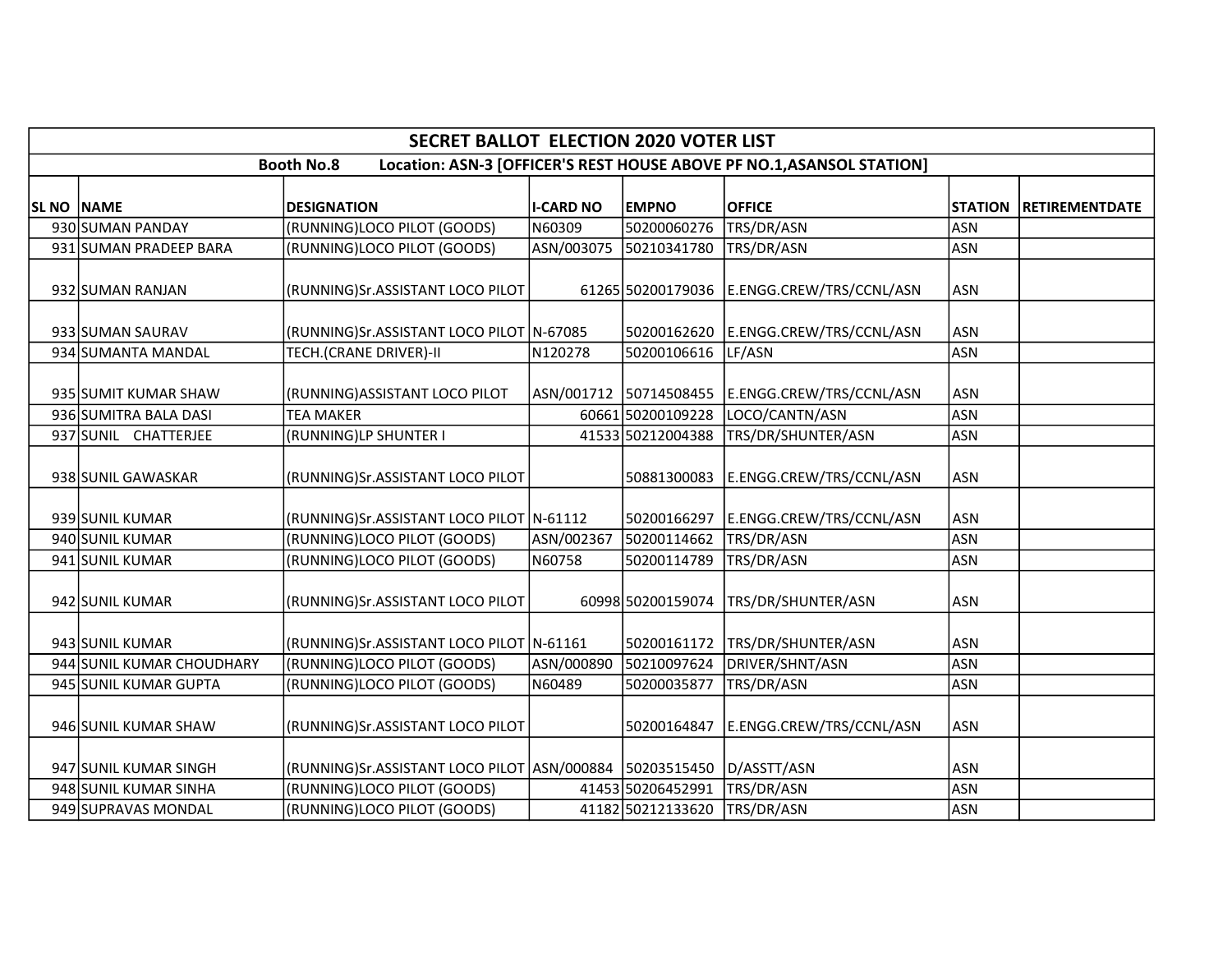| <b>SECRET BALLOT ELECTION 2020 VOTER LIST</b>                                              |                          |                                            |                  |                        |                                              |                |                       |  |  |  |
|--------------------------------------------------------------------------------------------|--------------------------|--------------------------------------------|------------------|------------------------|----------------------------------------------|----------------|-----------------------|--|--|--|
| Location: ASN-3 [OFFICER'S REST HOUSE ABOVE PF NO.1, ASANSOL STATION]<br><b>Booth No.8</b> |                          |                                            |                  |                        |                                              |                |                       |  |  |  |
| <b>SL NO NAME</b>                                                                          |                          | <b>DESIGNATION</b>                         | <b>I-CARD NO</b> | <b>EMPNO</b>           | <b>OFFICE</b>                                | <b>STATION</b> | <b>RETIREMENTDATE</b> |  |  |  |
|                                                                                            | 950 SURAJ DEO BHAGAT     | (RUNNING)Sr.ASSISTANT LOCO PILOT NIZO40517 |                  | 50200162097            | D/ASSTT/ASN                                  | ASN            |                       |  |  |  |
|                                                                                            | 951 SURAJ KUMAR          | (RUNNING)LOCO PILOT (GOODS)                |                  | 60637 50200108406      | TRS/DR/ASN                                   | <b>ASN</b>     |                       |  |  |  |
|                                                                                            | 952 SURAJ KUMAR          | (RUNNING)LOCO PILOT (GOODS)                | ASN/003898       | 50236401837            | TRS/DR/ASN                                   | <b>ASN</b>     |                       |  |  |  |
|                                                                                            | 953 SURAJ KUMAR          | (RUNNING)Sr.ASSISTANT LOCO PILOT           |                  | 60727 50200180350      | E.ENGG.CREW/TRS/CCNL/ASN                     | <b>ASN</b>     |                       |  |  |  |
|                                                                                            | 954 SURAJIT CHAKRABORTY  | (RUNNING)LOCO PILOT (PASS)                 | N60173           | 50212097755            | <b>TRS/ASN</b>                               | <b>ASN</b>     |                       |  |  |  |
|                                                                                            | 955 SURENDRA PRASAD      | <b>KHALASI HELPER</b>                      | D-00066          | 50200405371            | LF/ASN                                       | <b>ASN</b>     |                       |  |  |  |
|                                                                                            | 956 SURENDRA BHAGAT      | (RUNNING)LOCO PILOT (GOODS)                | ASN/002354       | 50220082850            | TRS/DR/ASN                                   | <b>ASN</b>     |                       |  |  |  |
|                                                                                            | 957 SURENDRA KUMAR       | (RUNNING)Sr.ASSISTANT LOCO PILOT           |                  |                        | 60763 50200163168   E.ENGG.CREW/TRS/CCNL/ASN | <b>ASN</b>     |                       |  |  |  |
|                                                                                            | 958 SURENDRA KUMAR       | (RUNNING)LOCO PILOT (PASS)                 | N60642           | 50212098383            | TRS/ASN                                      | <b>ASN</b>     |                       |  |  |  |
|                                                                                            | 959 SURENDRA KUMAR MEENA | (RUNNING) ASSISTANT LOCO PILOT             |                  | ASN/002815 03429802008 | E.ENGG.CREW/TRS/CCNL/ASN                     | <b>ASN</b>     |                       |  |  |  |
|                                                                                            | 960 SURESH KUMAR MANDAL  | (RUNNING) ASSISTANT LOCO PILOT             |                  | 09229800611            | E.ENGG.CREW/TRS/CCNL/ASN                     | ASN            |                       |  |  |  |
|                                                                                            | 961 SURESH PASWAN        | CH. DEPOT MATERIAL<br>SUPERINTENDENT       |                  | ASN/001152 50204754037 | DF/UDL/ARTISAN                               | ASN            |                       |  |  |  |
|                                                                                            | 962 SURESH PRASAD        | (RUNNING)LOCO PILOT (GOODS)                |                  | 40880 50210092894      | TRS/DR/ASN                                   | <b>ASN</b>     |                       |  |  |  |
|                                                                                            | 963 SURESH SINGH         | (RUNNING)Sr.ASSISTANT LOCO PILOT           |                  | 61312 50200161433      | E.ENGG.CREW/TRS/CCNL/ASN                     | <b>ASN</b>     |                       |  |  |  |
|                                                                                            | 964 SURUCHI KUMARI       | (RUNNING)LOCO PILOT (GOODS)                | ASN/002820       | 50200155962            | TRS/DR/ASN                                   | <b>ASN</b>     |                       |  |  |  |
|                                                                                            | 965 SURYA KANT MANI      | (RUNNING) ASSISTANT LOCO PILOT             |                  | ASN/003852 03429801266 | E.ENGG.CREW/TRS/CCNL/ASN                     | <b>ASN</b>     |                       |  |  |  |
|                                                                                            | 966 SURYA KUMAR NIRALA   | (RUNNING)LOCO PILOT (GOODS)                |                  | 40966 50212128260      | TRS/DR/ASN                                   | <b>ASN</b>     |                       |  |  |  |
|                                                                                            | 967 SURYA PRATAP KUMAR   | (RUNNING)Sr.ASSISTANT LOCO PILOT           |                  | 6266 50200165906       | E.ENGG.CREW/TRS/CCNL/ASN                     | <b>ASN</b>     |                       |  |  |  |
|                                                                                            | 968 SUSHANTA BOSE        | (RUNNING)LOCO PILOT (GOODS)                |                  | 40899 50212081267      | TRS/ASN                                      | <b>ASN</b>     |                       |  |  |  |
|                                                                                            | 969 SUSHAR KUMAR GHOSH   | (RUNNING)LOCO PILOT (GOODS)                | N040111          | 50204636831            | DRIVER/SHNT/ASN                              | <b>ASN</b>     |                       |  |  |  |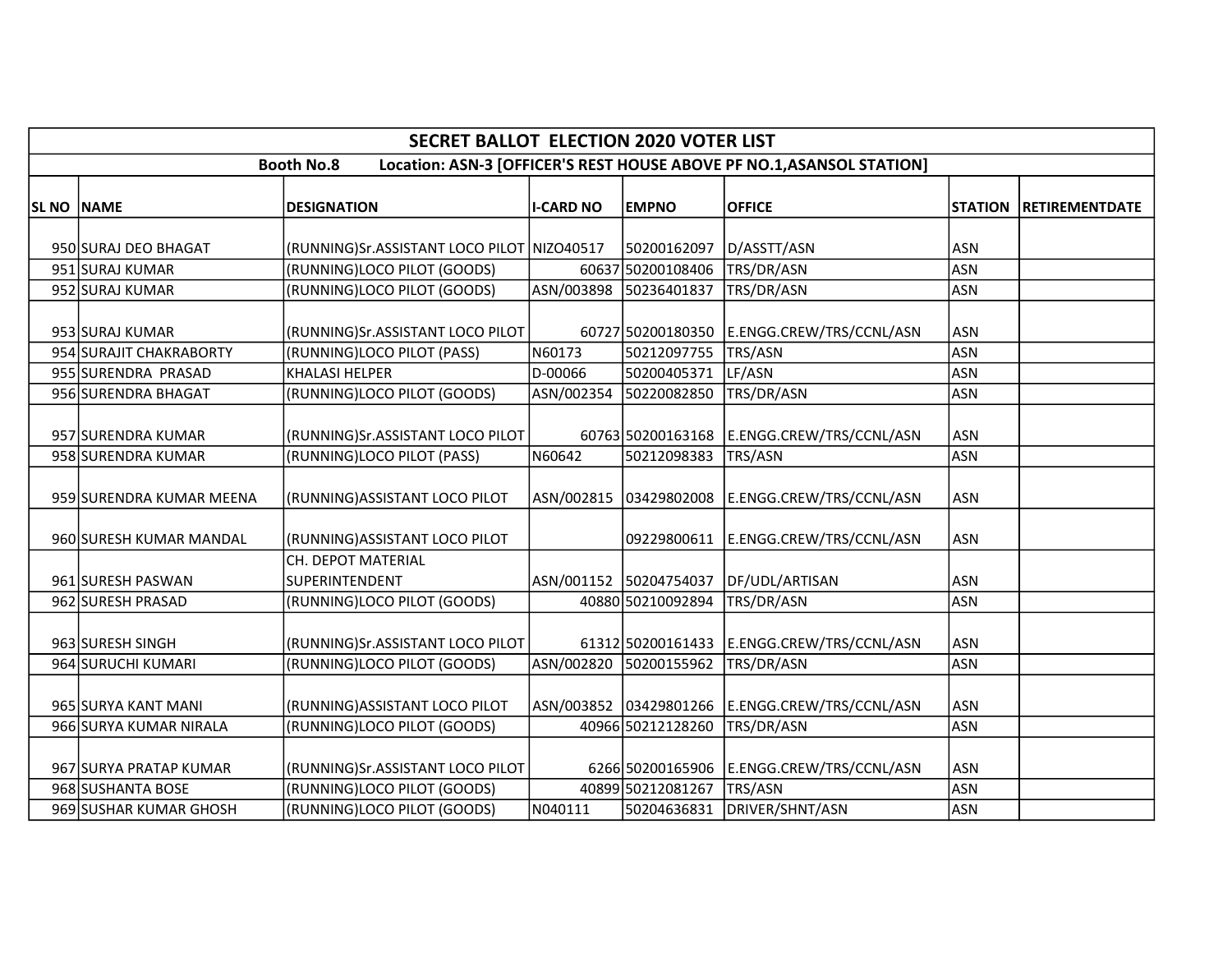| <b>SECRET BALLOT ELECTION 2020 VOTER LIST</b>                                              |                            |                                    |                  |                        |                          |                |                       |  |  |
|--------------------------------------------------------------------------------------------|----------------------------|------------------------------------|------------------|------------------------|--------------------------|----------------|-----------------------|--|--|
| Location: ASN-3 [OFFICER'S REST HOUSE ABOVE PF NO.1, ASANSOL STATION]<br><b>Booth No.8</b> |                            |                                    |                  |                        |                          |                |                       |  |  |
| SL NO NAME                                                                                 |                            | <b>DESIGNATION</b>                 | <b>I-CARD NO</b> | <b>EMPNO</b>           | <b>OFFICE</b>            | <b>STATION</b> | <b>RETIREMENTDATE</b> |  |  |
|                                                                                            | 970 SUSHIL KUMAR PITTER    | (RUNNING)LOCO PILOT (GOODS)        | N60515           | 50204608203            | TRS/DR/ASN               | <b>ASN</b>     |                       |  |  |
|                                                                                            | 971 SUSHIL KUMAR SINHA     | (RUNNING)LOCO PILOT (GOODS)        | ASN/002357       | 50389310100            | TRS/DR/ASN               | <b>ASN</b>     |                       |  |  |
|                                                                                            | 972 SUSHMITA DAS           | <b>HEAD TICKET EXAMINER</b>        | ASN/003603       | 50200134028            | <b>TTE/ASN</b>           | <b>ASN</b>     |                       |  |  |
|                                                                                            | 973 SUVASIS MONDAL         | TRAVELLING TICKET INSPECTOR        | ASN/002655       | 50212091431            | TTE/ASN                  | <b>ASN</b>     |                       |  |  |
|                                                                                            | SWAPAN KUMAR               |                                    |                  |                        |                          |                |                       |  |  |
|                                                                                            | 974 CHAKRABORTY            | (RUNNING)LP SHUNTER I              |                  | 41042 50212055244      | TRS/DR/SHUNTER/ASN       | <b>ASN</b>     |                       |  |  |
|                                                                                            | 975 SWAPAN KUMAR DUTTA     | TRAVELLING TICKET INSPECTOR        |                  | ASN/002656 50205535670 | <b>TTE/ASN</b>           | <b>ASN</b>     |                       |  |  |
|                                                                                            | 976 SWAPAN KUMAR METE      | (RUNNING)LP SHUNTER I              |                  | 41418 50212043394      | TRS/DR/SHUNTER/ASN       | <b>ASN</b>     |                       |  |  |
|                                                                                            | 977 SWARUP CHATTERJEE      | (RUNNING)LOCO PILOT (GOODS)        | N60595           | 50209412463            | TRS/DR/ASN               | <b>ASN</b>     |                       |  |  |
|                                                                                            | 978 SYED MOHAMMED SOHAIL   | <b>HEAD TICKET EXAMINER</b>        | ASN/002592       | 50203066368            | TTE/ASN                  | <b>ASN</b>     |                       |  |  |
|                                                                                            | 979 TAJ MOHAMMAD           | (RUNNING) ASSISTANT LOCO PILOT     |                  | 03429801827            | E.ENGG.CREW/TRS/CCNL/ASN | <b>ASN</b>     |                       |  |  |
|                                                                                            | 980 TANMOY ADHIKARI        | (RUNNING)Sr.ASSISTANT LOCO PILOT   |                  | 50200162437            | E.ENGG.CREW/TRS/CCNL/ASN | <b>ASN</b>     |                       |  |  |
|                                                                                            | 981 TANU DATTA             | <b>TRAVELLING TICKET INSPECTOR</b> |                  | ASN/002667 50212091650 | <b>TTE/ASN</b>           | <b>ASN</b>     |                       |  |  |
|                                                                                            | 982 TAPAN KUMAR DAS        | SALESMAN                           |                  | 10467 50212088020      | LOCO/CANTN/ASN           | <b>ASN</b>     |                       |  |  |
|                                                                                            | 983 TAPAN KUMAR MAHARA     | (RUNNING)LOCO PILOT (MAIL/EXP)     |                  | 41673 50212076429      | TRS/ASN                  | <b>ASN</b>     |                       |  |  |
|                                                                                            | 984 TAPAS KUMAR NANDY      | (RUNNING)LOCO PILOT (PASS)         |                  | 50212087051            | TRS/ASN                  | <b>ASN</b>     |                       |  |  |
|                                                                                            | 985 TAPAS SARKAR           | (RUNNING)LOCO PILOT (GOODS)        |                  | 40986 50208072930      | TRS/DR/ASN               | <b>ASN</b>     |                       |  |  |
|                                                                                            | 986 TARKESHWAR RAM         | <b>HEAD TICKET EXAMINER</b>        |                  | ASN/003733 50212075383 | <b>TTE/ASN</b>           | <b>ASN</b>     |                       |  |  |
|                                                                                            | 987 TARUN KUMAR DAS        | OFFICE SUPERINTENDENT              |                  | 80144 50212078591      | LF/ASN                   | <b>ASN</b>     |                       |  |  |
|                                                                                            | 988 TARUN HALDAR           | (RUNNING)LOCO PILOT (GOODS)        |                  | 27309411598            | TRS/DR/ASN               | <b>ASN</b>     |                       |  |  |
|                                                                                            | 989 TARUN KUMAR DATTA      | (RUNNING)LOCO PILOT (GOODS)        |                  | 41059 50212133619      | TRS/DR/ASN               | <b>ASN</b>     |                       |  |  |
|                                                                                            | 990 TINKU KUMAR            | (RUNNING)Sr.ASSISTANT LOCO PILOT   |                  | 61344 50200168180      | E.ENGG.CREW/TRS/CCNL/ASN | <b>ASN</b>     |                       |  |  |
|                                                                                            | 991 TINKU SINGH            | (RUNNING)LOCO PILOT (GOODS)        | NIZO40351        | 50200402047            | DRIVER/SHNT/ASN          | <b>ASN</b>     |                       |  |  |
|                                                                                            | 992 TRIKESHWAR NATH TRIDEO | (RUNNING)LOCO PILOT (GOODS)        | N60436           | 50212123821            | TRS/DR/ASN               | <b>ASN</b>     |                       |  |  |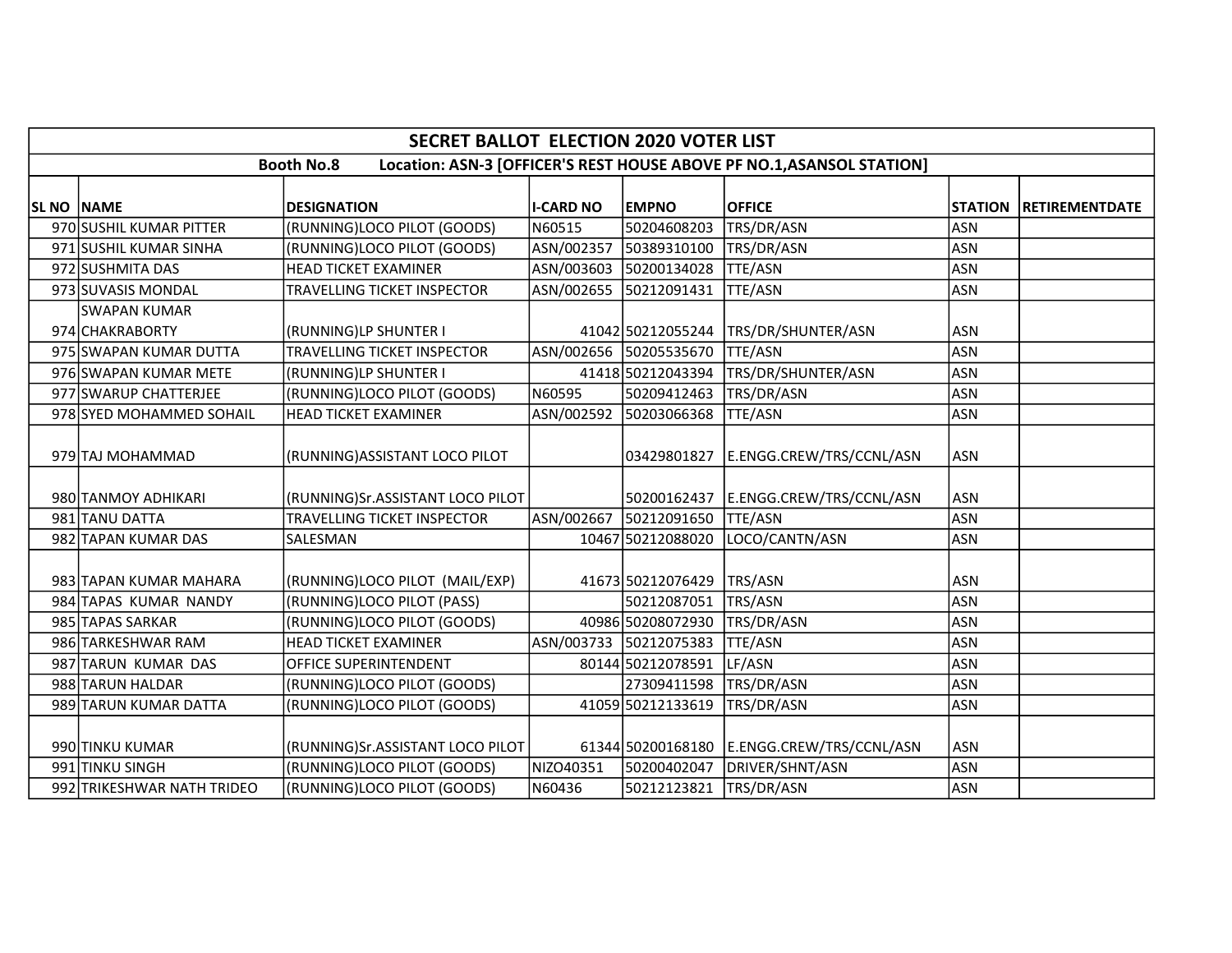|                                                                                            | <b>SECRET BALLOT ELECTION 2020 VOTER LIST</b> |                                                           |                  |                        |                                                 |                |                       |  |  |  |
|--------------------------------------------------------------------------------------------|-----------------------------------------------|-----------------------------------------------------------|------------------|------------------------|-------------------------------------------------|----------------|-----------------------|--|--|--|
| <b>Booth No.8</b><br>Location: ASN-3 [OFFICER'S REST HOUSE ABOVE PF NO.1, ASANSOL STATION] |                                               |                                                           |                  |                        |                                                 |                |                       |  |  |  |
| <b>SL NO NAME</b>                                                                          |                                               | <b>DESIGNATION</b>                                        | <b>I-CARD NO</b> | <b>EMPNO</b>           | <b>OFFICE</b>                                   | <b>STATION</b> | <b>RETIREMENTDATE</b> |  |  |  |
|                                                                                            |                                               |                                                           |                  |                        |                                                 |                |                       |  |  |  |
|                                                                                            | 993 TUBAI MUKHERJEE                           | (RUNNING) ASSISTANT LOCO PILOT                            |                  |                        | ASN/004006 27529802559 E.ENGG.CREW/TRS/CCNL/ASN | ASN            |                       |  |  |  |
|                                                                                            | 994 TUSAR KANTI ROY                           | (RUNNING)LOCO PILOT (GOODS)                               | N120254          | 50212078610            | DRIVER/SHNT/ASN                                 | <b>ASN</b>     |                       |  |  |  |
|                                                                                            | 995 UDAY KUMAR MANDAL                         | (RUNNING)Sr.ASSISTANT LOCO PILOT ASN/000873               |                  |                        | 502NPS00575   E.ENGG.CREW/TRS/CCNL/ASN          | <b>ASN</b>     |                       |  |  |  |
|                                                                                            | 996 UDAY KUMAR MEHTA                          | (RUNNING)Sr.ASSISTANT LOCO PILOT                          |                  |                        | 502NPS05435 E.ENGG.CREW/TRS/CCNL/ASN            | <b>ASN</b>     |                       |  |  |  |
|                                                                                            | 997 UJJAL BHAKAT                              | <b>TECHNICIAN GR-II</b>                                   |                  | 12040870 50200170290   | LF/ASN                                          | <b>ASN</b>     |                       |  |  |  |
|                                                                                            | 998 UJJAL DEY                                 | (RUNNING)Sr.ASSISTANT LOCO PILOT                          |                  |                        | 50200166108 E.ENGG.CREW/TRS/CCNL/ASN            | <b>ASN</b>     |                       |  |  |  |
|                                                                                            | 999 UMA SANKAR TRIPATHI                       | (RUNNING)LP SHUNTER I                                     |                  | 40069 50212116683      | TRS/DR/SHUNTER/ASN                              | <b>ASN</b>     |                       |  |  |  |
|                                                                                            | 1000 UMA SHANKAR PASWAN                       | (RUNNING)LOCO PILOT (GOODS)                               | ASN/002405       | 50212127292            | TRS/DR/ASN                                      | <b>ASN</b>     |                       |  |  |  |
|                                                                                            | 1001 UMESH GOPE                               | (RUNNING)LOCO PILOT (GOODS)                               | N040193          | 50288944530            | DRIVER/SHNT/ASN                                 | <b>ASN</b>     |                       |  |  |  |
|                                                                                            | 1002 UMESH KUMAR                              | (RUNNING)LOCO PILOT (GOODS)                               | ASN/002365       | 50212143376            | TRS/DR/ASN                                      | <b>ASN</b>     |                       |  |  |  |
|                                                                                            | 1003 UMESH KUMAR                              | TRAVELLING TICKET INSPECTOR                               | ASN/002668       | 50212105211            | <b>TTE/ASN</b>                                  | <b>ASN</b>     |                       |  |  |  |
|                                                                                            | 1004 UMESH KUMAR DAS                          | (RUNNING) ASSISTANT LOCO PILOT                            |                  |                        | 03429802131 E.ENGG.CREW/TRS/CCNL/ASN            | <b>ASN</b>     |                       |  |  |  |
|                                                                                            | 1005 UMESH RAM                                | <b>TRAVELLING TICKET INSPECTOR</b>                        |                  | ASN/002646 50212103743 | <b>TTE/ASN</b>                                  | <b>ASN</b>     |                       |  |  |  |
|                                                                                            | 1006 UPENDRA KUMAR                            | (RUNNING)Sr.ASSISTANT LOCO PILOT                          |                  |                        | 60634 50200163806 E.ENGG.CREW/TRS/CCNL/ASN      | <b>ASN</b>     |                       |  |  |  |
|                                                                                            |                                               | 1007 UPENDRA KUMAR CHAURASIA (RUNNING) LOCO PILOT (GOODS) | N60623           | 50200102489            | TRS/DR/ASN                                      | <b>ASN</b>     |                       |  |  |  |
|                                                                                            | 1008 UPENDRA PRASAD                           | (RUNNING)LOCO PILOT (GOODS)                               |                  | 41010 50212124345      | TRS/DR/ASN                                      | <b>ASN</b>     |                       |  |  |  |
|                                                                                            | 1009 UTAM PRAKASH SINGH                       | (RUNNING)LOCO PILOT (GOODS)                               | N60479           | 50200101424            | TRS/DR/ASN                                      | <b>ASN</b>     |                       |  |  |  |
|                                                                                            | 1010 UTPAL NAG                                | (RUNNING)LOCO PILOT (GOODS)                               |                  | 40847 50212108662      | TRS/DR/ASN                                      | <b>ASN</b>     |                       |  |  |  |
|                                                                                            | 1011 UTPAL ROY                                | TECH.(MECH)-II                                            |                  | 12040289 50219303622   | LF/ASN                                          | <b>ASN</b>     |                       |  |  |  |
|                                                                                            | 1012 UTTAM HALDER                             | <b>HELPER</b>                                             | D-00061          | 03429801506            | LF/ASN                                          | <b>ASN</b>     |                       |  |  |  |
|                                                                                            | 1013 UTTAM KUMAR PARAMANIK                    | (RUNNING)LOCO PILOT (GOODS)                               |                  |                        | 80855 50212136219 DRIVER/SHNT/ASN               | <b>ASN</b>     |                       |  |  |  |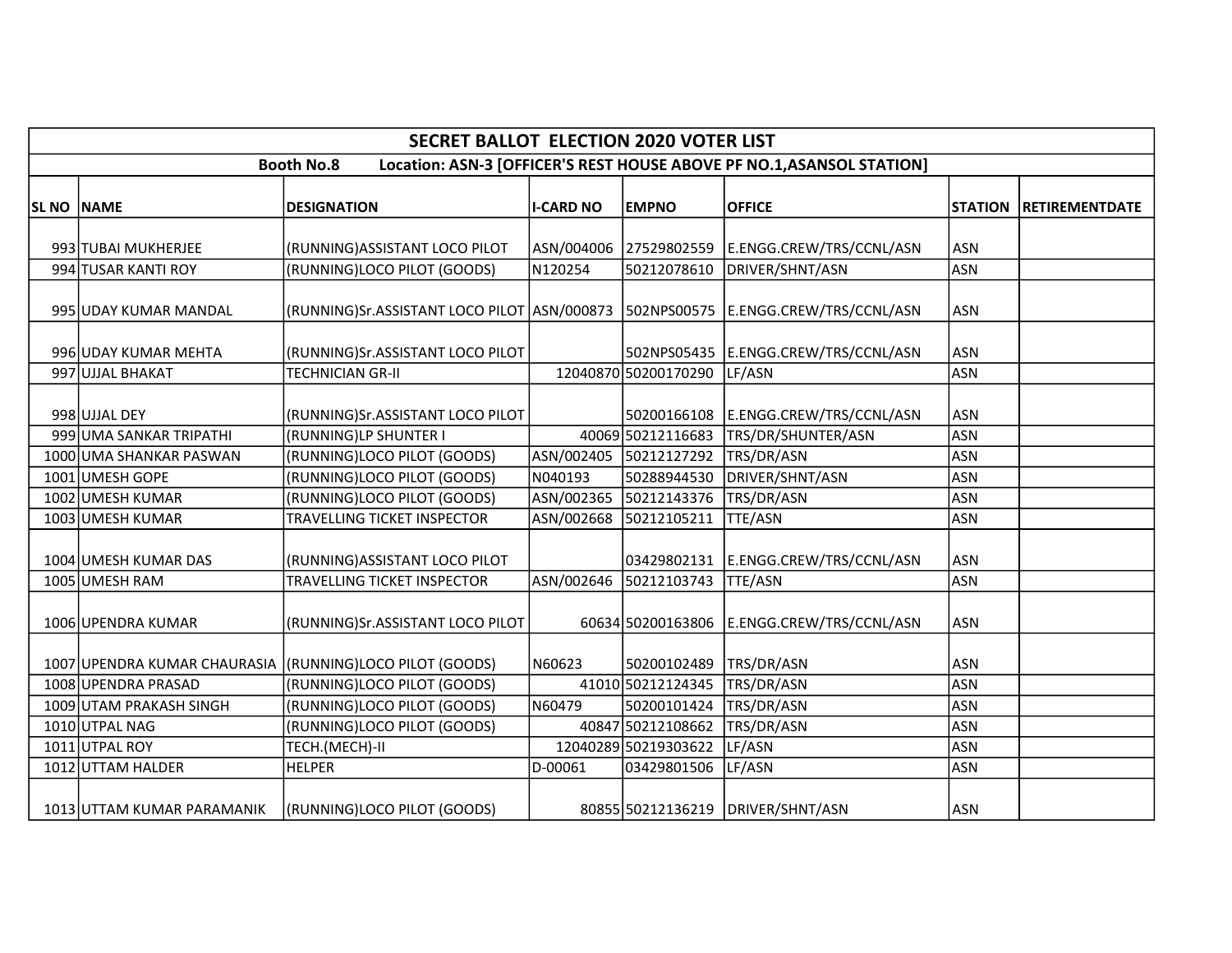| <b>SECRET BALLOT ELECTION 2020 VOTER LIST</b>                                              |                           |                                                         |                  |                   |                                            |            |                               |  |  |  |
|--------------------------------------------------------------------------------------------|---------------------------|---------------------------------------------------------|------------------|-------------------|--------------------------------------------|------------|-------------------------------|--|--|--|
| Location: ASN-3 [OFFICER'S REST HOUSE ABOVE PF NO.1, ASANSOL STATION]<br><b>Booth No.8</b> |                           |                                                         |                  |                   |                                            |            |                               |  |  |  |
| SL NO   NAME                                                                               |                           | <b>DESIGNATION</b>                                      | <b>I-CARD NO</b> | <b>EMPNO</b>      | <b>OFFICE</b>                              |            | <b>STATION RETIREMENTDATE</b> |  |  |  |
|                                                                                            | 1014 UTTAM KUMAR SWARNKAR | (RUNNING)ASSISTANT LOCO PILOT                           | NI240483         | 50201994542       | D/ASSTT/ASN                                | <b>ASN</b> |                               |  |  |  |
|                                                                                            | 1015 UTTUM DAS            | (RUNNING)LOCO PILOT (GOODS)                             |                  | 40981 50212081310 | TRS/ASN                                    | <b>ASN</b> |                               |  |  |  |
|                                                                                            | 1016 VASANT KUMAR         | (RUNNING)Sr.ASSISTANT LOCO PILOT                        |                  | 334NP004157       | E.ENGG.CREW/TRS/CCNL/ASN                   | <b>ASN</b> |                               |  |  |  |
|                                                                                            | 1017 VICTOR ROY           | (RUNNING) ASSISTANT LOCO PILOT                          |                  | 27329804317       | E.ENGG.CREW/TRS/CCNL/ASN                   | <b>ASN</b> |                               |  |  |  |
|                                                                                            | 1018 VIJAY KUMAR PANDEY   | (RUNNING)LOCO PILOT (MAIL/EXP)                          |                  | 41726 50207292351 | TRS/ASN                                    | <b>ASN</b> |                               |  |  |  |
|                                                                                            | 1019 VIJAY KUMAR MEENA    | <b>HEAD TICKET EXAMINER</b>                             | ASN/002647       | 50200128752       | <b>TTE/ASN</b>                             | <b>ASN</b> |                               |  |  |  |
|                                                                                            | 1020 VIJAY KUMAR VERMA    | (RUNNING)LOCO PILOT (PASS)                              |                  | 41534 50212092526 | TRS/ASN                                    | <b>ASN</b> |                               |  |  |  |
|                                                                                            | 1021 VIJAY KUMAR YADAV    | (RUNNING)Sr.ASSISTANT LOCO PILOT N-61071                |                  | 50200166406       | E.ENGG.CREW/TRS/CCNL/ASN                   | <b>ASN</b> |                               |  |  |  |
|                                                                                            | 1022 VIKAS KUMAR          | (RUNNING)LOCO PILOT (GOODS)                             | N60713           | 50200116750       | TRS/DR/ASN                                 | <b>ASN</b> |                               |  |  |  |
|                                                                                            | 1023 VIKASH KUMAR         | (RUNNING)LOCO PILOT (GOODS)                             | XXXXXXX          | 50389310111       | TRS/DR/ASN                                 | <b>ASN</b> |                               |  |  |  |
|                                                                                            | 1024 VIKASH KUMAR         | (RUNNING)Sr.ASSISTANT LOCO PILOT ASN/001276 50200179061 |                  |                   | E.ENGG.CREW/TRS/CCNL/ASN                   | <b>ASN</b> |                               |  |  |  |
|                                                                                            | 1025 VIKASH KUMAR         | (RUNNING)Sr.ASSISTANT LOCO PILOT N-61074                |                  | 50200162607       | E.ENGG.CREW/TRS/CCNL/ASN                   | <b>ASN</b> |                               |  |  |  |
|                                                                                            | 1026 VIKASH KUMAR         | Sr.SECTION ENGINEER(LOCO)                               | N-12040908       | 502NPS05430       | LF/ASN                                     | <b>ASN</b> |                               |  |  |  |
|                                                                                            | 1027 VIKASH KUMAR         | <b>HELPER</b>                                           | D-00057          | 03429801508       | LF/ASN                                     | <b>ASN</b> |                               |  |  |  |
|                                                                                            | 1028 VIKASH KUMAR         | (RUNNING) Sr. ASSISTANT LOCO PILOT   N-61167            |                  | 50200162619       | E.ENGG.CREW/TRS/CCNL/ASN                   | ASN        |                               |  |  |  |
|                                                                                            | 1029 VIKASH KUMAR VARMA   | (RUNNING) ASSISTANT LOCO PILOT                          |                  | 03429802015       | E.ENGG.CREW/TRS/CCNL/ASN                   | <b>ASN</b> |                               |  |  |  |
|                                                                                            | 1030 VIKRANT KUMAR        | (RUNNING)LP SHUNTER II                                  | ASN/000897       | 50200158859       | TRS/DR/SHUNTER/ASN                         | <b>ASN</b> |                               |  |  |  |
|                                                                                            | 1031 VINAY CHAUDHARI      | (RUNNING)LOCO PILOT (GOODS)                             |                  | 50200154039       | TRS/DR/ASN                                 | <b>ASN</b> |                               |  |  |  |
|                                                                                            | 1032 VINAY KUMAR          | (RUNNING)Sr.ASSISTANT LOCO PILOT                        |                  |                   | 30728 50200155720 E.ENGG.CREW/TRS/CCNL/ASN | <b>ASN</b> |                               |  |  |  |